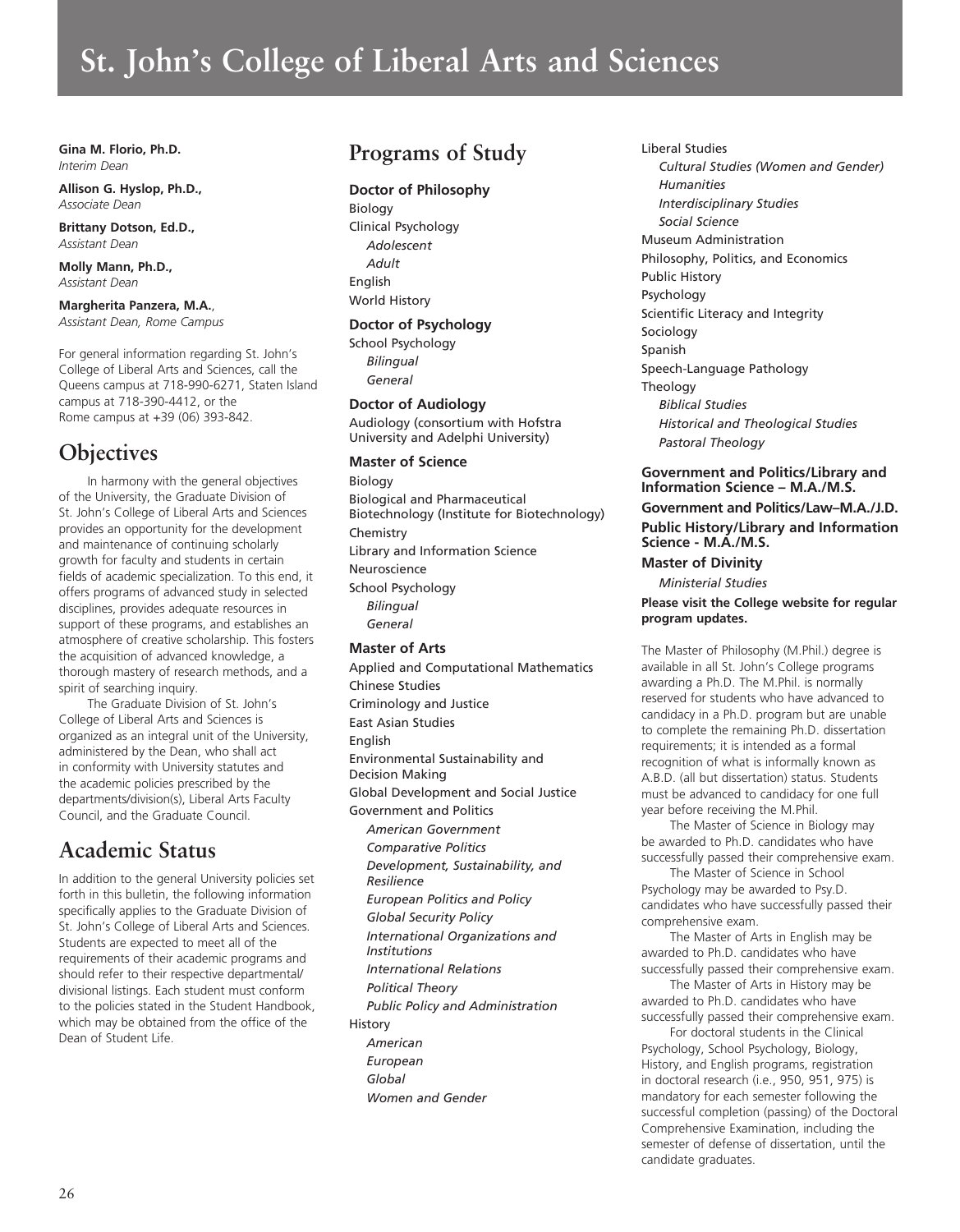# Certificate Programs

#### **Post-Baccalaureate Certificates**

Students interested in these certificates must possess at least a baccalaureate degree

- International Law and Diplomacy
- Latin American and Caribbean Studies
- Management for Information Professionals
- Public Administration

#### **Post Master's Degree Certificates**

Students interested in these certificates must possess at least a master's degree

• East Asian Cultural Studies

#### **Management for Information Professionals**

• Theological Studies

#### **Certificates Offered On the Way to Degree**

Application for these certificates must be made within the appropriate department:

- International Law and Diplomacy
- Latin American and Caribbean Studies
- Management for Information Professionals
- Public Administration

# Combined Degree Programs

The Graduate Division of Arts and Sciences, in conjunction with the Undergraduate Division of St. John's College, and the Lesley H. and William L. Collins College of Professional Studies, offers accelerated combined degree programs for highly qualified, motivated undergraduate students who demonstrate potential for graduate studies.

These students are given the opportunity to complete both the baccalaureate and master's degree in five years of full-time study by enrolling in approved graduate courses while still an undergraduate. By completing all necessary undergraduate requirements, students are assured of the bachelor's degree if for any reason they decide not to complete the master's degree.

Graduate level courses that are applied to the baccalaureate degree as part of the major may not be applied to a graduate degree should the student decide not to complete the combined degree program.

At the time of application, students must have a cumulative GPA of 3.0 or better and a minimum 3.0 GPA in at least 12 credits in the major. Eligibility to participate and continue in a combined degree program is determined by the Dean's Office. Undergraduate students accepted into combined degree programs choose their graduate coursework in consultation with the academic department, and the Dean's Office provides final approval. Undergraduate students may not take more than six credits of graduate coursework in a semester.

#### **St. John's College of Liberal Arts and Sciences:**

| B.S./M.S.        | Biology            |
|------------------|--------------------|
| B.S./M.S.        | Chemistry          |
| B.A.M.A.         | East Asian Studies |
| <b>B.A./M.A.</b> | English            |

| R A /M S         | French and Library and<br>Information Science  |
|------------------|------------------------------------------------|
| R A /M A         | Government and Politics                        |
| B.A./M.A.        | History                                        |
| B.A./M.S.        | Italian and Library and<br>Information Science |
| <b>B.A./M.A.</b> | Psychology                                     |
| R A /M A         | Psychology and Criminology                     |
|                  | and Justice                                    |
| R A /M A         | Sociology                                      |
| R A /M A         | Sociology and Criminology<br>and Justice       |
| B.A./M.A.        | Spanish                                        |
| B.A./M.S.        | Spanish and Library and<br>Information Science |
| B.A./M.A.        | Theology                                       |
|                  |                                                |

#### **College of Professional Studies:**

| <b>B.S./M.A.</b> | Communication Arts and                                           |
|------------------|------------------------------------------------------------------|
|                  | Government and Politics                                          |
| <b>B.S./M.A.</b> | Communication Arts and                                           |
|                  | Sociology                                                        |
| <b>B.S./M.S.</b> | Computer Science and Library<br>and Information Science          |
| <b>B.S./M.A.</b> | Criminal Justice and<br>Government and Politics                  |
| B.S./M.A.        | Criminal Justice and Sociology                                   |
| <b>B.S./M.S.</b> | Information Technology and<br>Library and Information<br>Science |
| <b>B.S./M.A.</b> | Journalism and Government<br>and Politics                        |
| <b>B.S./M.A.</b> | Journalism and Sociology                                         |
| B.S./M.A.        | Legal Studies and Government<br>and Politics                     |
| B.S./M.A.        | Legal Studies and Sociology                                      |

Consult the relevant departmental listings of this bulletin for further information on specific programs.

## Pathways

St. John's College of Liberal Arts and Sciences offers pathways allowing students to streamline their study between undergraduate and graduate programs. Undergraduate students pursuing a pathway may take up to 12 graduate credits as part of their undergraduate degrees, upon consultation with an advisor. Assuming good academic standing, matriculation into the appropriate graduate program is seamless upon completion of the undergraduate degree. Students in pathways receive their bachelor's degrees once the undergraduate requirements are completed and receive their master's degrees once the graduate requirements are completed. By completing all necessary undergraduate requirements, students are assured of the bachelor's degree if for any reason they decide not to complete the master's degree.

Applicants will be expected to demonstrate their ability to meet the following entrance requirements: an overall 3.0 grade point average (GPA) and at least 12 major credits completed at St. John's with a major

GPA of 3.0. Eligibility to participate and continue in a pathway is determined by the Dean's Office. Undergraduate students participating in pathways choose their graduate coursework in consultation with the academic department, and the Dean's Office provides final approval. Undergraduate students may not take more than six credits of graduate coursework in a semester.

St. John's College undergraduate to graduate pathways include:

- B.S. Computer Science (Staten Island Campus) / M.A. Applied and Computational Mathematics
- B.S. Environmental Science (Queens Campus) / M.A. Environmental Sustainability and Decision Making
- B.A. Environmental Sustainability and Decision Making (Queens) / M.A. Environmental Sustainability and Decision Making
- B.A. Environmental Sustainability and Decision Making (Staten Island) / M.A. Environmental Sustainability and Decision Making
- B.F.A. Fine Arts / M.A. Museum Administration

For more information concerning pathways, please contact your faculty advisor, undergraduate academic Dean, and the appropriate director of graduate studies. Additional information regarding specific programs can also be found in the relevant departmental listings of this bulletin.

#### **External Pathways**

St. John's College of Liberal Arts and Sciences has also established pathways with external partners. External pathway opportunities are available for undergraduates to pursue graduate study and master's students to pursue doctoral study. Each external pathway has its own admission requirements. Students interested in an external pathway should contact their home institutions for detailed information.

Please consult www.stjohns.edu/pathways for a current listing of established pathways.

# Digital Badges

St. John's College of Liberal Arts and Sciences offers several graduate digital badges. Digital badges are online credentials students can display on a variety of platforms, including LinkedIn, Twitter, Facebook, and a resume or curriculum vita (CV). They demonstrate skill and knowledge in the designated area.

Courses applied to badges at St. John's may be applied to masters and graduate certificate programs within the College, with approval of the program director and Dean's office.

If digital badges are earned independently from a full graduate degree as a nonmatriculated student, no federal financial aid is available for coursework.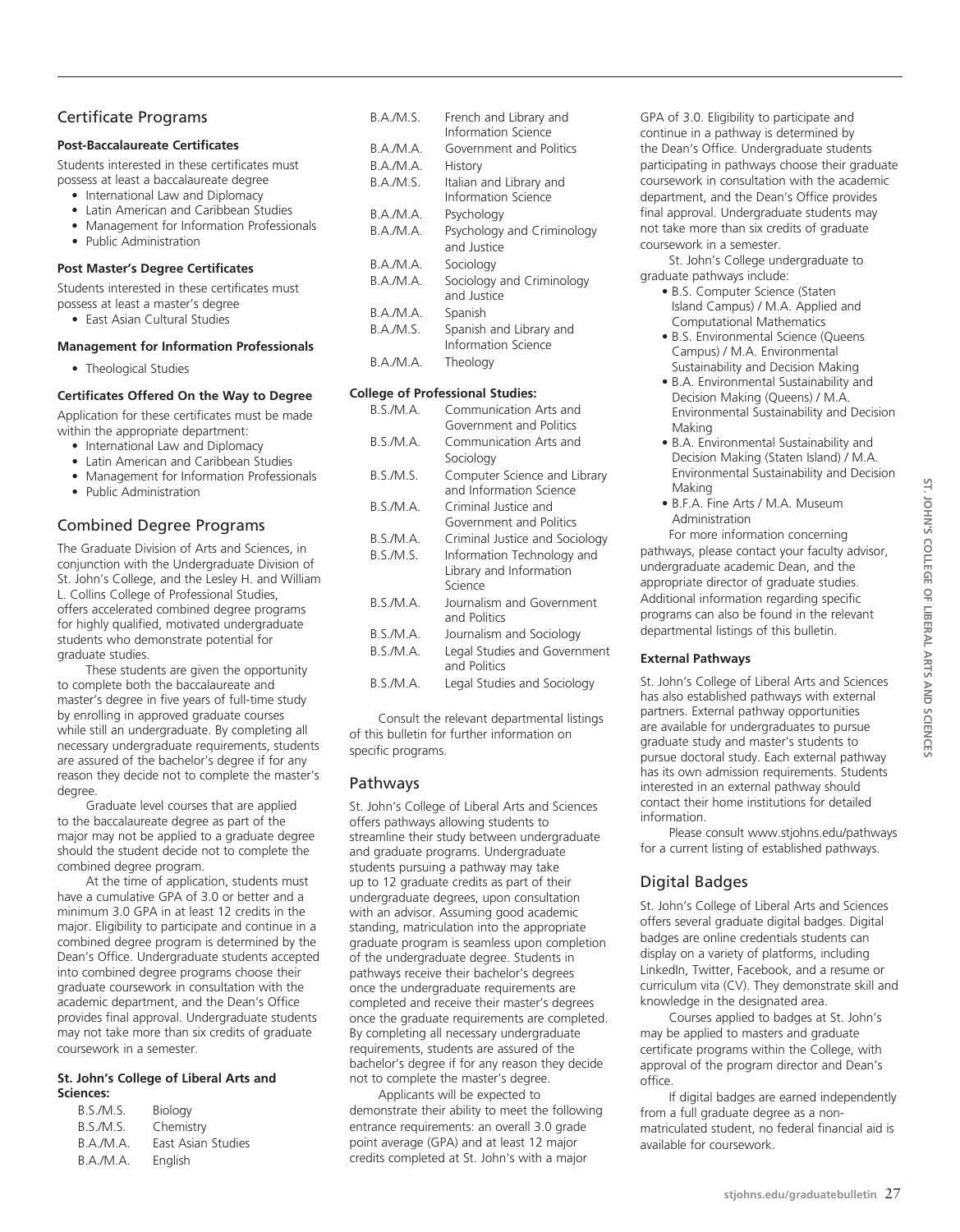After successful completion of courses required to earn a digital badge, the student should contact the Dean's office to receive the badge file.

The required courses for each badge are listed below:

# **Autism**

- PSY 744 Assessment Methods for Students with Autism Spectrum Disorders
- PSY 745 Applied Behavior Analysis • PSY 746 Single Case Design in Autism

# Spectrum Disorder

# **Behavioral Research Methods**

- PSY 603 Statistical Design in Research
- PSY 604 Psychology Laboratory
- PSY 659 Psychological Measurement and Scaling

# **Coding and Data Science**

- MTH 165 Introduction to Computing with Applications
- MTH 177 Software Systems
- MTH 580 Database Management Systems

## **Computational Biology**

- Select one of the following:
	- o BIO 207 Biochemistry
	- o BIO 208 Molecular Biology
	- o BIO 209 Bioinformatics
	- o MTH 165 Introduction to Computing with Applications
- Select one of the following:
	- o MTH 172 Operations Research I
	- o MTH 177 Software Systems

# o MTH 180 Computer Algorithms

#### **Computational Mathematics for Chemists** • CHE 101 Instrumental Methods of

- Analysis
- MTH 165 Introduction to Computing with Applications
- Choose One:
	- o MTH 161 Introduction to Probability
	- o MTH 167 Mathematical Modeling I
	- o MTH 173 Operations Research I

## **Curating**

- Select three of the following courses:
	- ART 103 Writing for Museums
	- ART 105 Introduction to Curating
	- ART 107 Special Topics
	- ART 600 Internship

## **Environmental Analysis**

- BIO 299 Scientific Literacy and Integrity
- CHE 202 Separation Techniques in Chemistry
- CHE 200 Environmental Chemistry
- **Global Development Research and**

## **Project Management**

- MGD 120 Information Resources for Global Development and Social Justice Practices
- MGD 172 Project Management and NGOs
- Choose one:

28

- o MGD 130 Impact of International Organizations in Global Development
- o MGD 140 Economics of Development

#### **Intercultural Competencies and Global Development**

- MGD 100 Models of Intervention in Global Development
- MGD 120 Information Resources for Global Development and Social Justice Practices
- MGD 180 Media Strategy and the Politics of Peace Building

## **Mathematical Biology**

- BIO 207 Biochemistry
- MTH 161 Introduction to Probability
- MTH 167 Mathematical Modeling

# **Museum Education**

- Select three of the following courses:
	- ART 101 Introduction to Working in Museums
	- ART 106 Special Topics
	- ART 301 Museum as Learning Environment
	- ART 600 Internship

# **Museum Studies**

- Select three of the following courses:
	- ART 101 Introduction to Working in Museums
	- ART 103 Writing for Museums
	- ART 105 Introduction to Curating
	- ART 106 Special Topics
	- ART 600 Internship

# **School Neuropsychological Assessment**

- 1. PSY 772 School Neuropsychological Assessment
- 2. PSY 773 Practicum in School Neuropsychological Assessment I
- 3. PSY 774 Practicum in School Neuropsychological Assessment II

# **Teaching American Politics**

- GOV 205 Modern Political Research
- One three-credit course in American Politics, as listed in the current Graduate Bulletin
- EDU 7291 Innovative Strategies in Secondary Education: Social Studies, or an equivalent course in secondary teaching methodology, as defined by the Department of Curriculum and Instruction

# **Teaching Global Politics**

- GOV 205 Modern Political Research
- One three-credit course in International Relations or Comparative Politics, as listed in the current Graduate Bulletin
- EDU 7291 Innovative Strategies in Secondary Education: Social Studies, or an equivalent course in secondary teaching methodology, as defined by the Department of Curriculum and Instruction

## **Teaching Political Ideas**

- GOV 205 Modern Political Research
- One three-credit course in Political Theory, as listed in the current Graduate Bulletin
- EDU 7291 Innovative Strategies in Secondary Education: Social Studies, or an equivalent course in secondary teaching methodology, as defined by the Department of Curriculum and Instruction

# **Academic Information**

# Admission Requirements

Applicants must submit the following credentials in conjunction with their applications for admission:

#### 1) Grade Point Average:

Combined Degrees: All combined degree applicants must have a cumulative 3.0 GPA and a minimum 3.0 GPA in at least 12 credits in the field of study. Master's Programs: All applicants must present evidence of a 3.0 GPA and a 3.0 index in the major field of study. Doctoral Programs: Doctoral programs have individual entrance requirements. See departmental entry.

## 2) Standardized Test Scores:

- The following programs require submission of the Graduate Record Examination (GRE) in support of applicants for admission:
- A) Ph.D. Clinical Psychology: General Examination required of all applicants; Subject Examination (Psychology) required of all applicants except those who majored in psychology or completed a graduate degree in psychology.
- B) M.S. School Psychology: General Examination required of all applicants; Subject Examination (Psychology) required of all applicants except those who majored in psychology or completed a graduate degree in psychology.
- C) Psy.D. School Psychology: General Examination required of all applicants, except applicants entering with advanced standing, which includes a passing score on the PRAXIS examination; Subject Examination (Psychology) required of all applicants excepting those who majored in psychology or completed a graduate degree in psychology.
- D) M.A. Speech-Language Pathology: General Examination required of all applicants.
- E) Ph.D. World History: General Examination required of all applicants.

Applicants to other programs may strengthen their credentials by submitting GRE scores as well.

## 3) Letters of Recommendation:

Master's Programs: All applicants must submit at least two letters of recommendation, except the master's programs Psychology, School Psychology, and Speech-Language Pathology, all of which require three letters.

Doctoral Programs: All applicants must submit a minimum of three letters, at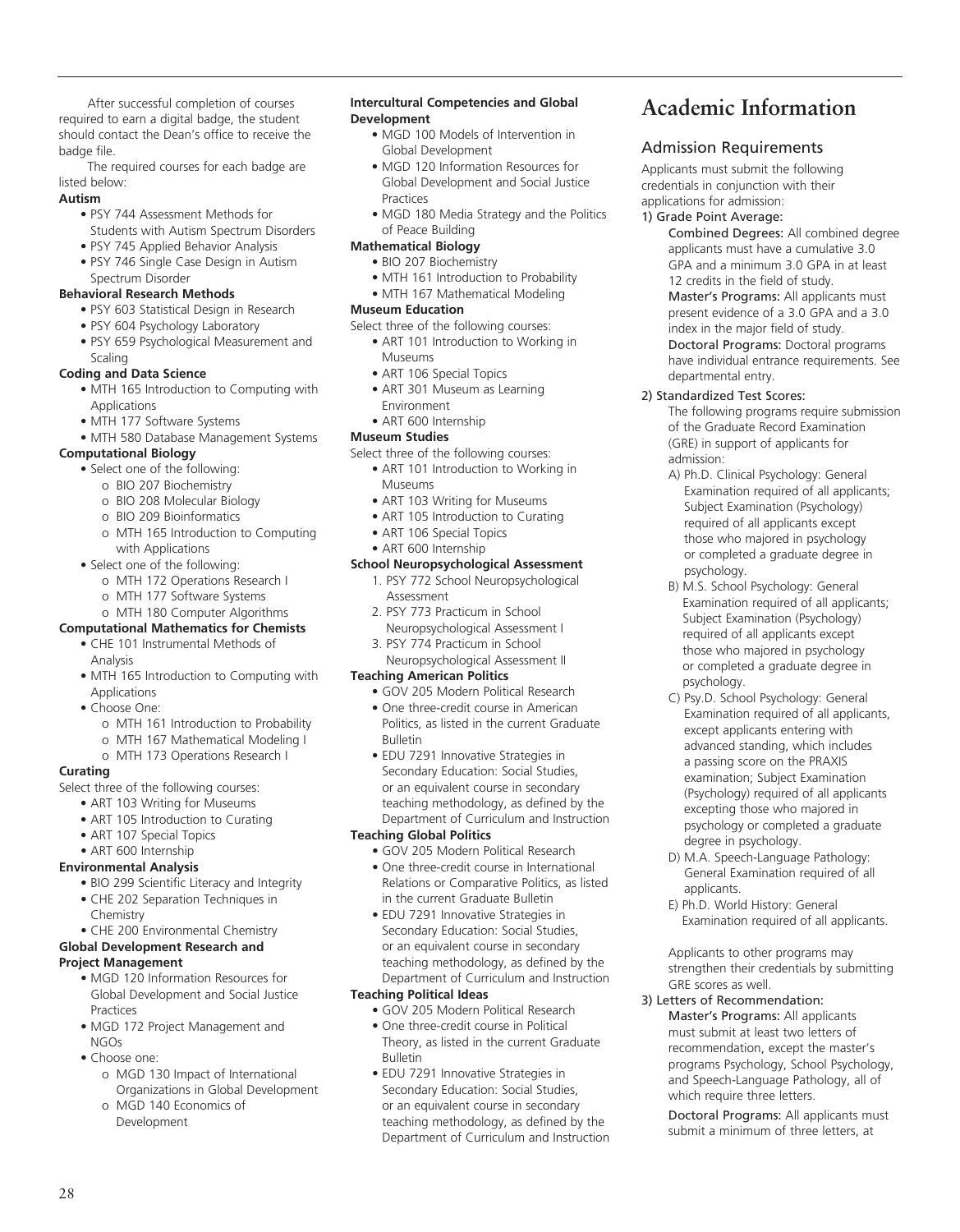least one of which should attest to the research potential of the applicant.

4) Writing Samples/Personal Statements: Applicants to all Psychology programs must submit two papers from psychology courses, one a laboratory paper and the other a term paper, as well as a personal statement of educational or career goals.

Applicants to the Doctor of Philosophy programs in English and World History must submit a recent sample of written work and a personal statement of professional experience and career goals.

Applicants to the master's program in Library and Information Science must submit a statement of professional purpose.

Applicants to the master's program in Speech-Language Pathology must submit a 300-word statement of career goals.

- 5) International students who have not received a U.S. degree will also be required to present either TOEFL or IELTS scores as evidence of English proficiency.
- 6) See specific entrance requirements listed in each departmental entry.

Applicants must have sufficient academic preparation to be eligible for matriculation.

# Requirements for the Doctorate

- 1. Academic Credit Hours: Minimum of 32 beyond the master's degree.
- 2. Research Tool: Foreign Language Reading Course or other appropriate research tool at the department's option. This requirement must be satisfied during the course of the program.
- 3. Quality Point Index: 3.0 or better for credit in each course.
- 4. Colloquia: See departmental entry.
- 5. Comprehensive Examination: Written, oral, or both. See departmental entry.
- 6. Continuous Enrollment: Required.
- 7. Dissertation: Procedures and format guidelines are available in the Doctoral Disseration Handbook.
- 8. Dissertation Defense: Final oral examination.
- 9. Submission of Final Approved Dissertation to the Dean's Office.

# Requirements for the Master's Degree

- 1. Academic Hours: See departmental entry.
- 2. Quality Point Index: 3.0 or better (good academic standing).
- 3. Colloquia: See departmental entry.
- 4. Culminating Assessment (comprehensive examination, capstone, or portfolio): Written, oral, or both. See departmental entry.
- 5. Continuous Enrollment: Required.

6. Thesis:

*THESIS PROGRAM*–Procedures are available in the Graduate Division office. *NON-THESIS PROGRAM*–Not applicable.

7. Defense: *THESIS PROGRAM*–Departmental option. *NON-THESIS PROGRAM*–Not applicable.

# Requirements for the Advanced **Certificates**

- 1. Academic Hours: See departmental entry.
- 2. Quality Point Index: 3.0 or better (good academic standing).
- 3. Continuous Enrollment: Required.
- *N.B. For specific requirements, see departmental entry.*

# Advisement and Registration Procedure

The University calendar stipulates the periods for registration. During this period, students must register for their courses in the following semester, since courses with small enrollments may be cancelled or courses with large enrollments may be closed.

Students should consult with their academic department to determine when the advisement period is scheduled and make an appointment to see their advisor during this period in order that appropriate programming may be arranged. At this time, with the counsel and approval of an advisor, a registration form will be completed. Continuing students will receive a priority code from their advisor to be used with the University's online registration system. No registration priority codes will be issued without advisor approval.

New students, students with academic holds, and undergraduate students registering for graduate courses are registered by the Dean's office and do not receive priority codes. In order to be registered by the Dean's office, students must submit a registration form with an advisor's signature. Any changes from the original registration form (i.e., add/drop) require a new form with an advisor's signature. Unauthorized registration may result in being withdrawn from the course.

# Non-Matriculated Students

A student who has not met all the admission requirements but has, on the evaluation of the faculty and Dean, the potential to pursue graduate studies is considered a nonmatriculated student. Non-matriculated students may, upon approval, take a maximum of six credits per semester for a total of 12 credits, with a grade of "B" (3.0). or better in each course. If a student, upon completion of 12 credits, is accepted into a degree program, the Committee on Admission will determine which credits will be applicable to the degree. In any case, no more than 12 credits completed as a non-matriculated student may be applied toward the degree. A non-matriculated student will not be evaluated for admission with any

grade of Incomplete (INC) on his/her transcript.

A student who has met all the admissions requirements (i.e., GPA and solid academic preparation) but who wants to take graduate courses for professional development may also request to take courses as a non-matriculated student. A maximum of 12 credits is permitted as a non-matriculated student. If a student wishes to be considered for matriculation into a degree program he/she must file the appropriate application. There is no guarantee that a non-matriculated student will be matriculated into a degree program.

All non-matriculated students must submit transcripts of all prior academic work, undergraduate and graduate, and complete the appropriate forms. Only those students who are qualified and possess the necessary background will be permitted to enroll in graduate courses.

# Special Research

Special permission to perform research off campus must be approved by the department and the Dean's Office.

Students may enroll for special research in the summer session as well as in the regular academic year.

# Transfer of Credit

The general policy of the Graduate Division of the College of Liberal Arts and Sciences pertaining to transfer of credit and advanced standing is as follows:

- 1. In graduate programs requiring the completion of 30–36 credits, a maximum of six credits may be transferred with the approval of the Chair and the Dean.
- 2. In programs leading to the master's or Doctor of Philosophy degree, requiring the completion of 37–54 credits, a maximum of nine credits may be transferred with the approval of the Chair and the Dean.
- 3. In programs leading to the master's or Doctor of Philosophy degree, requiring the completion of 55 or more credits, a maximum of 12 credits may be transferred with the approval of the Chair and the Dean.
- 4. Students enrolled in advanced certificate and doctoral programs may request advanced standing for coursework completed in fulfillment of a previously earned graduate degree. The number of advanced standing credits permitted is contingent upon assessment of the previously earned credit in accordance with the department and the Dean's office. Please refer to departmental entry for further information.
- 5. Requested transfer credits must not have already been used in fulfillment of another degree. The student must present catalog descriptions of the graduate courses for which transfer credit is requested. No credit will be allowed for courses in which the grade attained is below "B (3.0)." Transfer grades do not affect cumulative quality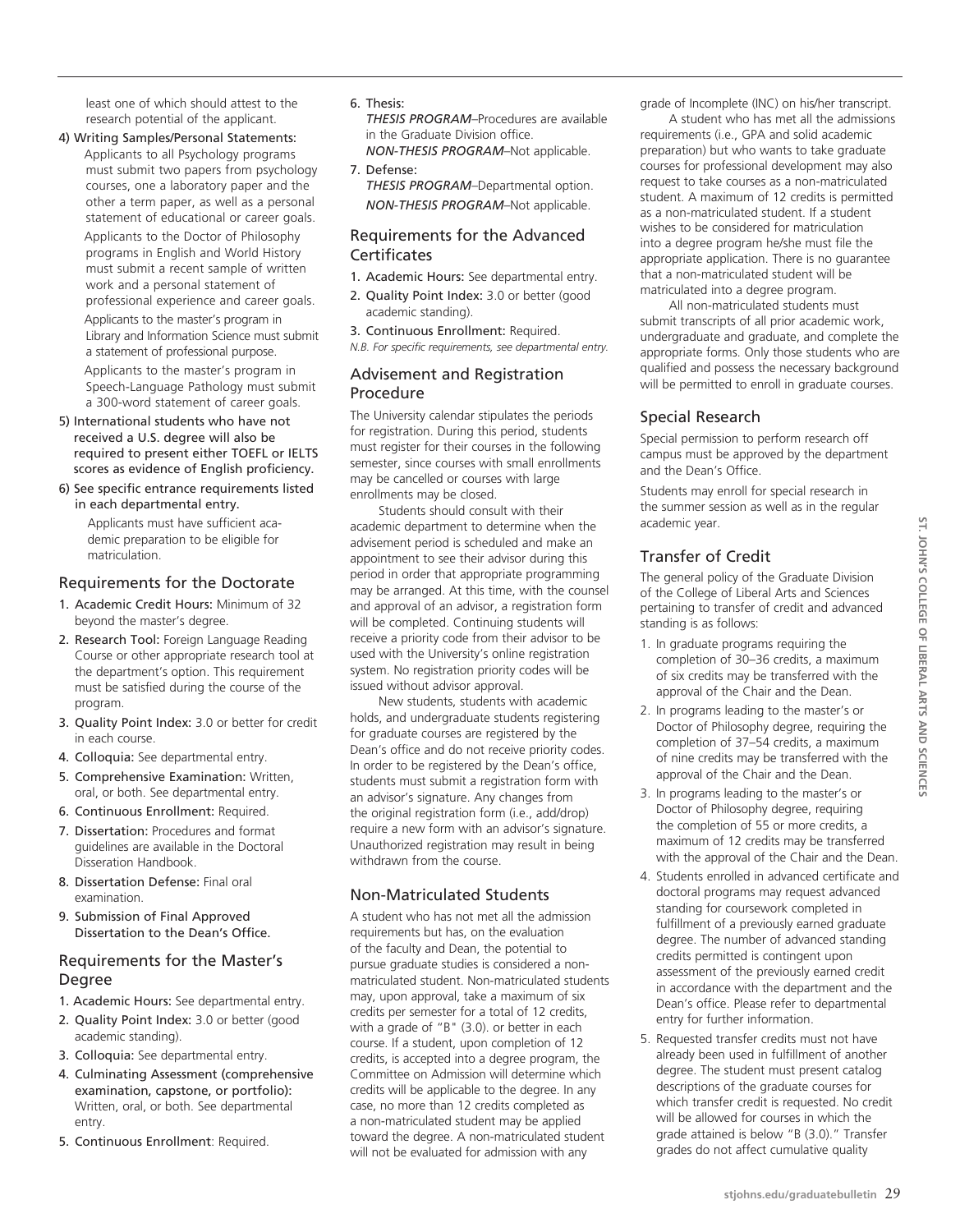points. In addition, no degree credit will be allowed for courses completed beyond the stipulated time limit ("Time Limit").

# Incomplete ("INC") Grades

Students receiving an "INC" (Incomplete) grade must submit all required materials no later than the deadline indicated in the Academic Calendar in the front of this bulletin. All "INC" grades not removed by the deadline will become permanent on the transcript. In some cases, it may be necessary for the student to repeat the course involved. The student must request a grade of incomplete from the professor before the end of the semester. Requests for an extension of the INC grade must be filed in the Graduate Division office. Faculty hold the prerogative in establishing a date earlier than identified in this bulletin. All materials must be submitted to the Graduate Division office by the set deadline. The materials submitted will be forwarded to the faculty member for review. Please note that no more than one extension will be granted per INC grade.

# Scheduling of Courses

Departments strive for accuracy with regard to the scheduling of courses. They reserve the right, however, to alter the schedule as needs may dictate. Moreover, the Dean maintains the right to cancel courses when deemed necessary.

# Certification of Full-time or Part-time Status

In conjunction with registration each semester, graduate students enrolling for only Master's Research (900) or Doctoral Research (950 or 975) must complete appropriate certification regarding full-time or part-time status. Psychology students enrolling in an internship must also complete appropriate certification. All Graduate Assistants and Research Assistants must complete appropriate certification attesting to their full-time status. Those students needing to be certified full-time must complete the necessary forms each semester. Full-time status as a graduate student requires nine credits (or equivalent) per semester.

# Comprehensive Examination

Doctoral and master's students in all departments or divisions must pass a comprehensive examination, or submit a thesis or portfolio as specified by the Department. This examination may not be taken earlier than the last semester or session of coursework and must be taken within one year of the completion of all coursework. Students must be in good academic standing (3.0 or better) and must have completed language requirements before their applications to sit for comprehensive examinations will be approved. Students may not sit for the

comprehensive examination with a grade of incomplete (INC).

The examination may be oral or written or both, according to department regulations. This examination may cover general concepts as well as the whole area of the candidate's field of study.

Students must register for the appropriate Comprehensive Examination section as set forth by their departments. The department chair or program director reports the results of this examination by assigning the student a Pass (P) or Fail (X) grade in the appropriate course section. Failing a comprehensive examination will result in review of academic standing by the department and Dean's office.

Students in Speech-Language Pathology must submit an Institutional Review Board (IRB) application prior to sitting for a comprehensive exam.

# Candidacy

A doctoral student acquires the status of "candidate" after he or she has successfully completed: 1) all coursework excluding Doctoral Research (950 or 975) and Departmental Seminars (e.g., BIO 599) or Colloquia; 2) language and/or research tool requirements; 3) the comprehensive examination; and 4) approval of a dissertation topic by a department faculty committee and the Dean.

# Doctoral Dissertation and Master's Thesis

Responsibility for a well-organized presentation of personal research, as well as the details involved, rests primarily upon the student. Some of these details are:

- 1) There is a procedure for the doctoral dissertation and the master's thesis which the student must follow. These directives can be obtained from the office of the Graduate Division of Arts and Sciences.
- 2) Each dissertation requires a mentor and a minimum of two committee members.
- 3) Each master's thesis requires a mentor and at least one committee member.
- 4) Doctoral students or master's students in a thesis program must submit a proposal for their research to the appropriate department. Upon departmental approval, the proposal and a Dissertation Approval Form or Master's Thesis Approval Form must be forwarded to the Associate Dean for approval and registration of the topic. The Associate Dean may request that additional members be appointed from outside the department to the research committee.
- 5) Research involving human subjects requires the permission of the University's Institutional Review Board (IRB). Such permission must be sought and obtained prior to any experimentation with human

subjects. The IRB meets the first week of each month to review proposals submitted since the last meeting. Results of these reviews will be reported to the initiator immediately after.

- 6) Research to be conducted outside the University (in a hospital, laboratory or psychiatric center, for example) must have the approval of the Associate Dean.
- 7) Final copies of the dissertation or thesis, bearing the approval of the mentor, must be submitted to the Graduate Division office for final approval in accordance with the dates published in the Academic Calendar.

# **Insurance**

Students enrolled in science laboratory courses or conducting research in which the use of a laboratory is required must be covered by insurance obtained through the University or present evidence of other coverage to the treasurer's office. For example, "other coverage" may be through the student's own health insurance plan or he/she may still be covered under a parent of spouse's policy.Those who apply for coverage through the University will receive an insurance identification card which must be presented upon request. The University requires all international students holding F-1 and J-1 visas and all resident students to have adequate health insurance coverage. See the "Student Support Services and Resources" section for more information.

# **Criminal Background Checks**

# Policy:

In order to meet the requirements of University and affiliated clinical facilities, all students in the Au.D. Audiology, M.A. Speech-Language Pathology, Ph.D. Clinical Psychology, and Psy.D. and M.S. School Psychology programs will complete a University-specified criminal background check (Sterling Inc.) prior to placement in the clinical learning sites. This background check will meet the requirements outlined by affiliated clinical sites and/or state law.

# Procedures:

- 1. Prior to registration, students will complete a criminal background check. The finalized, approved background check must be received from Human Resources before the student can register.
- 2. The costs associated with the criminal background check will be incurred by the student and will be paid directly to Sterling Inc. If an error occurs in the submission of the request, the student will be responsible for resubmitting the request at an additional cost.
- 3. All finalized student requests will be submitted electronically to Sterling Inc. The company will then submit finalized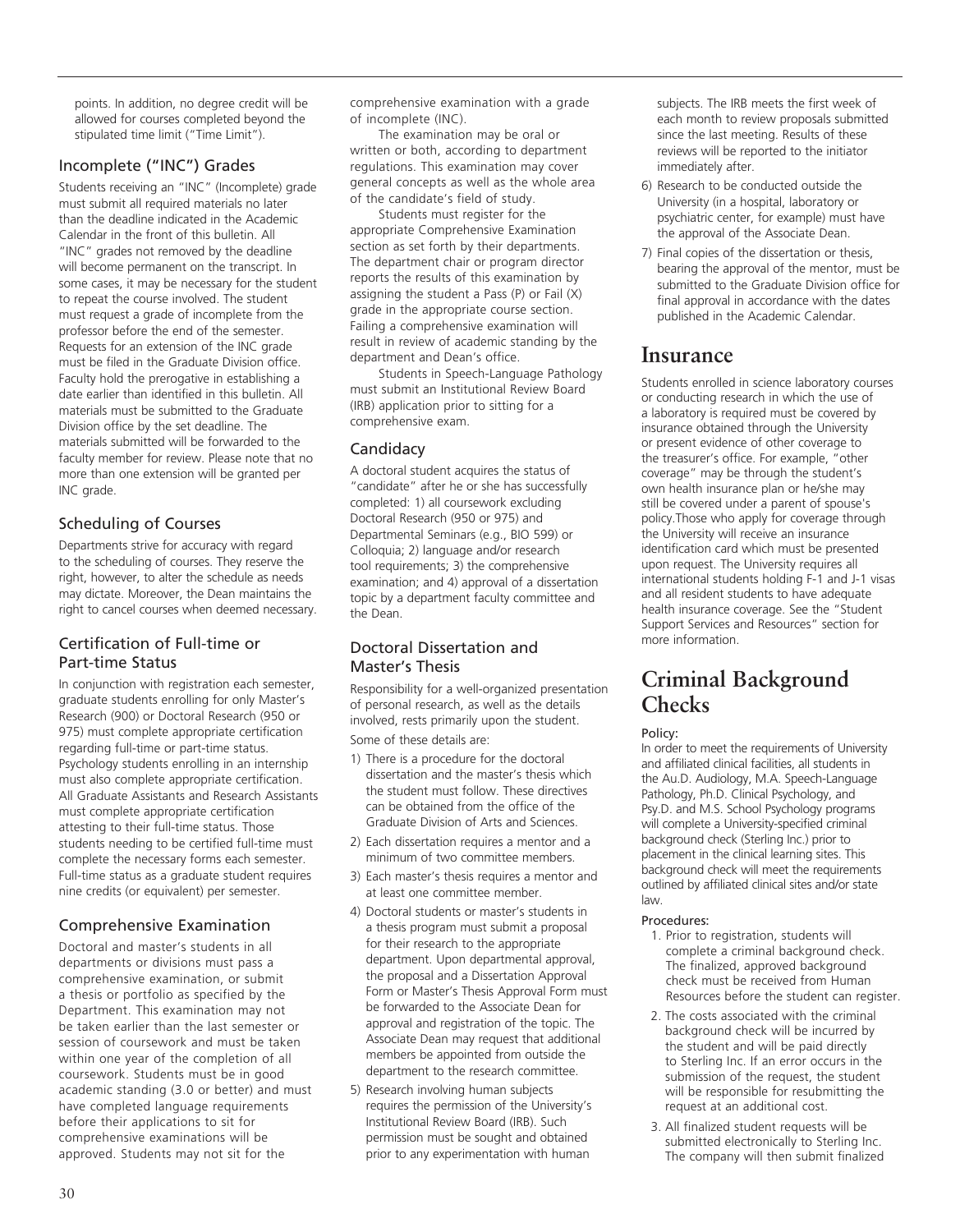reports for each student to St. John's Office of Human Resources for review and evaluation.

- 4. In the event of a positive finding, the case will be reviewed by Human Resources, the University's General Counsel, and the Dean of St. John's College of Liberal Arts and Sciences.
- 5. In the event that an offense prevents the student from progressing to the experiential components of the program, the student may be dismissed, regardless of his/her academic standing.

# **Department of Art and Design (ART)**

# **Programs of Study:**

# Master of Arts (M.A.) in Museum Administration

The M.A. Museum Administration program offers opportunities for research and professional training in the history, theory, and preservation of cultural artifacts. The 36-credit program—encompassing collections, curatorial practice, education, and the application of museum-specific communication and technology platforms—requires a 18-credit Museum Administration core, a three-credit internship, and 15 credits of electives, which may be fulfilled with interdisciplinary coursework in Museum Administration, Public History, or Library and Information Science. Students may also undertake an additional three-credit internship, or final research or exhibition project. Opportunities for coursework, internship, or independent study are available in Queens, Manhattan, Rome, Italy, or Paris, France.

# **Entrance Requirements**

Acceptance into the M.A. in Museum Administration requires evidence of successful completion of a B.A. with 24 credits in art history, or a major in a related area of the humanities (e.g. anthropology, communications, English, history) and coursework in art history; a cumulative 3.0 grade point index; two letters of recommendation; and a written personal statement describing the student's interest in the program, relevant work experience, and career goals.

# B.F.A. Fine Arts/M.A. Museum Administration Pathway

St. John's College of Liberal Arts and Sciences offers a pathway enabling undergraduate students to streamline study between

the B.F.A. program in Fine Arts and the M.A. program in Museum Administration. Undergraduate students pursuing the pathway may take up to 12 graduate credits as part of their undergraduate degrees, upon consultation with an advisor. Assuming good academic standing, matriculation into the M.A. program is seamless upon completion of the undergraduate degree. Applicants will be expected to demonstrate their ability to meet the following entrance requirements: an overall 3.0 grade GPA and at least 12 major credits completed at St. John's with a major GPA of 3.0. Please consult the University bulletins for additional requirements for the bachelor's and master's degrees.

For detailed information regarding the pathway, students should consult the Director of Graduate Studies and their undergraduate academic Dean.

# **Courses**

# Core Courses

# **101 Introduction to Working in Museums**  An introduction to museums' functions and

professional specializations with exposure to contemporary issues and controversies in the museum field and contact with professionals working across a range of museum disciplines. *Credit: 3 semester hours.*

# **102 The Modern Museum: History, Theory, Practice**

The rise of modern art museums and display practices in the 20th century and 21st century are studied in light of the birth of public museums in 18th-century Europe and the rise of encyclopedic museums in the 19th century. *Credit: 3 semester hours.*

# **103 Writing for Museums**

This course develops proficiency in techniques of writing for a variety of museum functions, introduces students to standard museum formats and individual style requirements for museum texts, and encourages critical analysis of how meaning is produced through the interplay of texts and objects in museum exhibitions. *Credit: 3 semester hours.* 

## **105 Introduction to Curatorial Studies**

*Prerequisite: ART 103.* This course examines the history, definition, and practice of curating, past and present. Students are exposed to the various agents who participate in exhibition-making: collectors, dealers, artists, and publishers, as well as experts in marketing, development, and technology. *Credit: 3 semester hours.*

## **106; 107 Topics in Museum Administration I; II**

Topics courses provide a platform for a changing roster of classes dedicated to contemporary issues in art history and museum administration. *Credit: 3 semester hours per semester.* 

# **600 Internship I**

Internships provide professional experience in museums and exposure to the internal workings of an institution of the student's choice. Internship placements are initiated by students and overseen by the Program Director in collaboration with an outside mentor. *Credit: 3 semester hours.*

# Elective Courses

# **200 Collections Management**

Focusing on best practices in the field of collection management, students examine current thinking on the management and care of collections including ethical and legal issues, local to global. *Credit: 3 semester hours.*

# **301 The Museum as Learning Environment**

A survey of theories and practices in museum education addressing issues of interpretation, learning styles, programming, audience cultivation, community outreach, and evaluation. *Credit: 3 semester hours.*

# **500 The Business of Museums**

An overview of museum governance and administration, addressing issues of public and private accountability, strategic planning, fundraising, and community relations. *Credit: 3 semester hours.*

#### **502 Museums and Technology in the 21st Century**

An introduction to the history and function of technology in museums focusing on internal operations, as well as areas of public access including exhibitions, education, marketing, audience development, and evaluation. *Credit: 3 semester hours.*

# **601 Internship II**

Internships provide professional experience in museums and exposure to the internal workings of an institution of the student's choice. Internship placements are initiated by students and overseen by the Program Director in collaboration with an outside mentor. *Credit: 3 semester hours.* 

## **602 Supervised Research**

Students may elect to undertake one semester of supervised research, which can be based on internship experience, the academic study of museums, or the realization of an individually-curated exhibition. *Credit: 3 semester hours.* 

# **Maintaining Matriculation**

## **925 Maintaining Matriculation**

Master's students not registered for other courses must register for ART 925 until all degree requirements are completed and the degree is granted. *No Credit. Fee: \$100 per semester.*

For a complete listing of approved courses, please contact the Dean's office.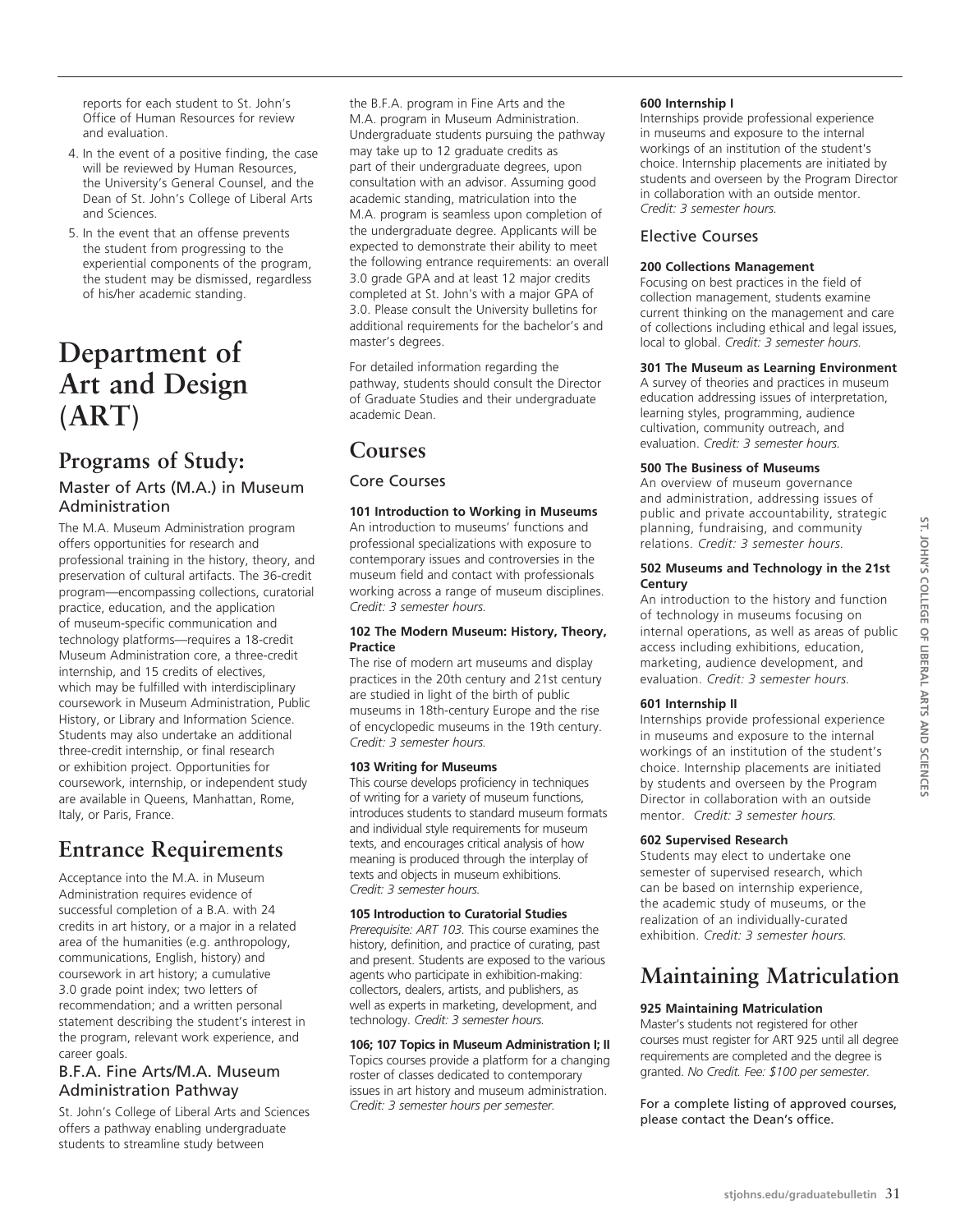# **Institute for Asian Studies (ASC)**

The Institute for Asian Studies offers programs leading to the M.A. degree in East Asian Studies or Chinese Studies, the B.A./M.A. degrees in East Asian Studies, and the advanced certificate.

# **Programs of Study:**

# Master of Arts (M.A.) in East Asian **Studies**

The program in East Asian Studies seeks to provide a comprehensive and critical study of the historical, social, economic, political, and cultural developments of the Asian world, both as a whole and as individual societies. To attain these ends, language courses or linguistic studies in Chinese and Japanese are provided. The program also seeks to provide intensive knowledge of the field and experience in the critical use of sources and in the presentation of research.

# **Entrance Requirements**

Acceptance into the program presupposes that the applicant has sufficient background in area studies and humanities. International students who have not received a U.S. degree will be required to present either TOEFL or IELTS scores as evidence of English proficiency. Students are expected to have an undergraduate preparation of at least six semester hours in the field. In lieu of this, subject to departmental review, students may be accepted provided that some of their undergraduate credits are in related fields.

# **Program Requirements**

- 1. Two options are offered:
	- a) *Thesis option:* the program of study consists of a minimum of 33 semester hours of coursework, six of which include master's thesis research and a written thesis. Prescribed courses include: (i) one of the following two courses—ASC 102 (Great Books from China) or ASC 300 (Introduction to Source Materials on China); & (ii) ASC 900 (Master's Research) in the East Asian field. The remainder of the program will be arranged in consultation with the student's advisor.
	- b) *Non-Thesis option:* 33 credits. The program of study requires a minimum of 33 hours of coursework, including one of the following two courses: ASC 102 (Great Books from China) or ASC 300 (Introduction to Source Materials on

China). The remainder of the program will be arranged in consultation with the student's advisor.

- c.) The student matriculating for the M.A. degree will choose either of these two options. It is strongly recommended that the thesis option be pursued by those students who may continue their graduate studies beyond the M.A. degree and teach on the college or university level.
- 2. *Language:* At least one semester of Chinese or Japanese or any other language pertinent to the student's major field.
- 3. Comprehensive Examination: A written examination will test the student's knowledge of four selected fields, areas or problems of historical scholarship. The examination may not be taken earlier than the last semester or session of coursework and must be taken within one year of the completion of all coursework, language, and residence requirements.

# Master of Arts (M.A.) in Chinese Studies

The Institute of Asian Studies offers a program of graduate study in the language and civilization of China leading to the Master of Arts degree. The aim is to broaden the student's use of language skills and to provide a solid foundation in the history and culture of China. This specialized study and familiarity with research are intended to equip the student for a teaching career or for further scholarship.

# **Entrance Requirements**

In addition to the entrance requirements for the M.A. program in East Asian Studies, the minimum background preparation for graduate study leading to the degree in Chinese Studies should also include at least one year of Chinese language studies.

# **Program Requirements**

- 1. Two options leading to the M.A. in Chinese Studies are offered:
	- a) *Thesis option:* a minimum of 33 semester hours of coursework, six of which include master's thesis research and a written thesis. Prescribed courses include: (i) one of the following two courses—ASC 102 (Great Books from China) or ASC 300 (Introduction to Source Materials on China); & (ii) ASC 900 (Master's Research) in the Chinese Studies field. The remainder of the program will be arranged in consultation with the student's advisor.
	- b) *Non-thesis option*: a minimum of 33 hours of coursework, including one of the following two courses: ASC 102 (Great Books from China) or ASC 300 (Introduction to Source Materials on

China). The remainder of the program will be arranged in consultation with the student's advisor.

- c) The student matriculating for the M.A. will choose either of these two options. It is strongly recommended that students who may continue their graduate studies beyond the Master of Arts degree and teach on the college or university level pursue the thesis option.
- 2. Language: The student is required to take 12 semester hours in the Chinese language if he/she is a non-Chinese native speaker.
- 3. Comprehensive Examination: A written examination will test the student's knowledge of four selected fields, areas, or problems of historical scholarship. The examination may not be taken earlier than the last semester or session of coursework and must be taken within one year of the completion of all coursework, language, and residence requirements.

# Advanced Certificate in East Asian Cultural Studies

Along with the increasing importance of Asia, there is a corresponding increase in demand to hire professionals with a background in Asian Studies. To meet this need, the Institute also offers a 18-credit Certificate.

# B.A./M.A. in Asian Studies

The Institute for Asian Studies offers an accelerated combined degree program leading to both the B.A. and M.A. degrees, typically within five years of full-time study. Undergraduate students with a cumulative GPA of 3.0 or better and a minimum 3.0 GPA in at least 12 credits in Asian studies at St. John's University are encouraged to apply. Students accepted into the program typically complete 12 graduate credits that apply toward both the B.A. and M.A. degrees. After completion of their baccalaureate degrees, students may complete the balance of graduate credits required for the master's degree. Please consult the University bulletins for additional requirements for the bachelor's and master's degrees.

For detailed information regarding the B.A./M.A. program, students should consult the Director of Graduate Studies and their undergraduate academic Dean.

# The Chin-Ying Scholarships for Graduate Asian Studies

Established in 2005, two scholarships will be awarded annually to two graduate students, preferably of Chinese descent, pursuing a master's degree in East Asian or Chinese Studies. These scholarships are provided by Prof. and Mrs. Chin Ling Wang. Prof. Wang was a dedicated faculty member of St. John's for nearly thirty years until his retirement.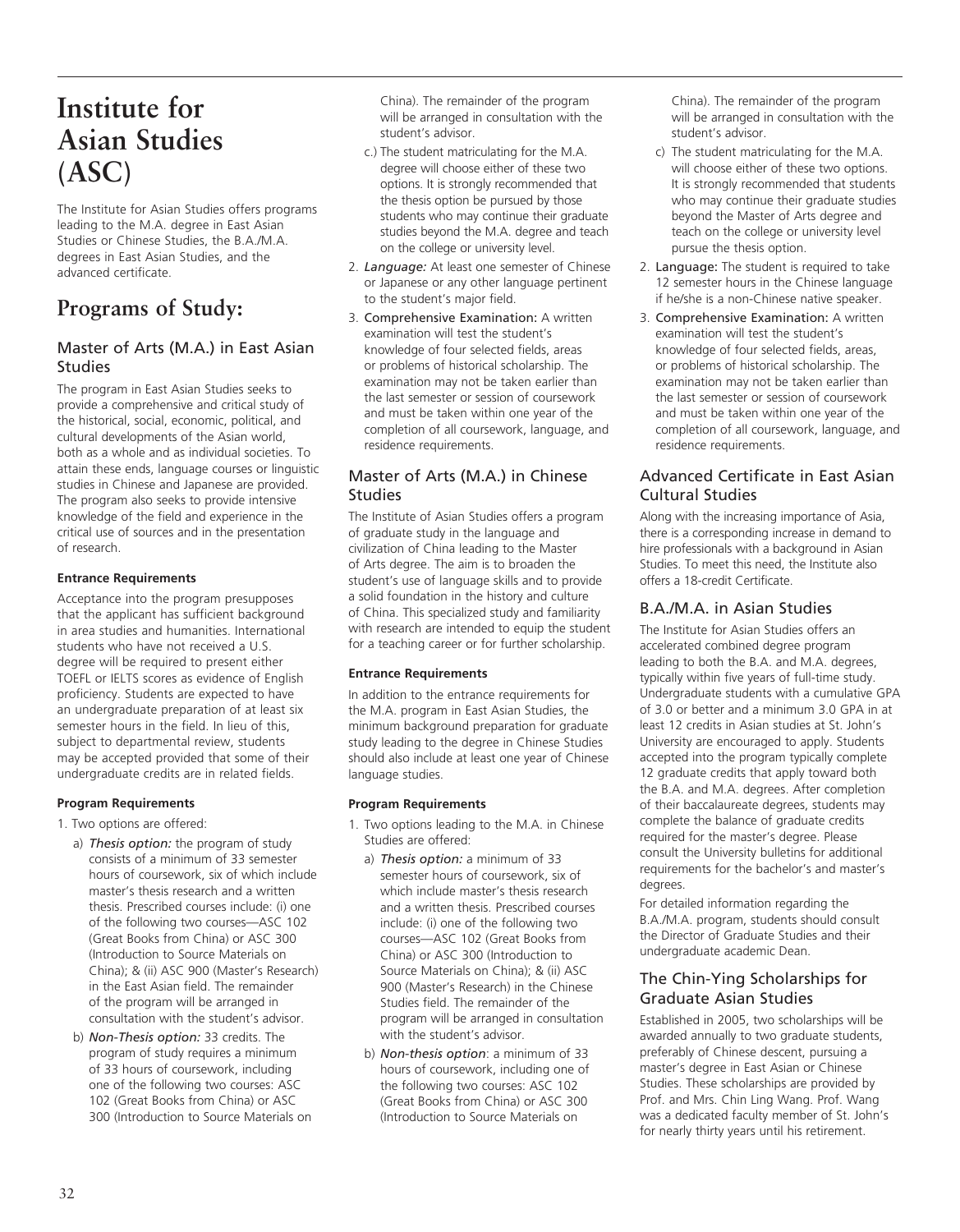Qualified applicants must possess a minimum 3.5 cumulative index. Recipients are selected by the Office of Student Financial Services with the recommendation of the Institute for Asian Studies.

# **Courses**

# Required (choose one)

# **102 Great Books from China**

The purpose of this course is to introduce several extraordinary Chinese classics, including Lao Tzu, The Confucian Analects, and Chuang Tzu, by discussing and analyzing selected chapters. All readings are in English. *Credit: 3 semester hours.*

# **300 Introduction to Source Materials on China**

A survey of essential bibliographies, periodicals, research aids, source materials, and books about China from prehistoric times to the present. Emphasis is placed on Englishlanguage works*. Credit: 3 semester hours.*

# Elective I

# **103 The Art of War by Sun Tzu**

The Art of War, composed probably in the 4th century B.C., is the earliest treatise on the subject. It is forever current in its wisdom and insightful analysis of military strategy and tactics, and it teaches a winning philosophy and the strategies and tactics for winning, applicable to business as well as to politics and the military. *Credit: 3 semester hours.*

## **104 History of Chinese Painting**

This course is an introduction to the history of Chinese painting from the Tang to the Qing period (9th to 19th century). The course introduces historical elements in the styles of Chinese painting from each period. *Credit: 3 semester hours.*

## **354 Women in Chinese Literature**

Literary works are a major source for the study of the history of Chinese society in general and Chinese women in particular; the lives and changing conditions of Chinese women are investigated through readings in poetry, fiction, and drama from the earliest times to the present. *Credit: 3 semester hours.*

# **359 Seminar on Chinese Literature**

The course aims to examine major works of Chinese philosophy, history, poetry, prose, and fiction from ancient times to the pre-modern period. All readings are in English*. Credit: 3 semester hours.*

#### **553; 554 Classical Chinese Civilization**

An introduction to the historical development of Chinese civilization from prehistoric times to the early 19th century with emphasis on political and intellectual trends. *Credit: 3 semester hours.*

#### **563 Seminar: China in the Modern World**

An analysis of China in the 19th and 20th centuries; the erosion of the traditional political and social systems and various attempts to construct new political and social forms to meet the needs of the modern world. Emphasis is on political, economic, military, population, and social developments, but some attention is also given to intellectual and cultural changes. *Credit: 3 semester hours.*

## **582 Western Images of China**

A survey of Westerners' impressions and perceptions of China from the earliest times to the present. Particular attention will be given to American descriptions of China and the Chinese in writings and films. *Credit: 3 semester hours.*

# Elective II

# **CHI 118 Contemporary China**

A study of the place of China in modern science, literature, architecture, the fine arts, and music, and of the political, social, and economic problems confronting China in our times. *Credit: 3 semester hours.*

#### **180 International Investment and Trade in China**

China has become a top destination for foreign direct investment (FDI). The Chinese market is vital to the U.S. and to the world economy. The purpose of this course is to introduce students to opportunities and strategies for investments and trade in/with China*. Credit: 3 semester hours.*

## **254 U.S.–China Relations**

A survey of the cultural, economic, diplomatic, and military relations between the two countries, from the discovery of America to the present. The emphasis will be on contemporary developments, from the Nixon administration to the present. The Taiwan issue will also be discussed. *Credit: 3 semester hours.*

#### **349 Women and Family in Modern China: Changing Patterns of Social Relations**

An analysis of the changes in the status of modern Chinese women; women's status in traditional China and the changing social and political roles of Chinese women from the late 19th century to the present will be examined in the context of modern Chinese history. *Credit: 3 semester hours.*

## **352 China after the Communist Revolution**

The political culture and history of the People's Republic of China. Explores long-term social change and institutional development, and discusses China's current economic relations with the world. *Credit: 3 semester hours.*

#### **541; 542 Seminar—Taiwan in the Modern World**

A study of historical changes in Taiwan in the context of major world trends; internal developments of Taiwan; the influence of external forces. *Credit: 3 semester hours.*

#### **572 Chinese Business Law**

This course will explore main issues in Chinese business law since 1978. It will also discuss Chinese approaches to arbitration and dispute resolution, bankruptcy, corporate corruption, foreign investment, intellectual property, joint ventures, and taxation. *Credit: 3 semester hours.*

# Elective III

# **121 Japan as an Economic Power**

A study of political, economic, and social factors which contributed to the unusually fast development of the Japanese economy during the post-war period and its domestic and international impacts. *Credit: 3 semester hours.*

#### **256 Banking in East Asia**

Banking in East Asia: core banking functions, types of banks, diversification of banking activities, risk management issues, bank failure and financial crises, and competitive issues. *Credit: 3 semester hours.*

## **320 Classical Japanese Literature**

A study of Japanese literature from the Yamato period to 1868, concentrating mostly on poetry and drama. *Credit: 3 semester hours.*

#### **321 Modern Japanese Literature**

An examination of Japanese literature since the Meiji Restoration in 1868. This includes discussion of the peculiar social and cultural milieu in modern Japan, with primary focus on major writers. *Credit: 3 semester hours.*

## **347 The United States and East Asia**

International and intercultural relations from the 18th century to the present, with an emphasis on imperialism, nationalism, immigration, evangelization, modernization, globalization, and the role of ideas and images. *Credit: 3 semester hours.*

# Elective IV

# **101 Asian American Cinema**

This course introduces students to films made by and about Asian Americans. Using a chronological and thematic approach, various genres—including narrative dramas, documentaries, and experimental films—will be analyzed within the context of Asian American history and contemporary issues concerning the development of Asian American identities. *Credit: 3 semester hours.*

## **257 Asian American History**

The aim of this course is to provide a balanced survey of the history of the major Asian ethnic groups in the United States: Chinese, Japanese, Korean, Indian, and Vietnamese. The primary focus is on developments during the past halfcentury. *Credit: 3 semester hours.*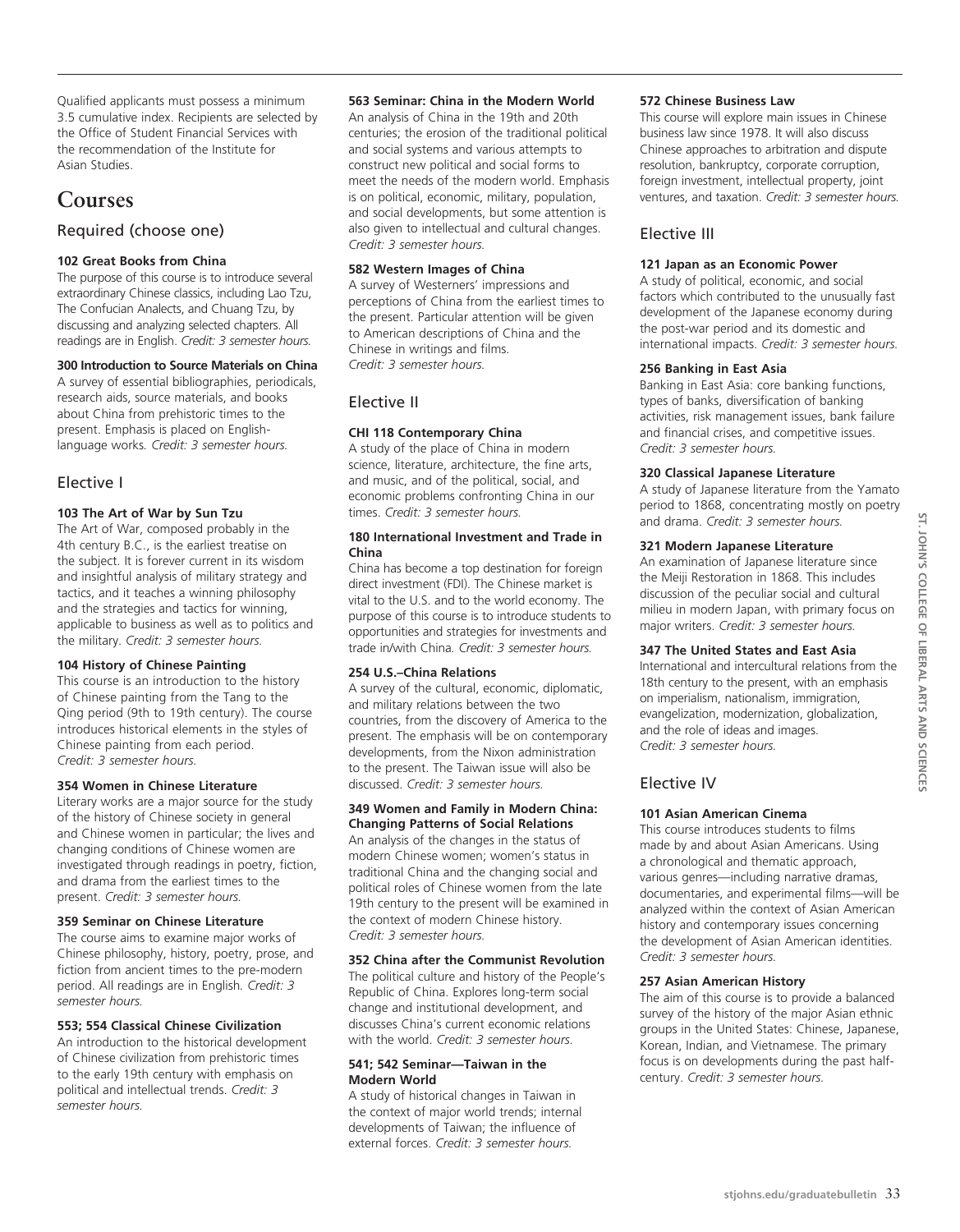#### **258 Asian American Art**

This course is a survey of the achievements of Asian American artists, beginning with the early 20th century, but concentrating on more recent developments and trends. *Credit: 3 semester hours.*

## **583 Asian American Literature**

This course concentrates on some important Asian American novelists, short story writers, and dramatists, their major themes and their connections with the literary traditions of Asia. *Credit: 3 semester hours.*

#### **584 Asian American Women**

This course is a survey of three major groups of Asian American women—Chinese, Japanese, and Korean. The focus is on the interplay between these women's cultural heritages and the changing social environment in the United States. *Credit: 3 semester hours*

# Electives V

# **CHI 108 Beginning Chinese**

Practice in the acquisition of pronunciation, tones, vocabulary, and grammar. For students with little knowledge of Mandarin Chinese. *No Prerequisite. Credit: 3 semester hours.*

#### **CHI 103; 104 Advanced Conversational Chinese**

Drill in the audio-lingual skills; the learning of speech patterns, sounds, intonation, and basic vocabulary. *Prerequisite: Elementary level Chinese courses or equivalent. CHI 103 is a prerequisite for CHI 104. Credit: 3 semester hours.*

## **CHI 111 Readings in Contemporary Prose**

Materials selected from contemporary Chinese writings of general interest. *Credit: 3 semester hours.* 

## **CHI 203; 204 Advanced Reading in Modern Chinese**

Readings from modern/contemporary Chinese texts, such as newspapers and periodicals. *Prerequisite: Intermediate level Chinese language courses or equivalent. CHI 203 is a prerequisite for CHI 204. Credit: 3 semester hours.*

#### **CHI 210; 211 Chinese for Business Managers**

This course provides students with commonly used vocabulary and idioms necessary for doing business with the Chinese. It will also discuss social etiquette in doing business. *Credit: 3 semester hours.*

## **CHI 305; 306 Seminar on Chinese Literature I; II**

The course examines major works of Chinese poetry, prose, and fiction from ancient times to the present. The first semester concentrates on the pre-modern period, while the second semester focuses on the 20th century. *No Prerequisite. Credit: 3 semester hours.*

#### **114 Chinese Calligraphy: Theory and Practice**

This course introduces students to the essential elements of calligraphy by describing and analyzing its theoretical structure and aesthetic values. In addition to classroom lectures, several well-known calligraphers will demonstrate the uses of brushes and ink. *No Prerequisite. Credit: 3 semester hours.*

#### **JPN 103; 104 Conversational Japanese**

The aim of this course is to give the student basic training in Japanese conversation based on the Japanese grammar and vocabulary that he/she has learned. *Prerequisite: Elementary level Japanese language courses or equivalent. JPN 103 is a prerequisite of JPN 104. Credit: 3 semester hours.*

# Research and Comprehensive Examination

## **105 Comprehensive Examination**

This exam tests the student's knowledge in his/ her field. *No credit.*

## **900 Master's Research**

Supervised research leading to the preparation and completion of a thesis in partial fulfillment of the M.A. requirements. *Credit: 3 semester hours.*

#### **901 Directed Readings**

Supervised research on a single topic determined jointly by the student and a member of the faculty. *Credit: 3 semester hours.*

# Maintaining Matriculation

## **925 Maintaining Matriculation**

Master's students not registered for other courses must register for ASC 925 until all degree requirements are completed and the degree is granted. *No credit. Fee: \$100 per* semester.

For a complete list of approved courses, please contact the Dean's office.

# **Department of Biological Sciences (BIO)**

# **General Entrance Requirements**

Applicants should have successfully completed an undergraduate major in the biological sciences or a related field, including one year each of inorganic and organic chemistry, physics, and mathematics through introductory calculus with a "B (3.0)" or better average. One semester of either genetics, molecular biology, or biochemistry is required and a

semester of each is highly recommended. Preferably, an applicant will also have one or more courses in an area of biology in which they hope to specialize.

All prerequisite courses should be completed prior to commencing graduate studies. The department may require a student to make up certain deficiencies during the first year of study. This may preclude the possibility of obtaining the master's degree within the usual two-year period.

# **Programs of Study**

# Master of Science (M.S.) in Biology

# **Entrance Requirements**

Applicants must submit transcripts demonstrating that in completing the program described above under "General Entrance Requirements" they have achieved an overall cumulative index of "B," (3.0) including a "B" or better average in biology and the cognate sciences. Acceptance into the M.S. program in Biological Sciences presupposes that the applicant is interested in a career in which the understanding of research objectives plays a substantial role.

International students who have not received a U.S. undergraduate degree will also be required to present either TOEFL or IELTS scores as evidence of English proficiency.

## **Program Requirements**

- 1. Courses: The M.S. program requires a minimum of 33 credit hours of coursework including the core courses Biology 207, 208, and 212. Students may register for upper-level courses in accordance with their career goals and upon recommendation from their graduate advisor.
- 2. Research: Research is emphasized at all levels of graduate study. M.S. candidates are strongly advised to take at least two semesters of special research (Biology 352, 353). The thesis option requires six credits of Biology 900, the submission of a research thesis, and an oral defense, which documents a student's ability to conduct independent research.
- 3. Seminars: Enrollment in and attendance at the Biological Sciences Department Seminars (Biology 599 or 599A) is required every semester. Students will earn credit during a total of three semesters and no credit thereafter. At these meetings, research topics of current interest are discussed by distinguished outside speakers, faculty, and advanced graduate students.
- 4. Graduate Research Presentations: Enrollment in and attendance at the Graduate Research Presentations (BIO 500) are required for credit during a total of three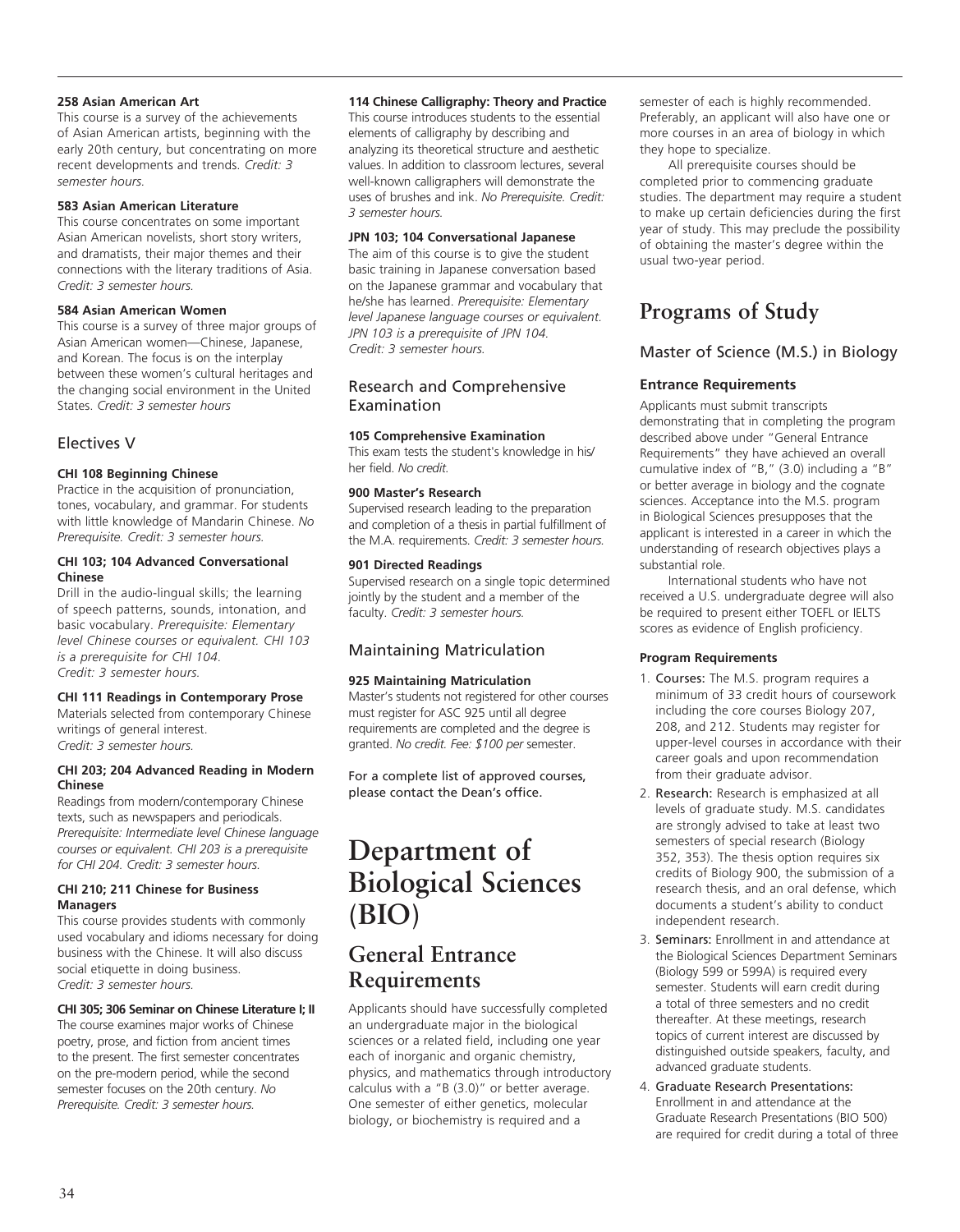semesters and thereafter as a no-credit course (BIO 500A). Graduate students will present their research and participate in discussions.

- 5. Comprehensive Examination: All students who do not elect the thesis option must pass a comprehensive examination covering current theory, application, and research in areas appropriate to their training and interests. (See "Comprehensive Examination.")
- 6. Time Limit: All academic requirements for the M.S. degree must be completed within five years. (See "Time Limit.")
- 7. Academic Standing: A 3.0 quality point average must be maintained both in the core courses and in the overall academic record. Failure to do so may result in being placed on probation or lead to dismissal from the program.

# B.S./M.S. in Biology

The Department of Biological Sciences offers an accelerated combined degree program leading to both the B.S. and M.S. degrees, typically within five years of full-time study. Undergraduate students with a cumulative GPA of 3.0 or better and a minimum 3.0 GPA in at least 12 credits in biology at St. John's University are encouraged to apply. Students accepted into the program typically complete 12 graduate credits that apply toward both the B.S. and M.S. degrees. After completion of their baccalaureate degrees, students may complete the balance of graduate credits required for the master's degree. Please consult the University bulletins for additional requirements for the bachelor's and master's degrees.

For detailed information regarding the B.S./M.S. program, students should consult the Director of Graduate Studies and their undergraduate academic Dean.

# Doctor of Philosophy (Ph.D.) in Biology

# **Entrance Requirements**

Acceptance into the Ph.D. program in Biological Sciences presupposes that the applicant is interested in and qualified for a career directing research in an academic, medical, or biotechnology setting. Students with a strong grounding in some combination of biology, chemistry, physics, mathematics, and computer science are encouraged to apply.

Admission to the Ph.D. is for the fall and spring semesters. Applications received by March 1 and October 1 will be given priority consideration for fall and spring admission, respectively.

# **Program Requirements**

1. The academic curriculum consists of a minimum of 60 credits beyond the B.S. degree. Applicants with a master's degree

in biology may apply up to 18 credits of advanced standing with the approval of the department and Dean's office. The core curriculum consists of Biology 207, 208, 212, and at least two research rotations (BIO 550 and 551). The third research rotation (BIO 552) is optional and requires approval from the Graduate Education Policy Committee (GEPC). In each of these rotations, students are introduced to the specific techniques and the research approaches of individual faculty.

- 2. *Qualifying Examination.* Ph.D. students will generally register to take the qualifying exam in their third or fourth semester. In this oral examination, students demonstrate a basic knowledge of material from the core courses and how it relates to their chosen area of research specialization, which should be established by this time. Acceptable performance on this examination by the Graduate Education Policy Committee and formal acceptance of the student by a faculty mentor confers acceptance to the doctoral research level.
- 3. *Upper-Level Courses.* Further training consists of a series of upper-level specialized research courses leading to the development of a doctoral dissertation, and advanced seminars in which specific research questions are examined through use of experimental literature. Courses are selected by the student in consultation with faculty advisors and reflect the specific career orientation of the student. The selection of upper-level courses to be taken will be recommended by the student's research advisor and other professors. Ordinarily, a plan will be established during the first year of study. The student's thesis committee will guide the student's research and will form the nucleus of examining committees.
- 4. *Comprehensive Examination.* The doctoral comprehensive examination should be scheduled by the student at least one semester before their defense. This oral examination is administered by the thesis committee (jointly chosen by student and thesis mentor) to review the thesis proposal, considering both the methodological soundness of the proposed research and its significance in the light of current developments in the field.
- 5. *Research and Dissertation.* All doctoral students are required to take a minimum of six credits of Doctoral Research (BIO 950) and to submit a dissertation. Not more than 15 credits of Doctoral Research (BIO 950) will be counted towards the completion of the degree. Upon the recommendation of the student's advisor, Special Research (BIO 352 or BIO 353) may be taken as a preparation for dissertation research. The

dissertation should embody the results of significant original research which has been accepted for publication in two peer-reviewed scientific journals. These publications must be included in the Ph.D. thesis.

Doctoral candidates must defend the dissertation in a final oral examination before a committee of the faculty. Doctoral-level students will be expected to communicate in both oral and written presentations with clarity, organization, and accuracy. The doctoral dissertation is a major document that is expected to demonstrate high-level skills in writing and presentation as well as in the scientific context. The public defense of the doctoral dissertation is not scheduled until the candidate submits evidence to the Department Chair that the two manuscripts derived from the dissertation have been accepted for publication in peer-reviewed scientific journals.

- 6. *Seminars*. Enrollment in and attendance at the Departmental Seminars (BIO 599) are required for credit during a total of three semesters and thereafter as a non-credit course (Bio 599A).
- 7. *Publications.* Requirement for defense for all Ph.D. students are two accepted, peer-reviewed publications with an impact factor of 2 or above. One publication must be first authorship and represent original research. The second publication does not require first authorship and does not need to represent original research. In cases where the impact factor for either accepted manuscript is below 2, then two or more manuscripts would need to be accepted with a combined impact factor of 2 or above. The publications must be included in the Ph.D. thesis.
- 8. *Time Limit.* Students must complete all requirements for the degree within seven years from the date of matriculation. Degree credit may be denied for courses more than seven years old. (See "Time Limit.")
- 9. *Transfer Credit.* Students may seek admission to the Ph.D. program after having successfully completed some graduate work at another accredited institution. Students may request transfer of credit for this work, provided it has not been offered in fulfillment of another graduate degree.
- 10. *Academic Standing*. A 3.0 quality point average must be maintained both in the core courses and in the overall academic record. Failure to do so may result in being placed on probation or lead to dismissal from the program.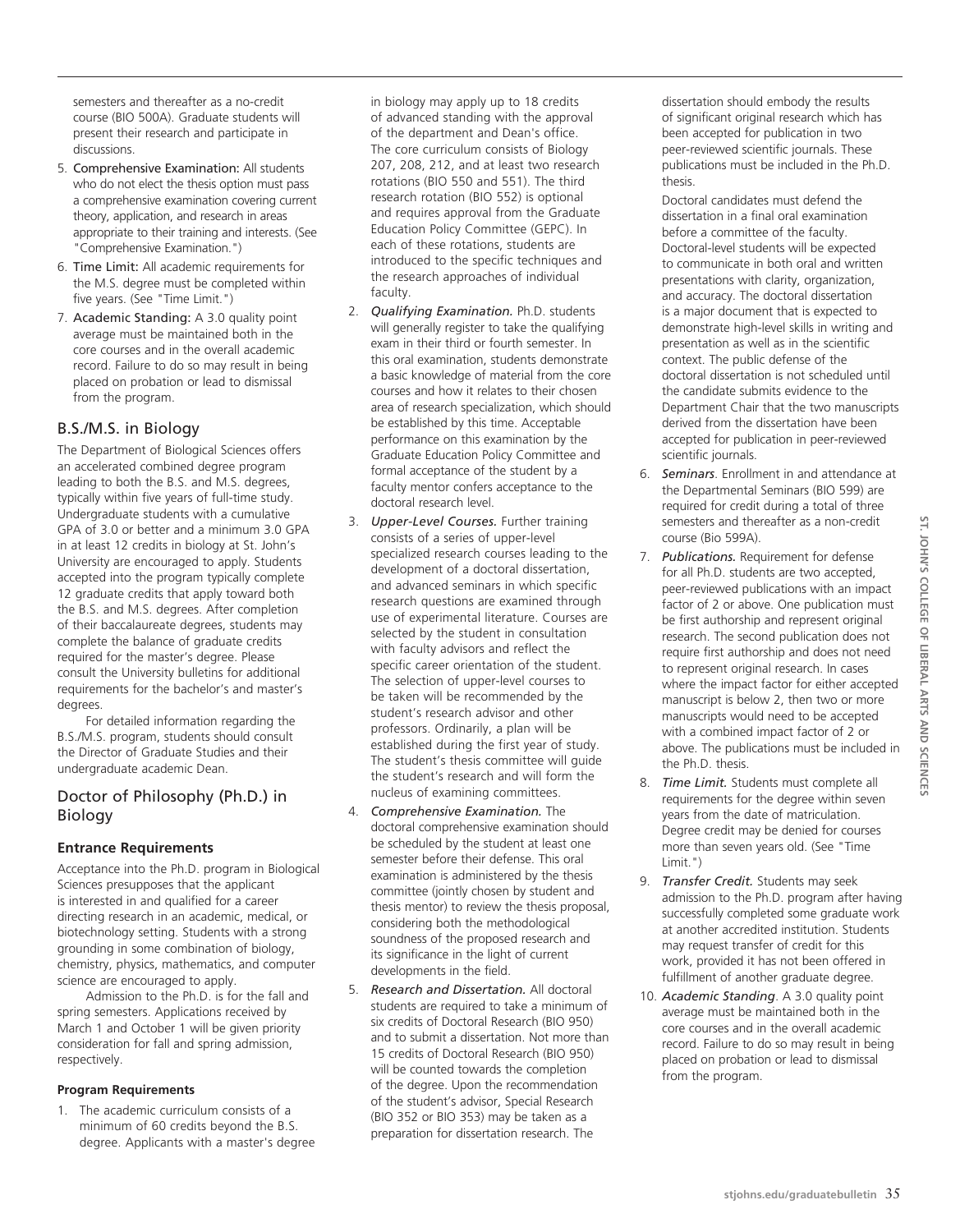#### **Special Requirements**

- 1. All laboratory work must be done at the University unless special permission is granted by the Associate Dean to do research elsewhere.
- 2. Students may enroll for special research in the summer session as well as in the regular academic year.
- 3. It is strongly recommended that students plan for full-time attendance, since it is not advisable to attempt completion of this degree program by part-time study.

# **Candidacy**

A student will be admitted into candidacy for the Ph.D. program upon the successful completion of all courses other than Doctoral Research (950), the doctoral qualifying examination, research tool requirements, and acceptance of a thesis proposal by the Chair.

# **Assistantships and Fellowships**

Master's students are eligible to apply for graduate assistantships which offer a stipend, provide tuition remission, and require service to the department. Doctoral program students are eligible to apply for doctoral fellowships which are awarded competitively based on criteria such as grades, GRE scores, effort, and progress in research. Women doctoral students who are U.S. citizens are eligible for the prestigious Clare Booth Luce Fellowships which are awarded on the basis of academic merit and are intended for women who expect to pursue careers in higher education.

Some of the biology faculty may have funds available from research grants for the support of student assistants; these awards are made by the faculty member. Interested students may consult the Chair for specific information and application procedures required for any of these assistantships or fellowships.

# **Courses**

The core curriculum is an integrated series of three courses encompassing the fundamentals of biochemistry and molecular biology in the context of prokaryotic and eukaryotic cell biology. It is designed so that BIO 207 (Core A) is taken during the fall semester, BIO 208 (Core B) in the spring semester, and BIO 212 (Core C) in the following fall semester. All students will take BIO 599 (Departmental Seminars) and BIO 500 (Graduate Seminar) for credit during the first three semesters and for 0 credits thereafter. Doctoral students beginning in the fall are required to enroll in BIO 550 (Research Rotation I) in the spring semester of their first year and in BIO 551 (Research Rotation II) during the summer between their first and second years. Doctoral students beginning in the spring semester

are required to enroll in BIO 550 (Research Rotation I) in the summer of their first year and in BIO 551 (Research Rotation II) during the following fall semester of their first year.

#### **207 Core A Biochemistry**

Structure and function of biomolecules; enzymes; introduction to the organization and chemical economy of the cell; an overview of metabolism. *Credit: 3 semester hours*.

#### **208 Core B Molecular Biology**

Structure and function of DNA; protein synthesis and the genetic code; mechanisms of genetic transfer; recombinant DNA; viruses; chromosomes; gene expression and its regulation. *Credit: 3 semester hours.*

#### **209 Bioinformatics**

Information technology and computational thinking applied to biological systems, including genomics, proteomics, biological networks and graphical display of complex data sets. *Credit: 3 semester hours.*

#### **212 Core C Cell Biology**

Integration of cellular systems through regulated transport, biological information processing, and signal transduction, with an emphasis on the current literature. *Credit: 3 semester hours.*

#### **234 Selected Topics in Medical Microbiology**

The host-microbe interaction in health and disease; role of microbial agents as biological response modifiers; the molecular basis of chemotherapy and microbial resistance to antibiotics. *Credit: 3 semester hours.*

#### **236 Microbial/Molecular Genetics**

*Prerequisite: BIO 207.* The focus of this course is on modes of genetic transfer, plasmids, and mobile genetic elements. Molecular techniques used in prokaryotic research will be emphasized. *Credit: 3 semesters hours.*

#### **240 Virology**

The nature and molecular biology of viruses and their relationship to the host cell. *Credit: 3 semester hours.*

#### **248 Laboratory Techniques and Applications I**

Project-based hands-on experience with a variety of modern cellular, biochemical, and molecular techniques. *Credit: 3 semester hours.*

# **249 Communication Skills in the Sciences**

*Prerequisite: BIO 207.* An introduction to life science communication and the practical applications of oral and written formats of communication. *Credit: 3 semester hours.* 

#### **250 Topics in Immunology**

*Prerequisites: BIO 207, 208, 212.* This course focuses on the organization and functions of the immune system, with a special emphasis on molecular biology and biomedical research. *Credit: 3 semester hours.*

# **253 Laboratory Techniques and Applications II**

Second part of BIO 248. *Credit: 3 semester hours.*

#### **275 Principles of Electron Microscopy**

*Corequisite: BIO 275L.* This course is intended to instruct the student in the basic techniques of electron microscopy. It will also describe the analytical methods used to identify various biological systems. Cf. PHS 240. *Credit: 4 semester hours.*

#### **275L Electron Microscopy**

*Corequisite: BIO 275.* This course will instruct the student in the preparation of tissue for electron microscopy and the interpretation and analysis of electron micrographs. *Laboratory fee: \$60 per semester. Credit: 3 semester hours.*

#### **299 Scientific Literacy and Integrity**

Designed to assist graduate students in STEM disciplines in reading, interpreting, and discussing the responsible conduct of scientific research. *Credit: 3 semester hours.* 

## **500; 500A Graduate Research Presentations**

Students will present their research and participate in discussions. Enrollment and attendance are required of all graduate students. *Credit: 2 semester hours per semester for the first three semester; 0 semester hours during subsequent semesters.*

## **599; 599A Departmental Seminar**

Enrollment and attendance at this weekly seminar is required of all students. Presentations by invited speakers from St. John's and other universities and research institutions. *Credit: 1 semester hour per semester for first three semesters; 0 semester hours during subsequent semesters.*

#### **700 Business in the Biological Sciences**

This course introduces students to concepts of business such as management, marketing, finance, legal regulation, and intellectual property within the context of biological sciences. *Credit: 3 semester hours.*

#### **708 Topics in Molecular Biology**

Organization, function, regulation, and manipulation of genes at the molecular level. Applications of recombinant DNA technology to basic research medicine and biotechnology. *Credit: 3 semester hours.*

#### **715 Yeast and Other Fungi as Experimental Organisms**

The focus of the course is on molecular genetic manipulations of yeast and other fungi. *Credit: 3 semester hours.*

#### **722 Biology of Aging**

Current theories of aging. Emphasis will be on readings in one of the currently popular theories and its future development. *Credit: 3 semester hours.*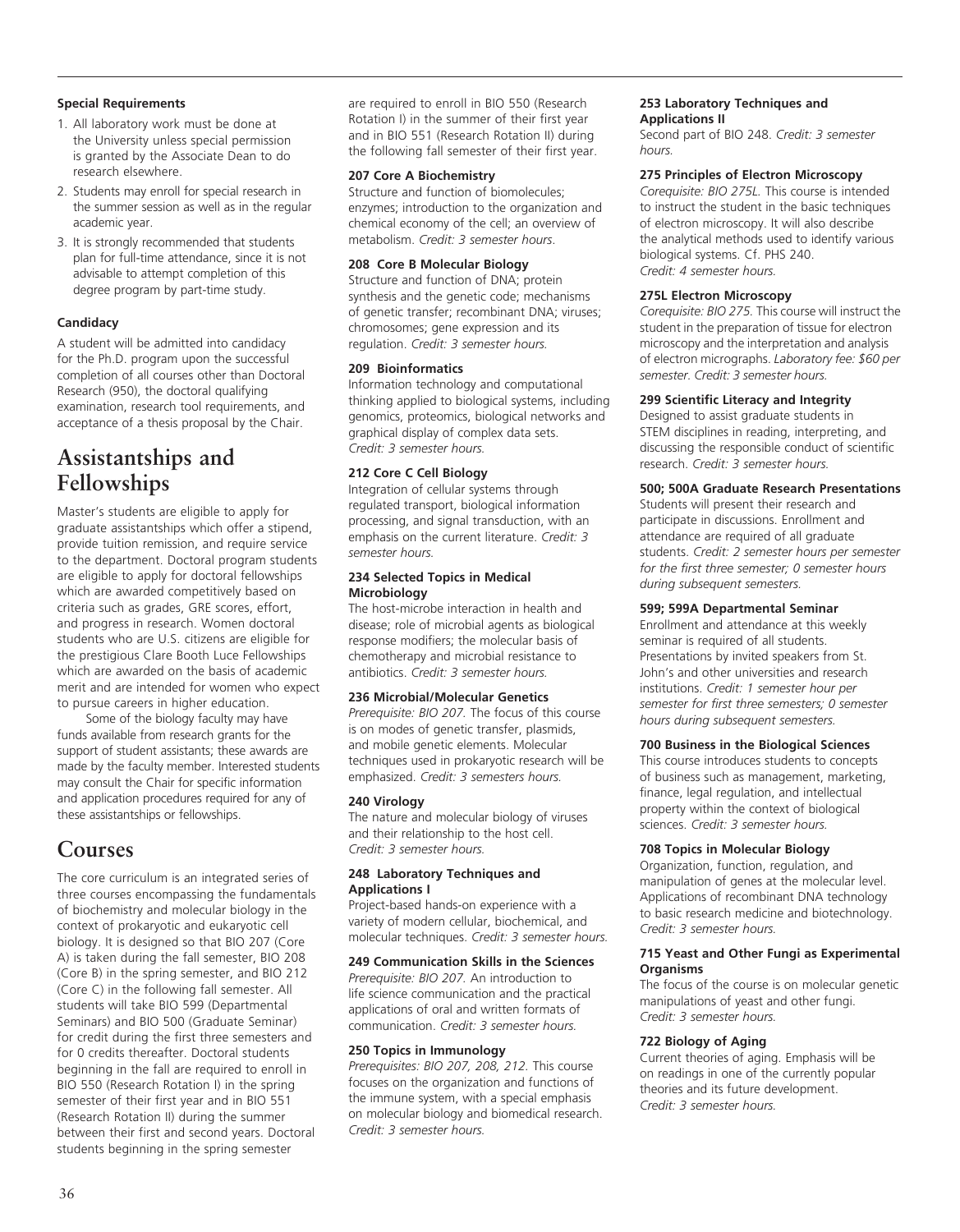# Research

# **350; 351 Internship in Biology**

This research course is designed for M.S. students who wish to gain research experience outside of the University. *Laboratory fee: \$60 per semester.*

# **352; 353 Special Research in Biological Sciences**

Consists of conferences on specialized topics and accompanying laboratory work. A formal written report is required. May not be repeated. *Credit: 3 semester hours per semester. Laboratory fee: \$100 per semester.*

# **550 Research Rotation I**

Required of all doctoral students. This course represents the first laboratory experience in a research laboratory. *Credit: 3 semester hours. Laboratory fee: \$100 per semester.*

# **551 Research Rotation II**

Required of all doctoral students. This course consists of a second laboratory experience in a research laboratory. *Credit: 3 semester hours. Laboratory fee: \$100 per semester.*

# **552 Research Rotation III**

This course is an optional third laboratory experience. The goal is to give the student additional research experience. *Credit: 3 semester hours. Laboratory fee: \$100 per semester.*

## **900 Master's Research**

Supervised research leading to the preparation and completion of a thesis in partial fulfillment of the master's degree requirements. Students enrolled in the thesis program are obliged to complete six credits of master's research. *Credit: 3 semester hours per semester. Laboratory fee: \$60 per semester.*

## **901 Independent Study**

Individual study under the direction of a selected faculty member. The area of research must be approved in advance by the chair and in consultation with the supervising faculty member. *Credit: 3 semester hours.* 

# **950 Doctoral Research**

Original research leading to the doctoral degree. Doctoral students may register for 950 while completing degree requirements. However, upon the successful completion of all formal courses and qualifying examination, doctoral candidates must register for 950 until the dissertation is completed and the degree is awarded. No more than 15 credits of 950 will be counted towards the completion of the degree. All doctoral students are required to take a minimum six credits of 950 and to submit a dissertation. *Credit: 3 semester hours per semester. Laboratory fee: \$100 per semester*.

# Maintaining Matriculation, Comprehensive Examination, Qualifying Examination, and Thesis Defense

#### **105 Comprehensive Examination**

This exam tests the student's knowledge in his/ her field. *No credit.* 

# **105D Doctoral Comprehensive Examination**

Students should register for this placeholder section in the semester they will submit their dissertation proposal. *No credit.*

## **105Q Doctoral Qualifying Examination**

Students should register for this placeholder section in the semester they will complete the qualifying examination. *No credit.*

# **105T Master's Thesis Defense**

Master's students should register for this placeholder section in the semester they will defend their thesis. *No credit.* 

## **105P Doctoral Dissertation Defense**

Doctoral students should register for this placeholder section in the semester they will defend their thesis. No credit.

## **925 Maintaining Matriculation**

M.S. students who do not register for other courses must register for BIO 925 until all degree requirements are completed and the degree is granted. *No credit. Fees: \$100 per semester, \$60 laboratory; Total \$160 per semester. (Students who do not use laboratory facilities may petition the Chair and the Dean to waive the laboratory fee.)*

# **940 Maintaining Matriculation**

Ph.D. students who have not registered for other courses must register for BIO 940. May not be taken consecutively for more than two semesters. *No credit. Fees: \$100 per semester; \$100 laboratory; Total: \$200 per semester. (Students who do not use laboratory facilities may petition the Chair and the Dean to waive the laboratory fee.)*

For a complete listing of approved courses, please contact the Dean's office.

# **Institute for Biotechnology (BIT)**

# **Program of Study**

# Master of Science (M.S.) in Biological and Pharmaceutical Biotechnology

A collaborative, interdisciplinary effort between the College of Pharmacy and Health Sciences

and St. John's College of Liberal Arts and Sciences, the M.S. program in Biological and Pharmaceutical Biotechnology prepares students for careers in the fastest-growing and most research-and-development intensive industries in America. Biotechnology is a collection of techniques from the disciplines of microbiology, biochemistry, and molecular and cellular biology. Biotechnology companies include the large pharmaceuticals, small startups, information technology firms, clinical and research laboratories, and others. All of these companies are looking for skilled, selfmotivated, proficient employees.

# **Entrance Requirements**

Applicants to the program are required to submit the following items with their admission application:

- B.S. or B.A. equivalent with a major in life sciences or physical sciences
- Official transcripts reflecting a minimum GPA of 3.0 on a 4.0 scale
- Satisfactory GRE scores
- • A minimum of two letters of recommendation
- International students who have not received a U.S. degree will also be required to present either TOEFL or IELTS scores as evidence of English proficiency.

# **Program Requirements**

The outlined curriculum provides a strong conceptual foundation upon which students can build the practical skills necessary to excel in this exciting field. Students must complete 33 credits, 18 of which are satisfied by the completion of the required core courses, including an off-campus internship taken in the final semester or after completing a minimum 21 credits with a 3.0 index or higher.

A student may transfer up to six graduate credits from another fully-accredited institution of higher learning to substitute for courses in the curriculum. The student should present a syllabus of the course for which he or she is requesting credit and an official transcript for the college or university to the Director of the Institute for Biotechnology. The syllabus will be evaluated by the Chair of the department offering the corresponding course in the curriculum. If it is deemed to be equivalent, the student will receive transfer credit for the course.

## Core Courses (3 credits each)

| BIT (BIO) 207 | Biomolecules and Cell<br>Structure                         |
|---------------|------------------------------------------------------------|
|               | BIT (BIO) 248 Laboratory Techniques and<br>Applications I  |
|               | BIT (BIO) 249 Communication Skills in the<br>Life Sciences |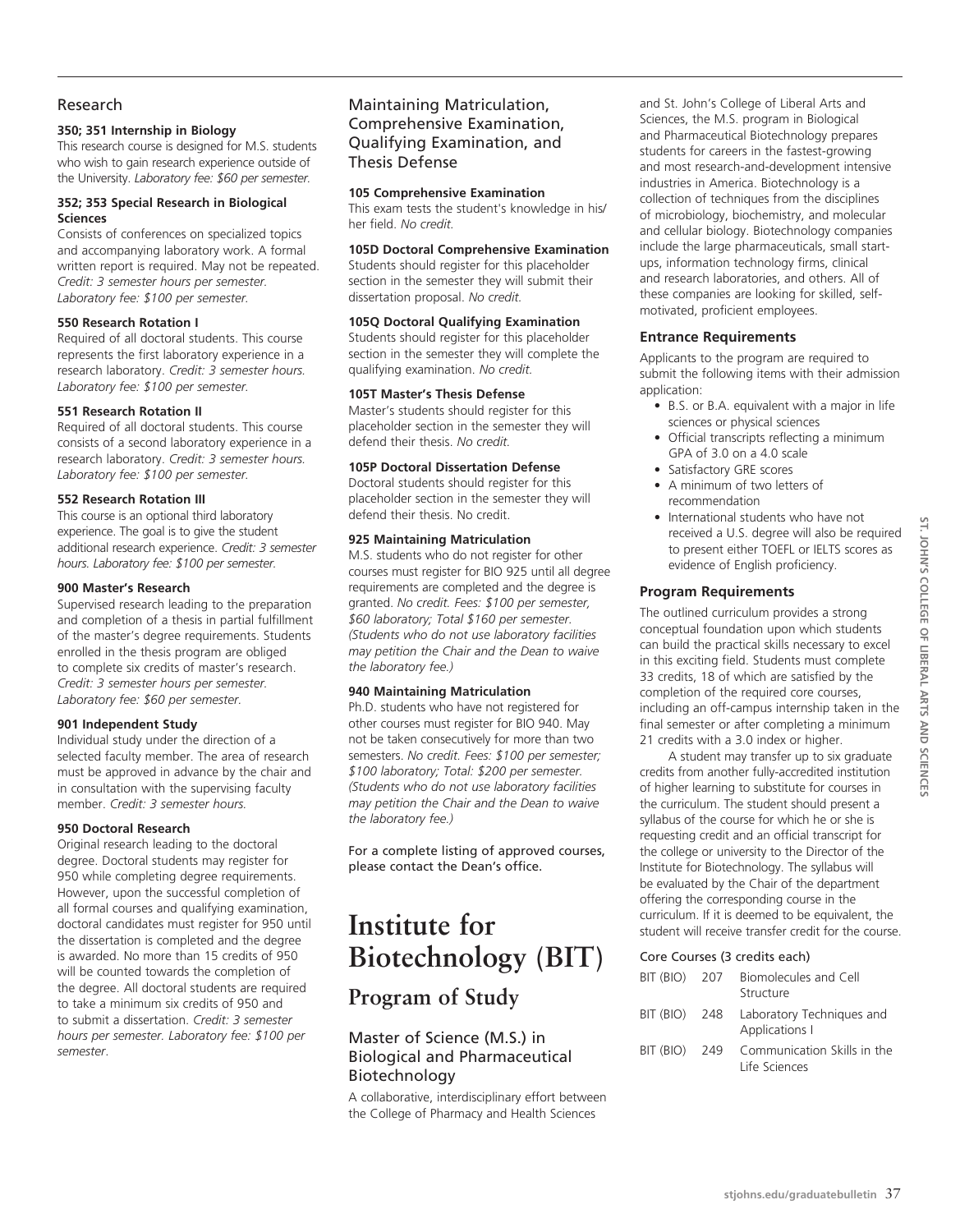|      | BIT (PAS) 252 Biostatistics                 |
|------|---------------------------------------------|
|      | BIT (PHS) 270 Introduction to Biotechnology |
| BIT. | 900 Internship in Biotechnology             |

# Elective Courses (3 credits each) – Choose five from among the following:

| BIT (CHE)            | 201   | Instrumental Methods of<br>Analysis                                              |
|----------------------|-------|----------------------------------------------------------------------------------|
| BIT (PHM)            | 203   | Research Methods in<br>Pharmacology                                              |
| BIT (BIO)            | 208   | Molecular Genetics                                                               |
| BIT (BIO)            | 209   | <b>Bioinformatics</b>                                                            |
| BIT (BIO)            | 212   | Cell Biology                                                                     |
| BIT (PAS)            | 215   | Foundation of<br>Regulatory Affairs                                              |
| BIT (BIO)            | 236   | Microbial Genetics I                                                             |
| BIT (PHS)            | 250;L | Cell and Tissue Culture;<br>Laboratory                                           |
| BIT (BIO)            | 253   | Laboratory Techniques<br>and Applications II                                     |
| BIT (IPP)            | 255   | Biotechnological Drug<br>Delivery Systems                                        |
| BIT (PAS)            | 256   | Principles of Experimental<br>Design                                             |
| BIT (PHS)            | 257   | Gene Technology in<br>the Pharmaceutical and<br><b>Health Sciences</b>           |
| BIT (PHS)            | 261   | Laboratory in Gene<br>Technology in the<br>Pharmaceutical<br>and Health Sciences |
| <b>BIT (MCM) 263</b> |       | Laboratory in Analysis<br>of Biomacromolecules                                   |
|                      |       | BIT 264/MCM 265 Principles of Drug Design I                                      |
| BIT (PAS)            | 265   | Scientific Inquiry:<br>Regulation and<br><b>Ethical Challenges</b>               |
| ВIТ                  | 352   | Special Research<br>in Biotechnology                                             |

# **Department of Chemistry (CHE)**

# **Programs of Study**

# Master of Science (M.S.) in **Chemistry**

The Master of Science in Chemistry at St. John's University provides a strong background in all areas of chemistry: analytical, biological, inorganic, organic, and physical chemistry. The program offers two degree options – a thesis track and a non-thesis track. Students in the thesis track conduct research with a faculty member, exploring a chemistry topic in depth, and write and defend a thesis. Students in the non-thesis track take an extra course and sit for a Comprehensive Examination at the end of the program (See "Comprehensive Examination"). The program provides an opportunity for original investigation in a specialized field. The master's program in chemistry may be completed through part-time study.

# **Entrance Requirements**

The undergraduate preparation of the student who expects to undertake graduate work in chemistry is a B.S. in a chemical science. Alternately, a non-chemistry degree student may submit evidence of undergraduate preparation that normally includes courses of eight or more credit hours in each of the following: inorganic chemistry, organic chemistry, analytical chemistry, physical chemistry, and general physics. In addition, they should be equipped with six credits of mathematics, including differential and integral calculus. Where there is a deficiency, the Department Chair will determine what basic courses the student must make up to matriculate for an advanced degree in chemistry.

## **Program Requirements**

- 1. *Program:* Students who elect to undertake a thesis as partial fulfillment of the degree requirements must complete a total of 30 credits, comprised of 24 lecture credits and six research credits. Students who elect to meet degree requirements without undertaking a thesis must complete a total of 33 credit hours and pass a comprehensive exam.
- 2. *Required Courses:* All students must pass CHE 101, 111, 121, and 141.
- 3. *Research:* Students in the thesis program must take CHE 900 Master's Research (three credits). This sequence of courses requires the completion of a research problem by the student under the supervision of a staff member and the presentation of the results in the form of a written thesis.

The research topic must be approved by the research advisor, the Chair, and the Dean. All research must be done at the University. In rare cases, permission may be obtained from the Dean to carry out a portion of the research outside the University.

4. *Comprehensive Examination:* A written comprehensive examination is required of students in the non-thesis program. In the thesis program, an oral comprehensive examination is given that includes defense of the thesis (See "Comprehensive Examination").

# Assistantships

A limited number of graduate assistantships are available for qualified students who meet all entrance requirements outlined above and in the Admission Requirements section in the front of this bulletin. The Department Chair and faculty will determine the responsibilities and professional development of graduate assistants.

# B.S./M.S. in Chemistry

The Department of Chemistry offers an accelerated combined degree program leading to both the B.S. and M.S. degrees, typically within five years of full-time study. Undergraduate students with a cumulative GPA of 3.0 or better and a minimum 3.0 GPA in at least 12 credits in chemistry at St. John's University are encouraged to apply. Students accepted into the program typically complete 12 graduate credits that apply toward both the B.S. and M.S. degrees. After completion of their baccalaureate degrees, students may complete the balance of graduate credits required for the master's degree. Please consult the University bulletins for additional requirements for the bachelor's and master's degrees.

For detailed information regarding the B.S./M.S. program, students should consult the Director of Graduate Studies and their undergraduate academic Dean.

# **Courses**

# **101 Instrumental Methods of Analysis**

A lecture and laboratory course on the application of modern physical and chemical techniques to chemical analysis. Emphasis is placed on the unifying principles underlying analog and digital data acquisition and evaluation. *Credit: 3 semester hours. Laboratory fee: \$100.*

## **105 Comprehensive Examination**

This exam tests the student's knowledge in his/ her field. *No credit.* 

# **105T Master's Thesis Defense**

Master's students should register for this placeholder section in the semester they will defend their thesis. *No credit.* 

## **111 Advanced Inorganic Chemistry**

Atomic structure, molecular bonding and structure, intermolecular forces, acid-base chemistry, coordination chemistry, descriptive chemistry, and organometallic chemistry are discussed in detail. *Credit: 3 semester hours.*

# **121 Advanced Organic Chemistry**

The structure, energetics and reactivity of organic compounds are discussed in detail and are explored through discussions of Molecular Orbital Theory, advanced conformational analysis, and stereochemistry. *Credit: 3 semester hours.*

## **141 Chemical Thermodynamics**

The laws of thermodynamics with chemical applications. Heat work, thermochemistry, entropy, free energy, chemical potential, chemical equilibrium. *Credit: 3 semester hours.*

## **145 Physical Chemistry of Macromolecules**

Biophysical chemistry and physical polymer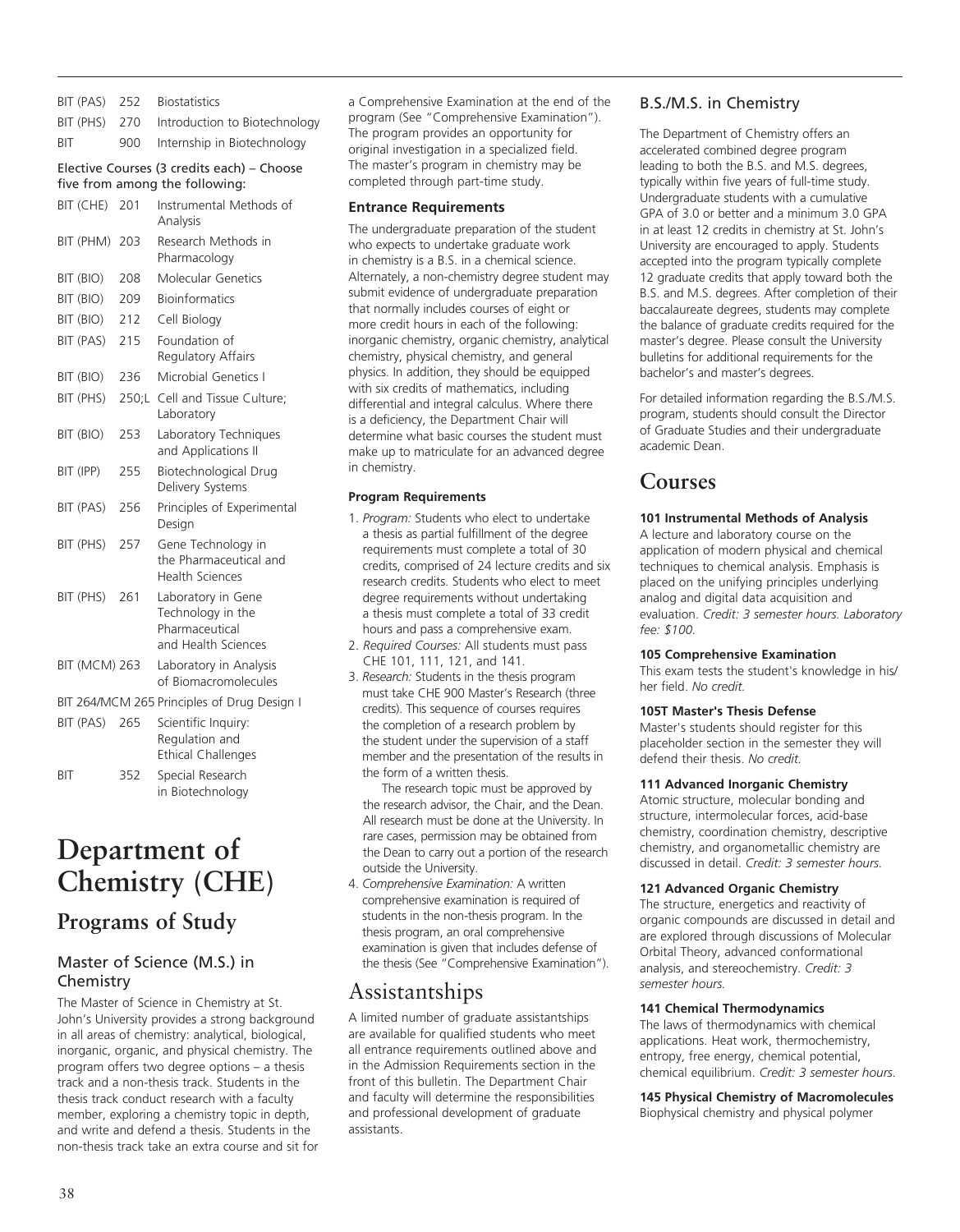chemistry are united into a single course of study. Key concepts and principles of both fields will be investigated. *Credit: 3 semester hours.*

#### **200 Environmental Chemistry**

An introduction to environmental chemistry, including understanding chemical equilibrium and kinetics and the influence of human actions. Additional topics include pollution, green chemistry and analysis. *Credit: 3 semester hours.*

#### **202 Separation Techniques in Chemistry**

The underlying unity of differential migration techniques applicable in the fields of chemistry, biology, and the pharmaceutical sciences is the basis for this course. Current instrumentation and new trends in separations will be discussed. *Credit: 3 semester hours.*

#### **207 Biochemistry**

*See Biological Sciences entry.*

#### **214 Bioinorganic Chemistry**

The role of inorganic elements in compounds found in living systems. Topics covered include the role of metals in the biological electron transfer reactions, oxygen transport, enzymes, metal uptake, toxicity of metals, and chemotherapy. *Credit: 3 semester hours.*

#### **224 Mechanisms of Organic Reactions**

Aliphatic nucleophilic substitution, intramolecular cationic rearrangements, carbanions, carbenes, electrophilic aliphatic substitution, addition and elimination reactions, reactions of carbonyl compounds, and radical reactions. C*redit: 3 semester hours.*

#### **227 Organic Spectroscopy**

The principles of infrared, nuclear magnetic resonance, ultraviolet and visible spectroscopy, and mass spectrometry are presented. The primary emphasis is on spectral interpretation and structure determination. *Credit: 3 semester hours.*

#### **231 Chemistry of Organometallic Compounds**

The preparation, structure, and reaction chemistry of transition metal organometallic compounds. The chemistry of ligands possessing a metal to carbon bond is examined. Mechanisms for achieving various organometallic transformations are also discussed. *Credit: 3 semester hours.*

#### **232 Supramolecular Chemistry**

Organo-molecular interactions; non-covalent forces; synthetic systems/analytical techniques for probing same. Includes materials science, biomimetic chemistry, and nano-science. Assessed by mandatory research presentations. *Credit: 3 semester hours.* 

#### **233 Stereochemistry of Carbon Compounds**

Chirality, optical activity, configurational and conformational stereoisomerism in acyclic and cyclic carbon compounds, geometrical isomerism, methods of determination of

configuration and conformation are discussed. *Credit: 3 semester hours.* 

#### **236 Natural Products**

The structure, synthesis, reactions, and biosynthesis of the most important naturally occurring organic compounds are developed. *Credit: 3 semester hours.*

#### **237 Bioorganic Chemistry**

This course provides an understanding of biological systems at the molecular level by applying the principles of Organic Chemistry. *Credit: 3 semester hours.*

#### **238 Advanced Organic Synthesis**

An in-depth study of modern synthetic methodologies, incorporating the elements of functional group transforms, mechanism, stereochemistry, conformational control, and strategy. *Credit: 3 semester hours.*

#### **239 The Development of Modern Organic Chemistry**

This course covers the discoveries, theories and techniques of the last 200 years, which brought organic chemistry to its present-day dramatic vigor. *Credit: 3 semester hours.*

#### **242 Reaction Kinetics**

This course involves the detailed study of the rates of chemical reactions, treatment of experimental data, theories of simple reactions, and mechanisms of complex reactions. *Credit: 3 semester hours.*

#### **249 Quantum Chemistry**

Exact solution to the Schrodinger equation for simple systems and methods of approximation for more complex systems. The application of wave mechanics to problems of chemical bonding. *Credit: 3 semester hours.*

#### **250 Electronic Spectra and Group Theory**

Theory of electronic and vibrational transitions in molecules and the spectra resulting from these transitions. Detailed discussion of group theory related to the determination of selection rules in molecular spectroscopy. *Credit: 3 semester hours.*

#### **255 Chemical Bonding**

Introduction to a quantitative understanding of chemical bonding with applications to atomic and molecular systems. The development and application of mathematical tools for classical and quantum mechanical description of molecular phenomena. *Credit: 3 semester hours.*

#### **260 Independent Study**

Experimental research is performed under the guidance of a faculty member. Permission of the Chair required. *Credit: 3 semester hours. Laboratory Fee \$100 per semester.*

#### **900 Master's Research**

Supervised research leading to the preparation and completion of a thesis in partial fulfillment of the

master's degree requirements. Students enrolled in the thesis program are obliged to complete six credits of master's research. An approved research plan is required prior to registration for this course. *Credit: 3 semester hours per semester. Laboratory fee: \$100 per semester.*

#### **925 Maintaining Matriculation**

M.S. students who do not register for other courses must register for 925 until all degree requirements are completed and the degree is granted. *No credit. Fees: \$100 per semester.*

#### **Additional Courses to Be Offered As Needed:**

**262; 263 Special Topics in Organic Chemistry**

**264; 265 Special Topics in Physical Chemistry**

**266; 267 Special Topics in Inorganic Chemistry**

#### **268; 269 Special Topics in Analytical Chemistry**

For a complete listing of approved courses, please contact the Dean's office.

# **Department of Communication Sciences and Disorders (CSD)**

# **Program of Study**

# Master of Arts (M.A.) in Speech-Language Pathology

The 54-credit Master of Arts degree program in Speech-Language Pathology offers education courses and clinical experiences leading to ASHA certification, New York State licensure, and the Professional Certificate as a Teacher of Students with Speech and Language Disabilities (TSSLD). Students may also complete the required coursework and clinical experiences for the Bilingual Extension (BE). Each student must complete either 48 course credits and a six-credit master's thesis or 51 course credits and a three-credit research project or advanced research course. Students must also complete a minimum 400 hours of supervised clinical experience. All students must meet the knowledge and skills requirement for ASHA certification and the NYS license.

The Master of Arts education program in Speech-Language Pathology at St. John's University is accredited by the Council on Academic Accreditation in Audiology and Speech-Language Pathology of the American Speech-Language-Hearing Association, 220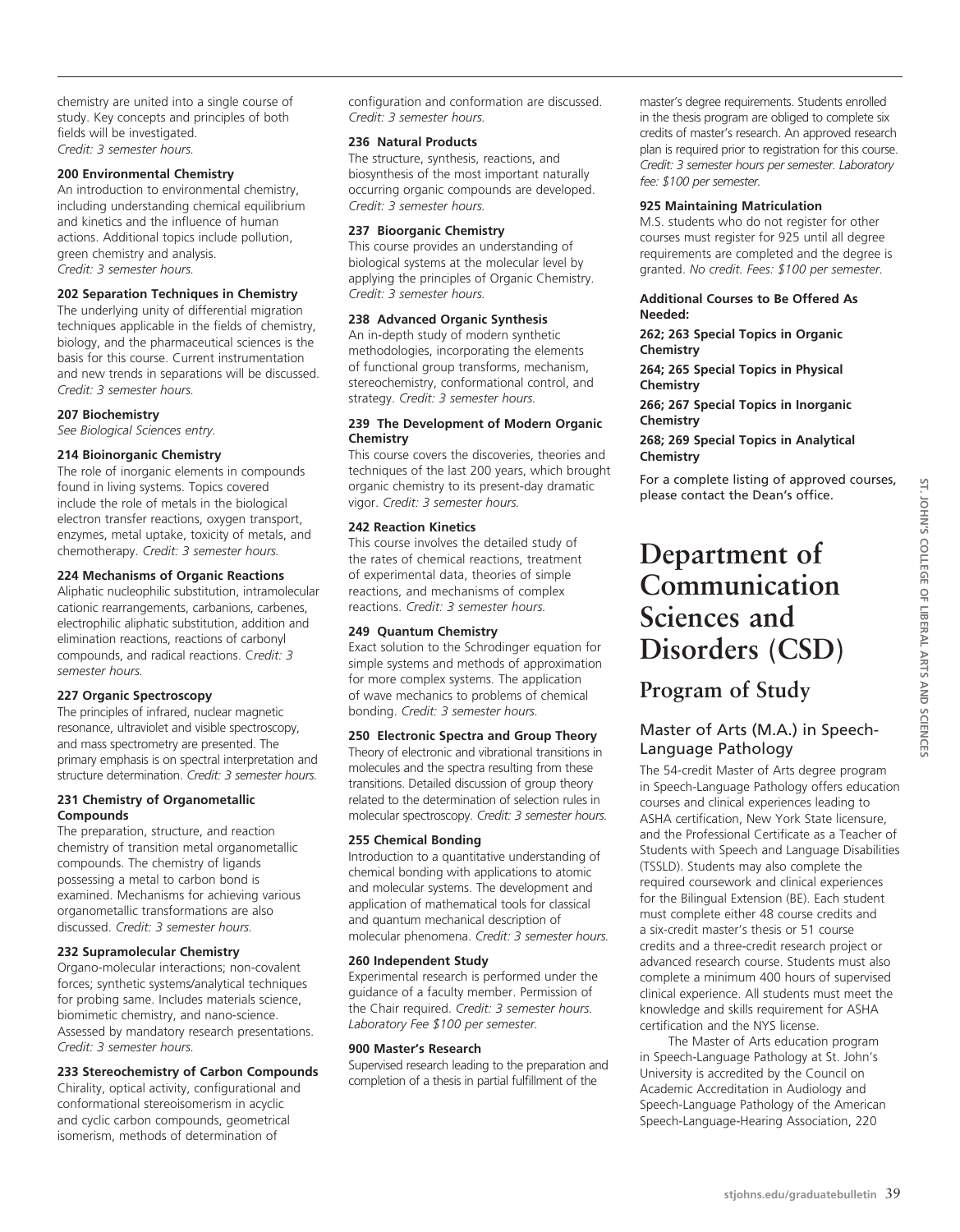Research Boulevard, #310, Rockville, MD, 20850, 800-498-2071 or 301-296-5700.

# **Entrance Requirements**

Admission into the program requires an earned bachelor's degree (with a minimum cumulative index of 3.0), competence in oral and written communication; three letters of recommendation; a 300-word written statement of career goals; three credits of undergraduate coursework in each of the following: biology (human or animal), physical science (either chemistry or physics), and statistics; six credits of undergraduate coursework in behavioral and/or social sciences; and 18–21 credits of undergraduate coursework in the speech and hearing sciences, anatomy and physiology of speech, phonetics, language acquisition or linguistics, audiology, and speech-language pathology. Graduate Record Examination (GRE) scores are required.

Students must demonstrate a level of English language proficiency commensurate with the demands of graduate-level academic and clinical coursework. As per ASHA's 1998 Technical Report, *Students and Professionals Who Speak English with Accents and Nonstandard Dialects: Issues and Recommendations,* students who speak with accents can effectively provide speech, language, and audiological services as long as they have the expected level of knowledge and skills, and are capable of providing needed models. International students who have not received a U.S. undergraduate degree will be required to present either TOEFL or IELTS scores as evidence of English proficiency. Prior to matriculation in the program, students will be required to undergo and successfully pass a Criminal Background Check (See "Criminal Background Checks").

# **Program-Specific Requirements**

This program has specific requirements for: maintenance of a minimum GPA, student academic/clinical remediation, student professionalism, and student availability for clinical placements among others. Accepted students are provided these program-specific requirements upon matriculation into the program.

# **Degree Requirements**

**A. Required Courses:** All students must complete a minimum of 42 credits including CSD 203, 210, 308, 312, 315, 317, 318, 321, 322, 329, 330, 331, 354, and 381.

**B. Research:** Students must complete six credits of research in one of three ways: 1) a student may complete a six-credit master's thesis with at least a 3.5 GPA; 2) a student may complete CSD 201 and CSD 452 as a threecredit research project; or 3) a student may complete CSD 201 and CSD 440.

**C. Residency:** Each student must satisfy a full-time residence requirement (a minimum of nine credits) during one academic semester, excluding summers.

**D. Practicum:** Students must complete a minimum of 400 hours of supervised clinical experience, distributed among broad categories of communication disorders across the lifespan. A student may apply a maximum of six credits of practicum toward the 54 credits required for the degree (CSD 405, 406, 407 and 408).

**E. Comprehensive Examination:** Students are required to pass a written comprehensive examination during the last semester of coursework, unless they are enrolled in CSD 900 Master's Thesis Research.

# Certificate: Teacher of Students with Speech and Language Disabilities

Students will be eligible to obtain a Certificate as Teacher of Students with Speech and Language Disabilities (TSSLD) issued by the New York State Department of Education provided that they meet the education, practicum (student teaching), and observation requirements. The M.A. program coursework meets requirements for the TSSLD certificate, and students who complete the degree, including CSD 407, will be endorsed for certification.

# Bilingual Extension

Students may also complete the necessary coursework for institutional recommendation to the New York State Department of Education for the Bilingual Extension Certificate (BE). This extension is required to work with bilingual students in public schools in New York State. Students seeking institutional recommendation for the BE must complete nine additional credits: CSD 325, EDU 9001 and either EDU 9003 or EDU 9005. In addition, students must engage in a minimum of 50 student teaching hours with bilingual students. Student teaching hours with bilingual students may be completed during the CSD 407 practicum placement. Additional New York State testing is required for the student to receive the BE from the State of New York and is not part of the BE option (student completes them on their own).

# Doctor of Audiology (Au.D.) **The Long Island Au.D. Consortium**

Three academic institutions on Long Island –Adelphi, Hofstra, and St. John's Universities –have joined together to offer their combined resources for a ground-breaking Doctor of Audiology program. Students have access to the resources of all three schools, including the laboratories, equipment, faculty, and externship sites. The objective of this clinical program is to produce highly-skilled practitioners who have the ability to perform the wide variety of diagnostic,

remedial, and other critical services included within the scope of practice for audiologists to meet the ASHA requirements for certification.

Each audiology doctoral student selects a home university, but the Audiology faculty reserves the right to assign students to another campus to balance enrollment among the participating universities, as needed. The home institution maintains student transcripts, provides advisement, and monitors ASHA certification and New York State licensing requirements. The home institution awards the degree, noting that it was completed in conjunction with the two other universities. All coursework and practica are administered through the consortium. Admission to the Au.D. Consortium Program requires completion of a bachelor's degree from a regionally accredited institution. Applicants are admitted based on established admission criteria. One applies for the Au.D. program through Adelphi University.

The curriculum includes advanced coursework in vestibular assessment, hearing aid technology, early intervention, and electrophysiology. Consistent with the 2020 Standards for the Certificate of Clinical Competence in Audiology (CCC-A) described by ASHA, the program of study for the Au.D. consists of a minimum 86 post-baccalaureate semester credit hours of academic coursework, including a minimum 12 months full-time equivalent of supervised clinical practicum in the requisite areas of foundations of practice, prevention and identification, assessment, (re)habilitation, advocacy/consultation, and education/research/administration.

Please refer to the Long Island Doctor of Audiology Consortium Handbook for academic policies and procedures.

# Facilities

The Speech and Hearing Center, located off campus at 152-11 Union Turnpike, serves as a training facility for students while providing diagnostic and remediation services to the community. It has substantial resources including tests, materials, and instrumentation necessary to provide required practicum experiences. The center is open six days a week, including evenings. More than 100 outside facilities, including medical centers, hospitals, schools, day care centers, and nursing homes also serve as externship sites for students, providing experience in a variety of settings.

# **Courses**

# M.A. in Speech-Language Pathology

# **201 Introduction to Research Methods**

Prepares students to become well-informed consumers of research. Principles and practices of scientific research, including experimental design, statistical methods, and application to clinical practice. *Credit: 3 semester hours each semester.*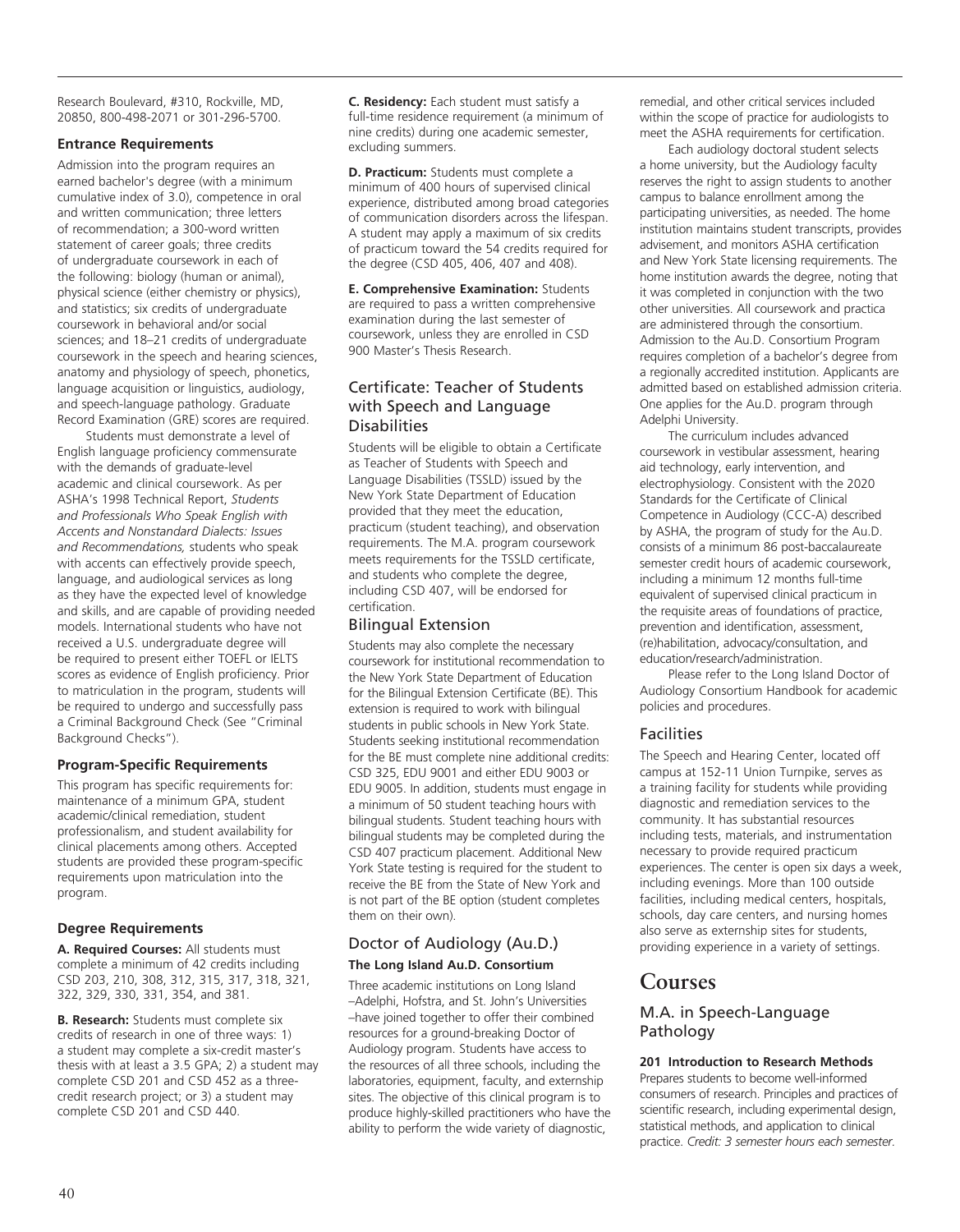# **203 Models of Language Behavior**

Psycholinguistic theories of language and speech development, including syntax, semantics, and pragmatics. Relation between language and cognition, including attention, perception, storage, and retrieval. *Credit: 3 semester hours.*

#### **210 Origin and Assessment of Speech-Language Problems**

Assessment of speech and language disorders including developmental status, differential diagnosis, use and limitations of standardized instruments, scoring and interpretation, and application of dynamic assessment procedures. *Credit: 3 semester hours.*

## **308 Voice and Fluency**

Normal and abnormal adaptation of voice and fluency across the lifespan; materials and instrumentation for voice and fluency assessment and intervention. *Credit: 3 semester hours.* 

# **312 Motor Speech Disorders**

Understand the basic neuromuscular systems and pathological disturbances, acquired and developmental causes, and diagnosis, treatment, and management of motor speech disorders. *Credit: 3 semester hours.* 

#### **315 Augmentative and Alternative Communication**

Alternate communication systems for individuals across the range of communication handicaps, including sign systems, communication boards, electrical-mechanical aids, and other assistive technologies. *Credit: 3 semester hours.* 

# **317 Acquired Language Disorders**

Syndromes of language impairments resulting from neurological damage. Includes differential diagnosis and rehabilitation of pathologies in the adult population (e.g., aphasia, traumatic brain injury, and right hemisphere disorder). *Credit: 3 semester hours.* 

## **318 Developmental Language Disorders**

Characteristics, assessment, and treatment of language disorders in children resulting from syndromes, autism, receptive/expressive language problems, cognitive deficits, and social/pragmatic deficits, using evidence-based criteria. *Credit: 3 semester hours.* 

# **321 Assessment and Intervention of Infants, Toddlers, and Pre-School Children**

This course focuses on typical and atypical development of children from birth to five years, including cleft lip and palate. Aspects of physical, cognitive, speech/language, feeding, and social-emotional development are covered. *Credit: 3 semester hours*.

# **322 Communication Problems of Geriatric Persons**

Study of the speech, language, cognitive, and hearing difficulties challenging the geriatric population. Primary focus on prevention, assessment, and treatment/management of cognitive-communication disorders. *Credit: 3 semester hours*.

# **325 Studies in Bilingualism**

Theories of bilingual first and second language acquisition and bi-dialectal use for speech, language, and literacy skills in typical and atypical development across the lifespan. *Credit: 3 semester hours.* 

## **329 Neurobiology of Speech and Language**

Functional classification and principles governing brain function; levels of organization of speech motor function; clinical/diagnostic technologies in medical speech-language pathology and research. *Credit: 3 semester hours.* 

# **330 Speech-Language Pathology Practice in Educational Settings**

Implementing speech-language services in schools. Service delivery models; education law; due process; strategies for effective participation in services for speech- and language-impaired students. Includes 15 hours of observation. Required for students enrolled for the NYS TSSLD. *Credit: 3 semester hours.*

# **331 Principles of Dysphagia**

Swallowing physiology; behavioral and mealtime correlates of swallowing; associated diagnoses and conditions; evaluation methods; treatment and management; clinical decision-making and counseling. *Credit: 3 semester hours.* 

## **340 Special Topics in Speech-Language Pathology**

The course is devoted to the in-depth study of areas of speech-language pathology to which no standard course is dedicated and whose study is felt to be warranted. *Credit: 3 semester hours.* 

## **341 Management of Pediatric Dysphagia in a Developing Country**

Anatomy and neurophysiology of normal swallowing and pathophysiology in infants and children. Assessment, treatment, management, and models of delivery in the U.S. and in a developing country. *Credit: 1 semester hour.* 

## **343 Global Perspectives on Communication Disorders**

How societal expectations, parenting styles, social resources, access to information and education/therapeutic services

influence developmental outcomes when a communication disorder exists. *Credit: 1 semester hour.* 

## **354 Habilitation of Children Who Are Deaf or Hearing Impaired**

Theories of language, speech production, and perception of children with hearing loss. Current approaches to assessment, speech training, and the use of sensory aids including computer-based devices and cochlear implants. *Credit: 3 semester hours.* 

#### **381 Cultural Diversity in Speech-Language Pathology and Audiology**

Methods of assessment and intervention focusing on alternate practices that address the impact of diversity on language, speech, and literacy skills in multicultural and multilingual populations. *Credit: 3 semester hours.* 

## **405; 406 Speech-Language Pathology Practicum I; II**

Clinical evaluation and remediation of disorders of speech and language; on- and off-campus sites; children and adults. Approximately 50-60 hours of direct clinical practice. Sufficient background in coursework required. *Credit: 1-3 semester hours.* 

## **407 Practicum in Speech-Language Pathology in Educational Settings**

*Prerequisite: CSD 330.* School-based practicum (student teaching). Minimum 150 hours of direct contact. Authorization of Completion Letter must be filed with the NYS Department of Education for this experience to fulfill requirements for state teacher certification. *Credit: 2 semester hours.*

# **408 Speech Pathology Practicum in Adult Setting**

Clinical evaluation, treatment, and remediation of disorders of speech, language, cognition, and swallowing; off-campus site with adults. Minimum 60 hours of direct clinical practice. May be repeated for a maximum three credits. Sufficient background in coursework required. Must register with clinical coordinator. *Credit: 2 semester hours.*

# **CSD 440 Advanced Research Methods**

Students will engage in the direct analysis and graphing of data. Emphasis will be on the application of evidence-based practice principles to the evaluation and design of identification and treatment studies in CSD. *Credit: 3 semester hours.*

## **CSD 452 Special Research in Speech-Language Pathology**

Students will design and carry out an independent research project. *Credit: 3 semester hours.*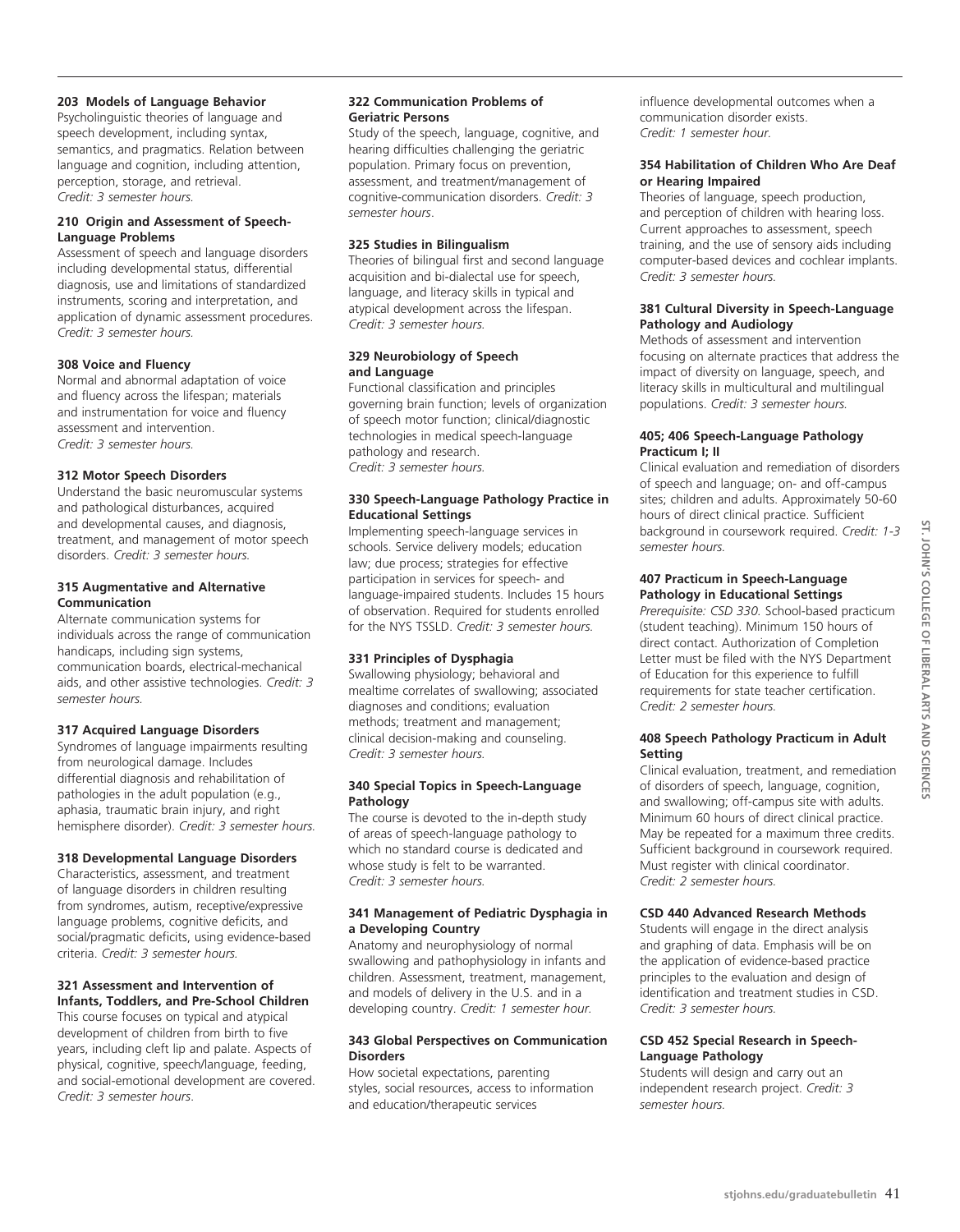# Doctor of Audiology (Au.D.)

# **Required Courses**

## **501 Advanced Audiology**

This course will integrate theoretical and practical aspects of audiologic assessment. The standard audiometric battery (pure tone air and bone conduction testing, speech testing, and acoustic immitance testing) will be presented in detail, preparing students with the skills necessary to administer these tests and to interpret test results. Current ASHA documents concerning the scope of practice of audiology, practice patterns in audiology, and guidelines for audiometric assessment and screening will be discussed. An overview of selected topics in audiology with discussion of other specialized diagnostic audiometric tests will also be provided. *Credit: 3 semester hours.*

#### **502 Research Methods**

This course will prepare students to become well-informed consumers of research. Students will learn the principles and practices of research, including experimental design, statistical methods, and application to clinical practice. *Credit: 3 semester hours.*

# **503 Anatomy, Physiology, and Neurology**

**of the Auditory and Vestibular Mechanisms**  This course will provide a description of normal anatomy and neuroanatomy of the auditory and vestibular systems. Theories of physiology and the effects of certain pathological conditions on normal physiology will also be discussed. *Credit: 3 semester hours*.

## **504 Auditory Pathologies**

Students will gain knowledge and understanding of the pathologies in the auditory system, their audiological and medical diagnosis and treatment. Emphasis is placed on the differential diagnosis of auditory, cortical, and vestibular pathologies using behavioral and electrophysiologic techniques. *Credit: 3 semester hours*.

## **505 Psychoacoustics**

This course provides an advanced level of study of the psychoacoustic principles involved in the practice of audiology. Laboratory exercises in the topic areas are required. *Credit: 3 semester hours.*

## **506 Genetics**

This course explores embryologic development and various teratogenic agents that affect development, particularly those related to genetic mutations affecting speech, language, and/or hearing. The application of clinical and molecular genetics to the diagnosis and treatment of syndromic and non-syndromic communication disorders will be discussed. The clinical features of genetic syndromes and disorders associated with speech, language, and hearing disorders will be described, and management strategies will be introduced. *Credit: 3 semester hours.*

## **507 Aural Rehabilitation**

This course provides an advanced level of study of the effects of hearing loss, noise, and reverberation on the process of auditory (and auditory-visual) speech perception. Also discussed are the factors involved in amplification selection (including cochlear implants) and the benefits of assistive listening devices and sensory aids. Issues concerning the Deaf and Deaf Culture are covered, but the emphasis of the course is on auditory approaches to aural (re)habilitative assessment and intervention. *Credit: 3 semester hours.*

#### **508 Acoustics and Instrumentation for Audiologists**

Students learn fundamental concepts of acoustics in clinical audiology practice and its related clinical and research instrumentation. Topics related to sound measurement, noise legislation, and hearing conservation are also discussed. Laboratory exercises required. *Credit: 3 semester hours.*

#### **509 Speech-Language Pathology for Audiologists**

This course will provide students with an appreciation of the diversity of speech and language disorders across the lifespan, and the relationship of cultural factors to communication and speech and language disorders. Students will learn to identify symptoms and behaviors associated with specific speech and language disorders and will be prepared to screen for same and to make appropriate referrals for more comprehensive evaluations. *Credit: 3 semester hours.*

## **510 Amplification I**

This course will provide a background on the effects and management of hearing loss using amplification. Hearing aid design, electroacoustic characteristics of hearing aids, and recent advances in hearing aid technology will be covered. State and Federal hearing legislation, including current ASHA guidelines on amplification systems will be discussed. Circuit options and components of personal hearing aids will be studied in detail. Laboratory exercises in the areas of electroacoustic analysis, otoscopic examination, and earmold acoustics/impressions/modifications will be required. *Credit: 3 semester hours.*

## **511 Pediatric Audiology**

This course will provide an advanced level of study of the audiological principles and practices specific to children. Topics will include embryological and fetal development of the auditory and vestibular structures; the development of auditory behavior; identification audiometry; and pediatric audiological evaluation procedures, including behavioral protocols, immitance testing, ABR testing, and OAE testing. Counseling families with hearing-impaired children will also be covered. Lectures will be accompanied by

laboratory exercises, allowing students to make informed decisions about test protocol selection and implementation for the pediatric client. *Credit: 3 semester hours.*

#### **512 Electrophysiology I**

Procedures for evaluating the auditory system in children and adults, including the recording techniques, interpretation, clinical application, and synthesis of results using auditory evoked potentials will be covered. This will be accomplished via lectures and hands-on workshops. Students will be required to perform laboratory exercises and demonstrate proficiency in performing each test. Case examples will be studied. *Credit: 3 semester hours.*

#### **513 Electrophysiology II**

This course will provide an in-depth discussion of otoacoustic emissions: principles and clinical applications; middle-latency auditory evoked potentials; basic issues and potential applications; and late cortical event-related potentials to auditory stimuli. Basic issues and potential applications. *Credit: 3 semester hours.*

#### **514 Amplification II**

This course will provide students with an understanding of the principles and practices of hearing aid dispensing, including assessment for candidacy, prescriptive fitting protocols, validating and verifying hearing aid outcomes, and considerations in special populations and audiometric configurations. *Credit: 3 semester hours*.

# **516 Central Auditory Processing**

This course will describe the anatomical and neurophysiological aspects of auditory processing. The course will discuss the nature and causes of auditory processing disorders, including their symptomatology, assessment, treatment, clinical management and referrals. The impact of auditory processing disorders on language and learning will be discussed and recommendations for maintaining treatment efficacy data will be presented. *Credit: 3 semester hours.*

#### **517 Advanced Research Seminar**

This seminar is designed to assist the Level 3 AuD student in formulating, developing and executing a clinical research project. Concepts of research design and statistical analyses will be discussed with regard to individual projects in seminar fashion. *Credit: 3 semester hours*.

#### **518 Vestibular Assessment and Management I**

This course will provide a theoretical understanding and practical knowledge of the vestibular system, and its objective diagnosis via Videonystagmography (VNG) and Electronystagmography (ENG). This is accomplished via lectures, demonstrations, and hands-on laboratory workshops using VNG instrumentation. *Credit: 3 semester hours.*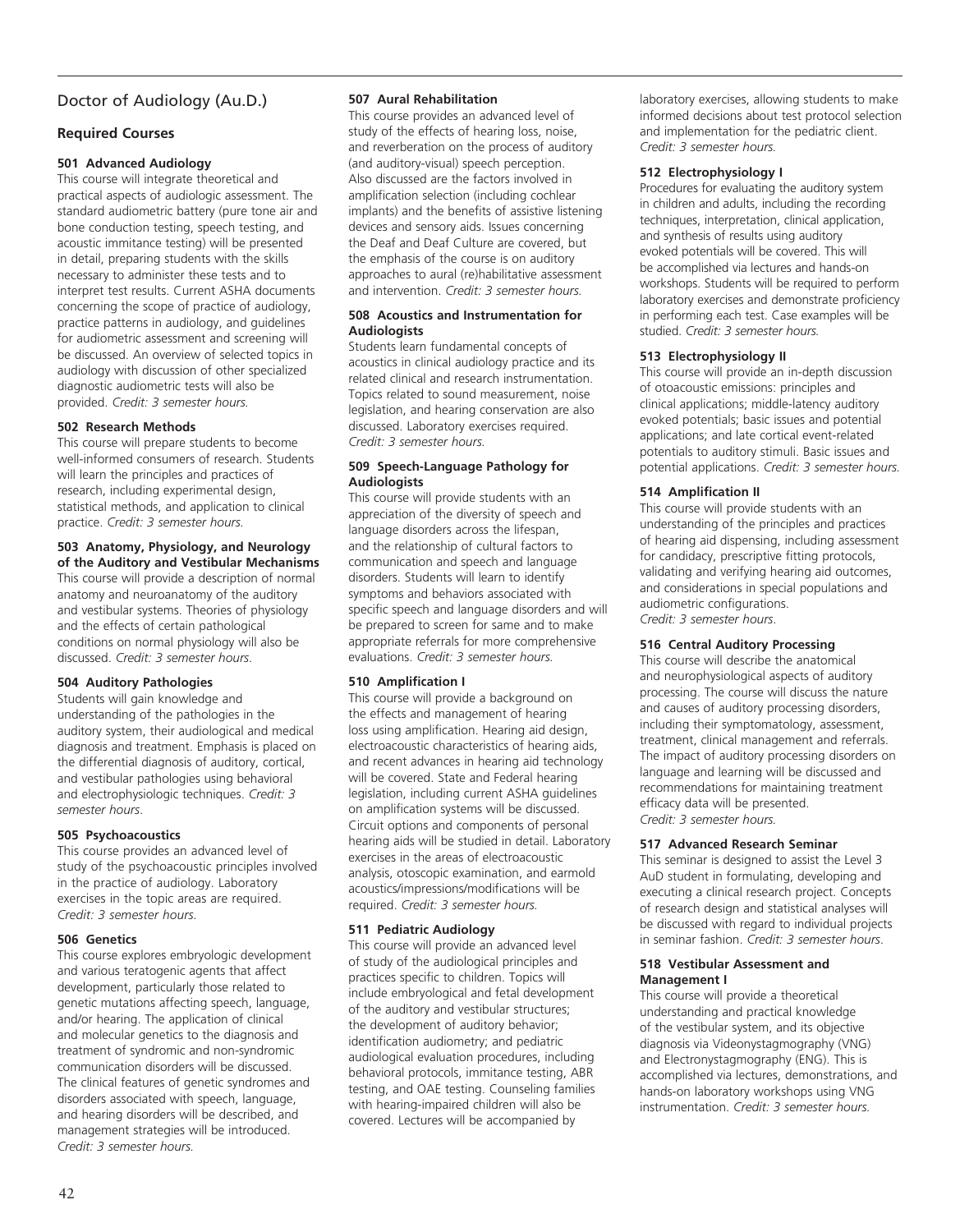#### **519 Cochlear Implants**

This course is designed to give students an understanding of the medical, surgical, engineering, and audiological aspects of cochlear implants, including speech processor programming, and the (re)habilitative programs and strategies used with infant, child, and adult implant recipients. *Credit: 3 semester hours.*

# **521 Amplification III**

This course provides an advanced level of study of hearing aid design and selection. Concepts and procedures introduced in Amplification I and Amplification II will be expanded upon, and verification and validation methods associated with advanced technology will be discussed and demonstrated. Laboratory exercises in the topic areas will be required. *Credit: 3 semester hours.*

#### **522 Vestibular Assessment and Management II**

Evaluation of balance function beyond electronystamography including Rotational and Posturographic tests, and Vestibular Evoked Potentials; programs and protocols for vestibular rehabilitation will also be detailed. *Credit: 3 semester hours.*

#### **541 Intraoperative Monitoring: Audiology in the Operating Room**

This course is designed to introduce the advanced audiology student to the growing field of neurophysiologic intraoperative monitoring. The course will present the anatomic and physiologic bases of monitoring for spine, neck, cranial, and cardiothoracic and peripheral nerve surgeries. SSEP, MEP, ABR, CNAP, CMAP, and EMG tools; the evaluation of the data from these tools; and the effects of surgical, patient, and anesthesia control on the interpretation of these data. *Credit: 1 semester hour.*

## **544 Business Practices in Audiology**

This course examines planning and execution of a comprehensive, quality, cost-effective private practice in audiology. Content includes variables such as the physical layout, location, organization, and marketing of a private practice. Methods of procuring instrumentation, retaining patient populations, and the business of audiology including hearing aid dispensing will be discussed. *Credit: 3 semester hours.*

## **546 Pharmacology/Ototoxicity**

This course explores theories in pharmacology including drug absorption, bioavailability, administration and treatment, mechanisms of interaction, and toxicity related to the ear, hearing and the vestibular mechanism. Methodologies and technologies for monitoring use of ototoxic medications will be explored. *Credit: 3 semester hours.*

## **547 Cerumen Management**

This course will provide students with the knowledge and skills necessary for proficiency in cerumen management. In accordance with ASHA 1992 guidelines, students will acquire practical, supervised training in the use of

hand-held, video, and pneumatic Otoscopy, recognition of the external auditory canal (EAC) and tympanic membrane (TM) condition, and removal of cerumen when it can be performed comfortably and safely. *Credit: 1 semester hour.*

#### **549 Counseling in Audiology**

This course will provide students with the knowledge and skills necessary to conduct effective audiologic counseling to patients and their families/caregivers based on individual patient need and cultural sensitivity. Counseling techniques will be tailored to specific audiologic diagnoses and services. *Credit: 3 semester hours.*

#### **550 Current Issues in Audiology**

This course provides students with an in-depth discussion of current and relevant topics in audiology with some invited lectures. Topics include, but are not limited to: auditory neuro-anatomy, geriatric audiology, tinnitus management, deafness, global audiology, multicultural and bilingual audiology, legislation, and inter-professional education. *Credit: 3 semester hours.*

#### **560 Clinical Instruction in Audiology**

This course is designed to introduce the student to the basic principles and procedures involved in assessment of the auditory system and rehabilitation of auditory disorders. Students will learn clinical procedures for conducting a diagnostic behavioral evaluation using pure tone, speech and Immittance audiometry. Procedures for the various tests will be described and students will begin to gain hands-on experience in their home institution clinics. Interpretation of clinical data and generating a diagnostic statement and recommendations will be stressed. Issues involved in counseling and taking case histories for diverse populations will be addressed. Various professional and legal issues, such as licensure and certification requirements, Code of Ethics, and confidentiality will be discussed. *Credit: 3 semester hours.*

#### **561; 562 Clinical Practica in Audiology: In-House**

Study the development of advanced clinical and rehabilitative audiology skills, the clinical application of theory and concepts obtained in advanced audiology coursework. Seminars: open discussion forums encouraging discussions on specific clinical problems, disorders, situations, case resolutions, and diagnoses they have been involved with at their various placements. *Credit: 1 semester hour each.*

# **563; 564; 565 Clinical Practica in Audiology**

Study the development of advanced clinical and rehabilitative audiology skills, the clinical application of theory and concepts obtained in advanced audiology coursework. Seminars: open discussion forums encouraging discussions on specific clinical problems, disorders,

situations, case resolutions, and diagnoses they have been involved with at their various placements. *Credit: 1 semester hour each.*

#### **568 Clinical Practicum in Speech-Language Pathology**

Supervised clinical practice in speech-language pathology. *Credit: 1 semester hour.*

#### **570 Clinical Externship in Audiology**

This seminar course, conducted during the clinical externship experience, is designed to supplement the student's understanding of the advanced principles and practices of diagnostic audiology, balance disorders, audiologic (re) habilitation, electrophysiological measures and audiological counseling. Further seminar discussion will include review of ASHA guidelines/requirements and New York State license requirements for practicing Audiologists. Seminar will include but is not limited to discussion and presentation of audiologic cases from routine to challenging. *Credit: 3 semester hour.*

#### **105 Comprehensive Examination**

This exam tests the student's knowledge in his/ her field. *No credit.*

For a complete listing of approved courses, please contact the Dean's office.

# **Department of English (Eng)**

# **Programs of Study**

English graduate studies at St. John's feature combined Bachelor of Arts/Master of Arts (B.A./M.A.), Master of Arts (M.A.), and Doctor of Philosophy (Ph.D.) degree programs. We offer courses in traditional and emerging fields of literature, cultural studies, critical theory, and writing and composition studies. All English graduate courses are seminars taught by research faculty who are committed to teaching and mentoring graduate students. The M.A. and Ph.D. programs are designed for both full-time graduate students and for professional educators, administrators, and writers who want to pursue an advanced degree parttime. The English graduate curriculum offers students the flexibility to develop individualized programs of study that meet their intellectual and professional goals. Because the number of required courses for each program is limited, the curriculum appeals to students seeking either broad exposure to advanced English studies or more intensive concentrations in specific fields. Among the areas of study are British and American literary history, creative writing, composition studies, and interdisciplinary fields such as American studies, gender studies, and postcolonial studies. The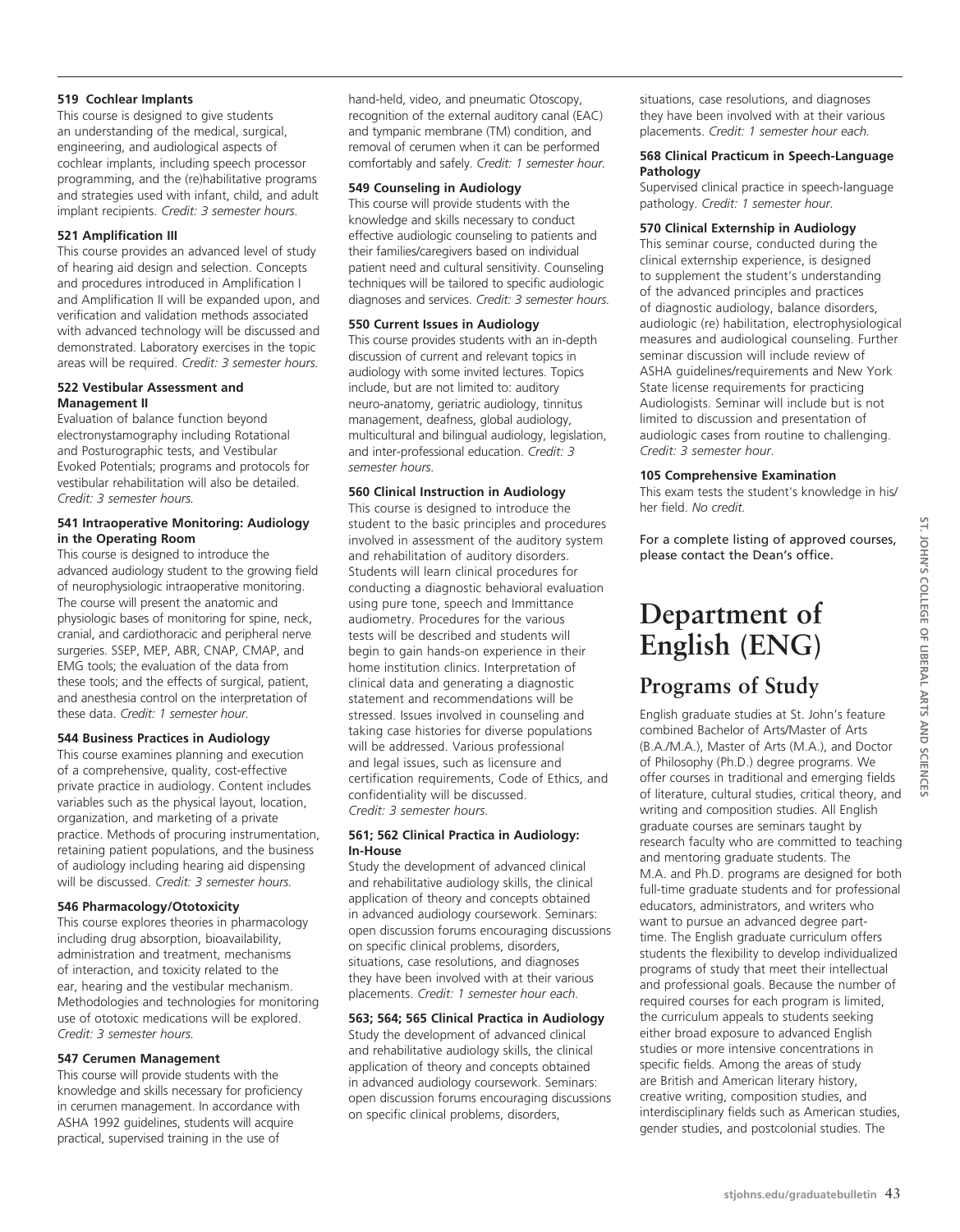department also sponsors a student-edited journal, *The St. John's Humanities Review,* and hosts an annual Graduate Student Conference.

# B.A./M.A. in English

The Department of English offers an accelerated combined degree program leading to both the B.A. and M.A. degrees, typically within five years of full-time study. Undergraduate students with a cumulative GPA of 3.0 or better and a minimum 3.0 GPA in at least 12 credits in English at St. John's University are encouraged to apply. Students accepted into the program typically complete 12 graduate credits that apply toward both the B.A. and M.A. degrees. After completion of their baccalaureate degrees, students may complete the balance of graduate credits required for the master's degree. Please consult the University bulletins for additional requirements for the bachelor's and master's degrees.

For detailed information regarding the B.A./M.A. program, students should consult the Director of Graduate Studies and their undergraduate academic Dean.

# Master of Arts (M.A.) in English

The M.A. program in English is designed for students interested in a broad but intensive engagement with literary, cultural, and composition studies. Recent graduates of the M.A. program have received fellowships for doctoral study at some of the best graduate programs in the U.S. and abroad. Other graduates have been accepted at prestigious law schools, established careers in publishing and editing, and obtained tenure-track secondary school teaching positions.

The English master's degree curriculum offers students the opportunity to develop programs of study that meet their intellectual and professional goals. Because there is only one required foundational course (ENG 100 Modern Critical Theories), the program provides flexibility for students seeking either broad exposure to advanced English studies or more intensive concentrations in specific fields. The master's program offers seminars in the major periods of literary history (medieval, early modern, Restoration, Victorian, 19th-century American, modern, contemporary, and postcolonial) as well as many interdisciplinary courses. All students submit a portfolio of their graduate work in their final semester, containing representative essays and a critical synthesis of their work while in the program. Students also have the option of writing a master's thesis to fulfill three of their M.A. credits. Students who plan to write a thesis should register for ENG 900 Master's Research.

# **Entrance Requirements**

Students entering the M.A. program must present at least 24 credit hours of undergraduate preparation in English. Graduate

Record Examination (GRE) scores are optional for the M.A. program.

# **Program Requirements**

Students must take a minimum of 33 credit hours, and those receiving Graduate Assistantships can receive tuition support up to but not beyond 33 credits. If students opt to write a master's thesis in their final year of the program to fulfill three of these credits, they should register for ENG 900 Master's Research.

The only course required of all M.A. students is ENG 100 Modern Critical Theories, which should be taken during the student's first year of study. Otherwise, students are free to choose courses that suit their needs and interests. All courses in the English graduate curriculum are open to students in the M.A. program.

Students must submit a portfolio project in their last semester of study. This portfolio of written work serves as the non-credit capstone project for the master's program. The portfolio consists of three representative papers from three different courses, one of which should be revised substantially according to the professor's instructions and suggestions. Accompanying the portfolio is a 10-page critical overview in which the student offers a synthesis of her work in the program, referring to the portfolio essays and their revision as indication of the student's growth as a reader, scholar, and writer. A committee comprised of English faculty evaluates these portfolios.

# **Assistantships**

Graduate assistantships are available on a competitive basis through the English department. These assistantships provide tuition remission and a stipend in exchange for research support to faculty or tutoring in the University Writing Center. New students who are interested in an assistantship should indicate their interest on the application form. Current students should submit a full graduate school application, including a statement of purpose, two letters of recommendation, and a writing sample to the English Chair. The deadline for assistantship applications is February 15.

# Doctor of Philosophy (Ph.D.) in English

*Note: Current Doctor of Arts (D.A.) students should refer to the Graduate Bulletin that corresponds to their term of admission for that program's requirements and regulations.*

The Ph.D. program in English is a terminal degree that combines advanced study in literary, cultural, and composition studies with preparation for teaching. It offers courses and research opportunities in traditional and emerging fields of literature, cultural studies, critical theory, writing, and composition studies. At the same time, it emphasizes the theory and practice of pedagogy, especially writing pedagogy, to prepare students for English and interdisciplinary college teaching. The program is designed for both full-time

graduate students and professional educators, administrators, and writers who want to pursue a doctoral degree part-time.

The English Ph.D. curriculum provides a foundation in critical theory and writing pedagogy, while offering students the opportunity to develop programs of study that meet their intellectual and professional goals. The program offers seminars in the major periods of literary history (medieval, early modern, Restoration, Victorian, 19th-century American, modern, contemporary, and postcolonial) as well as many interdisciplinary courses. After completion of their coursework, Ph.D. students, in consultation with department faculty, design three exam areas in fields the student wishes to claim as areas of specialization. Following successful completion of the exams, the student works with a committee of three or more faculty on a dissertation, to be defended orally.

# **Entrance Requirements**

- 1. Applicants must present verification of their completion of a bachelor's degree, with a minimum of 24 credits in English.
- 2. Applicants must possess at least a cumulative G.P.A. of 3.0 and a 3.5 in English courses.
- 3. Graduate Record Examination (GRE) scores are optional for the Ph.D. program.
- 4. Applicants possessing a master's degree with at least 15 graduate credits in English and an index of at least 3.5 in these courses can receive advanced standing up to 18 credits, as determined by the Department's Admissions Committee and the Dean.
- 5. Applicants must submit three letters of recommendation, two of which need to be academic letters attesting to the applicant's work as a student.
- 6. Applicants must also submit a recent sample of written work, as well as a personal statement detailing the student's professional goals.

## **Program Requirements**

- 1. The Ph.D. degree entails 48 credits of coursework and six credits of dissertation research, for a total of 54 credits. Applicants with an M.A. or M.F.A. in English may receive up to 18 credits of advanced standing with approval of the department and Dean's office. Students in the program must maintain a minimum GPA of 3.0; courses for which the student receives a grade lower than a "B" will not count towards the degree.
- 2. Students must take ENG 100: Modern Critical Theories and ENG 110: Introduction to the Profession. The student determines all remaining courses in consultation with a faculty mentor.
- 3. All students must demonstrate proficiency in a foreign language prior to taking their comprehensive exams by one of the following: 1) a grade of "B (3.0)" or better in an advanced college-level language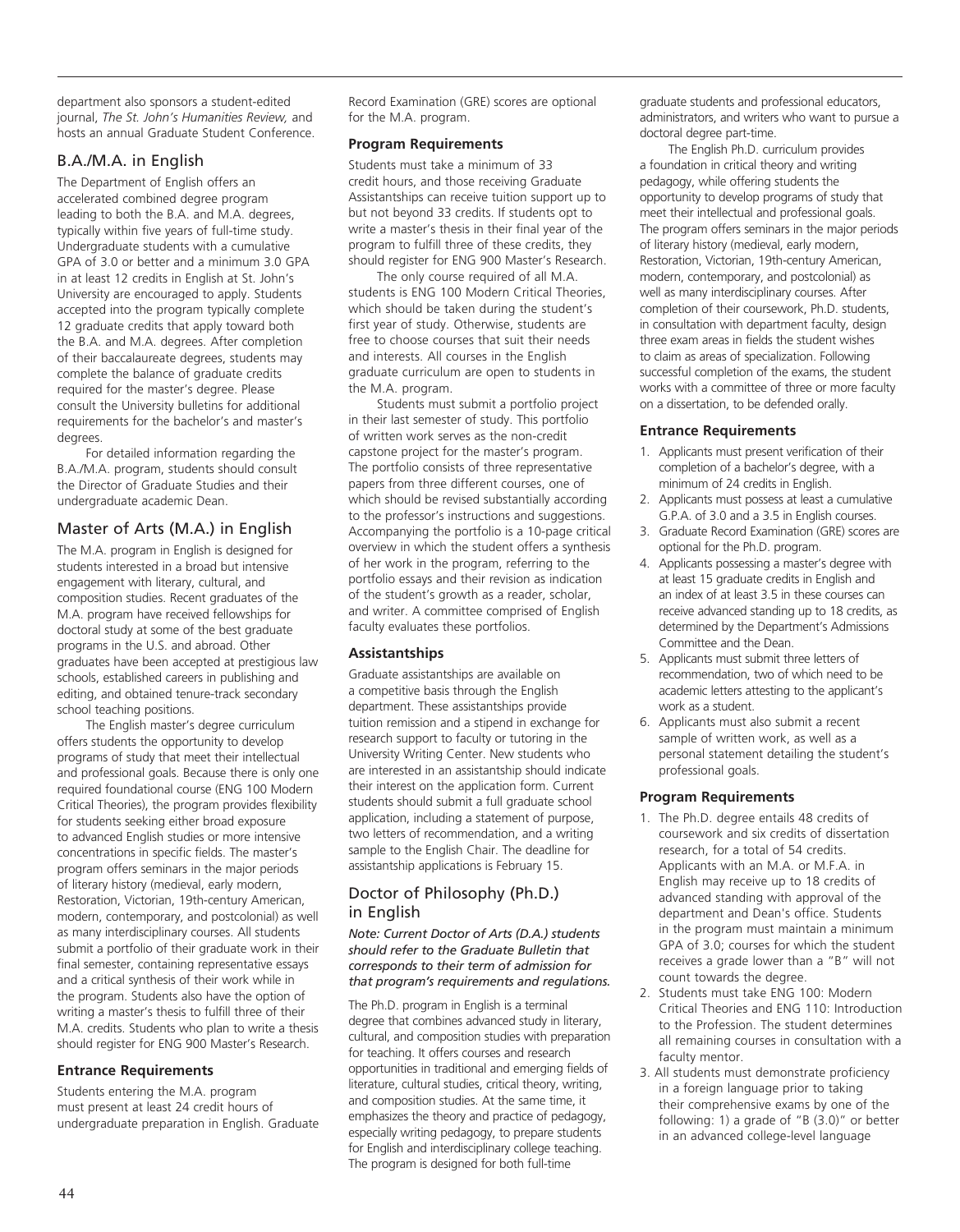class that requires reading proficiency in the language (3000-level or above at St. John's or the equivalent at another college or university, with the approval of the graduate program director); 2) successful completion of a translation exam administered by the English faculty.

- 4. A student will be evaluated at the completion of 24 credit hours of graduate work to determine whether or not he or she is qualified to continue in the program.
- 5. Upon successful completion of coursework, students must pass an oral comprehensive examination. The student selects three graduate faculty to serve on his or her exam committee, who then work closely with the student to design three areas of specialization. The student, in consultation with his or her committee, assembles a reading list of approximately 25 books and critical essays for each of the three exam areas. In addition to providing an opportunity for the student to demonstrate her mastery in these exam areas, the comprehensive exam serves as preliminary research for the dissertation.
- 6. After successfully completing the comprehensive examination, the student will undertake the dissertation for a minimum of six credits. Students complete these six credits by attending the Dissertation Writing Workshop (ENG 975) for one semester to earn three credits, and then by registering for ENG 975 each semester until the dissertation is successfully defended. For the first six credits of dissertation writing over two years, students may receive tuition waivers on a competitive basis. Students pursue a topic that allows them to pursue an original problem in contemporary scholarship in English, including literary and cultural studies, writing studies, or pedagogy.

## **Fellowships and Assistantships**

Doctoral fellowships and graduate assistantships are available on a competitive basis through the English department. These positions provide a tuition waiver and a stipend, and offer the opportunity to be a research assistant, work on the St. John's Humanities Review, or teach one course per semester. New students who are interested in a fellowship or assistantship should indicate their interest on the application. Current students should submit a full graduate school application, including a statement of purpose and three letters of recommendation, to the department Chair.

# **Courses**

# **Theory, Pedagogy and the Profession**

#### **100 Modern Critical Theories**

Graduate-level introduction to the key concepts and thinkers of the twentieth century in literary theory, from structuralism onward. *Credit: 3 semester hours.* 

#### **110 Introduction to the Profession**

This course surveys the historical development of English departments, the breadth of contemporary English studies, and various research methods for the humanities. *Credit: 3 semester hours.*

#### **120 Composition Theory and the Teaching of Writing**

Overview of the histories and theories of composition studies. Examines key historical and contemporary theories and effective practices for teaching writing at the postsecondary level. *Credit: 3 semester hours.* 

#### **130 Theories of Literacy**

Critical examination of social and linguistic perspectives on literacy. Focuses on sociocultural and linguistic diversity, its relation to the origins and development of schooling, and the implications of such diversity for contemporary literacy instruction and evaluation. *Credit: 3 semester hours.* 

#### **135 Critical Issues in the Teaching of Writing**

A course considering significant and/or timely theoretical, historical, and pedagogical issues in the teaching of writing. *Credit: 3 semester hours.* 

#### **140 Topics in Theory**

This course gives students a deeper framework into theoretical interventions and conversations on pedagogy, discourse, literature, rhetoric, and other topics central to English graduate study. *Credit: 3 semester hours.* 

#### **141 Writing in the Academy**

This course introduces students to the history and current status of English studies' involvement in writing instruction beyond first year and general education composition courses. *Credit: 3 semester hours.* 

#### **150 Critical Race Theory**

A critical examination of literature, laws, institutions, and cultural forms that have shaped categories of race and racially-based norms. *Credit: 3 semester hours.* 

#### **152 Research Methods in English Studies**

This course examines advanced research and writing in English Studies broadly construed, including digital humanities and social science protocols. *Credit: 3 semester hours.* 

#### **170 Authorship, Ownership, Appropriation, and Remix**

This course will consider how boundaries of authorship are tightened, maintained, or expanded as texts are created, owned, shared, stolen, and/or exchanged. *Credit: 3 semester hours.* 

#### **180 African-American Literacies and Education: Eighteenth and Nineteenth Centuries**

This course examines the educational practices of African-Americans from formal schooling, to methods of reading and writing, and to literary societies and associations. *Credit: 3 semester hours.* 

#### **185 African-American Literacies and Education: Twentieth and Twenty-First Centuries**

This course examines African-American sociopolitical ways of reading and writing words and world over the last two centuries and their implications for education. *Credit: 3 semester hours.* 

# **190 Digital Pedagogy**

Introduces students to methods and theories of digital pedagogy and online learning. May be taught as a hybrid online course. *Credit: 3 semester hours.* 

#### **195 Digital Literary Studies**

Investigates how digital technologies impact the way we read literary texts and introduces students to debates and practices in the digital humanities. *Credit: 3 semester hours.* 

# **Medieval**

#### **200 Medieval Literature: Critical Theoretical Approaches**

This course considers a range of late medieval literary works with close attention to questions and representations of difference: social, sexual, national, racial, and religious. *Credit: 3 semester hours.* 

#### **210 Medieval Literature in Historical Contexts**

This course examines a range of medieval genres, including lyric, travel writing, romance, and drama, together with important historical context and recent critical work. *Credit: 3 semester hours.* 

# **230 Chaucer**

This course considers selected tales in the context of the Canterbury Tales as a whole, introducing some important historical and literary-critical approaches to the work. *Credit: 3 semester hours.* 

# **250 Medieval Drama**

This course examines selected late medieval English regional plays and performance histories. Topics may include civic identity, work and gender, devotional practice, and heterodoxy. *Credit: 3 semester hours.* 

#### **260 Medieval Romance**

This course explores romance, an important and protean literary form, as it developed from the late twelfth century to the end of the fifteenth century. *Credit: 3 semester hours.* 

#### **270 Medieval to Early Modern**

This course considers the transition from the fifteenth to the sixteenth century in England, examining relations among literary production, performance practice, and religious controversy. *Credit: 3 semester hours.*

#### **280 Topics in Medieval Studies**

This course considers literary work by, for, and about women from the tenth to the fifteenth century, historicizing and theorizing writing in relation to gender. *Credit: 3 semester hours.*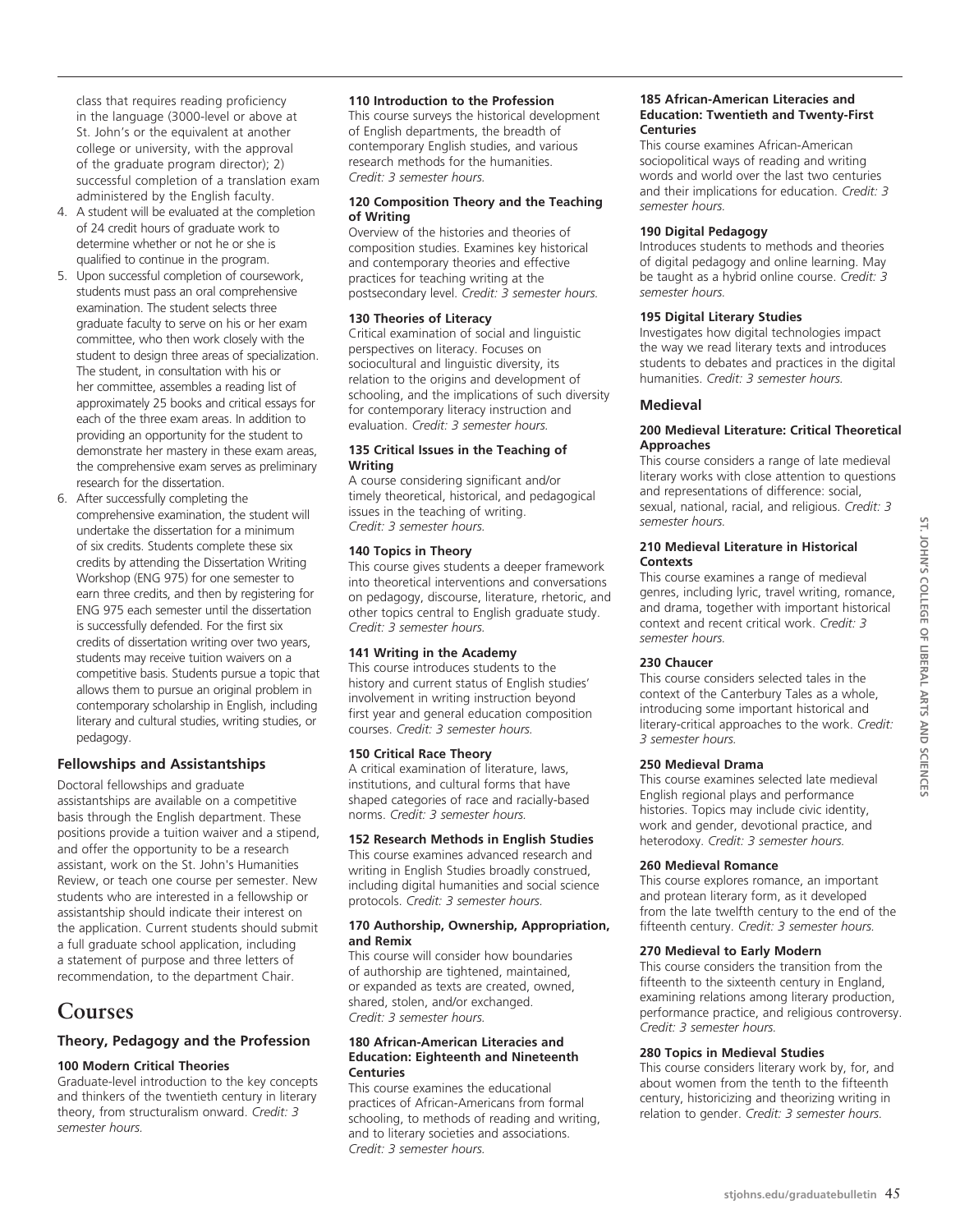# **Early Modern**

# **300 Shakespeare and Early Modern Studies**

Placing Shakespeare's plays in twenty-first century scholarly context, this course engages the intellectual trends currently shaping early modern studies. *Credit: 3 semester hours.*

#### **310 Shakespeare's Media: Print, Performances, and Film**

Paying special attention to media cultures from the Elizabethan stage to twenty-first century film, this course examines how "Shakespeare" becomes meaningful to many different audiences. *Credit: 3 semester hours.* 

#### **320 Elizabethan Drama**

Using a variety of critical approaches, this course explores plays written by Shakespeare and his contemporary playwrights during the reign of Queen Elizabeth I. *Credit: 3 semester hours.* 

#### **330 Jacobean Drama**

Using a variety of critical approaches, this course explores plays written by Shakespeare and his contemporary playwrights during the reign of King James I. *Credit: 3 semester hours.* 

#### **340 Spenser and the Elizabethan Renaissance**

This course considers the poetry and prose of Edmund Spenser within the broader context of Tudor culture in England and Ireland. *Credit: 3 semester hours.* 

#### **345 Shakespeare's London: Page, Stage, and Place**

This study abroad course considers Shakespeare in local context, from the replica Globe Theater to the print shops of St. Paul's. *Credit: 3 semester hours.* 

# **350 Milton and the English Civil Wars**

Examines Milton's poetry and prose in the context of major cultural debates produced during the civil wars (1642-1646, 1648), the Interregnum (1649-1660), and Restoration (1660-1685). *Credit: 3 semester hours.* 

#### **355 Renaissance Lyric Poetry**

Engaging the celebrated generation of Philip Sidney and John Donne, this course explores lyric poetry through creative imitation, literary theory, textual analysis, and other modes. *Credit: 3 semester hours.* 

## **370 Topics in Shakespeare**

Treating "Shakespeare" as both cultural symbol and historical author, this course employs historicist, literary, cultural, and experimental approaches to his works and legacy. *Credit: 3 semester hours.* 

#### **380 Topics in Early Modern Studies**

Utilizing a thematic approach to Early Modern studies, this course employs historicist, cultural, and textual methods to analyze poetry and prose from the period. *Credit: 3 semester hours.* 

# **Restoration and Eighteenth Century**

#### **400 The Novel to 1800**

Considers a variety of topics related to the novel's emergence and dominance in the long eighteenth century (1660-1800). *Credit: 3 semester hours.* 

#### **410 Restoration and Eighteenth-Century Poetry**

A study of the forms and conventions of poetry from 1660 through early Romanticism, including Augustanism, satire, pastoral, empire, labor, abolitionism, sexuality, politics, and modernity. *Credit: 3 semester hours.*

#### **420 Restoration and Eighteenth-Century Drama**

Examines the reopening of the theaters after 1660, the development of new dramatic modes, innovations in staging and performance, including the emergence of actresses. *Credit: 3 semester hours.* 

#### **430 Restoration and Eighteenth-Century Prose**

A survey of the period's prose forms beyond fiction: conduct literature; essays; periodicals; religious texts; letters; treatises; literary criticism; travel writing; history; philosophy; life writing. *Credit: 3 semester hours.* 

#### **440 Studies in Restoration and Eighteenth-Century Literature**

Addresses current debates in eighteenthcentury scholarship, covering a variety of genres and authors. *Credit: 3 semester hours.* 

#### **450 Topics in Restoration and Eighteenth-Century Literature and Culture**

A focused study of intersections between text and world around a significant concept, idea, topic, event, or figure. Research-intensive; topics will vary. *Credit: 3 semester hours.* 

# **Nineteenth-Century British**

## **501 The Victorian Social Imagination**

Victorian literary efforts at representing society and reimagining it through the lens of reform. *Credit: 3 semester hours.* 

#### **510 British Romanticism**

A course on the poetry and prose of leading figures, with a special focus on aesthetic innovation and relevant political and social contexts. *Credit: 3 semester hours.* 

#### **520 The Nineteenth-Century Novel**

A survey of various genres of the novel across the Romantic and Victorian period, and in some course iterations, comparatively with the European novel. *Credit: 3 semester hours.* 

#### **540 Science, Poetry, and Prose in Victorian England**

Victorian science as, and in relation to, literature, with a focus on evolutionary science, geology, natural history, and psychology. *Credit: 3 semester hours.* 

#### **550 Realism and Its Discontents**

Philosophical origins of and political, aesthetic, and cultural implications of the dominant nineteenth-century novelistic mode of realism, as practiced by Dickens, Eliot, and others. *Credit: 3 semester hours.* 

#### **560 Revolution and Romanticism**

Literature, philosophy, and the visual arts – all are sites of contention over political and social reform in the culture wars of the Regency Era. *Credit: 3 semester hours.* 

#### **570 Monumental Form: Eliot, Dickens, Trollope**

Victorian large-scale fiction, serial and tripledecker novels; theorizing their formal properties and monumentality as central to Victorian society via Eliot, Dickens, Trollope, and Thackeray. *Credit: 3 semester hours.* 

#### **580 Studies in Nineteenth-Century British Authors**

This course examines various authors central to the field of nineteenth-century British literature according to instructor interest. *Credit: 3 semester hours.* 

#### **590 Topics in Nineteenth-Century British Literature and Culture**

Utilizing a thematic approach to nineteenthcentury British literary studies, this course employs historicist, cultural, and textual models to analyze poetry and prose from the period. *Credit: 3 semester hours.* 

# **American to 1900**

#### **600 Nineteenth-Century American Public Culture**

This course examines expressions of the public and the public sphere in nineteenthcentury American art and culture. *Credit: 3 semester hours.* 

## **610 Literature of the Early Republic**

Stretching from the Revolution to the election of Andrew Jackson, this course surveys U.S. literature and culture from 1776 to 1828. *Credit: 3 semester hours.* 

#### **616 Colonial American Literature**

A survey of literature and culture of the U.S. colonial period. *Credit: 3 semester hours.* 

## **620 Antebellum American Literature**

The course examines American literature and culture from the age of Jackson to the Civil War. *Credit: 3 semester hours.* 

#### **625 Gender and Nineteenth-Century American Literature**

This course analyzes gender roles in nineteenthcentury American literature and culture. *Credit: 3 semester hours.* 

## **630 American Regional Literature**

Ranging from Yankee stereotypes to landscape imagery, this course looks at the relationship of literature to place in nineteenth-century America. *Credit: 3 semester hours.*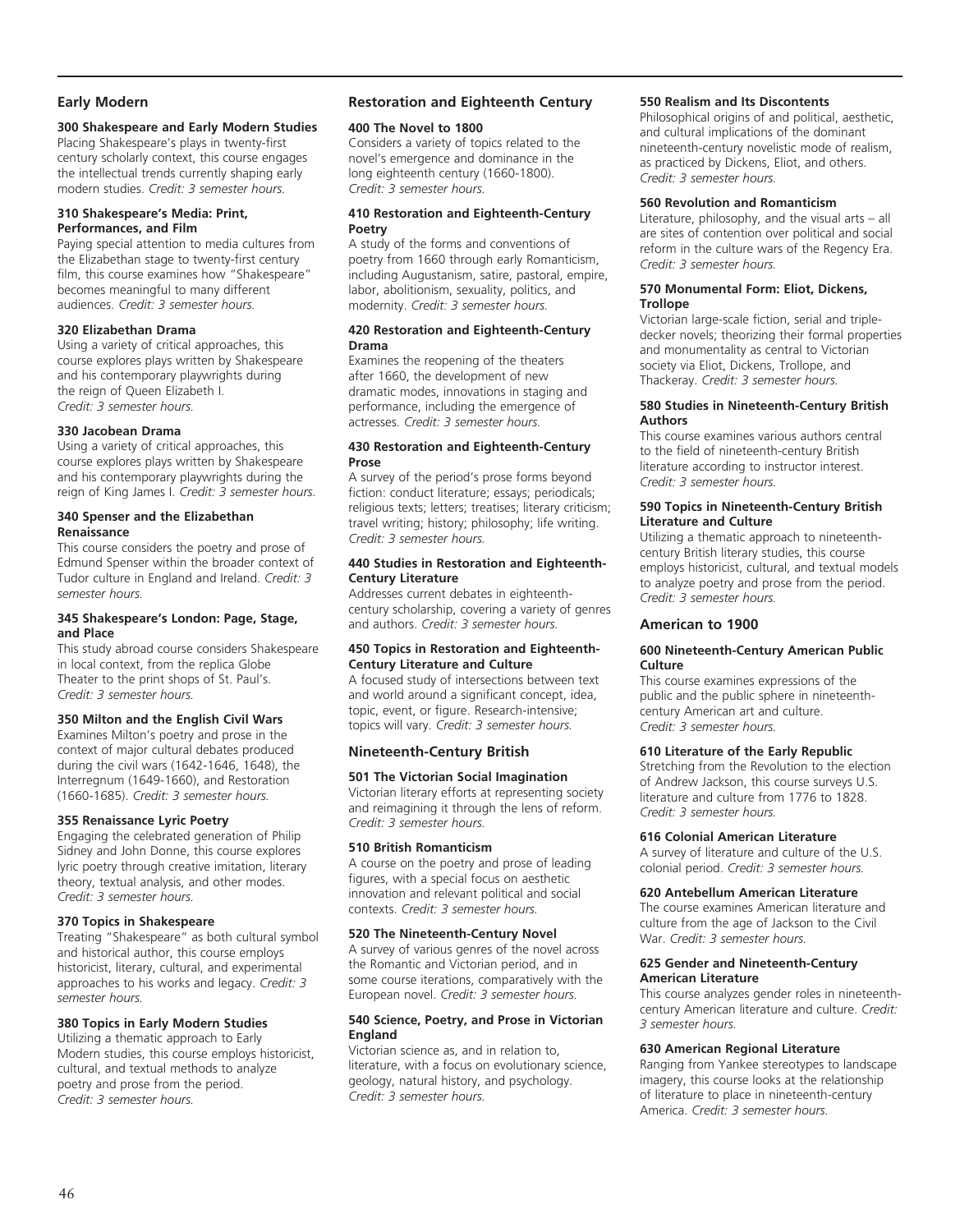#### **635 Narratives of American History**

This course examines historical discourses that have shaped American literary and cultural identity, according to instructor interest. *Credit: 3 semester hours.* 

#### **640 Transcendentalism: Art and Reform**

A close examination of the Transcendentalist movement, including writers such as Emerson and Fuller, Whitman and Dickinson. *Credit: 3 semester hours.* 

#### **646 American Poetics**

This course examines selected topics in the field of American poetry and poetics according to instructor interest. *Credit: 3 semester hours.* 

#### **650 American Novel to 1914**

A study of the novelists and fiction writers of nineteenth-century America up to the first World War. *Credit: 3 semester hours.* 

#### **660 Nineteenth-Century African-American Literature**

This course examines early U.S. African-American literature, paying particular attention to both the slave narrative and the international dimensions of Black writing. *Credit: 3 semester hours.*

#### **665 Studies in Nineteenth-Century Authors**

This course examines the work of selected nineteenth-century authors for advanced study. *Credit: 3 semester hours.* 

#### **670 Topics in Nineteenth-Century American Literature and Culture**

This course examines selected topics of cultural or aesthetic value according to instructor interest. *Credit: 3 semester hours.* 

## **Twentieth and Twenty-First Century**

## **700 The Emergence of Modernism**

A study of the development of modernist literature as a response to the sudden and rapid developments in philosophy, politics, science, and technology. *Credit: 3 semester hours.* 

#### **710 Postmodernism**

A study of Anglophone postmodern literary works in different genres, emphasizing how they respond to both traditional and emerging conceptions of literature and culture. *Credit: 3 semester hours.* 

#### **711 Modern Short Story**

This course examines modern global literature through a focus on the form of the short story, from Chekhov to Borges. *Credit: 3 semester hours.* 

## **715 Modern Novel**

A study of selected British and/or American modern novelists, with an emphasis on how they respond to the traditional novel and to historical circumstances. *Credit: 3 semester hours.* 

#### **716 Modern Poetry**

A study of selected British and/or American modern poets, with an emphasis on their responses to modernity through stylistic

experimentation and thematic innovation. *Credit: 3 semester hours.* 

#### **725 Modern Drama**

This course surveys important staged dramatic works from the end of the nineteenth century to the mid-twentieth, focusing on realism and its reactions. *Credit: 3 semester hours.* 

#### **735 Harlem Renaissance**

African-American literature, culture, and the arts of the Harlem Renaissance. *Credit: 3 semester hours.* 

#### **740 Contemporary Novel**

This course examines postmodern global literature through a focus on the form of the novel, from 1970 to present. *Credit: 3 semester hours.* 

#### **745 Contemporary Poetry**

Post-World War II poetry and its schools, theoretical underpinnings, modernist and alternative roots, and cultural and historical relevance. *Credit: 3 semester hours.* 

#### **750 Contemporary Drama**

This course examines English-language plays written since the mid-twentieth century, focusing on social, political, and historical questions as well as those of gender, sexuality, and performance. *Credit: 3 semester hours.* 

#### **755 Topics in African-American Literature**

Special topics in African-American literary studies, which will vary according to instructor interest. *Credit: 3 semester hours.* 

#### **760 Postcolonial Literature**

Literature and theory from the formerly colonized nations of Africa, Asia, Latin America, and the Caribbean. *Credit: 3 semester hours.* 

## **761 Caribbean Literature and Culture**

This course is a critical introduction to Caribbean literary and cultural studies, engaging literary works across poetry, fiction, and drama of the multilingual, circum-Caribbean region. *Credit: 3 semester hours.* 

#### *762 Utopian Fiction*

Readings in a wide range of utopian novels, both as literary works and as blueprints for social change. *Credit: 3 semester hours.* 

#### **763 Vernacular Literature**

Readings in a wide range of fiction, poetry, and drama in non-standard Englishes (creole, patois, vernacular, etc.), along with theoretical considerations of their context and content. *Credit: 3 semester hours.*

#### **764 State and Non-State Violence in Literature**

Study of literary depictions of terrorism, counter-terrorism, and militarization in the twentieth and twenty-first centuries. *Credit: 3 semester hours.* 

#### **765 American Ethnic Literatures**

This course considers (singly or in combination) the literatures, criticism, and theories of African Americans, Asian Americans, Chicanx or Latinx Americans, and/or Native Americans. *Credit: 3 semester hours.* 

#### **766 South Asian and South Asian Diaspora Literature**

Advanced study of the fiction, poetry, essays, and drama of South Asia and South Asian diasporas. *Credit: 3 semester hours.* 

#### **770 Studies in Twentieth-Century American Literature and Culture**

A study of selected themes or genres from twentieth-century American writers and their relation to American culture. *Credit: 3 semester hours.* 

#### **775 Topics in Twentieth-Century British Literature and Culture**

A study of selected themes or genres from twentieth-century British writers and their relation to British culture. *Credit: 3 semester hours.* 

# **Interdisciplinary and Cultural Studies**

## **800 Forms and Themes in Film**

A study of film focused on a specific theme that cuts across genres and national cinemas. *Credit: 3 semester hours.* 

#### **802 Topics in Film Authors**

An examination of authorship in cinema through a study of a body of films attributable to a single director. *Credit: 3 semester hours.*

# **805 Reading the High School Canon**

Examination of the books that appear most frequently in U.S. secondary English curricula, along with investigation of when and why those books achieved "required reading" status. *Credit: 3 semester hours.* 

## **807 Teaching World Literature**

Critical investigation of pedagogical, theoretical, and aesthetic factors in the teaching of "World Literature" or "Global Literature" at a university level. *Credit: 3 semester hours.* 

#### **810 Literary/Visual Texts**

Theories of visual rhetorical criticism and textual strategies for integrating words, images, and other multimedia elements. Examines principles of visual design, persuasion, and composition. *Credit: 3 semester hours.* 

#### **820 Literature and Religion**

A study of the relationship of religious and theological concepts and practices to the production of literary texts. *Credit: 3 semester hours.* 

#### **830 Allegory and Epic**

A study of these ancient genres through the examination of selected texts, as they manifest themselves in different forms throughout literary history. *Credit: 3 semester hours.* 

## **836 Modernism and the Fascist Aesthetic**

A course on the connections between discourse and modes of representation associated with high culture and far-right political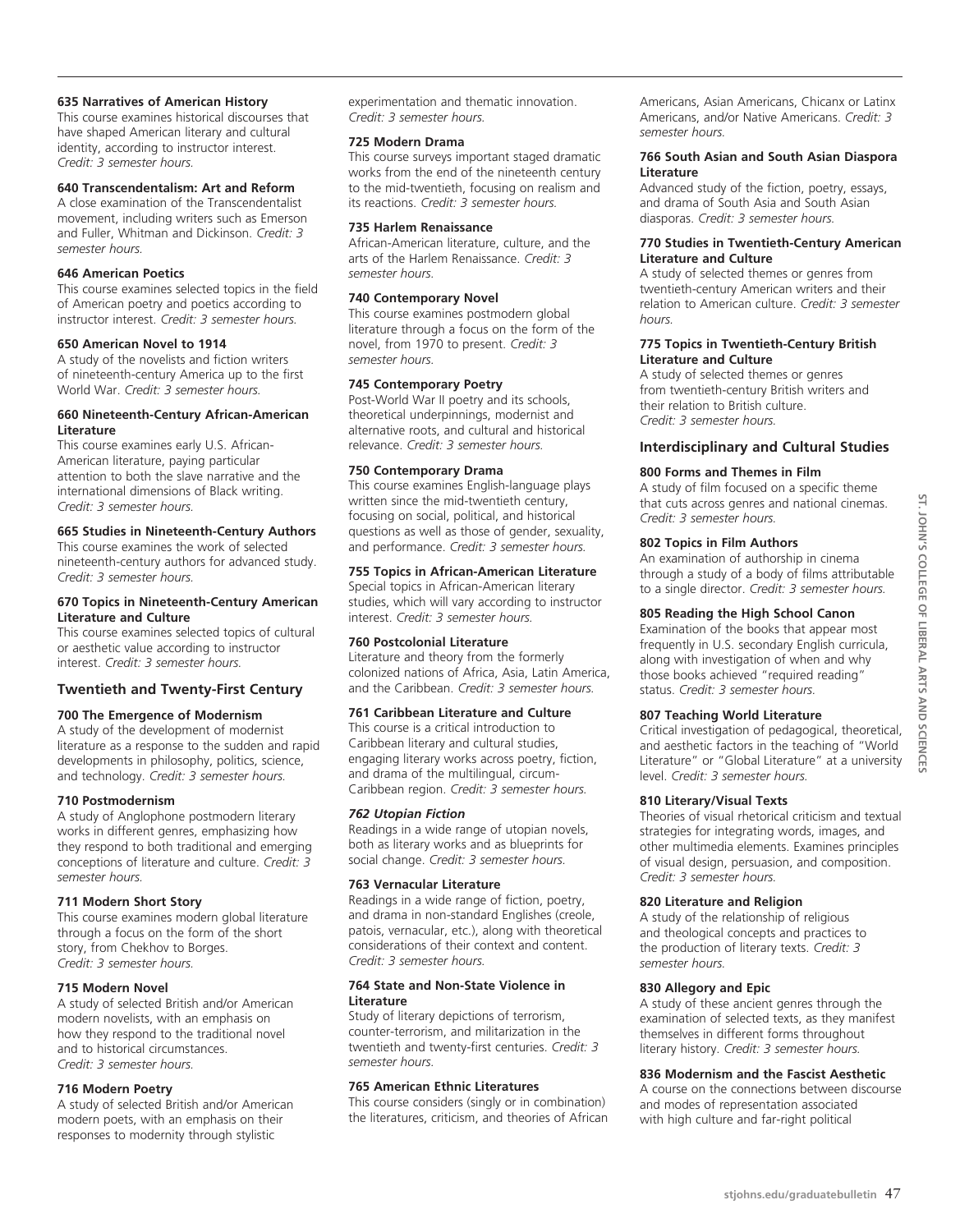movements in the twentieth century. *Credit: 3 semester hours.* 

# **850 Jazz and Literature**

The study of jazz and literature, with an emphasis on African-American literature. *Credit: 3 semester hours.* 

## **855 Theory of the Novel**

A study of the foundational texts on narrative theory and the various approaches to the analysis of the novel's form and place in literary history. *Credit: 3 semester hours.* 

#### **865 Emerging Technologies and the Making of Meaning**

Focuses on the ways technological media (photography, film, video, digital) influence considerations of form and content. *Credit: 3 semester hours.* 

## **875 Feminist Theory**

This course investigates major concepts and critiques in feminist though, theory, and methodology. *Credit: 3 semester hours.* 

# **876 Writing Nonfiction**

In this class, students study nonfiction from the point of view of the writer and produce essays, memoir, and reportage of their own devising. *Credit: 3 semester hours.* 

## **877 Workshop in Fiction**

In this class, students study fiction from the point of view of the writer and produce stories of their own devising. *Credit: 3 semester hours.* 

## **878 Workshop in Poetry and Poetics**

In this class, students study poetry and poetics from the point of view of the writer and produce poetry of their own devising. *Credit: 3 semester hours.* 

#### **879 Fiction and Autobiography Writing Workshop**

This creative writing class explores the relationship between autobiography and fiction, the autobiographical sources of fiction, and the fictions necessary in memoir. *Credit: 3 semester hours.* 

# **880 Topics in Interdisciplinary Studies**

This course gives students grounding in interdisciplinary critical theory and literary studies using media and messaging to investigate how networks, categories, and identities are produced. *Credit: 3 semester hours.* 

# **885 Topics in Cultural Studies**

This course studies the experiences of various ethnic groups in the Americas through literature, film, history, psychoanalysis, religion, law, culture, and sociology. *Credit: 3 semester hours.* 

# **Special and Research Courses**

**105 Comprehensive Examination (Master's)** Portfolio-based capstone assessment for the M.A. degree. *No credit.*

#### **105Q Comprehensive Examination (Doctoral)**

Preparation for and oral examination in three scholarly fields of the doctoral student's devising, in consultation with three faculty mentors/examiners. *No credit.*

#### **105T Master's Thesis Defense** Defense of M.A. thesis. *No credit.*

# **105P Doctoral Dissertation Defense**

Doctoral students should register for this placeholder section in the semester they will defend their thesis. *No credit.*

#### **900 Master's Research**

M.A. thesis; research project of the student's devising, written in consultation with a mentor and several faculty readers. *Credit: 3 semester hours.* 

#### **901 Independent Study: Readings and Research**

Independent readings and research supervised by, and in conversation with, a faculty mentor. *Credit: 3 semester hours.* 

# **906 English Internship**

Internship in varying contexts outside the classroom related to and productive of the graduate student's education in English. *Credit: 3 semester hours.* 

# **925 Maintaining Matriculation (M.A.)**

Designation for M.A. students pausing studies for personal reasons not medical in nature; available for no more than two consecutive semesters. *No credit. Fee: \$100 per semester.*

## **930 Maintaining Matriculation (Ph.D.)**

Designation for Ph.D. students pausing studies for personal reasons not medical in nature; available for no more than two consecutive semesters. *No credit. Fee: \$100 per semester.*

## **975 Doctoral Research**

Doctoral research colloquium or independent doctoral research supervised by doctoral committee. *Credit: 1-3 semester hours.* 

For more information, please see the English department blog at stjenglish.com. For a complete listing of approved courses, please contact the Dean's office.

# **Environmental Studies (ENV)**

The Environmental Studies program offers a Master of Science (M.S.) in Environmental OMICS, a Master of Arts (M.A.) in Environmental Sustainability and Decision Making, along with pathways to the M.A. degree.

# **Programs of Study**

# Master of Science (M.S.) in Environmental OMICS

# **This program will begin fall 2021.**

Today's complex environmental problems involve vast amounts of data, and the M.S. in Environmental OMICS at St. John's trains students to understand and analyze big data related to the environment, preparing them as leaders that help industries manufacture greener, safer products, and better manage their corporate responsibility.

# Entrance Requirements

The M.S. in Environmental OMICS provides students with undergraduate degrees in biology, the other natural sciences, or math and computer science with the opportunity to expand their career options to the field of environmental sustainability.

In addition to the general requirements for admission to graduate study in St. John's College of Liberal Arts and Sciences, applicants must present a cumulative undergraduate GPA of 3.0, as well as 3.0 or better in the major discipline. No Graduate Record Examination (GRE) scores are required. Each application will be reviewed to ensure a student has completed a statistics course and a course in data analytics or OMICS, such as bioinformatics.

Applications received by March 1 will receive priority review. Qualified applications received after March 1 will be considered based on available space in the program.

# Program Requirements

The M.S. in Environmental OMICS offers both a 33-credit non-thesis option and a 30-credit thesis option. The program's culminating experience includes a choice of a capstone project, comprehensive examination, or thesis, which students select in consultation with a faculty advisor.

In addition to the required capstone project, thesis, or comprehensive examination, students also have the option of completing an internship or independent study to enhance their research and professional development.

# Thesis Option

| <b>Required</b> |                                 |           |
|-----------------|---------------------------------|-----------|
| <b>ENV 005</b>  | Colloquia                       | 0 credits |
| <b>ENV 101</b>  | <b>Environmental Principles</b> | 3 credits |
| <b>ENV 102</b>  | Methods of Environmental        |           |
|                 | Analysis & Sustainability       | 3 credits |
| <b>ENV 103</b>  | Introduction to OMICS           | 3 credits |
| ENV 200/        |                                 |           |
| MPH 305         | Geographic Information          |           |
|                 | Systems                         | 3 credits |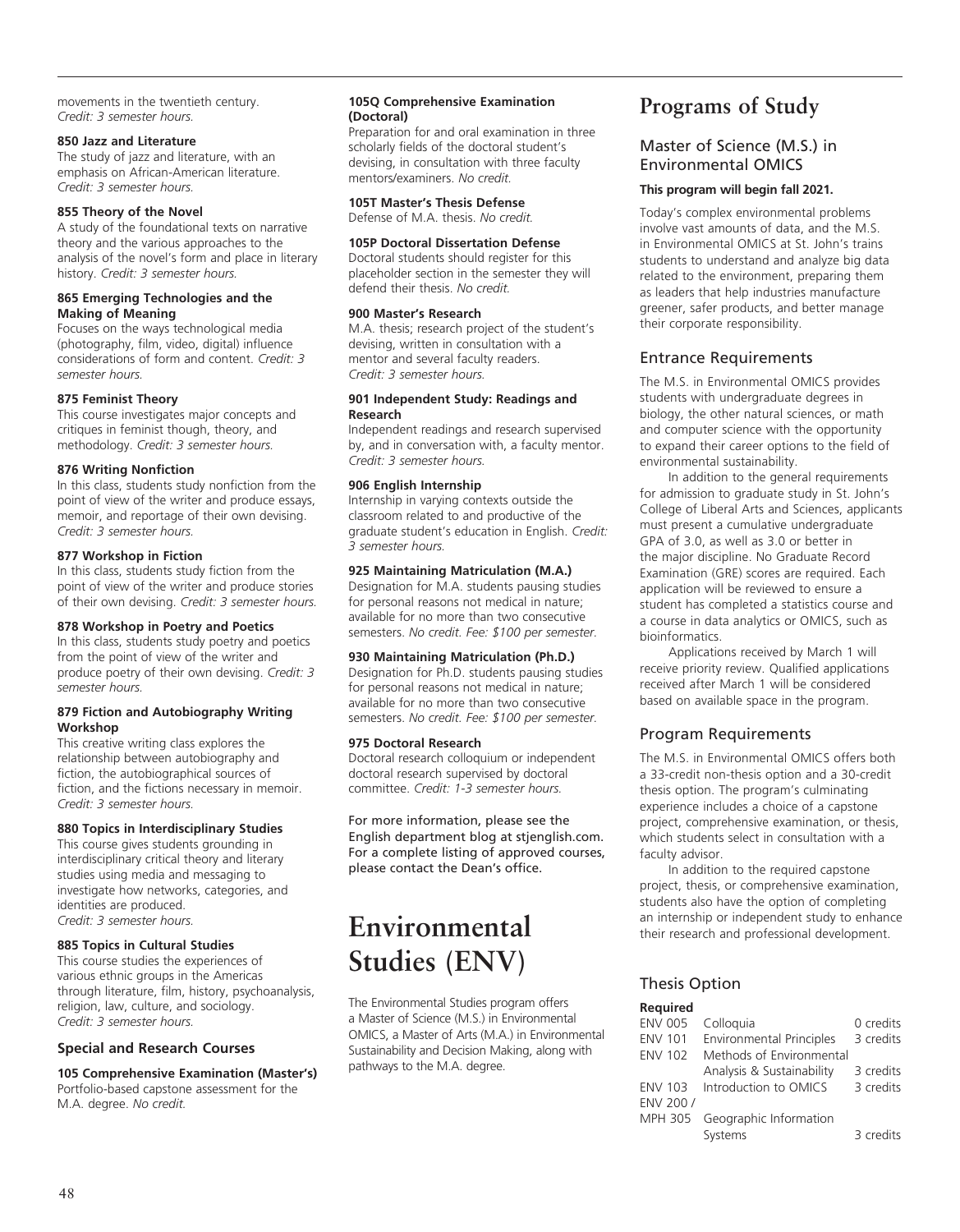| <b>ENV 210</b> | Transcriptomes,<br>Proteomes, and |           |
|----------------|-----------------------------------|-----------|
|                | Metabolomes                       | 3 credits |
| <b>BIO 209</b> | <b>Bioinformatics</b>             | 3 credits |
| MTH 165        | Introduction to                   |           |
|                | Computing with                    |           |
|                | Applications                      | 3 credits |
|                | <b>Electives (Choose From</b>     |           |
|                | Among the Following)              |           |
| <b>BIO 299</b> | Scientific Literacy and           |           |
|                | Integrity                         | 3 credits |
| <b>CUS 510</b> | Database System                   |           |
|                | Design and Data                   |           |
|                | Warehousing                       | 3 credits |
| <b>CUS 610</b> | Data Mining and                   |           |
|                | Predictive Modeling I             | 3 credits |
| <b>CUS 620</b> | Introduction to                   |           |
|                | Programing for Analytics          | 3 credits |
| <b>LIS 248</b> | Database Modeling                 |           |
|                | and Design                        | 3 credits |
| MTH 167        | Mathematic Modeling I             | 3 credits |
| <b>MTH 172</b> | Operations Research I             | 3 credits |
| <b>MTH 580</b> | Database Management               |           |
|                | Systems                           | 3 credits |
| <b>PAS 302</b> | Heath Care Data Analysis          |           |
|                | and Management                    | 3 credits |
|                |                                   |           |

## **Thesis**

| ENV 900 Master's Thesis Research 6 credits |           |
|--------------------------------------------|-----------|
| ENV 105T Master's Thesis Defense           | 0 credits |

## Non-Thesis Option

#### **Required**

| <b>ENV 005</b> | Colloquia                       | 0 credits |
|----------------|---------------------------------|-----------|
| <b>ENV 101</b> | <b>Environmental Principles</b> | 3 credits |
| <b>ENV 102</b> | Methods of Environmental        |           |
|                | Analysis & Sustainability       | 3 credits |
| <b>ENV 103</b> | Introduction to OMICS           | 3 credits |
| ENV 200 /      |                                 |           |
| <b>MPH 305</b> | Geographic Information          |           |
|                | Systems                         | 3 credits |
| <b>ENV 210</b> | Transcriptomes, Proteomes,      |           |
|                | and Metabolomes                 | 3 credits |
| <b>BIO 209</b> | <b>Bioinformatics</b>           | 3 credits |
| MTH 165        | Introduction to Computing       |           |
|                | with Applications               | 3 credits |
|                | <b>Electives (Choose From</b>   |           |
|                | Among the Following)            |           |
| <b>BIO 299</b> | Scientific Literacy and         |           |
|                | Integrity                       | 3 credits |
| <b>CUS 510</b> | Database System Design          |           |
|                | and Data Warehousing            | 3 credits |
| <b>CUS 610</b> | Data Mining and Predictive      |           |
|                | Modeling I                      | 3 credits |
| <b>CUS 620</b> | Introduction to Programing      |           |
|                | for Analytics                   | 3 credits |
| <b>LIS 248</b> | Database Modeling and           |           |
|                | Design                          | 3 credits |
| MTH 167        | Mathematic Modeling I           | 3 credits |
| <b>MTH 172</b> | Operations Research I           | 3 credits |
| MTH 580        | Database Management             |           |
|                | Systems                         | 3 credits |
| <b>PAS 302</b> | Heath Care Data Analysis        |           |
|                | and Management                  | 3 credits |

|  | Internship (Optional)            |           |
|--|----------------------------------|-----------|
|  | ENV 350 Internship I             | 3 credits |
|  | ENV 351 Internship II            | 3 credits |
|  | <b>Comprehensive Examination</b> |           |
|  | or Capstone Project              |           |
|  | ENV 105 Comprehensive            |           |
|  | Examination                      | 0 credits |
|  | ENV 354 Capstone                 | 3 credits |

# Master of Arts (M.A.) in Environmental Sustainability and Decision Making

#### **This program will begin fall 2021.**

The M.A. in Environmental Sustainability and Decision Making at St. John's University prepares students for opportunities in a rapidly evolving global community that spans the sciences, social sciences, and humanities. This professional master's degree program, which is grounded in St. John's Vincentian Mission, combines science and policy, helping students acquire the necessary skills to solve today's complex environmental sustainability problems.

# Entrance Requirements

The M.A. in Environmental Sustainability and Decision Making is designed to provide students with undergraduate degrees in the natural and physical sciences, social sciences, political science, and humanities with the opportunity to expand their career options to the field of environmental sustainability. We also encourage prospective students with minors in these disciplines to apply.

In addition to the general requirements for admission to graduate study in St. John's College of Liberal Arts and Sciences, applicants must present a cumulative undergraduate GPA of 3.0, as well as 3.0 or better in the major discipline. No Graduate Record Examination (GRE) scores are required.

Applications received by March 1 will receive priority review. Qualified applications received after March 1 will be considered based on available space in the program.

# Program Requirements

The M.A. in Environmental Sustainability and Decision Making offers both a 33-credit nonthesis option and a 30-credit thesis option. The program's culminating experience includes a choice of a capstone project, comprehensive examination, or thesis, which students select in consultation with a faculty advisor. The program offers two concentrations, allowing students to design a curriculum that best fits their individual interests and career goals. Both concentrations—science and policy—combine training in core environmental science topics with coursework designed to train leaders in Environmental Sustainability and Decision Making.

In addition to the required capstone project, thesis, or comprehensive examination, students also have the option of completing an internship or independent study to enhance their research and professional development.

# Environmental Science Track, Thesis Option

# **Required**

| <b>ENV 005</b>  | Colloquia                            | 0 credits |
|-----------------|--------------------------------------|-----------|
| <b>ENV 101</b>  | <b>Environmental Principles</b>      | 3 credits |
| <b>ENV 102</b>  | Methods of Environmental             |           |
|                 | Analysis & Sustainability            | 3 credits |
|                 | <b>Statistics (Choose One)</b>       |           |
| <b>PAS 252</b>  | <b>Biostatistics</b>                 | 3 credits |
| PSY 603         | <b>Inferential Statistics</b>        | 3 credits |
| SOC/CRM         |                                      |           |
| 127; 127L       | Statistics for Social                |           |
|                 | Science                              | 3 credits |
|                 | <b>Research Methods (Choose One)</b> |           |
| <b>BIO 248</b>  | Biotechniques                        | 3 credits |
| <b>CHE 101</b>  | Instrumental Methods                 |           |
|                 | of Analysis                          | 3 credits |
| PSY 604         | Psychology Laboratory                | 3 credits |
|                 | <b>Electives (Choose From</b>        |           |
|                 | Among the Following)                 |           |
| <b>BIO 299</b>  | Scientific Literacy                  |           |
|                 | and Integrity                        | 3 credits |
| <b>CHE 101</b>  | Instrumental Methods                 |           |
|                 | of Analysis                          | 3 credits |
| <b>CHE 200</b>  | Environmental Chemistry              | 3 credits |
| <b>CHE 202</b>  | Separation Techniques                |           |
|                 | in Chemistry                         | 3 credits |
| <b>ENV 200</b>  | Geographic Information               |           |
|                 | Systems                              | 3 credits |
| <b>ENV 201</b>  | Current Topics in                    |           |
|                 | Waste Management                     | 3 credits |
| <b>ENV 708</b>  | <b>Emerging Topics</b>               |           |
|                 | in Environmental                     |           |
|                 | Sustainability and                   |           |
|                 | Decision Making                      | 3 credits |
| MPH 316         | Global Environmental                 |           |
|                 | Sustainability & Health              | 3 credits |
| <b>TOX 216</b>  | Environmental and                    |           |
|                 | Occupational Toxicology              | 3 credits |
| <b>TOX 285</b>  | Environmental                        |           |
|                 | <b>Health Sciences</b>               | 3 credits |
|                 | <b>Internship (Optional)</b>         |           |
| <b>ENV 350</b>  | Internship I                         | 3 credits |
| <b>ENV 351</b>  | Internship II                        | 3 credits |
|                 | <b>Independent Study (Optional)</b>  |           |
| CHE 260         | Independent Study                    | 3 credits |
| <b>ENV 352</b>  | Special Research I                   | 3 credits |
| <b>ENV 353</b>  | Special Research II                  | 3 credits |
|                 | Thesis Research (3-6 Credits)        |           |
| <b>ENV 900</b>  | Master's Thesis Research             | 3 credits |
| <b>ENV 105T</b> | Master's Thesis Defense              | 0 credits |
|                 |                                      |           |

## Environmental Science Track, Non-Thesis Option

#### **Required**

| .                 |                          |           |
|-------------------|--------------------------|-----------|
| ENV 005 Colloquia |                          | 0 credits |
| <b>ENV 101</b>    | Environmental Principles | 3 credits |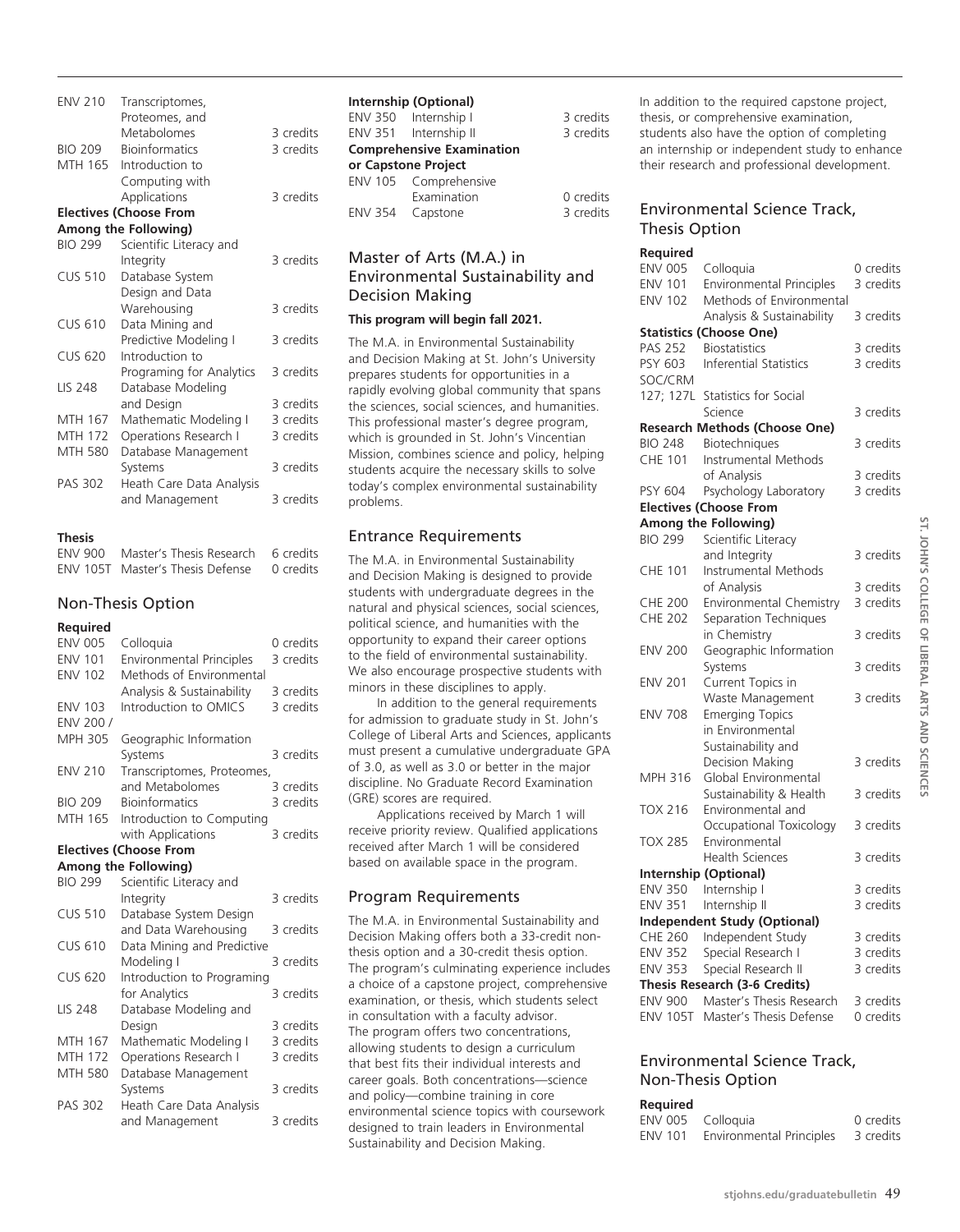| <b>ENV 102</b>       | Methods of Environmental                     |           |
|----------------------|----------------------------------------------|-----------|
|                      | Analysis & Sustainability                    | 3 credits |
|                      | <b>Statistics (Choose One)</b>               |           |
| <b>PAS 252</b>       | <b>Biostatistics</b>                         | 3 credits |
| PSY 603              | <b>Inferential Statistics</b>                | 3 credits |
| SOC/CRM              |                                              |           |
| 127; 127L            | Statistics for                               |           |
|                      | Social Science                               | 3 credits |
|                      | <b>Research Methods (Choose One)</b>         |           |
| <b>BIO 248</b>       | Biotechniques                                | 3 credits |
| <b>CHE 101</b>       | <b>Instrumental Methods</b>                  |           |
|                      | of Analysis                                  | 3 credits |
| PSY 604              | Psychology Laboratory                        | 3 credits |
|                      | <b>Electives (Choose From Among</b>          |           |
| the Following)       |                                              |           |
| <b>BIO 299</b>       | Scientific Literacy and                      |           |
|                      | Integrity                                    | 3 credits |
| CHE 101              | Instrumental Methods                         |           |
|                      | of Analysis                                  | 3 credits |
| <b>CHE 200</b>       | Environmental Chemistry                      | 3 credits |
| <b>CHE 202</b>       | Separation Techniques                        |           |
|                      | in Chemistry                                 | 3 credits |
| <b>ENV 200</b>       | Geographic Information                       |           |
|                      | Systems                                      | 3 credits |
| <b>ENV 201</b>       | Current Topics in Waste                      |           |
|                      | Management                                   | 3 credits |
| <b>ENV 708</b>       | Emerging Topics in                           |           |
|                      | Environmental Sustainability                 |           |
|                      | and Decision Making                          | 3 credits |
| MPH 316              | Global Environmental                         |           |
|                      | Sustainability & Health                      | 3 credits |
| <b>TOX 216</b>       | Environmental and                            |           |
|                      | Occupational Toxicology                      | 3 credits |
| <b>TOX 285</b>       | Environmental Health                         |           |
|                      | Sciences                                     | 3 credits |
|                      | Internship (Optional)                        |           |
| <b>ENV 350</b>       | Internship I                                 | 3 credits |
| <b>ENV 351</b>       | Internship II                                | 3 credits |
|                      | <b>Independent Study (Optional)</b>          |           |
| <b>CHE 260</b>       | Independent Study                            | 3 credits |
| <b>ENV 352</b>       | Special Research I                           | 3 credits |
| <b>ENV 353</b>       | Special Research II                          | 3 credits |
| Project              | <b>Comprehensive Examination or Capstone</b> |           |
| <b>ENV 105</b>       | Comprehensive                                |           |
|                      | Examination                                  | 0 credits |
| <b>ENV 354</b>       | Capstone                                     | 3 credits |
|                      |                                              |           |
|                      | <b>Environmental Policy Track,</b>           |           |
| <b>Thesis Option</b> |                                              |           |
|                      |                                              |           |

#### **Required**

| <b>ENV 005</b> | Colloguia                                         | 0 credits |
|----------------|---------------------------------------------------|-----------|
| <b>ENV 101</b> | <b>Environmental Principles</b>                   | 3 credits |
| <b>ENV 102</b> | Methods of Environmental                          |           |
|                | Analysis & Sustainability                         | 3 credits |
|                | <b>Statistics (Choose One)</b>                    |           |
|                | PSY 603 Inferential Statistics                    | 3 credits |
| SOC/CRM        |                                                   |           |
|                | 127; 127L Statistics for Social Science 3 credits |           |
|                | <b>Research Methods (Choose One)</b>              |           |
|                | GOV 205 Modern Political Research                 | 3 credits |
| PSY 604        | Psychology Laboratory                             | 3 credits |
|                | <b>Electives (Choose From Among</b>               |           |
| the Following) |                                                   |           |

| <b>ENV 200</b>  | Geographic Information                             | 3 credits |
|-----------------|----------------------------------------------------|-----------|
| <b>ENV 201</b>  | Systems<br>Current Topics in Waste                 |           |
|                 | Management                                         | 3 credits |
| <b>ENV 708</b>  |                                                    |           |
|                 | Emerging Topics in<br>Environmental Sustainability |           |
|                 |                                                    | 3 credits |
| <b>GOV 146</b>  | and Decision Making                                |           |
|                 | American Governmental                              | 3 credits |
|                 | Process: The Legislature                           |           |
| <b>GOV 156</b>  | Global Environmental                               | 3 credits |
|                 | Politics                                           |           |
| <b>GOV 198</b>  | American Political                                 |           |
|                 | Parties and Interest                               |           |
|                 | Groups                                             | 3 credits |
| <b>GOV 212</b>  | Global Energy Politics                             |           |
|                 | and Policy                                         | 3 credits |
| <b>GOV 218</b>  | Public Policy - American                           | 3 credits |
| <b>GOV 275</b>  | Green Political Theory                             | 3 credits |
| <b>MGD 130</b>  | Impact of International                            |           |
|                 | Organizations in Global                            |           |
|                 | Development                                        | 3 credits |
| <b>MGD 150</b>  | Sustainable Food Systems,                          |           |
|                 | Water, and the                                     |           |
|                 | Environment                                        | 3 credits |
| <b>MGD 172</b>  | Project Management                                 |           |
|                 | and Nongovernment                                  |           |
|                 | rganizations                                       | 3 credits |
|                 | Internship (Optional)                              |           |
| <b>ENV 350</b>  | Internship I                                       | 3 credits |
| <b>ENV 351</b>  | Internship II                                      | 3 credits |
|                 | <b>Independent Study (Optional)</b>                |           |
| <b>CHE 260</b>  | Independent Study                                  | 3 credits |
| <b>ENV 352</b>  | Special Research I                                 | 3 credits |
| <b>ENV 353</b>  | Special Research II                                | 3 credits |
|                 | Thesis Research (3-6 Credits)                      |           |
| <b>ENV 900</b>  | Master's Thesis Research                           | 3 credits |
| <b>ENV 105T</b> | Master's Thesis Defense                            | 0 credits |
| ومنائب والمسارا | وامتصد ومثلمها المفعو                              |           |

## Environmental Policy Track, Non-Thesis Option

#### **Required**

| ENV 005        | Colloquia                                         | 0 credits |
|----------------|---------------------------------------------------|-----------|
| <b>ENV 101</b> | Environmental Principles                          | 3 credits |
| <b>ENV 102</b> | Methods of                                        |           |
|                | Environmental Analysis                            |           |
|                | & Sustainability                                  | 3 credits |
|                | <b>Statistics (Choose One)</b>                    |           |
|                | PSY 603 Inferential Statistics                    | 3 credits |
| SOC/CRM        |                                                   |           |
|                | 127; 127L Statistics for Social Science 3 credits |           |
|                | <b>Research Methods (Choose One)</b>              |           |
|                | GOV 205 Modern Political Research 3 credits       |           |
| PSY 604        | Psychology Laboratory                             | 3 credits |
|                | <b>Electives (Choose From Among</b>               |           |
| the Following) |                                                   |           |
| <b>ENV 200</b> | Geographic Information                            |           |
|                | Systems                                           | 3 credits |
| <b>ENV 201</b> | Current Topics in Waste                           |           |
|                | Management                                        | 3 credits |
| <b>ENV 708</b> | Emerging Topics in                                |           |
|                | Environmental Sustainability                      |           |
|                | and Decision Making                               | 3 credits |
| GOV 146        | American Governmental                             |           |
|                | Process: The Legislature                          | 3 credits |

| GOV 156                 | Global Environmental                |           |
|-------------------------|-------------------------------------|-----------|
|                         | Politics                            | 3 credits |
| <b>GOV 198</b>          | American Political                  |           |
|                         | Parties and Interest                |           |
|                         | Groups                              | 3 credits |
| <b>GOV 212</b>          | Global Energy Politics              |           |
|                         | and Policy                          | 3 credits |
| <b>GOV 218</b>          | Public Policy - American            | 3 credits |
| <b>GOV 275</b>          | Green Political Theory              | 3 credits |
| <b>MGD 130</b>          | Impact of International             |           |
|                         | Organizations in Global             |           |
|                         | Development                         | 3 credits |
| MGD 150                 | Sustainable Food                    |           |
|                         | Systems, Water, and the             |           |
|                         | Environment                         | 3 credits |
| <b>MGD 172</b>          | Project Management                  |           |
|                         | and Nongovernment                   |           |
|                         | Organizations                       | 3 credits |
|                         | <b>Internship (Optional)</b>        |           |
| <b>ENV 350</b>          | Internship I                        | 3 credits |
| <b>ENV 351</b>          | Internship II                       | 3 credits |
|                         | <b>Independent Study (Optional)</b> |           |
| CHE 260                 | Independent Study                   | 3 credits |
| <b>ENV 352</b>          | Special Research I                  | 3 credits |
| <b>ENV 353</b>          | Special Research II                 | 3 credits |
|                         | <b>Comprehensive Examination or</b> |           |
| <b>Capstone Project</b> |                                     |           |
| <b>ENV 105</b>          | Comprehensive                       |           |
|                         | Examination                         | 0 credits |
| <b>ENV 354</b>          | Capstone                            | 3 credits |

# B.S. Environmental Science (Queens)/M.A. Environmental Sustainability and Decision Making Pathway

St. John's College of Liberal Arts and Sciences offers a pathway enabling undergraduate students to streamline study between the B.S. program in Environmental Science (Queens campus) and the M.A. program in Environmental Sustainability and Decision Making. Undergraduate students pursuing the pathway may take up to 12 graduate credits as part of their undergraduate degrees, upon consultation with an advisor. Assuming good academic standing, matriculation into the M.A. program is seamless upon completion of the undergraduate degree. Applicants will be expected to demonstrate their ability to meet the following entrance requirements: an overall 3.0 GPA and at least 12 major credits completed at St. John's with a major GPA of 3.0. Please consult the University bulletins for additional requirements for the bachelor's and master's degrees.

For detailed information regarding the pathway, students should consult the Director of Graduate Studies and their undergraduate academic Dean.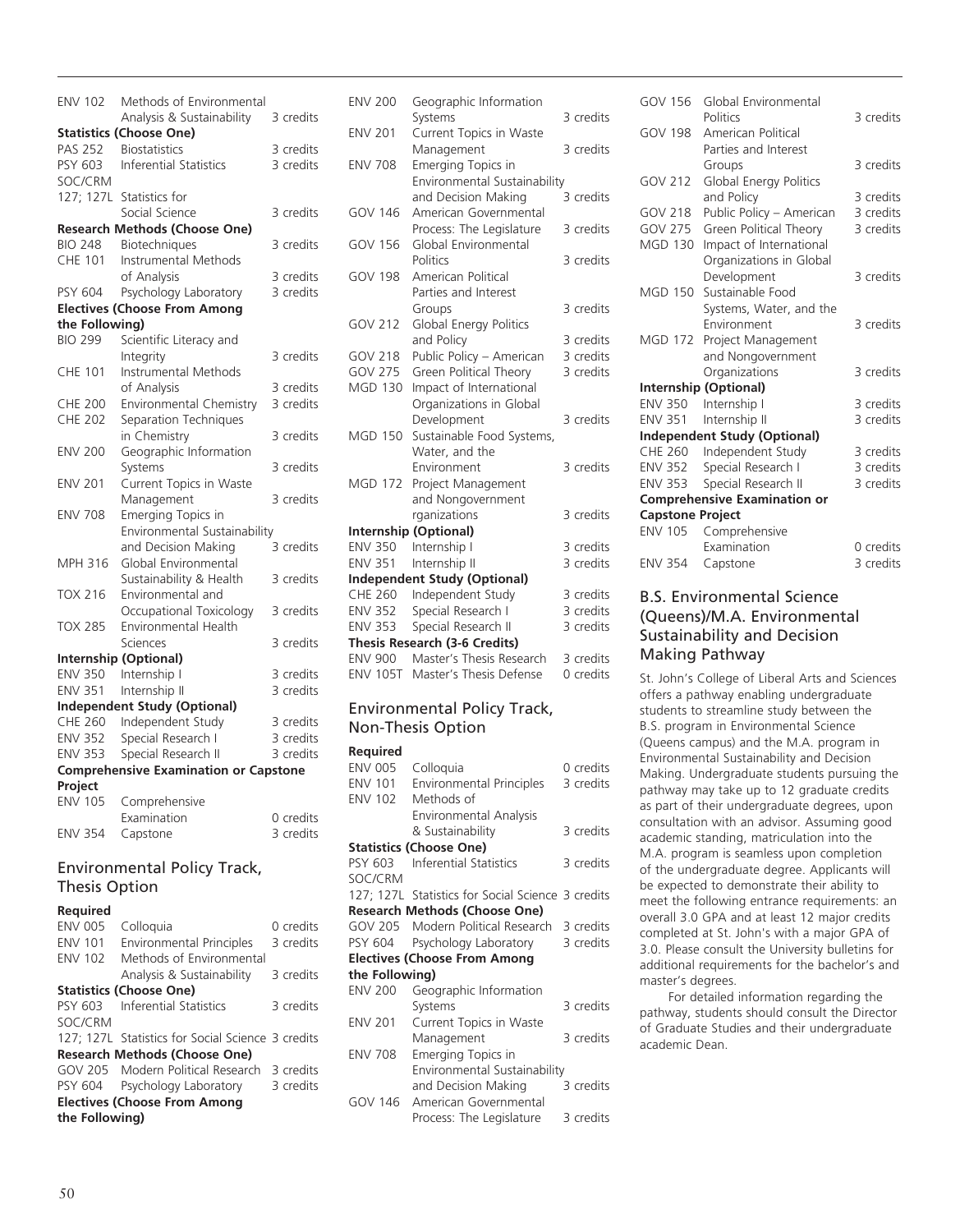# B.A. Environmental Sustainability and Decision Making (Queens)/ M.A. Environmental Sustainability and Decision Making Pathway

St. John's College of Liberal Arts and Sciences offers a pathway enabling undergraduate students to streamline study between the B.A. program in Environmental Sustainability and Decision Making (Queens campus) and the M.A. program in Environmental Sustainability and Decision Making. Undergraduate students pursuing the pathway may take up to 12 graduate credits as part of their undergraduate degrees, upon consultation with an advisor. Assuming good academic standing, matriculation into the M.A. program is seamless upon completion of the undergraduate degree. Applicants will be expected to demonstrate their ability to meet the following entrance requirements: an overall 3.0 GPA and at least 12 major credits completed at St. John's with a major GPA of 3.0. Please consult the University bulletins for additional requirements for the bachelor's and master's degrees.

For detailed information regarding the pathway, students should consult the Director of Graduate Studies and their undergraduate academic Dean.

# B.A. Environmental Sustainability and Decision Making (Staten Island)/M.A. Environmental Sustainability and Decision Making Pathway

St. John's College of Liberal Arts and Sciences offers a pathway enabling undergraduate students to streamline study between the B.A. program in Environmental Sustainability and Decision Making (Staten Island campus) and the M.A. program in Environmental Sustainability and Decision Making. Undergraduate students pursuing the pathway may take up to 12 graduate credits as part of their undergraduate degrees, upon consultation with an advisor. Assuming good academic standing, matriculation into the M.A. program is seamless upon completion of the undergraduate degree. Applicants will be expected to demonstrate their ability to meet the following entrance requirements: an overall 3.0 GPA and at least 12 major credits completed at St. John's with a major GPA of 3.0. Please consult the University bulletins for additional requirements for the bachelor's and master's degrees.

For detailed information regarding the pathway, students should consult the Director of Graduate Studies and their undergraduate academic Dean.

# **Courses**

# **005 Colloquia**

This required colloquia covers relevant issues in Environmental Sustainability and Decision Making. *No credit.* 

#### **101 Environmental Principles**

Examination of theoretical and empirical evidence from populations, communities, and ecosystem ecology. Evaluation of current strategies for preserving biological diversity both locally and globally. *Credit: 3 semester hours.*

#### **102 Methods of Environmental Analysis and Sustainability**

*Prerequisite: ENV 101 or permission of program director*. Past, present and future methods of environmental analysis and sustainability will be explored, emphasizing environmental sciences and policy. Campus-based fieldwork required. *Credit: 3 semester hours.*

## **103 Introduction to OMICS**

Introduction and overview of OMICS, including transcriptomes, proteomes, and metabolomes. *Credit: 3 semester hours.*

## **105 Comprehensive Examination**

This examination tests the student's knowledge in the field. *No credit.* 

# **200 Geographic Information Systems**

An interdisciplinary exploration of GIS with exposure to various aspects of analysis including data structure, spatial analysis, data management, data visualization, data retrieval and GPS. *Credit: 3 semester hours.*

## **201 Current Topics in Waste Managemen**t

*Prerequisite: ENV 101.* Overview of waste fundamentals (waste characteristics, regulations, and toxicology), current management practices (environmental impact, and pollution prevention), treatment, disposal methods, and site remediation. *Credit: 3 semester hours.*

#### **210 Transcriptomes, Proteomes, and Metabolomes**

*Prerequisites: ENV 103 and BIO 209.* In-depth discussion of OMICS tools to perform advanced data analysis and methods used in four different fields of OMICS research: genomics, transcriptomics, proteomics, and metabolomics. *Credit: 3 semester hours.*

#### **350; 351 Internship I; II**

Students may elect one or two semesters of internship experience. *Credit: 3 semester hours per semester.*

#### **352; 353 Special Research I; II**

Students may elect one or two semesters of supervised research. *Credit: 3 semester hours per semester.*

# **354 Capstone**

Students electing the capstone as a culminating assessment will conceive of a discrete project and see it through to its conclusion. *Credit: 3 semester hours.*

#### **708 Emerging Topics in Environmental Sustainability and Decision Making**

*Prerequisite: ENV 101 or permission of program director.* Seminar discussing emerging issues affecting environmental policies and research. Topics may include emerging air and water pollutants, climate change, domestic and international green policies. *Credit: 3 semester hours.*

#### **900 Master's Thesis Research**

Supervised research leading to the preparation and completion of a thesis in partial fulfillment of the master's degree requirement for students electing the thesis option. Students completing a thesis must register for 3-6 credits of master's research.

*Credit: 3 semester hours per semester.*

## **105T Master's Thesis Defense**

Students electing the thesis option should register for this placeholder section in the semester they will defend their thesis. *No credit.*

# **Center for Global Development (MGD)**

The mission of the Center for Global Development is to invest in educational programs and activities to promote the common good and the advancement of the human community where the dignity of the human person is at the foundation of every process of development.

The term "global" not only encompasses social, cultural, and economic structures and processes that foster human progress, but also an awareness of interdependence between people and among nations. This interdependence comes with the responsibility of building a civil society based on a culture of solidarity and social justice. According to Pope Paul VI, development, to be authentic, must foster human wellbeing, but also each person's spiritual and moral development.

Human nature is relational, and our responsibility is to further educate people about the process of relational sharing. Building a global community, through projects of social intervention, welfare, and development will not fail if it is grounded on dialogical opening.

The Center serves as a center for research on issues regarding international development. Drawing upon its network of international specialists as well as its own faculty, staff, and researchers, the activities promoted and offered by the Center include the M.A. in Global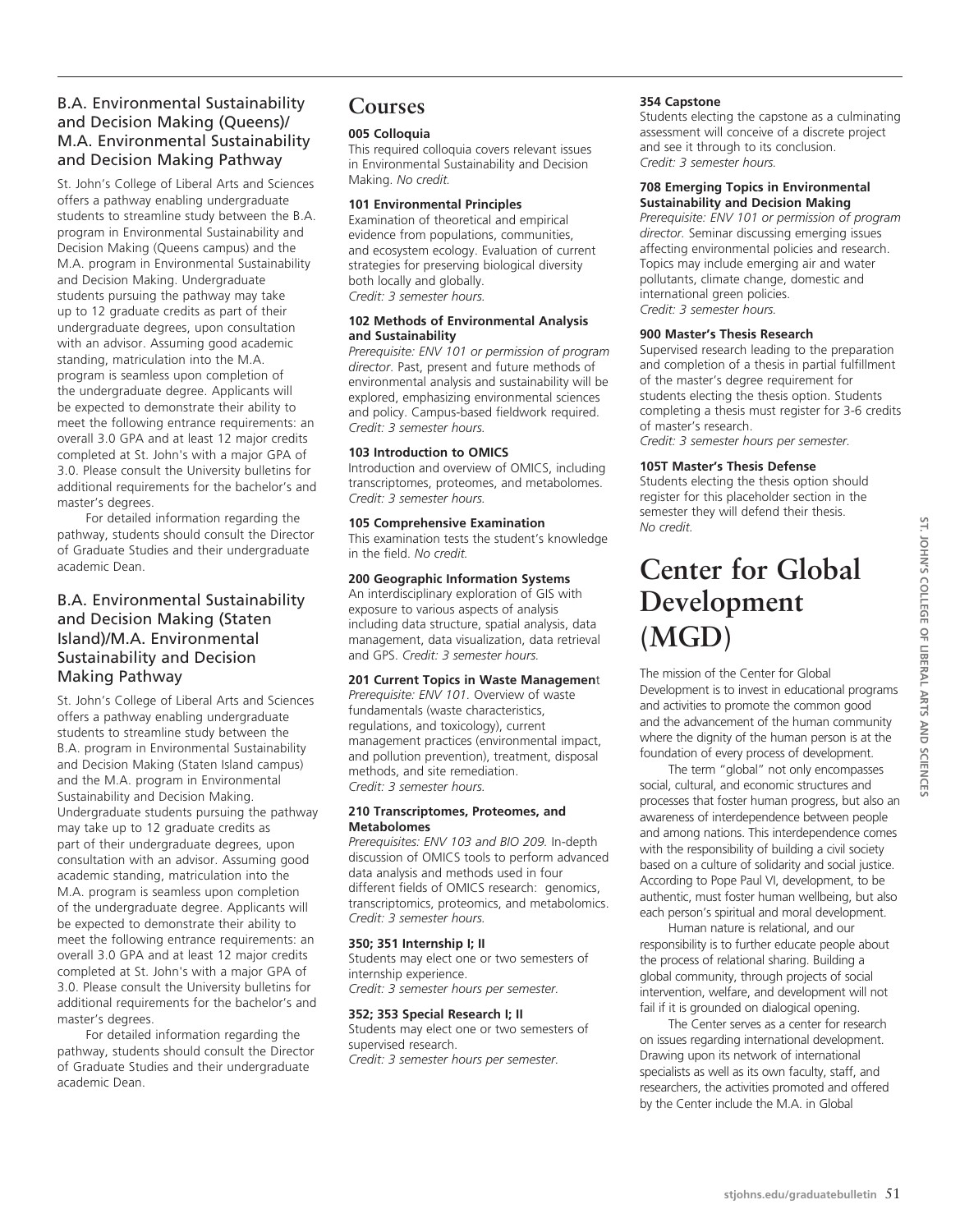Development and Social Justice, conferences, internships, research projects, and joint ventures and projects with other organizations.

# **Programs of Study**

# Master of Arts (M.A.) in Global Development and Social Justice

The M.A. in Global Development and Social Justice aims at best practices and leadership in global development. Our mission of social justice and human rights advocacy, grounded in Catholic Social Teaching, is reflected through our innovative online methodology. We seek to provide education, especially to those lacking economic, and/or social means. Furthermore, through its committed faculty and support staff, the M.A. seeks to teach students how to search out the causes of poverty and social injustice and encourages them to explore and identify solutions which are adaptable, effective, and concrete.

This innovative online multidisciplinary program combines classroom instruction with online methodology to offer students the flexibility to pursue in-depth research in a broad variety of critical areas related to development and social justice.

The M.A. includes 11 three-credit courses for a total of 33 credits and is completed on a part-time basis. Students generally complete two courses each semester. This program is unique in that the curriculum is primarily delivered via online learning that can be accessed worldwide.

The curriculum for this program is delivered via online learning. Additionally, there is a required capstone project to be presented in the Integrated Seminar that summarizes the student's learning in the courses.

# Entrance Requirements

- An accredited bachelor's degree or its equivalent.
- Proficiency in English (written and spoken). Applicants whose native language is not English, or whose secondary and post-secondary education was not in English must take the (1) Test of English as a Foreign Language [TOEFL] or (2) International English Language Testing System [IELTS]. The TOEFL code for St. John's University is 2799.
- Two letters of recommendation from persons qualified to evaluate the applicant's ability to succeed in a graduate program of study.
- A statement of personal and professional goals relevant to the applicant's interest in the field of Global Development and Social Justice.
- The Graduate Record Examination (GRE) is not required.

# Program Requirements

The program offers significant training in information technology and an optional internship related to the student's required capstone project. It also encompasses a broad range of topics related to development and social justice. Additionally, the capstone project is presented in the Integrated Seminar, summarizing the student's learning in the courses and his/her ability to undertake in-depth research and apply the knowledge and skills acquired. Finally, its dedicated and distinguished faculty and support staff participate together and individually in special training seminars and workshops to ensure excellence in instruction and program management.

# Curriculum (33 credits.)

| <b>MGD 100</b> | Models of Intervention in<br>Global Development | 3 credits |
|----------------|-------------------------------------------------|-----------|
| <b>MGD 110</b> | Catholic Social Thought                         |           |
|                | and Practices of Integral<br>Human Development  |           |
|                | and Solidarity                                  | 3 credits |
| MGD 120        | <b>Information Resources</b>                    |           |
|                | for Global Development and                      |           |
|                | Social Justice Practices                        | 3 credits |
| <b>MGD 130</b> | Impact of International                         |           |
|                | Organizations in                                |           |
|                | Global Development                              | 3 credits |
| <b>MGD 140</b> | Economics of                                    |           |
|                | Development                                     | 3 credits |
| <b>MGD 150</b> | Sustainable Food Systems,                       |           |
|                | Water, and                                      |           |
|                | the Environment                                 | 3 credits |
| <b>MGD 160</b> | Migration and Refugees                          |           |
|                | in Development:<br>Humanitarianism, Gender,     |           |
|                |                                                 | 3 credits |
| <b>MGD 172</b> | and Inequities<br>Project Management            |           |
|                | for NGOs                                        | 3 credits |
| <b>MGD 180</b> | Media Strategy and                              |           |
|                | the Politics of                                 |           |
|                | Peace Building                                  | 3 credits |
| <b>MGD 190</b> | Health Care Issues in                           |           |
|                | Global Development                              | 3 credits |
| <b>MGD 200</b> | Integrating Seminar                             | 3 credits |
|                |                                                 |           |

# Assistantships and Scholarships

Graduate assistantships are available on a selective basis for this program.

Employees of the United Nations may be eligible for the Pope Paul VI scholarship. To be eligible, applicants must be accepted to the M.A. program in Global Development and Social Justice as matriculated students, be listed in the UN Blue Book entitled Permanent Missions to the United Nations, and remain in the employ of the United Nations for the duration of the scholarship. For further information, students may consult the Academic Coordinator or the Dean's office.

# Transfer of Credit

Because of the distinctive nature of the program, no transfer credits may be applied to this degree.

# **Courses**

#### **100 Models of Intervention in Global Development**

This course introduces students to the key concepts of Global Development in the context of social justice, combining concerns for international development with awareness of the human person, the common good, solidarity, and subsidiarity. Contemporary development issues such as migration, environment, health, and conflict will be examined through common models and tools of intervention. Case studies referring to nongovernmental organizations, inter-governmental organizations, and national governments will also be emphasized. *Credit: 3 semester hours.*

**110 Catholic Social Thought and Practices of** 

**Integral Human Development and Solidarity** What should be the goals of global development? What constitutes sustainable prosperity for all? What models and practices of global development lead to human flourishing? How can practices of solidarity and peace building be cultivated to promote development and human well–being? Students will endeavor to answer these and other important questions in a manner that draws deeply upon the Catholic moral tradition in dialogue with other points of view. *Credit: 3 semester hours.*

#### **120 Information Resources for Global development and Social Justice Practices**

This course is an introduction to the scope, organization, evaluation, and use of print and electronic information sources. Particular emphasis will be placed on developing skills in using and creating digital information resources, and of the sharing these resources using electronic courseware social networking technologies, scholarly networking technologies, and information management techniques. All topics in this course are discussed within the context of the kinds of research and communication activities that are expected of development workers, thus information literacy skills, social science research methods, and professional and scholarly writing are also key areas of emphasis. *Credit: 3 semester hours.*

#### **130 Impact of International Organizations in Global Development**

This course examines the role of international organizations (IGOs) and nongovernmental organizations (NGOs) in global development. Organizations play an important role in the development of the economy, environment, health care issues, education, and other social issues that plague developing countries in the global economy. At the conclusion of this course, students will be able to 1) analyze the role of international and nongovernmental organization to development; 2) examine organizations and their policies toward developing countries; and 3) compare and contrast IGOs, NGOs, and other organizations in the context of globalization and development. *Credit: 3 semester hours.*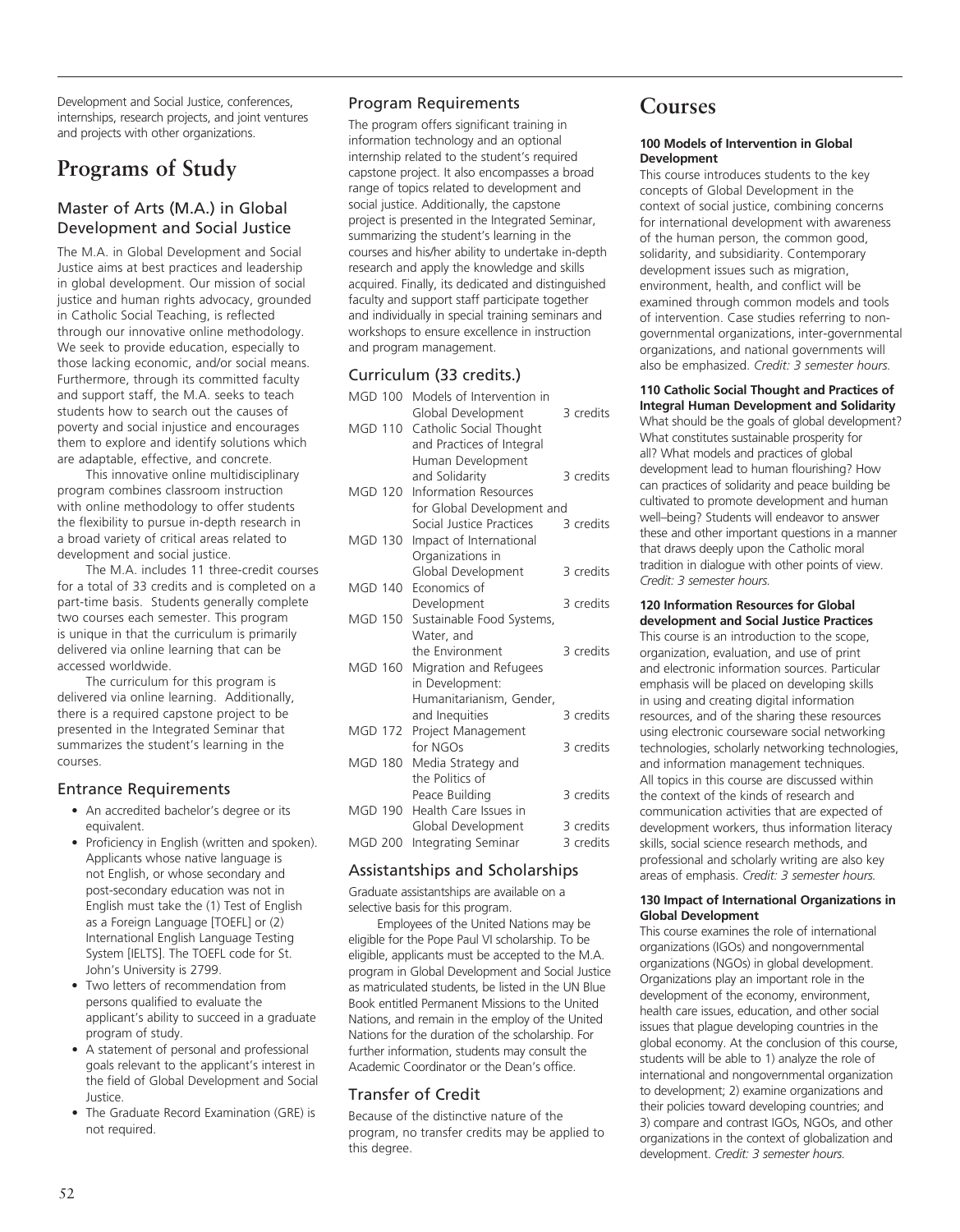#### **140 Economics of Development**

An introduction to the field of economic growth and development from the perspective of Catholic Social Thought. This course covers: theories of economic growth; development and underdevelopment; role of ethics in policy formation; causes and consequences of poverty (national and international); international wealth and income inequality; and trade and globalization. Various theories and perspectives are presented, all contrasted with the approach to development found in the Catholic social thought tradition, especially in the Encyclicals related to development issues. *Credit: 3 semester hours.*

#### **150 Sustainable Food Systems, Water and the Environment**

This course will critically evaluate the political economy of development policies to reduce global hunger, and assess the impact of fluctuating climate, biodiversity, and natural resources on agricultural production, food security, public health, and poverty reduction strategies within a social justice framework. A review of methods for assessing the impact of climate change, biodiversity, and natural resources on agricultural production, food security, and public health will include a focus on GIS (Geographic Information Systems) mapping and analysis, as well as examining participatory and community-based projects. In addition, the political, economic, and socio-cultural dimensions of global disparities and poverty and their impact on food and agricultural policy will be assessed. *Credit: 3 semester hours.*

#### **160 Migration and Refugees in Development: Humanitarianism, Gender and Inequities**

This course addresses the political and social issues associated with the movement of people as they relate to the developing world. The course will familiarize students with the normative and legal issues of migrations and refugee movements, including the relevant international institutions and conventions. Students will examine such issues as the role of diaspora communities, remittances and development, forced migration and trafficking, as well as refugee crises and humanitarian responses. Theoretical frameworks will include issues of gender, inequality, and social justice. *Credit: 3 semester hours.*

# **172 Project Management for NGOs**

This course provides the theory and core methodology students will need to manage projects or participate effectively on project teams. The course uses the project life cycle as its organizing framework and topics cover the entire project management process, including project definition, planning, executing, and closing. Topics will include: basic project concepts and project selection, definition, organization structure, team building, communication

and conflict management, planning methods and techniques, resource allocation, risk management, monitoring and control, and termination. Participants will complete a group project which involves preparing a project proposal for a "real world" project of their choosing. *Credit: 3 semester hours.*

#### **180 Media Strategy and the Politics of Peace Building**

The first part of this course will focus on how communication and media are vehicles for human development, and communication as agent of social change; it will present various models of communication, and a particular emphasis will be on participatory model of communication. The second section of the course will seek apply the students' understanding of these models through a focus on the study of interactive methods for negotiation and mediation to resolve conflict. Students will be be introduced to practical models of conflict resolution, such as workshops and multi-track mediation. The course will conclude by linking communications and development with broad approaches to social peace and community building. *Credit: 3 semester hours.*

#### **190 Health Care Issues in Global Development**

This course closely links health care with issues of culture, global development, and social justice. Participants will gain a comprehensive understanding of global health problems and the state of health within their own countries. At the same time, they will get a comparative and global view of current applied solutions. *Credit: 3 semester hours.*

#### **200 Integrating Seminar: The Art and Complexities of Development: Toward a new Model of Sustainability**

This Integrating Seminar intends to focus on what students have learned during their studies, integrating what has been learned in each of the courses in the light of each student's own experiences and the shared experiences of the entire class. During the Integrating Seminar, students will have the opportunity to present and discuss their capstone projects with each other, and with the professor who will be the seminar leader. The goal is to arrive at an in-depth understanding of specific development issues researched and to identify strategic/ structural solutions and alternative approaches. *Credit: 3 semester hours*.

## **Capstone Project**

The goal of the required capstone project is to arrive at an in-depth understanding of development issues or priorities a student has identified. That comprehensive understanding takes into account the data available on a specific issue or priority and the results of other studies that have been undertaken. Students are also expected to identify strategic/structural solutions or approaches to addressing the development issue or priority identified. Students may also choose to research in-depth and analyze one (or more) strategies that a nation, an international organization, or NGO has developed to address a development issue, to assess that strategy, and to propose an alternate approach(es). *Credit: 3 semester hours.*

#### **925 Maintaining Matriculation**

Graduate students not registered for other courses must register for 925 until all degree requirements are completed and the degree is granted. *No credit. Fee: \$100 per semester.*

For a complete listing of approved courses, please contact the Dean's office.

# **Department of Government and Politics (GOV)**

# General Entrance Requirements

For admission to graduate studies in Government and Politics, students are expected to have an undergraduate preparation of at least 18 credits in Government and Politics (Political Science) and a 3.0 G.P.A. Any deficiencies in preparation may require supplementary course work as a condition for admission, in the form of suitable graduate courses, as determined by the Department Chair.

# **Programs of Study**

# Master of Arts (M.A.) in Government and Politics

## **Program Requirements**

#### Non-Thesis Option

GOV 205 Modern Political Research 12 credits in the major concentration 3 credits in Political Theory 6 credits in the minor concentration 9 credits in any field No language requirement

# Thesis Option

- GOV 205 Modern Political Research
- 12 credits in the major concentration
- 3 credits in Political Theory 6 credits in the minor concentration
- 3 credits in any field
- 
- 6 credits of Masters Research (GOV 900) Language requirement

Political Theory major and minor concentrators may substitute a course from any of the four other concentrations for the three-credit Political Theory requirement.

**st. John's**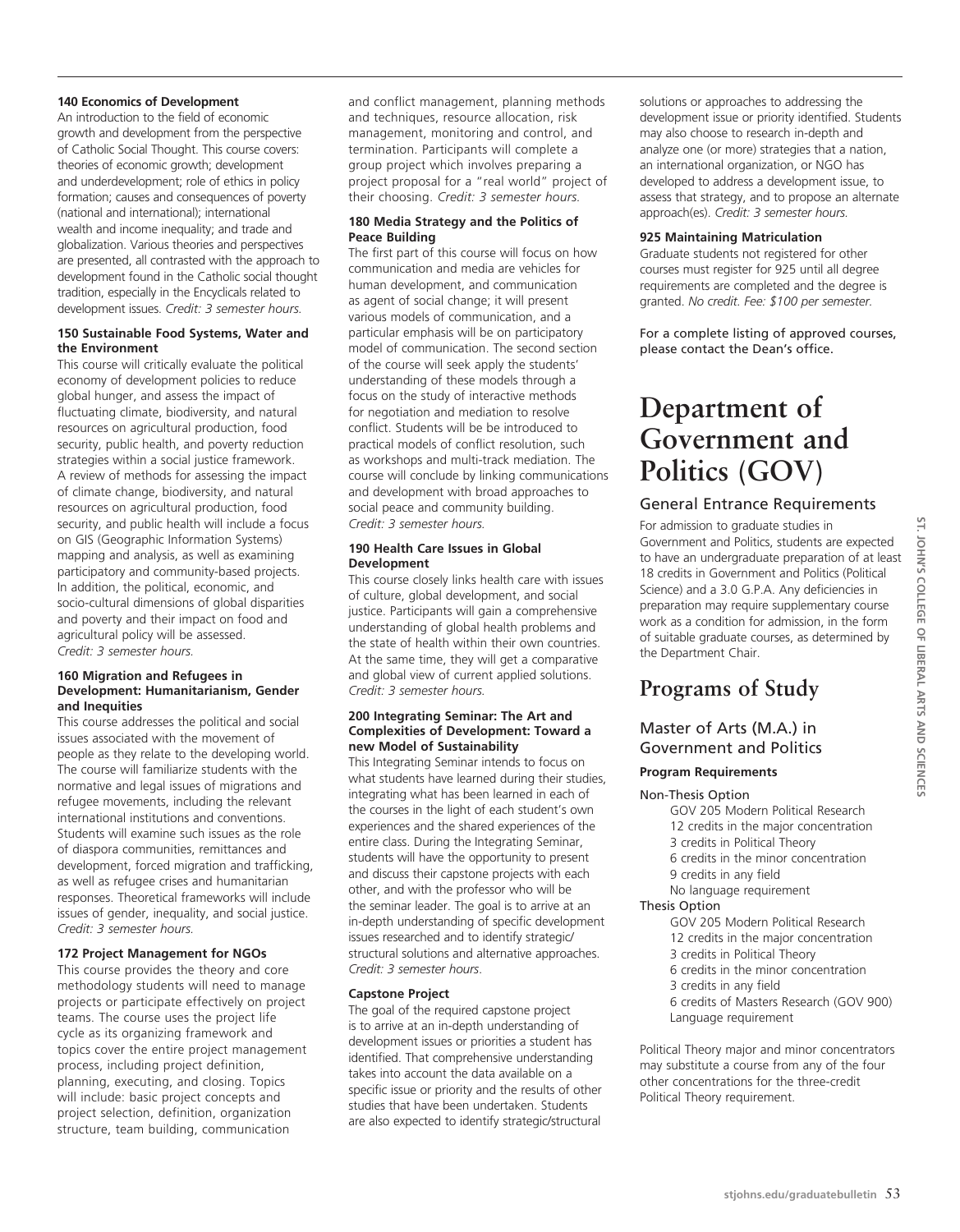Comprehensive Examinations - Both Options

This examination tests the student's knowledge in her/his field of concentration at the end of their program of study. In order to register for the comprehensive examination, GOV 500, students must have completed a minimum of 24 credits with grades posted by the time of registration for the examination and be in the last semester of their program. (See also "Comprehensive Examination.")

# Rome Campus and International Affairs Tracks

The Department of Government and Politics offers students the opportunity to study at St. John's University's campus in Rome, Italy, for one or more semesters. Students who elect to complete 21 or more graduate credits on the Rome Campus will concentrate in International Relations. These students will be expected to take a specialized section of GOV 205 offered in Rome and GOV 164 in lieu of the three-credit requirement in Political Theory. Additionally, students completing 21 or more graduate credits in Rome will organize their coursework around International Affairs (IA) Tracks. Students can choose to focus in one, two, three, or all four IA tracks, depending on the pace of study. As in Queens, the program requires the completion of 33 credits in total and a comprehensive examination.

## Non-Thesis Option

- GOV 205 Modern Political Research: International Affairs
- GOV 164 Foundations of International Relations
- 9 credits in the Major IA track
- 6 credits in the Minor IA track
- 9 credits in any IA track

## Thesis Option

- GOV 205 Modern Political Research: International Affairs
- GOV 164 Foundations of International Relations
- 9 credits in the Major IA track
- 6 credits in the Minor IA track
- 3 credits in any IA track
- 6 credits of Masters Research (GOV 900)

## **International Affairs Tracks**

• **European Politics and Policy:** The study of politics at the level of European institutions, as well as at the national and regional levels. Coursework focuses on the European Union, as well as European national and transnational legal frameworks, political parties and social movements, social welfare arrangements, and environmental issues, among other issues.

- • **International Organizations and Institutions:** The study of multilateral International Organizations, such as the UN, European Union, the African Union, and other regional alignments; as well as the role of international NGOs, Civil Society Organizations, and other transnational political actors.
- • **Global Security Policy:** The study of global security issues, and the international institutions designed to regulate the security sector. An emphasis on the making, implementation, and analysis of domestic and multilateral security policy.
- • **Development, Resilience and Sustainability:** The study of the political, social, economic, and environmental implications of international development. Courses will interrogate the issues of economic globalization, integrated markets, supply chains and regulatory regimes, and theoretical and practical frameworks for international, regional, and national economic and environmental policy-making.

# Certificate Programs

The department offers one certificate program in Public Administration (available only in Queens) and another in International Law and Diplomacy (available in Queens and Rome). Students may find one or both of these certificates useful in establishing evidence of completion of such courses for employment or other purposes. The certificates can be obtained independently or as a complement to the M.A. Students who have already completed their M.A. degree in the department may continue to study for the certificates.

## **Public Administration**

Matriculated and special students who have successfully completed 18 semester hours in public administration (including GOV 215) will be issued a Certificate in Public Administration upon application to the department.

# **International Law and Diplomacy**

Matriculated and special students who have successfully completed 18 semester hours of appropriate courses in international relations and comparative politics will be issued a Certificate in International Law and Diplomacy upon application to the department. A minimum of six of the 18 credit hours must be taken from International Law and Diplomacy courses (GOV 271, 341, 342, 343, 344, 367).

# **Combined Certificates**

Students who desire to earn both the Certificate in Public Administration and the Certificate in International Law and Diplomacy may utilize six credits toward both certificates providing the courses are from among Government 188, 189, 290, 293, and 296.

Thus, a total of 30 credits is the minimum needed to earn both certificates. Courses should be selected in consultation with an academic advisor.

# Combined Degree Programs: Graduate

# **M.A./J.D. Program**

In conjunction with the School of Law, the department offers a combined M.A./J.D. program. At the end of three years of graduate study, including at least one summer, students may graduate with both the Master of Arts and the Juris Doctor degrees. To be eligible, students must apply for the combined degree program after having been accepted to both the Graduate and Law Schools.

Students must apply separately to the School of Law and the Graduate Division of Arts and Sciences, and must meet all regular requirements for admission to both the School of Law and the Graduate Division of Arts and Sciences as set forth in the respective school bulletins.

Students currently enrolled in the School of Law also may apply prior to completion of their second year of study. These students, however, may have to spend at least an additional semester of full-time M.A. study. Students currently enrolled in the Graduate Division of Arts and Sciences may also apply for this combined degree program.

The Deans of both schools must approve the course of study for all students accepted to the M.A./J.D. program.

Students, in consultation with the M.A./ J.D. Committee and the approval of the Dean of the Graduate Division of Arts and Sciences, may apply up to nine credits taken as part of the Law School curriculum toward the M.A. degree. Alternately, in consultation with the M.A./J.D. Committee and the approval of the Dean of the School of Law, students may apply up to nine credits taken in the Department of Government and Politics toward credits required for the J.D. degree. These students, however, may have to spend at least one additional semester of full-time M.A. study.

In planning a course of study suitable for each student, the following shall apply:

- 1. Students will not enroll in any M.A. courses during their first year of study in the School of Law.
- 2. Satisfactory progress in the School of Law shall also satisfy the M.A. residency requirement.
- 3. Students will be obliged to take a total of at least three credits of Government and Politics graduate study during each of the fall and spring semesters of their second year and third years of law school studies (12 credits minimum). Over two summers,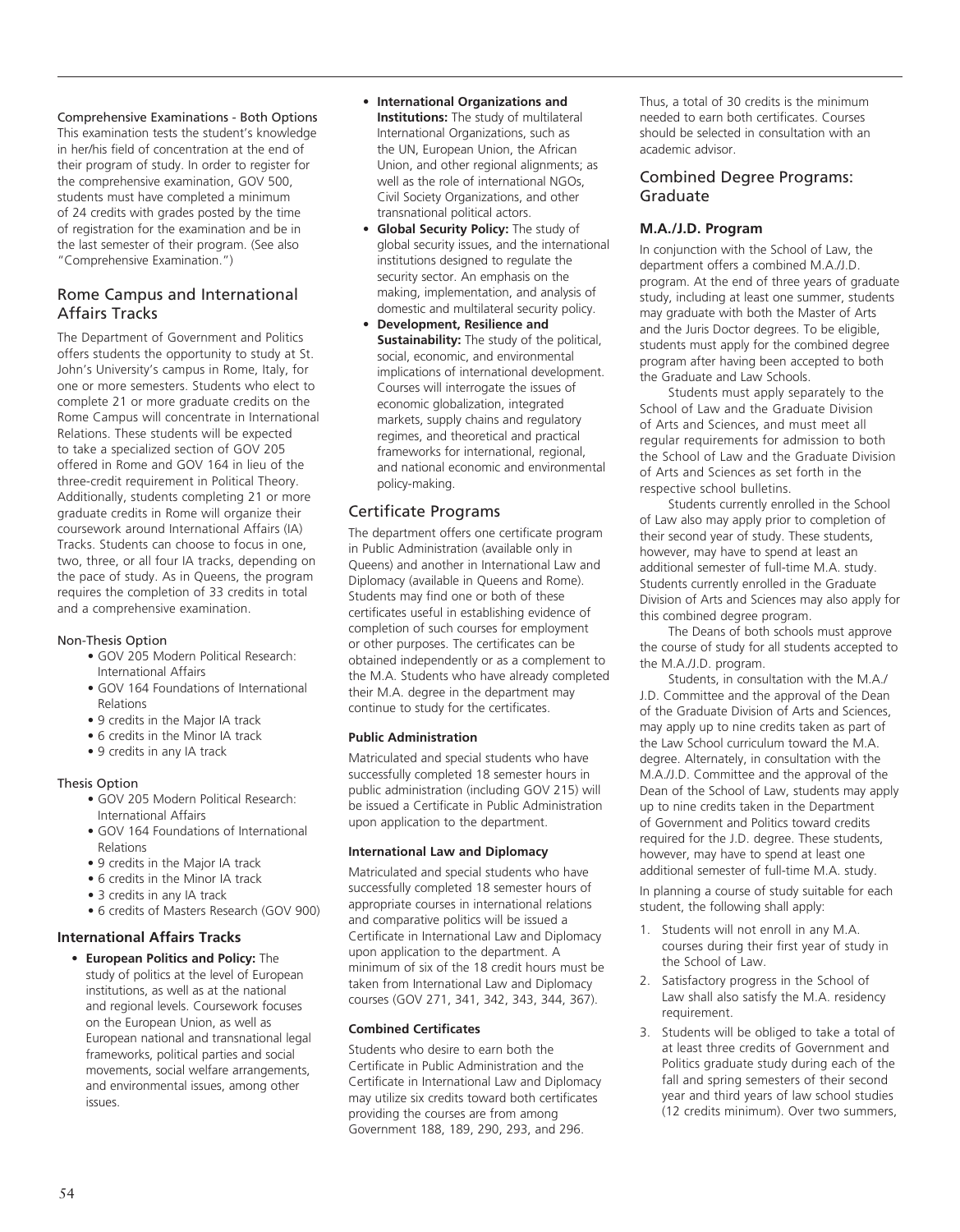they may take 12 additional credits in Government and Politics.

4. All M.A./J.D. students must take the M.A. Comprehensive Examination in Government and Politics no earlier than the last semester of coursework and within one year of the completion of all coursework, language, and residence requirements.

|                                | J.D.<br>Program | M A<br>Program<br>(Thesis) | M A<br>Program<br>(Non-thesis) |
|--------------------------------|-----------------|----------------------------|--------------------------------|
| J.D. Credits                   | 75              |                            |                                |
| M.A. Credits                   |                 | 24                         | 24                             |
| Credits toward<br>both degrees | 9 OR            | g                          | g                              |
| Totals:                        | 33              |                            | 33                             |

Students electing the thesis or non-thesis option will complete at least 108 semester hours for their combined degree program.

# **M.A./M.S. Program in Government and Politics/Library and Information Science**

Under the administration of the Graduate Division of Arts and Sciences, the Department of Government and Politics and the Division of Library and Information Science offer a joint program of study leading to the Master of Arts in Government and Politics and Master of Science in Library and Information Science degrees. Students complete a total of 57 credits (thesis or non-thesis) rather than the 69 credits (thesis or non-thesis) usually required.

The combination of the two masters programs will provide students with the opportunity to integrate two complementary bodies of knowledge: government and politics and library science. The graduate program in government and politics will supplement the graduate program in library science by broadening and deepening a student's understanding of the governmental structure, institutions, public administration, and political/ legal processes, while at the same time mastering contemporary means of accessing and utilizing related information.

## **Entrance Requirements**

Students must meet the requirements of admission to both the Master of Arts in Government and Politics and the Master of Science in Library and Information Science programs as set forth in their respective sections of this bulletin.

## **Program Requirements**

All M.A./M.S. students will complete curriculum requirements for each degree with four courses (12 credits) applying to both programs. These exchange courses include: GOV 205 Modern Political Research One GOV course in the student's area of concentration

Two of the following LIS courses:<br>LIS 222 Materials and S Materials and Services

 to Diverse Populations LIS 237 Metadata for Information Professionals

LIS 260 Information Use and Users

All students must complete the written comprehensive examination in Government and Politics and an ePortfolio in Library and Information Science.

## **Combined Degree Programs: Undergraduate/Graduate**

# **B.A./M.A. in Government and Politics**

The Department of Government and Politics offers an accelerated combined degree program leading to both the B.A. and M.A. degrees, typically within five years of fulltime study. Undergraduate students with a cumulative GPA of 3.0 or better and a minimum 3.0 GPA in at least 12 credits in government and politics at St. John's University are encouraged to apply. Students accepted into the program typically complete 12 graduate credits that apply toward both the B.A. and M.A. degrees. After completion of their baccalaureate degrees, students may complete the balance of graduate credits required for the master's degree. Please consult the University bulletins for additional requirements for the bachelor's and master's degrees.

For detailed information regarding the B.A./M.A. program, students should consult the Director of Graduate Studies and their undergraduate academic Dean.

# **B.S. in Communication Arts/M.A. in Government and Politics**

The Lesley H. and William L. Collins College of Professional Studies and the Graduate Division of Arts and Sciences offer an accelerated combined degree program leading to the B.S. in Communication Arts and the M.A. in Government and Politics, typically within five years of full-time study. Undergraduate students with a cumulative GPA of 3.0 or better and a minimum 3.0 GPA in at least 12 credits in the major at St. John's University are encouraged to apply. Students accepted into the program typically complete 12 graduate credits that apply toward both the B.S. and M.A. degrees. After completion of their baccalaureate degrees, students may complete the balance of graduate credits required for the master's degree. Please consult the University bulletins for additional requirements for the bachelor's and master's degrees.

For detailed information regarding the B.S./M.A. program, students should consult the Director of Graduate Studies and their undergraduate academic Dean.

# **B.S. in Criminal Justice/M.A. in Government and Politics**

The Lesley H. and William L. Collins College of Professional Studies and the Graduate Division of Arts and Sciences offer an accelerated combined degree program leading to the B.S. in Criminal Justice and the M.A. in Government and Politics, typically within five years of full-time study. Undergraduate students with a cumulative GPA of 3.0 or better and a minimum 3.0 GPA in at least 12 credits in the major at St. John's University are encouraged to apply. Students accepted into the program typically complete 12 graduate credits that apply toward both the B.S. and M.A. degrees. After completion of their baccalaureate degrees, students may complete the balance of graduate credits required for the master's degree. Please consult the University bulletins for additional requirements for the bachelor's and master's degrees.

For detailed information regarding the B.S./M.A. program, students should consult the Director of Graduate Studies and their undergraduate academic Dean.

# **B.S. in Journalism/M.A. in Government and Politics**

The Lesley H. and William L. Collins College of Professional Studies and the Graduate Division of Arts and Sciences offer an accelerated combined degree program leading to the B.S. in Journalism and the M.A. in Government and Politics, typically within five years of fulltime study. Undergraduate students with a cumulative GPA of 3.0 or better and a minimum 3.0 GPA in at least 12 credits in the major at St. John's University are encouraged to apply. Students accepted into the program typically complete 12 graduate credits that apply toward both the B.S. and M.A. degrees. After completion of their baccalaureate degrees, students may complete the balance of graduate credits required for the master's degree. Please consult the University bulletins for additional requirements for the bachelor's and master's degrees.

For detailed information regarding the B.S./M.A. program, students should consult the Director of Graduate Studies and their undergraduate academic Dean.

# **B.S. in Legal Studies/M.A. in Government and Politics**

The Lesley H. and William L. Collins College of Professional Studies and the Graduate Division of Arts and Sciences offer an accelerated combined degree program leading to the B.S. in Legal Studies and the M.A. in Government and Politics, typically within five years of fulltime study. Undergraduate students with a cumulative GPA of 3.0 or better and a minimum 3.0 GPA in at least 12 credits in the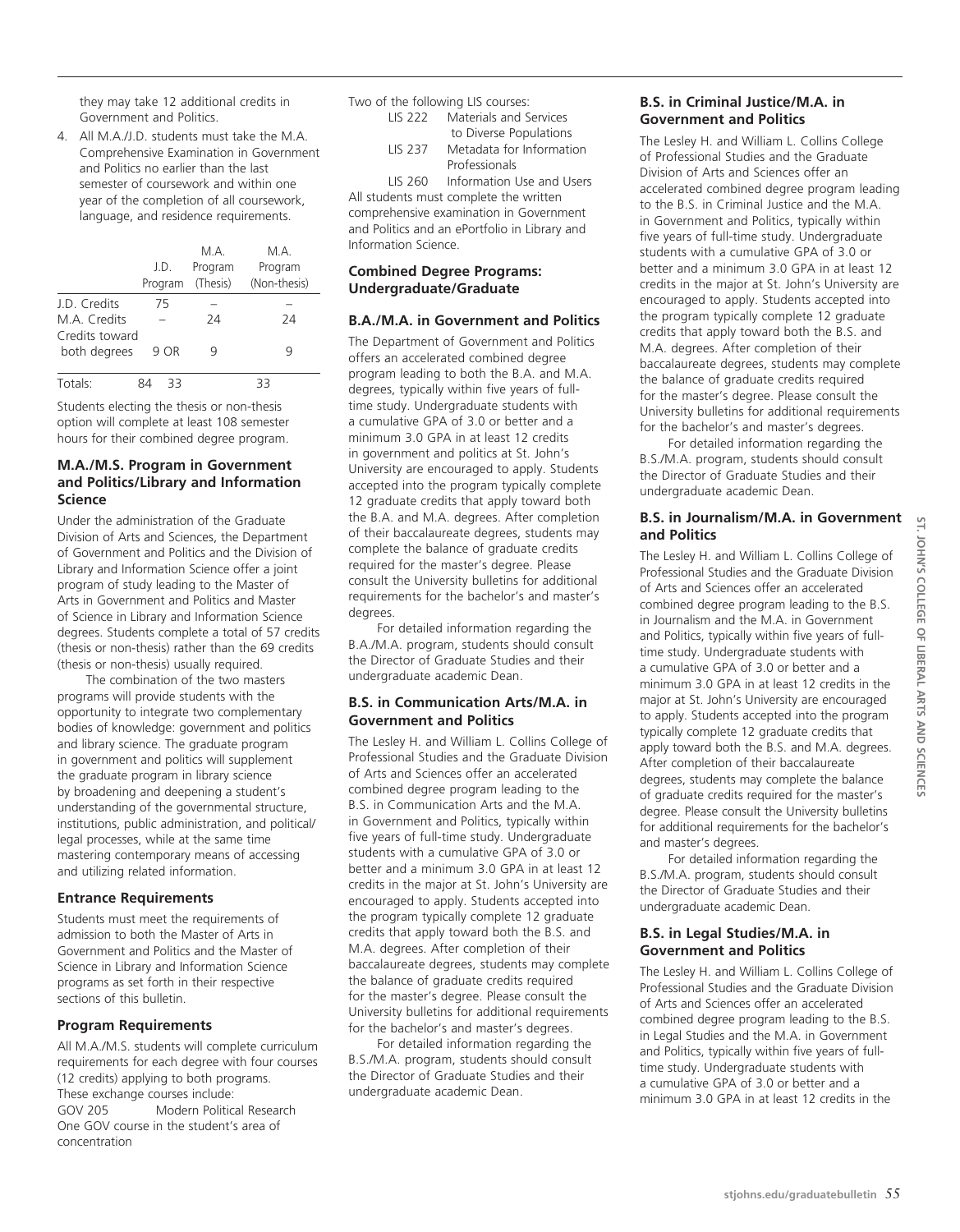major at St. John's University are encouraged to apply. Students accepted into the program typically complete 12 graduate credits that apply toward both the B.S. and M.A. degrees. After completion of their baccalaureate degrees, students may complete the balance of graduate credits required for the master's degree. Please consult the University bulletins for additional requirements for the bachelor's and master's degrees.

For detailed information regarding the B.S./M.A. program, students should consult the Director of Graduate Studies and their undergraduate academic Dean.

# **Financial Aid Opportunities**

In addition to the graduate assistantships provided to the department by the University, students who are currently employed by a local, municipal, state, or federal agency on the management level are encouraged to apply for the Special Graduate Scholarship program. To be eligible, applicants must be accepted to the M.A. program in Government and Politics as matriculated students and remain in the employ of the public sector for the duration of the scholarship. For further information, students may consult the Chair.

Employees of the United Nations may be eligible for the Pope Paul VI scholarship. To be eligible, applicants must be accepted to the M.A. program in Government and Politics as matriculated students, be listed in the UN Blue Book entitled Permanent Missions to the United Nations, and remain in the employ of the United Nations for the duration of the scholarship. For further information, students may consult the Chair.

# **Courses**

The department strives for accuracy with regard to the schedules of courses and their instructors. However, it reserves the right to alter either or both as needs arise. Students are advised to consult the online course listing posted at the start of each pre-registration period.

# **Courses by Area of Concentration**

# **Required Courses:**

| 205 | Modern Political Research      | 3 cr  |
|-----|--------------------------------|-------|
|     | <b>I. American Government</b>  |       |
| 140 | The Federalist Papers          | 3 cr. |
| 141 | Politics and Religion          | 3 cr. |
| 145 | American Governmental Process: |       |
|     | The Presidency                 | 3 cr. |
| 146 | American Governmental Process: |       |
|     | The Legislature                | 3 cr. |
| 148 | Politics and the Media         | 3 cr. |
| 149 | Campaigns and Elections        | 3 cr. |
| 157 | American Foreign Policy        | 3 cr. |

| 183 | The Puerto Rican Contribution to   |       |
|-----|------------------------------------|-------|
|     | American Society                   | 3 cr. |
| 195 | American Constitutional            |       |
|     |                                    |       |
|     | Development I                      | 3 cr. |
| 196 | American Constitutional            |       |
|     | Development II                     | 3 cr. |
| 198 | American Political Parties and     |       |
|     | Interest Groups                    | 3 cr. |
| 216 | United States Intelligence Policy  | 3 cr. |
| 217 | American Defense Policy            | 3 cr. |
|     |                                    | 3 cr. |
| 218 | American Public Policy             |       |
| 220 | American Political Thought         | 3 cr. |
| 233 | Constitutional Law:                |       |
|     | The Three Branches                 | 3 cr. |
| 234 | Constitutional Law:                |       |
|     | The Bill of Rights                 | 3 cr. |
| 239 | Municipal Government and           |       |
|     |                                    |       |
|     | Administration                     | 3 cr. |
| 241 | State and Local Government         | 3 cr. |
| 335 | Legislative Internship Program I   | 3 cr. |
| 336 | Legislative Internship Program II  | 3 cr. |
| 364 | American National Security Policy  | 3 cr. |
| 369 | Seminar: Constitutional Law        | 3 cr. |
|     |                                    |       |
| II. | <b>International Relations</b>     |       |
|     |                                    |       |
| 152 | Migration Policy and Politics      | 3 cr. |
| 153 | International Organization         | 3 cr. |
| 156 | Global Environmental Politics      | 3 cr. |
| 183 | The Puerto Rican Contribution to   |       |
|     |                                    |       |
|     | American Society                   | 3 cr. |
| 189 | Political and Administrative       |       |
|     | Problems of Developing Nations     | 3 cr. |
| 191 | International Peacekeeping         | 3 cr. |
| 199 | Issues in Global Politics          | 3 cr. |
| 212 | Global Energy Politics             | 3 cr. |
| 263 | War, Revolution, and Terrorism     | 3 cr. |
|     |                                    |       |
| 264 | International and                  |       |
|     | <b>Transnational Relations</b>     | 3 cr. |
| 271 | Theory and Practice of Diplomacy   | 3 cr. |
| 277 | International Political Economy I  | 3 cr. |
| 278 | International Political Economy II | 3 cr. |
| 291 | Great Powers from a                |       |
|     | Global Perspective                 | 3 cr. |
|     |                                    |       |
| 293 | Administration of International    |       |
|     | Organizations                      | 3 cr. |
| 341 | International Law: Law of Peace    | 3 cr. |
| 342 | International Human Rights Law     | 3 cr. |
| 343 | International Law: Law of          |       |
|     | <b>International Transactions</b>  | 3 cr. |
| 344 | International Law: Law of War      |       |
|     |                                    |       |
|     | and Neutrality                     | 3 cr. |
| 364 | American National Security Policy  | 3 cr. |
| 366 | Mediating International Conflict   | 3 cr. |
| 367 | Military Force in                  |       |
|     | <b>International Relations</b>     | 3 cr. |
| 370 | Arms Control and Nonproliferation: |       |
|     |                                    |       |
|     | Theory and Policy                  | 3cr.  |
|     |                                    |       |
| Ш.  | <b>Comparative Politics</b>        |       |
| 131 | Politics of the Middle East        | 3 cr. |
| 133 | Contemporary Far Eastern           |       |
|     | Governments and Politics           | 3 cr. |
| 135 |                                    |       |
|     |                                    |       |
|     | Governments and Politics           |       |
|     | in Europe                          | 3 cr. |
| 136 | Politics of the European Union     | 3 cr. |

| 137 | Government and Politics of Latin                             |                |
|-----|--------------------------------------------------------------|----------------|
|     | America                                                      | 3 cr.          |
| 150 | Politics of Nationalism                                      |                |
|     | and Ethnicity                                                | 3 cr.          |
| 152 | Migration Policy and Politics                                | 3 cr.          |
| 157 | American Foreign Policy                                      | 3 cr.          |
| 188 | Comparative Public                                           |                |
| 199 | Administration                                               | 3 cr.<br>3 cr. |
| 225 | Issues in Global Politics                                    |                |
|     | Contemporary Western European<br>Governments and Politics    | 3 cr.          |
| 226 | Politics of the French-Speaking                              |                |
|     | World                                                        | 3 cr.          |
| 230 | Politics of Russia and the                                   |                |
|     | Post-Soviet Republics                                        | 3 cr.          |
| 250 | Politics of Africa                                           | 3 cr.          |
| 269 | Global Politics of Gender                                    | 3 cr.          |
| 279 | Comparative Law                                              | 3 cr.          |
| 290 | Administration in Transitioning                              |                |
|     | <b>Countries Countries</b>                                   | 3 cr.          |
| 296 | Politics of the Welfare State                                | 3 cr.          |
| 264 | <b>International Politics</b>                                | 3 cr.          |
| 347 | Seminar: Special Topics in                                   |                |
|     | Developing Areas                                             | 3 cr.          |
| 366 | Mediating International Conflict                             | 3 cr.          |
| 368 | Democracy Capitalism and Crisis                              | 3 cr.          |
|     |                                                              |                |
| IV. | <b>Political Theory</b>                                      |                |
| 140 | <b>Federalist Papers</b>                                     | 3 cr.          |
| 162 | Modern Political Ideologies                                  | 3 cr.          |
| 174 | Ancient Political Theory                                     | 3 cr.          |
| 175 | Modern Political Theory                                      | 3 cr.          |
| 176 | Politico-Religious                                           |                |
|     | Mass Movements                                               | 3 cr.          |
| 177 | Contemporary Political Theory                                | 3 cr.          |
| 220 | American Political Thought:                                  |                |
|     | The Formative Period                                         | 3 cr.          |
| 221 | American Political Thought                                   |                |
|     | <b>Since 1820</b>                                            | 3 cr.          |
| 269 | Global Politics of Gender                                    | $3$ cr.        |
| 280 | Marxism-Leninism                                             | 3 cr.          |
| 368 | Democracy Capitalism and Crisis                              | 3 cr.          |
| 376 | Seminar: Political Theory                                    | 3 cr.          |
|     | V. Public Policy and Political                               |                |
|     | <b>Administration</b>                                        |                |
| 163 | Ethical Problems in Government and                           |                |
|     | Public Administration                                        | 3 cr.          |
| 181 | Principles of Public Administration                          | 3 cr.          |
| 182 | Public Personnel Administration                              | 3 cr.          |
| 184 | Introduction to Organization                                 |                |
|     | Development                                                  | 3 cr.          |
| 188 | Comparative Public Administration 3 cr.                      |                |
| 189 | Political and Administrative                                 |                |
|     | Problems of Developing Nations                               | 3 cr.          |
| 190 | Labor Relations and Collective                               |                |
|     | Bargaining in Government                                     | 3 cr.          |
| 192 | Public Finance and Budget                                    |                |
|     | Administration                                               | 3 cr.          |
| 210 | Scope and Methods of Political                               |                |
|     | Science and Public Administration                            | 3 cr.          |
| 215 | Research Methods and                                         |                |
|     | Quantitative Analysis                                        | 3 cr.          |
| 216 |                                                              |                |
| 217 | United States Intelligence Policy<br>American Defense Policy | 3 cr.<br>3 cr. |

218 Public Policy – American 3 cr.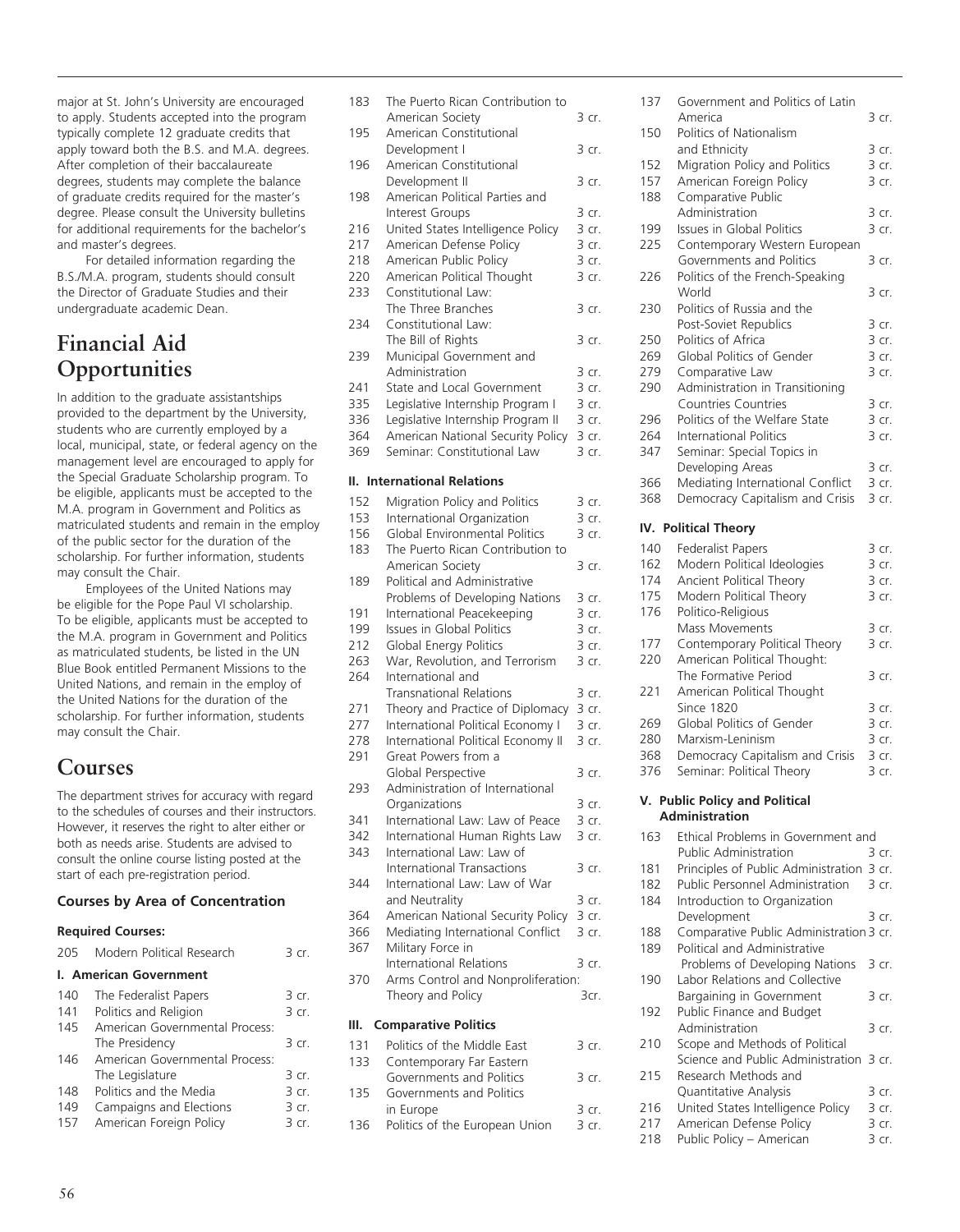| 235        | Internship in Public                                                |                |
|------------|---------------------------------------------------------------------|----------------|
| 236        | Administration I<br>Internship in Public                            | 3 cr.          |
|            | Administration II                                                   | 3 cr.          |
| 239        | Municipal Government and<br>Administration                          | 3 cr.          |
|            |                                                                     |                |
| 241        | State and Local Government                                          | 3 cr.          |
| 245        | Theories of Public Administration                                   | 3 cr.          |
| 285        | Administrative Law                                                  |                |
| 290        | and Government<br>Political and Administrative                      | 3 cr.          |
|            | Problems of Socialist/Post-Socialist                                |                |
|            | Countries                                                           |                |
| 293        | Administration of International                                     | 3 cr.          |
|            | Organizations                                                       |                |
|            |                                                                     | 3 cr.<br>3 cr. |
| 296<br>325 | Politics of the Welfare State<br>Economic Analysis of Public Policy |                |
| 370        | Arms Control and Nonproliferation                                   | 3 cr.          |
|            | Theory and Policy                                                   | 3 cr.          |
|            |                                                                     |                |
|            | VI. Courses Common to All Concentrations                            |                |
| 357        | Reading and Research                                                | 3 cr.          |
| 900        | Master's Research                                                   |                |
|            | (two semesters)<br>3 cr. (6 cr. total)                              |                |
|            | <b>VII. Additional Courses</b>                                      |                |
|            |                                                                     |                |
| 420        | Colloquia                                                           | 0 cr.          |
| 500        | Comprehensive Exam                                                  | $0$ cr.        |
| 925        | Maintaining Matriculation                                           | $0$ cr.        |
|            | <b>Courses by International Affairs Tracks</b>                      |                |
|            |                                                                     |                |
|            |                                                                     |                |
|            | <b>Required Courses:</b>                                            |                |
| 164        | Foundations of International                                        |                |
|            | Relations                                                           | 3 cr.          |
| 205        | Modern Political Research:                                          |                |
|            | International Affairs                                               | 3 cr.          |
| ı.         | <b>International Organizations and</b>                              |                |
|            | <b>Institutions</b>                                                 |                |
| 136        | Politics of the European Union                                      | 3 cr.          |
| 188        | Comparative Law                                                     | 3 cr.          |
| 191        | International Peacekeeping                                          | 3 cr.          |
| 212        | Global Energy Policy                                                | 3 cr.          |
| 264        | International and Transnational                                     |                |
|            | Relations                                                           | 3 cr.          |
| 271        | Theory and Practice of Diplomacy                                    | 3 cr.          |
| 293        | Administration of International                                     |                |
|            | Organizations                                                       | 3 cr.          |
| 341        | International Law: Law of Peace                                     | 3 cr.          |
| 342        | International Human Rights Law                                      | 3 cr.          |
| 343        | International Law: Law of                                           |                |
|            | <b>International Transactions</b>                                   | 3 cr.          |
| 344        | International Law: Law of                                           |                |
|            | War and Neutrality                                                  | 3 cr.          |
| 367        | Military Force in International                                     |                |
|            | Relations                                                           | 3 cr.          |
| 370        | Arms Control and                                                    |                |
|            | Nonproliferation: Theory                                            |                |
|            | and Policy                                                          | 3 cr.          |
|            | II. Global Security Policy                                          |                |
| 191        | International Peacekeeping                                          |                |
| 263        | Interventions<br>Politics of Revolution, War.                       | 3 cr.          |

and Terrorism 3 cr.

| 135<br>Governments and Politics<br>in Europe<br>3 cr.<br>Politics of the European Union<br>3 cr.<br>136<br>225<br>Contemporary Western European<br>Governments and Politics<br>3 cr.<br>Politics of Russia and the<br>230<br>Post-Soviet Republics<br>3 cr.<br>Politics of the Welfare State<br>296<br>3 cr.<br>Democracy, Capitalism and Crisis<br>3 cr.<br>368<br>Development, Resilience, and<br>IV.<br><b>Sustainability</b><br>Politics of the Middle East<br>131<br>3 cr.<br>133<br>Contemporary Far Eastern<br>Governments and Politics<br>3 cr.<br>Government and Politics of Latin<br>137<br>America<br>3 cr.<br>Politics of Nationalism and<br>150<br>Ethnicity<br>3 cr.<br>3 cr.<br>152<br>Migration Politics and Policy<br>Global Environmental Politics<br>156<br>3 cr.<br>Political and Administrative<br>189<br>Problems of Developing Nations<br>3 cr.<br>212<br>Global Energy Politics<br>$3$ cr.<br>250<br>Politics of Sub-Saharan Africa<br>3 cr.<br>Global Politics of Gender<br>3 cr.<br>269<br>270<br>Green Political Theory<br>3 cr.<br>293<br>Administration of International<br>Organizations<br>3 cr.<br>Courses<br>205 Modern Political Research<br>A review of scope and methods in government<br>and politics; an analysis of classical, behavioral,<br>and postbehavioral approaches to research;<br>a presentation of major disciplinary research<br>paradigms. Credit: 3 semester hours.<br>Required for all M.A. students.<br>131 Politics of the Middle East<br>Introduction to the politics of the Middle East and<br>North Africa. It focuses on important domestic,<br>regional, and international developments<br>since World War II, and on key issues such as<br>democratization, nationalism, and the politics of<br>religion and oil. Credit: 3 semester hours.<br>133 Contemporary Far Eastern<br><b>Governments and Politics</b><br>Modern political developments in the Far<br>East; their constitutional systems; government<br>organizations and political problems; critical<br>study of the factors contributing to the |  |  |
|--------------------------------------------------------------------------------------------------------------------------------------------------------------------------------------------------------------------------------------------------------------------------------------------------------------------------------------------------------------------------------------------------------------------------------------------------------------------------------------------------------------------------------------------------------------------------------------------------------------------------------------------------------------------------------------------------------------------------------------------------------------------------------------------------------------------------------------------------------------------------------------------------------------------------------------------------------------------------------------------------------------------------------------------------------------------------------------------------------------------------------------------------------------------------------------------------------------------------------------------------------------------------------------------------------------------------------------------------------------------------------------------------------------------------------------------------------------------------------------------------------------------------------------------------------------------------------------------------------------------------------------------------------------------------------------------------------------------------------------------------------------------------------------------------------------------------------------------------------------------------------------------------------------------------------------------------------------------------------------------------------------------------------------------------------------------------|--|--|
|                                                                                                                                                                                                                                                                                                                                                                                                                                                                                                                                                                                                                                                                                                                                                                                                                                                                                                                                                                                                                                                                                                                                                                                                                                                                                                                                                                                                                                                                                                                                                                                                                                                                                                                                                                                                                                                                                                                                                                                                                                                                          |  |  |
|                                                                                                                                                                                                                                                                                                                                                                                                                                                                                                                                                                                                                                                                                                                                                                                                                                                                                                                                                                                                                                                                                                                                                                                                                                                                                                                                                                                                                                                                                                                                                                                                                                                                                                                                                                                                                                                                                                                                                                                                                                                                          |  |  |
|                                                                                                                                                                                                                                                                                                                                                                                                                                                                                                                                                                                                                                                                                                                                                                                                                                                                                                                                                                                                                                                                                                                                                                                                                                                                                                                                                                                                                                                                                                                                                                                                                                                                                                                                                                                                                                                                                                                                                                                                                                                                          |  |  |
|                                                                                                                                                                                                                                                                                                                                                                                                                                                                                                                                                                                                                                                                                                                                                                                                                                                                                                                                                                                                                                                                                                                                                                                                                                                                                                                                                                                                                                                                                                                                                                                                                                                                                                                                                                                                                                                                                                                                                                                                                                                                          |  |  |
|                                                                                                                                                                                                                                                                                                                                                                                                                                                                                                                                                                                                                                                                                                                                                                                                                                                                                                                                                                                                                                                                                                                                                                                                                                                                                                                                                                                                                                                                                                                                                                                                                                                                                                                                                                                                                                                                                                                                                                                                                                                                          |  |  |
|                                                                                                                                                                                                                                                                                                                                                                                                                                                                                                                                                                                                                                                                                                                                                                                                                                                                                                                                                                                                                                                                                                                                                                                                                                                                                                                                                                                                                                                                                                                                                                                                                                                                                                                                                                                                                                                                                                                                                                                                                                                                          |  |  |
|                                                                                                                                                                                                                                                                                                                                                                                                                                                                                                                                                                                                                                                                                                                                                                                                                                                                                                                                                                                                                                                                                                                                                                                                                                                                                                                                                                                                                                                                                                                                                                                                                                                                                                                                                                                                                                                                                                                                                                                                                                                                          |  |  |
|                                                                                                                                                                                                                                                                                                                                                                                                                                                                                                                                                                                                                                                                                                                                                                                                                                                                                                                                                                                                                                                                                                                                                                                                                                                                                                                                                                                                                                                                                                                                                                                                                                                                                                                                                                                                                                                                                                                                                                                                                                                                          |  |  |
|                                                                                                                                                                                                                                                                                                                                                                                                                                                                                                                                                                                                                                                                                                                                                                                                                                                                                                                                                                                                                                                                                                                                                                                                                                                                                                                                                                                                                                                                                                                                                                                                                                                                                                                                                                                                                                                                                                                                                                                                                                                                          |  |  |
|                                                                                                                                                                                                                                                                                                                                                                                                                                                                                                                                                                                                                                                                                                                                                                                                                                                                                                                                                                                                                                                                                                                                                                                                                                                                                                                                                                                                                                                                                                                                                                                                                                                                                                                                                                                                                                                                                                                                                                                                                                                                          |  |  |
|                                                                                                                                                                                                                                                                                                                                                                                                                                                                                                                                                                                                                                                                                                                                                                                                                                                                                                                                                                                                                                                                                                                                                                                                                                                                                                                                                                                                                                                                                                                                                                                                                                                                                                                                                                                                                                                                                                                                                                                                                                                                          |  |  |
|                                                                                                                                                                                                                                                                                                                                                                                                                                                                                                                                                                                                                                                                                                                                                                                                                                                                                                                                                                                                                                                                                                                                                                                                                                                                                                                                                                                                                                                                                                                                                                                                                                                                                                                                                                                                                                                                                                                                                                                                                                                                          |  |  |
|                                                                                                                                                                                                                                                                                                                                                                                                                                                                                                                                                                                                                                                                                                                                                                                                                                                                                                                                                                                                                                                                                                                                                                                                                                                                                                                                                                                                                                                                                                                                                                                                                                                                                                                                                                                                                                                                                                                                                                                                                                                                          |  |  |
|                                                                                                                                                                                                                                                                                                                                                                                                                                                                                                                                                                                                                                                                                                                                                                                                                                                                                                                                                                                                                                                                                                                                                                                                                                                                                                                                                                                                                                                                                                                                                                                                                                                                                                                                                                                                                                                                                                                                                                                                                                                                          |  |  |
|                                                                                                                                                                                                                                                                                                                                                                                                                                                                                                                                                                                                                                                                                                                                                                                                                                                                                                                                                                                                                                                                                                                                                                                                                                                                                                                                                                                                                                                                                                                                                                                                                                                                                                                                                                                                                                                                                                                                                                                                                                                                          |  |  |
|                                                                                                                                                                                                                                                                                                                                                                                                                                                                                                                                                                                                                                                                                                                                                                                                                                                                                                                                                                                                                                                                                                                                                                                                                                                                                                                                                                                                                                                                                                                                                                                                                                                                                                                                                                                                                                                                                                                                                                                                                                                                          |  |  |
|                                                                                                                                                                                                                                                                                                                                                                                                                                                                                                                                                                                                                                                                                                                                                                                                                                                                                                                                                                                                                                                                                                                                                                                                                                                                                                                                                                                                                                                                                                                                                                                                                                                                                                                                                                                                                                                                                                                                                                                                                                                                          |  |  |
|                                                                                                                                                                                                                                                                                                                                                                                                                                                                                                                                                                                                                                                                                                                                                                                                                                                                                                                                                                                                                                                                                                                                                                                                                                                                                                                                                                                                                                                                                                                                                                                                                                                                                                                                                                                                                                                                                                                                                                                                                                                                          |  |  |
|                                                                                                                                                                                                                                                                                                                                                                                                                                                                                                                                                                                                                                                                                                                                                                                                                                                                                                                                                                                                                                                                                                                                                                                                                                                                                                                                                                                                                                                                                                                                                                                                                                                                                                                                                                                                                                                                                                                                                                                                                                                                          |  |  |
|                                                                                                                                                                                                                                                                                                                                                                                                                                                                                                                                                                                                                                                                                                                                                                                                                                                                                                                                                                                                                                                                                                                                                                                                                                                                                                                                                                                                                                                                                                                                                                                                                                                                                                                                                                                                                                                                                                                                                                                                                                                                          |  |  |
|                                                                                                                                                                                                                                                                                                                                                                                                                                                                                                                                                                                                                                                                                                                                                                                                                                                                                                                                                                                                                                                                                                                                                                                                                                                                                                                                                                                                                                                                                                                                                                                                                                                                                                                                                                                                                                                                                                                                                                                                                                                                          |  |  |
|                                                                                                                                                                                                                                                                                                                                                                                                                                                                                                                                                                                                                                                                                                                                                                                                                                                                                                                                                                                                                                                                                                                                                                                                                                                                                                                                                                                                                                                                                                                                                                                                                                                                                                                                                                                                                                                                                                                                                                                                                                                                          |  |  |
|                                                                                                                                                                                                                                                                                                                                                                                                                                                                                                                                                                                                                                                                                                                                                                                                                                                                                                                                                                                                                                                                                                                                                                                                                                                                                                                                                                                                                                                                                                                                                                                                                                                                                                                                                                                                                                                                                                                                                                                                                                                                          |  |  |
|                                                                                                                                                                                                                                                                                                                                                                                                                                                                                                                                                                                                                                                                                                                                                                                                                                                                                                                                                                                                                                                                                                                                                                                                                                                                                                                                                                                                                                                                                                                                                                                                                                                                                                                                                                                                                                                                                                                                                                                                                                                                          |  |  |
|                                                                                                                                                                                                                                                                                                                                                                                                                                                                                                                                                                                                                                                                                                                                                                                                                                                                                                                                                                                                                                                                                                                                                                                                                                                                                                                                                                                                                                                                                                                                                                                                                                                                                                                                                                                                                                                                                                                                                                                                                                                                          |  |  |
|                                                                                                                                                                                                                                                                                                                                                                                                                                                                                                                                                                                                                                                                                                                                                                                                                                                                                                                                                                                                                                                                                                                                                                                                                                                                                                                                                                                                                                                                                                                                                                                                                                                                                                                                                                                                                                                                                                                                                                                                                                                                          |  |  |
|                                                                                                                                                                                                                                                                                                                                                                                                                                                                                                                                                                                                                                                                                                                                                                                                                                                                                                                                                                                                                                                                                                                                                                                                                                                                                                                                                                                                                                                                                                                                                                                                                                                                                                                                                                                                                                                                                                                                                                                                                                                                          |  |  |
|                                                                                                                                                                                                                                                                                                                                                                                                                                                                                                                                                                                                                                                                                                                                                                                                                                                                                                                                                                                                                                                                                                                                                                                                                                                                                                                                                                                                                                                                                                                                                                                                                                                                                                                                                                                                                                                                                                                                                                                                                                                                          |  |  |
|                                                                                                                                                                                                                                                                                                                                                                                                                                                                                                                                                                                                                                                                                                                                                                                                                                                                                                                                                                                                                                                                                                                                                                                                                                                                                                                                                                                                                                                                                                                                                                                                                                                                                                                                                                                                                                                                                                                                                                                                                                                                          |  |  |
|                                                                                                                                                                                                                                                                                                                                                                                                                                                                                                                                                                                                                                                                                                                                                                                                                                                                                                                                                                                                                                                                                                                                                                                                                                                                                                                                                                                                                                                                                                                                                                                                                                                                                                                                                                                                                                                                                                                                                                                                                                                                          |  |  |
|                                                                                                                                                                                                                                                                                                                                                                                                                                                                                                                                                                                                                                                                                                                                                                                                                                                                                                                                                                                                                                                                                                                                                                                                                                                                                                                                                                                                                                                                                                                                                                                                                                                                                                                                                                                                                                                                                                                                                                                                                                                                          |  |  |
|                                                                                                                                                                                                                                                                                                                                                                                                                                                                                                                                                                                                                                                                                                                                                                                                                                                                                                                                                                                                                                                                                                                                                                                                                                                                                                                                                                                                                                                                                                                                                                                                                                                                                                                                                                                                                                                                                                                                                                                                                                                                          |  |  |
|                                                                                                                                                                                                                                                                                                                                                                                                                                                                                                                                                                                                                                                                                                                                                                                                                                                                                                                                                                                                                                                                                                                                                                                                                                                                                                                                                                                                                                                                                                                                                                                                                                                                                                                                                                                                                                                                                                                                                                                                                                                                          |  |  |
|                                                                                                                                                                                                                                                                                                                                                                                                                                                                                                                                                                                                                                                                                                                                                                                                                                                                                                                                                                                                                                                                                                                                                                                                                                                                                                                                                                                                                                                                                                                                                                                                                                                                                                                                                                                                                                                                                                                                                                                                                                                                          |  |  |

291 Great Powers from a Global

Nonproliferation: Theory

**III. European Politics and Policy** 

344 International Law: Law of

367 Military Force in

370 Arms Control and

Perspective 3 cr.

War and Neutrality 3 cr. 364 US National Security Policy 3 cr. 365 Mediating International Conflict 3 cr.

International Relations 3 cr.

and Policy 3 cr.

Communist occupation of China. *Credit: 3 semester hours.*

#### **135 Governments and Politics of Europe**

Democratization process and market-reform transition in East and Central Europe, eastward enlargement of the European Union and the impact of the post-communist legacy. *Credit: 3 semester hours.*

#### **136 Politics of the European Union**

This course will examine the concepts of the European integration, intergovernmental, and supranational aspects of the E.U., enlargement of the E.U., major institutions of the E.U. and their role, and the major Nation-States in the European Union. *Credit: 3 semester hours.*

#### **137 Government and Politics of Latin America**

A study of the government and politics of modern Latin America; analysis of the formal and informal political structure of the Latin American States; study of contemporary conditions and trends. *Credit: 3 semester hours.*

#### **140 The Federalist Papers**

This course examines the intellectual influences and historical setting surrounding the Philadelphia Constitutional Convention. *Credit: 3 semester hours.*

#### **141 Politics and Religion**

The relationship between religion and politics in the liberal democratic order is explored with special attention to the American case. *Credit: 3 semester hours.*

#### **145 American Governmental Process: The Presidency**

This course examines the paradox of the modern presidency: increased expectations alongside limited power. It considers the differing expectations and assessments of the presidency from other political actors, including the media, the public, and scholars. *Credit: 3 semester hours.*

#### **146 American Governmental Process: The Legislature**

This course examines the functions of Congress: lawmaking, oversight, and representation. The course explores how the branch was created, how individuals get to Congress, the complex and archaic rules, and the politics of Washington. *Credit: 3 semester hours*.

#### **148 Media and Politics**

This course explores the role of the mass media in American politics. This course evaluates various models and theories of political communication, the construction of news, agenda setting, and the evolution of the American news media in both the electoral and governing processes. *Credit: 3 semester hours*.

#### **149 Campaigns and Elections**

This course explores the processes and politics of American campaigns and elections, focusing on the roles of voters, candidates, and the press as well as the systemic features arising out of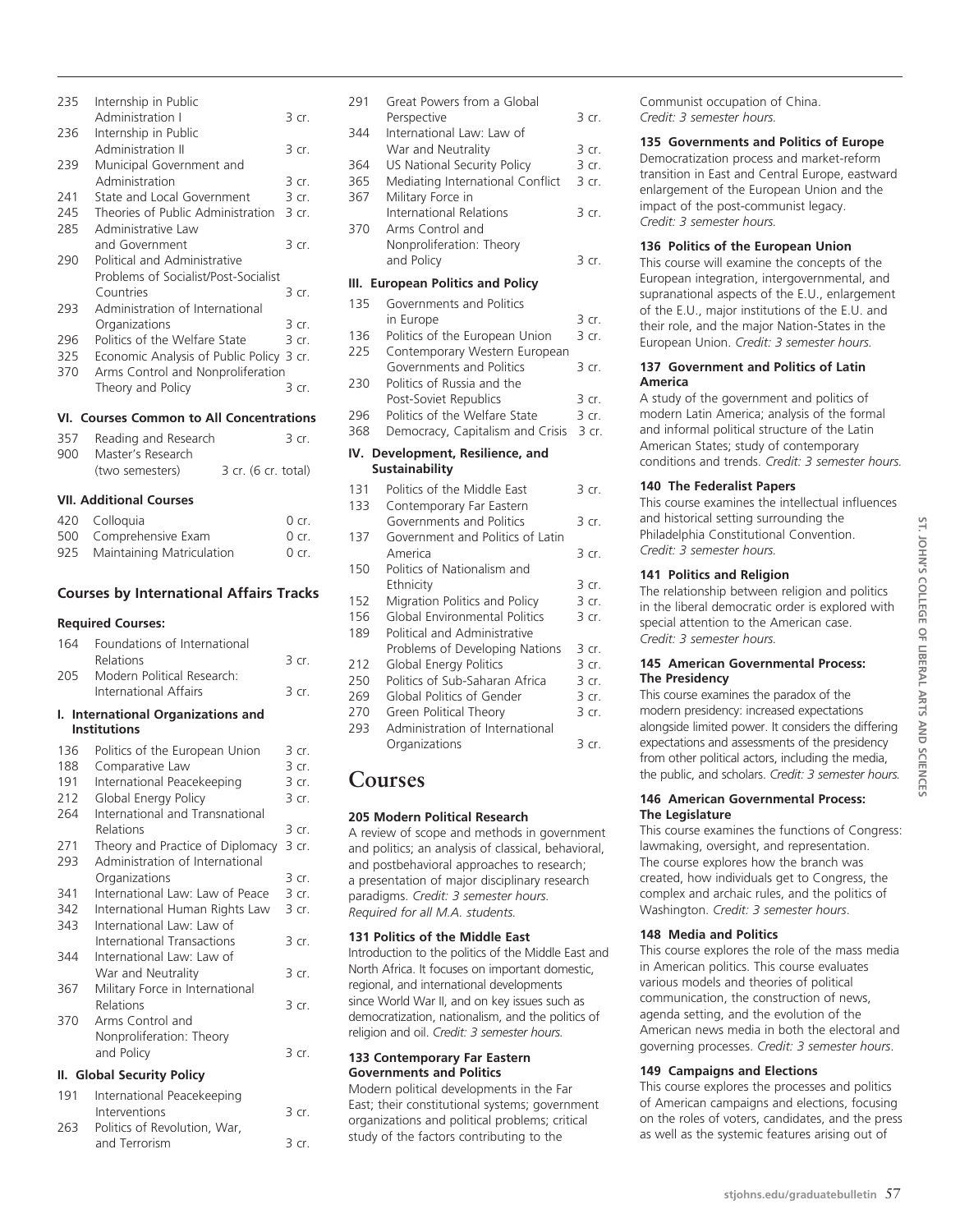the constitutional design. It evaluates various models and theories of political communication, political behavior, and voting behavior as well as the strategic decision-making of candidates. *Credit: 3 semester hours.*

#### **150 Politics of Nationalism and Ethnicity**

Development of the nation-state system and nationalism following the French Revolution; the question of self-determination of peoples; resurgent nationalism; politicization of ethnicity and the break-up of states; and the challenges of multiethnic states. *Credit: 3 semester hours.*

#### **152 Migration Policy and Politics**

Politics, policy, and patterns of national and transnational migration; causes, costs, and benefits of migration; policy debates and dilemmas; economic and security dimensions; assimilation, integration, and citizenship issues. *Credit: 3 semester hours.*

#### **153 International Organization**

Early ideas of international organization, the development of international organization in the 19th century, the League of Nations, the United Nations and the prospect of world government. C*redit: 3 semester hours.*

#### **156 Global Environmental Politics**

The emergence of environment into the political arena and the consequent nature of international relations; sustainable development; the available avenues for cooperation within the international political system. *Credit: 3 semester hours.*

#### **157 American Foreign Policy**

Concept of national interest; the nature, instruments, and factors influencing American foreign power; institutional actors and examples of contemporary American foreign policy. *Credit: 3 semester hours.*

#### **162 Modern Political Ideologies**

An analysis of the Enlightenment, democracy, Marxism-Leninism, nationalism, socialism, facism, Nazism, Zionism, Anarchism; the development of recent ideologies; resurgent nationalism, liberation "theology," Islamic, radical feminism; the ideology of revolution and elitist theory. *Credit: 3 semester hours*.

#### **163 Ethical Problems in Government and Public Administration**

Current and recurrent problems and behavior in government: conflict of interest, official disobedience, corruption, deception and security, and issues of liberty and morality. *Credit: 3 semester hours.*

# **164 Foundations of International Relations**

Survey of International Relations Theory, examining theoretical approaches and perspectives on the questions of world politics. *Credit: 3 semester hours.* 

#### **174 Ancient Political Theory**

Primarily Plato and Aristotle. Fundamental questions about politics—What is justice? Who should rule? What is citizenship? What is the proper relationship between ethics and politics? *Credit: 3 semester hours.*

#### **175 Modern Political Theory**

Traces the development of a modern approach to political life—the break between ethics and politics, emergence of liberalism and modern conservatism, the development of democratic theory. *Credit: 3 semester hours.*

#### **176 Politico-Religious Mass Movements**

Political-religious mass movements have a long history. Students are encouraged to apply emerging principles to contemporary movements. Student and lecture presentations. *Credit: 3 semester hours.*

#### **177 Contemporary Political Theory**

Recent developments in contemporary political theory—progressive liberalism, libertarianism, communitarianism, conservatism, neo-Aristotelianism, feminism, and global democratic theory. *Credit: 3 semester hours.*

#### **181 Principles of Public Administration**

Administration of public agencies; federal, state and local administrative problems; responsibility of the administrator to the public; shifting perceptions of the function of public agencies and administrators. *Credit: 3 semester hours.*

#### **182 Public Personnel Administration**

Personnel administrative theory in public agencies, including development of civil service, recruitment, examination, promotion and position classification, discipline, and retirement. *Credit: 3 semester hours.*

#### **183 The Puerto Rican Contribution to American Society**

Commonwealth structure and services, cultural highlights and problems, educational developments and related items. Puerto Ricans will be investigated through their contributions and difficulties. *Credit: 3 semester hours.*

#### **184 Introduction to Organizational Development**

*Prerequisite: Gov 181 or 182, or permission of instructor.* Improving interpersonal communication skills, building awareness of different personality preferences and teambuilding. Database and spreadsheet computer applications will be introduced. *Credit: 3 semester hours.*

#### **188 Comparative Public Administration**

Emphasis on general concepts, administration in selected Western European and developing nations; the relationship of culture and political systems to administrative organs and functions. *Credit: 3 semester hours.*

#### **189 Political and Administrative Problems of Developing Nations**

Political and administrative institutions of developing nations; problems of newly developing nations and their bureaucracies; heritage of European and other colonial systems in these nations. *Credit: 3 semester hours.*

#### **190 Labor Relations and Collective Bargaining in Government**

Focus on the institutions of collective bargaining in the public sector: its development, structure and process; emphasis on the role of public policy as it relates to public sector bargaining in the United States. *Credit: 3 semester hours.*

#### **191 International Peacekeeping**

Peacekeeping operations and humanitarian interventions are an important component of contemporary international relations. This course provides an advanced analysis of the theoretical and practical dimensions of these complex missions, addressing issues of sovereignty, the right to protect, human rights, and the establishment of local security, among other issues. *Credit: 3 semester hours.*

#### **192 Public Finance and Budget Administration**

Government fiscal policy, taxation, budget policy, government and the economy, budget cycles, budget reform, PPBS, program planning, information systems, zero-base budgeting, capital budgeting. *Credit: 3 semester hours.*

#### **195 American Constitutional Development I**

The sources, framing and development of the US Constitution during the 18th and 19th centuries; historical and social framework of cases and trends; discussion of current problems of interpretation. *Credit: 3 semester hours.*

# **196 American Constitutional Development II**

The sources and development of the US Constitution through the 20th-century historical and social framework of landmark cases and trends; discussion of current problems of constitutional interpretation. *Credit: 3 semester hours.*

#### **198 American Political Parties and Interest Groups**

This course explores representation; the translation of opinion and interests into outcomes in the political system. The course examines the origins of political parties and interest groups, their transformations over time, and their role in modern political life. *Credit: 3 semester hours.*

# **199 Issues in Global Politics (Mini-Session)**

Field Study conducted in different geographical areas and examining a single area-specified political issue within a larger global context and theme. *Credit: 3 semester hours.*

#### **210 Scope and Methods of Political Science and Public Administration**

Classical, behavioralist, and postbehavioralist paradigms in public administration; approaches to politics including: systems modeling, group theory, structural-functionalism, decision theory, conflict analysis and collective choice theory. *Credit: 3 semester hours.*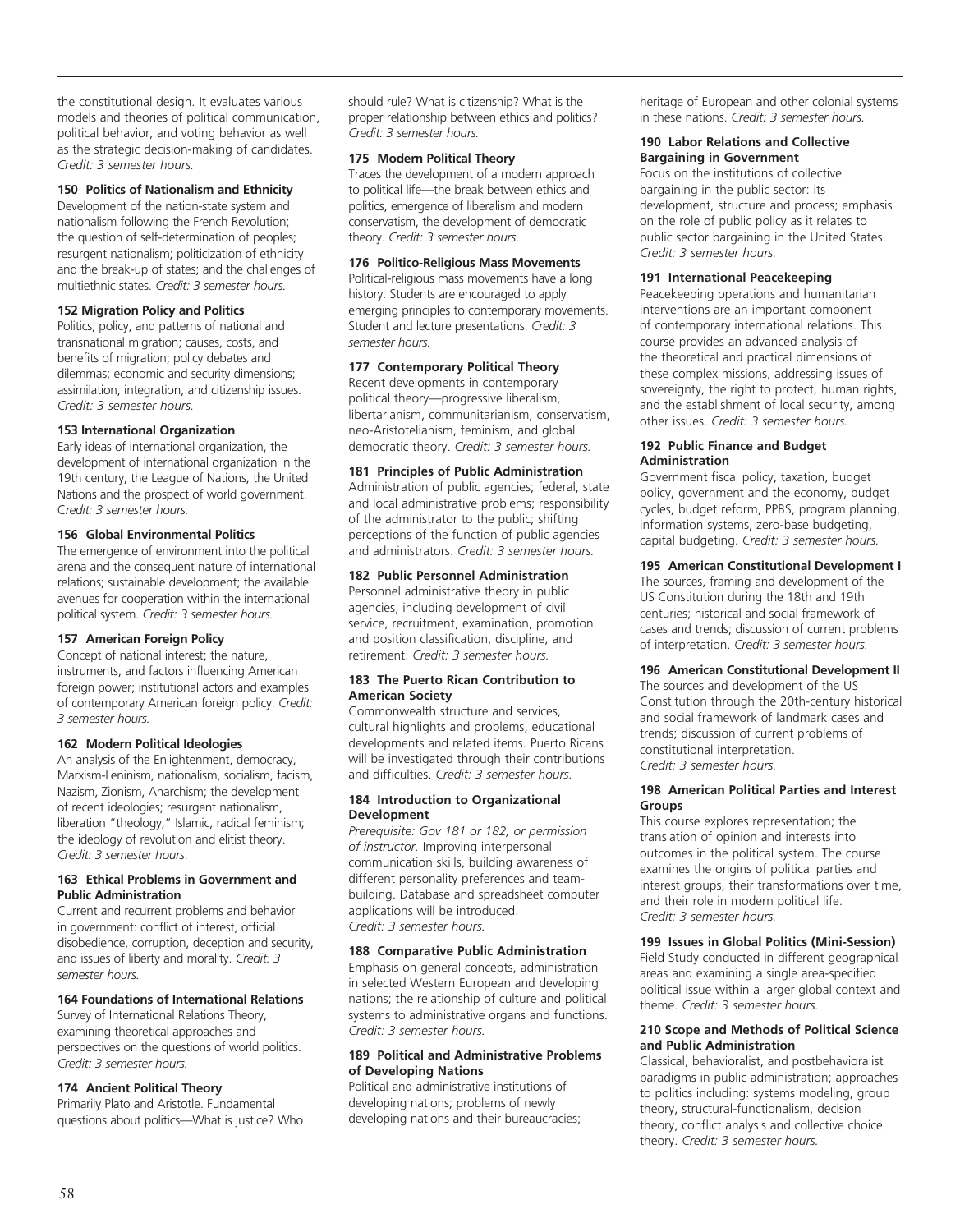# **212 Global Energy Politics and Policy**

A critical examination of policies related to traditional carbon-based energy, renewable energy sources, energy and sustainable development, energy use and environmentalism, and global energy. *Credit: 3 semester hours.*

# **215 Research Methods and Quantitative Analysis**

Theory construction, research designs, survey methods and statistical techniques; emphasis on the critical evaluation of academic research and professional reports. *Credit: 3 semester hours.* 

#### **216 United States Intelligence Policy**

This course examines the development and evolution of the United States intelligence community, focusing on the key challenge of intelligence analysis. *Credit: 3 semester hours.*

## **217 American Defense Policy**

This course examines the United States Defense establishment, including the respective roles of the Department of Defense, the uniform services, and relevant legislative committees. *Credit: 3 semester hours.*

#### **218 American Public Policy**

An analysis of public policy; the impact of political parties and interest groups on policy; executive and legislative formulation of policy; bureaucratic implementation of policy and policy evaluation. *Credit: 3 semester hours.*

#### **220 American Political Thought: The Formative Period**

The colonial era and the Revolutionary and Constitution-making experiences, with emphasis on the writings of individual theorists who illustrate classical principles of political theory. *Credit: 3 semester hours.*

## **221 American Political Thought Since 1820**

Selected major thinkers and movements shaping the U.S., such as Jacksonian democracy, Lincoln, Progressivism, Social Darwinism, equality movements, New Left, and New Right. *Credit: 3 semester hours.*

#### **225 Contemporary Western European Governments and Politics**

Comparison of West European governments in transition from sovereign states to the integration into the European Union; examination of political, economic, social problems; and current policy developments. *Credit: 3 semester hours.*

#### **226 Politics of the French-Speaking World**

Nearly 450 million people from 29 middle and lower income countries have French as their official language. The course will comprehensively and systematically analyze politics across the French-speaking world. *Credit: 3 semester hours.*

## **230 Government and Politics of Russia and CIS**

Political, economic, and cultural developments in the post communist governments; the Commonwealth of Independent States; and the division of power in the post-Soviet Union era. *Credit: 3 semester hours.*

# **233 Constitutional Law: The Three Branches**

Cases and materials dealing with procedural rights. *Credit: 3 semester hours.*

# **234 Constitutional Law: The Bill of Rights**

Cases and materials dealing with substantive rights. *Credit: 3 semester hours.*

# **235 Internship Program in Public Administration I**

Participation in a supervised program of regularly scheduled work and independent research in a government agency under the direction of the faculty and the agency head. Registration only with permission of the Chair. *Credit: 3 semester hours.*

# **236 Internship Program in Public Administration II**

Participation in a supervised program of regularly scheduled work and independent research in a government agency under the direction of the faculty and the agency head. *Credit: 3 semester hours.*

#### **239 Municipal Government and Administration**

Urbanization in the United States; the socioeconomic environment of American urban politics; intergovernmental relations and the city; political party and reform influence on urban governance. *Credit: 3 semester hours.*

# **241 State and Local Government**

American federalism and intergovernmental relations; socioeconomic and regional influences on state politics; interest groups and lobbying in state capitals; the policy effects of the professionalization of state governments. *Credit: 3 semester hours.*

#### **245 Theories of Public Administration**

The evolution of public administration theory in the areas of organizational structure, personnel management, and inter-organizational relations; emphasis on classical, modern, and post-modern interpretations of organizational behavior. *Credit: 3 semester hours.*

#### **250 Politics of Africa**

Using theoretical constructs from the fields of comparative politics, international relations and political economy, this course introduces students to Africa's political systems, interstate relations, and foreign policies. *Credit: 3 semester hours.*

# **263 War, Revolution, and Terrorism**

A comprehensive survey of the political violence within contemporary political systems. *Credit: 3 semester hours.*

#### **264 Global Politics: International and Transnational Relations**

Scope and method of international politics, international political systems; concepts and elements of national power; constraints of

national power; balance of power, world public opinion, international law; methods of international politics. *Credit: 3 semester hours.*

#### **269 Global Politics of Gender**

This course examines the politics of gender in the international arena, from both comparative and global perspectives, grounded in political theory. It will examine gender policy, movements, and non-governmental groups concerned with gender issues and their effect on institutions of government and society. *Credit: 3 semester hours.*

#### **271 Theory and Practice of Diplomacy**

Nature, development, structure, and procedures of diplomacy; functions and qualities of diplomats; process of negotiation; foreign service of major powers; value of diplomacy. *Credit: 3 semester hours.*

#### **275 Green Political Theory**

Examination of fundamental normative issues of the value, justice, the state, citizenship, obligation, rights, community, democracy in response to environmental social movements and thought. *Credit: 3 semester hours.* 

#### **277 International Political Economy I**

An economic interpretation of international politics with emphasis upon politico-economic relations between the more developed nations within the East-West context; development of the post-World War II Western international monetary system and system of commerce. *Credit: 3 semester hours.*

## **278 International Political Economy II**

An economic interpretation of international politics with emphasis upon politico-economic relations between the developed and underdeveloped countries; the ideological development and foreign economic politics of the emerging nations of the world. *Credit: 3 semester hours.*

## **279 Comparative Law**

A critical examination of the origin, sources and growth of Civil Law, Common Law, and Socialist Law; historical and situational factors attending their formation and their influences on diverse societal structures. *Credit: 3 semester hours.*

# **280 Marxism-Leninism**

Hegel, Feuerbach, and other major influences on Marx. Analysis of the principal works of Marx-Engels, Lenin and Trotsky; late 20thcentury evaluations of Marxism; the continuing influence of Marxism, especially in the academic world. *Credit: 3 semester hours.*

## **285 Administrative Law and Government**

Problems and cases in Administrative Law; the powers and procedures of administrative agencies, including the law concerning judicial review of administrative action; delegation; rulemaking adjudication. *Credit: 3 semester hours*.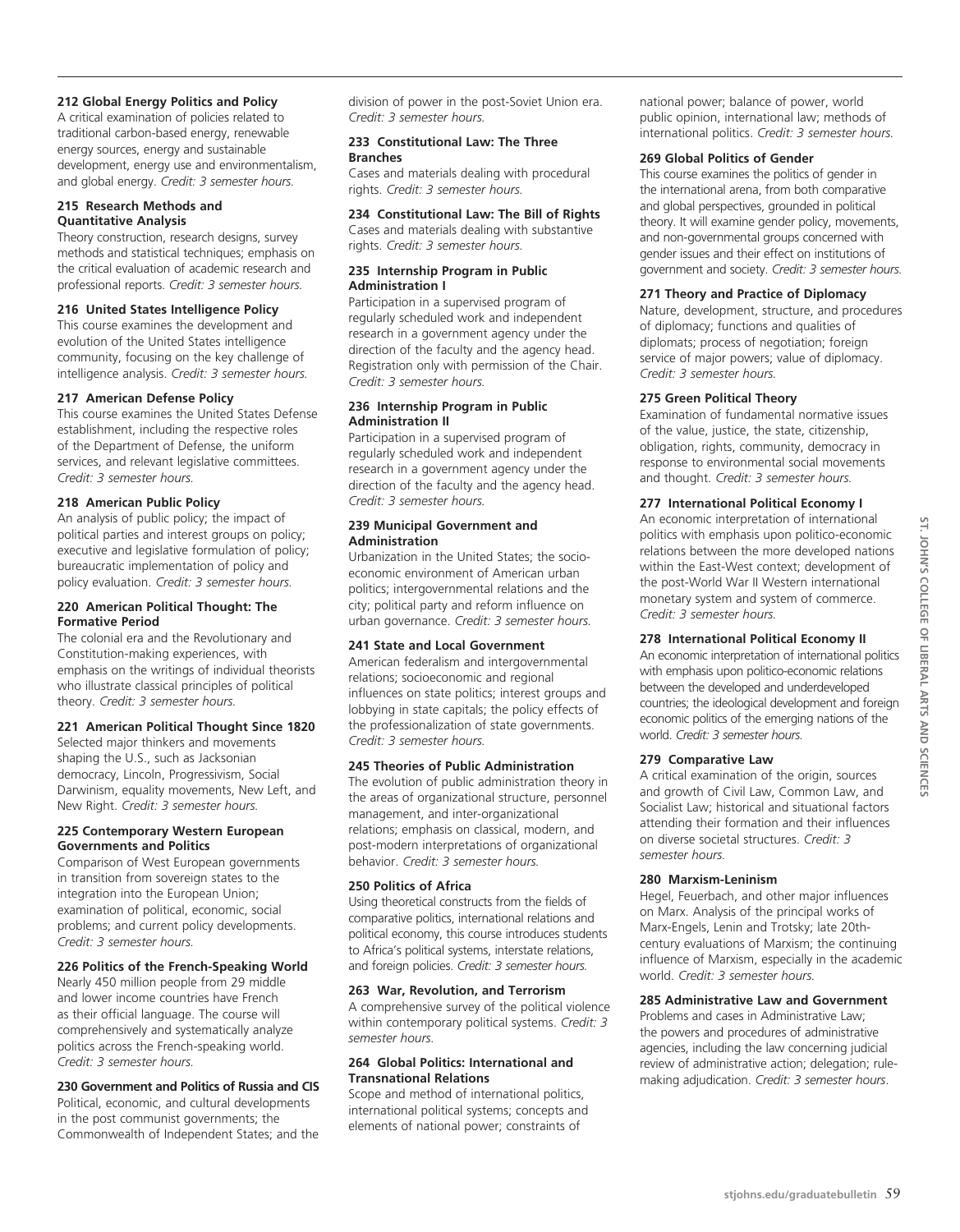# **290 Administration in Transitioning Countries**

Comparative study of public administration in emerging countries including Central and Southern Europe, former Soviet Republics, and other states experiencing system transition such as China, Cuba, South Africa, and North Korea. *Credit: 3 semester hours*.

#### **291 Great Powers from a Global Perspective**

Development of great power politics in the post-World War II period and the strategic relationship of Russia (Soviet Union), China, and the United States from a global perspective. *Credit: 3 semester hours.*

#### **293 Administration of International Organizations**

Administration of contemporary international organizations, emphasizing structural and administrative organization and patterns; administrative responsibility and personnel administration, with specific emphasis on the United Nations. *Credit: 3 semester hours.*

## **294 International Peacekeeping and Interventions**

A study of the politics of international peace-keeping, humanitarian operations and interventions. The theoretical challenges that these operations pose to the international state system and the practical challenges of mission organization and deployment. Cases will be drawn from the Balkans, Africa, and Central Asia. *Credit: 3 semester hours.*

# **296 Politics of the Welfare State**

This course analyzes the politics of the welfare state and welfare policy from both comparative and global perspectives. The course will examine welfare state regime type, patterns of welfare state development, and comparisons of national policies and programs. It will also examine newer theories of global social policy. *Credit: 3 semester hours.*

# **325 Economic Analysis of Public Policy**

An introduction to micro- and macro-economic perspectives on public policy, with emphasis on: cost-benefit analysis and its theoretical foundations; problems and programs at the local government level; the impact of public policy on the economy. *Credit: 3 semester hours.*

## **335 Legislative Internship Program I**

Participation in a supervised program of regularly scheduled work and independent research in the office of a legislator or legislative committee under the direction of the faculty. Limited to students accepted into approved legislative internships. Permission of the Chair required. *Credit: 3 semester hours.*

## **336 Legislative Internship Program II**

Participation in a supervised program of regularly scheduled work and independent research in the office of a legislator or legislative committee under the direction of the faculty. Limited to

students accepted into approved legislative internships. Permission of the Chair required. *Credit: 3 or 6 semester hours.*

#### **341 International Law: Law of Peace**

Study subjects of international law: international law, law of recognition of state and government, law of state extinction and succession, rules of international law governing territory, nationality, jurisdiction, and state responsibility. *Credit: 3 semester hours.*

## **342 International Human Rights Law**

An introduction to the study of international human rights law. The course will address the theoretical foundations, history, and applications of international human rights law. *Credit: 3 semester hours.*

#### **343 International Law: Law of International Transactions**

Agents of international intercourse, treaties and other international agreements, pacific settlement of international disputes and forcible measures of redress short of war; comprehensive case studies. *Credit: 3 semester hours*.

# **344 International Law: Law of War and Neutrality**

Development and sources of the laws of war and neutrality; legal effects of war in general; rules and regulations governing land warfare, air warfare and maritime warfare; neutral rights and duties. *Credit: 3 semester hours.*

# **346 Seminar: Dictatorship**

Discussion of dictatorship, utilizing formal student oral reports and commentaries. Reports follow introductory sessions concerning the course requirements, methodologies, and introductory remarks concerning selected topics. *Credit: 3 semester hours.*

#### **347 Seminar: Special Topics in Developing Areas**

Special topics discussed utilizing formal oral reports and commentaries. Reports follow introductory sessions concerning course requirements and methodologies and introductory remarks concerning politics in developing areas. *Credit: 3 semester hours.*

## **357 Reading and Research**

Individually directed reading programs, together with relevant research. *Credit: 3 semester hours.*

## **364 American National Security Policy**

Analysis of the decision-making process for American national security affairs and the debate over its goals, national interest or the propagation of democracy; view of the Founding Fathers; the National Security Act of 1947. *Credit: 3 semester hours.*

## **366 Mediating International Conflict**

The course is a study the processes of negotiation and mediation used to resolve international violent conflicts. The course addresses efforts to mediate resolutions for both intrastate and interstate conflicts,

as well as the theoretical underpinnings of international conflict resolution through the use of case studies. *Credit: 3 semester hours*.

#### **367 Military Force in International Relations**

This course introduces the basic concepts and theories concerning the role of the military force in international relations, examines major theoretical approaches that explain and predict great power conflict and analyzes critical case studies. *Credit: 3 semester hours*.

## **368 Democracy Capitalism and Crisis**

This course will focus on the vulnerability of capitalist democracies to crises, as well as how they respond when faced with crises. Although historical cases will be examined, the emphasis will be on the contemporary political context. Theoretical frameworks will include democratic theory, crisis theory, Marxism, and contemporary political economy. *Credit: 3 semester hours.*

#### **369 Seminar: Constitutional Law**

The seminar deals with a contemporary issue in Constitutional Law. *Credit: 3 semester hours.*

#### **370 Arms Control and Nonproliferation: Theory and Policy**

This course introduces issues related to the international arms control cooperation and the development and implementation of U.S. nonproliferation and counterproliferation policies. *Credit: 3 semester hours.*

# **376 Seminar: Political Theory**

The seminar deals with one contemporary issue in theory, publicized prior to registration; Imperialism; Resurgent Nationalism; the theory of rights; emergency powers; revolution; terrorism; world government. *Credit: 3 semester hours.*

## **420 Colloquia**

At these meetings, issues in the discipline and research topics of interest are discussed by faculty, alumni and distinguished outside speakers. Held twice each semester. All majors are expected to attend. *No credit; no fee.*

## **500 Comprehensive Examination**

This exam tests the student's knowledge in her/ his field of concentration. *No credit.*

## **900 Master's Research**

Supervised research leading to the preparation and completion of a thesis in partial fulfillment of the M.A. requirements. *Credit: 3 semester hours.*

## **925 Maintaining Matriculation**

M.A. students not registered for other courses must register for 925 until all degree requirements are completed and the degree is granted. *No credit. Fee: \$100 per semester.*

For a complete listing of approved courses, please contact the Dean's office.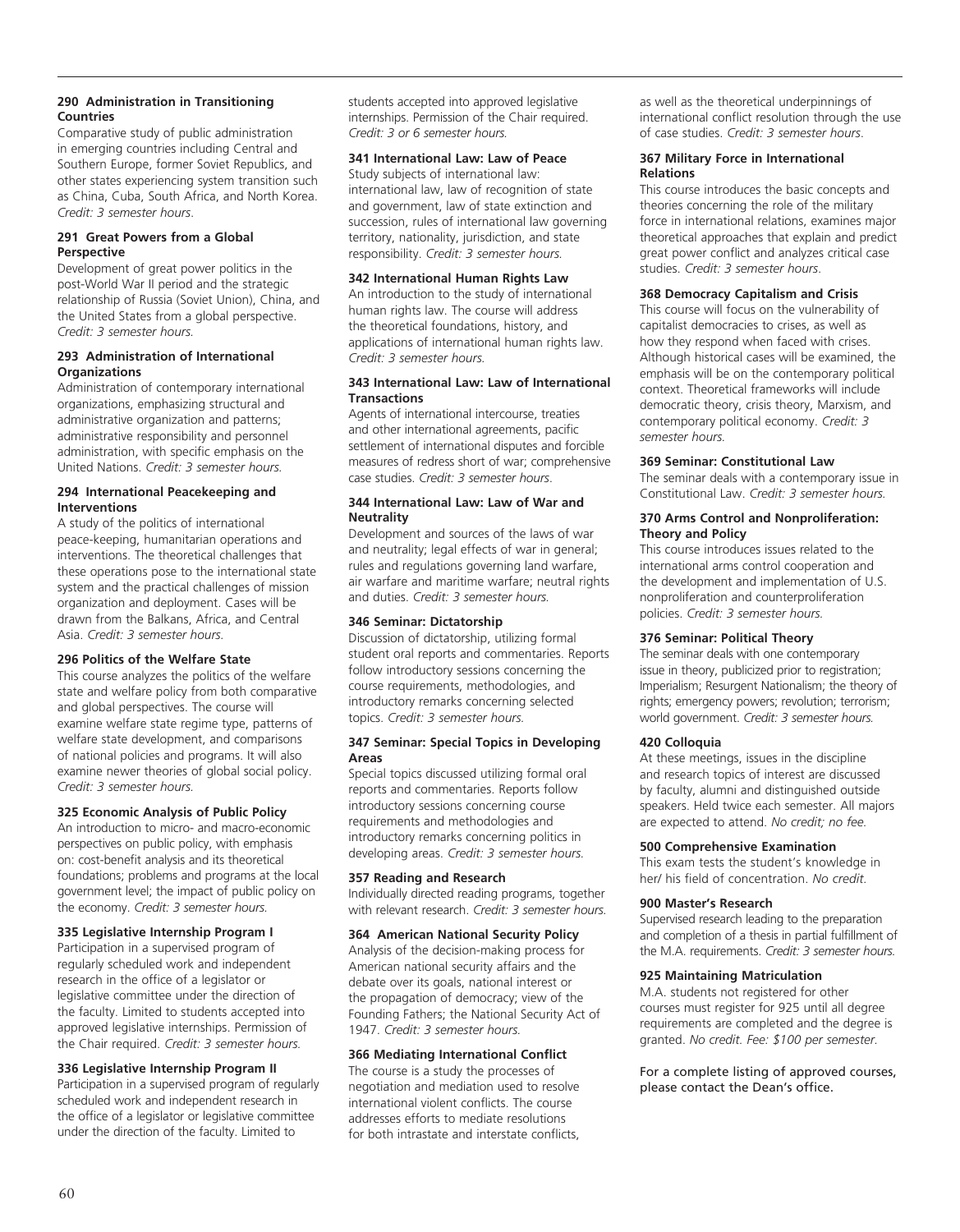# **Department of History (His)**

# **Faculty Advisor**

Each student is assigned a faculty advisor who takes full charge of the student from admission to graduation. Students should address all departmental matters to their faculty advisor, including program planning, registration for courses, and appointment of mentors.

# **Programs of Study**

# Master of Arts (M.A.) in History

# **Entrance Requirements**

Acceptance into the M.A. program presupposes that the student has taken a minimum of 24 semester hours of appropriate undergraduate courses in history approved by the department and the Admissions Committee. Students lacking undergraduate preparation may correct this deficiency by taking additional courses approved by the department and the Committee. Students will not be accepted into the graduate program until all undergraduate deficiencies have been corrected.

# **Program Requirements**

- 1. Courses: A minimum of 33 semester hours in history. Prescribed courses include Historical Methods (HIS 401) and Historiography (HIS 402). Students who elect to write a master's thesis must complete six credits of Master's Research (HIS 900). The remaining courses, to be arranged in consultation with the student's advisor, are to include a minimum of 18 credits in the area of concentration and for non-thesis students, a minimum of six credits of coursework taken in any one field outside of the area of concentration.
- 2. Language: Knowledge of a foreign language is required for students in the thesis program. This may be evidenced in a manner deemed appropriate by the department. The department may permit a substitution if it is pertinent to the field of research. Students in the non-thesis program are not required to demonstrate competency in a foreign language.
- 3. Comprehensive Examination: Master's comprehensive examinations may not be taken before the last semester of coursework. This test of the student's knowledge in the area of concentration consists of four hours of written and/or oral examination. In preparation, the student is directed to consult with the Graduate Director and his/her faculty advisor well in advance of the examination. (See "Comprehensive Examination.")
- 4. Thesis: Students electing to submit a thesis as part of the M.A. program must demonstrate an understanding and application of proper historical methods and present their findings clearly and in accordance with the University format. The thesis topic should be developed with a faculty advisor before enrolling in HIS 900.
- 5. Department Colloquia: As part of HIS 970, all students must attend scheduled departmental colloquia, where current historical topics are discussed by faculty, students, and outside guests.

# **Areas of Concentration**

- 1. American History
- 2. European History
- 3. Global History
- 4. Women's and Gender History

# Master of Arts (M.A.) in Public History

The two-year, 33-credit M.A. in Public History program consists of 24 credits of coursework, a six-credit internship, and an additional three-credit capstone project. Opportunities for service, internships, or independent study are available at our Queens campus as well as our locations in Rome, Italy, and Paris, France. Public History students may pursue interdisciplinary coursework in History, Museum Administration, and Library and Information Science.

Acceptance into the M.A. in Public History program requires that a student has taken a minimum of 24 semester hours of appropriate undergraduate coursework in humanities and social science fields approved by the department and the Admissions Committee. Students lacking undergraduate preparation may correct this deficiency by taking additional courses approved by the department and the Admissions Committee. Students will not be accepted into the graduate program until all undergraduate deficiencies have been corrected.

## **Program Requirements**

- 1. Courses: A minimum of 33 semester hours in history. A maximum of 12 credits may be substituted from Library and Information Science or another appropriate graduate program upon approval of the Graduate Director. Prescribed courses include Historical Methods (HIS 401), Introduction to Public History (HIS 500), Public History Internship (HIS 980), and Public History Final Project (HIS 981).
- 2. Portfolio: Submission and faculty review of a digital portfolio reflective of the final project.
- 3. Department Colloquia: All students must register and attend HIS 970.

# M.A./M.S. Public History/Library and Information Science

Under the administration of the Graduate Division of the College of Liberal Arts and Sciences, the Department of History and the Division of Library and Information Science offer a joint program of study leading to the Master of Arts in Public History and Master of Science in Library and Information Science degrees. Students complete a total of 57 credits rather than 66 credits required if both degrees are pursued separately.

The combination of these two graduate degrees will provide students with the theoretical understanding and technical skills needed to help libraries, archives, schools, museum, government agencies, and corporations ethically serve diverse global audiences and promote responsible stewardship of information and cultural resources.

# **Entrance Requirements**

Students must meet the requirements of admission to both the Master of Arts in Public History and the Master of Science in Library and Information Science programs as set forth in their respective sections of this bulletin.

# **Program Requirements**

All M.A./M.S. students will complete curriculum requirements for each degree with four courses (12 credits) applying to both programs. These exchange courses include HIS 401 Modern Historical Research and three of the following:

| HIS 404/LIS 253 Oral History |                             |
|------------------------------|-----------------------------|
| <b>HIS 510</b>               | History of Material Culture |
| <b>HIS 512</b>               | History as Visual Record    |
| <b>HIS 506</b>               | U.S.Museums and             |
|                              | <b>Historic Sites</b>       |
| <b>HIS 525</b>               | Advanced Topics in          |
|                              | Public History              |
|                              |                             |

All students must complete internships in Public History and Library and Information Science, a Public History final project, and an ePortfolio in Library and Information Science to culminate their degrees.

# **B.A./M.A. in History**

The Department of History offers an accelerated combined degree program leading to both the B.A. and M.A. degrees, typically within five years of full-time study. Undergraduate students with a cumulative GPA of 3.0 or better and a minimum 3.0 GPA in at least 12 credits in history at St. John's University are encouraged to apply. Students accepted into the program typically complete 15 graduate credits that apply toward both the B.A. and M.A. degrees. After completion of their baccalaureate degrees, students may complete the balance of graduate credits required for the master's degree. Please consult the University bulletins for additional requirements for the bachelor's and master's degrees.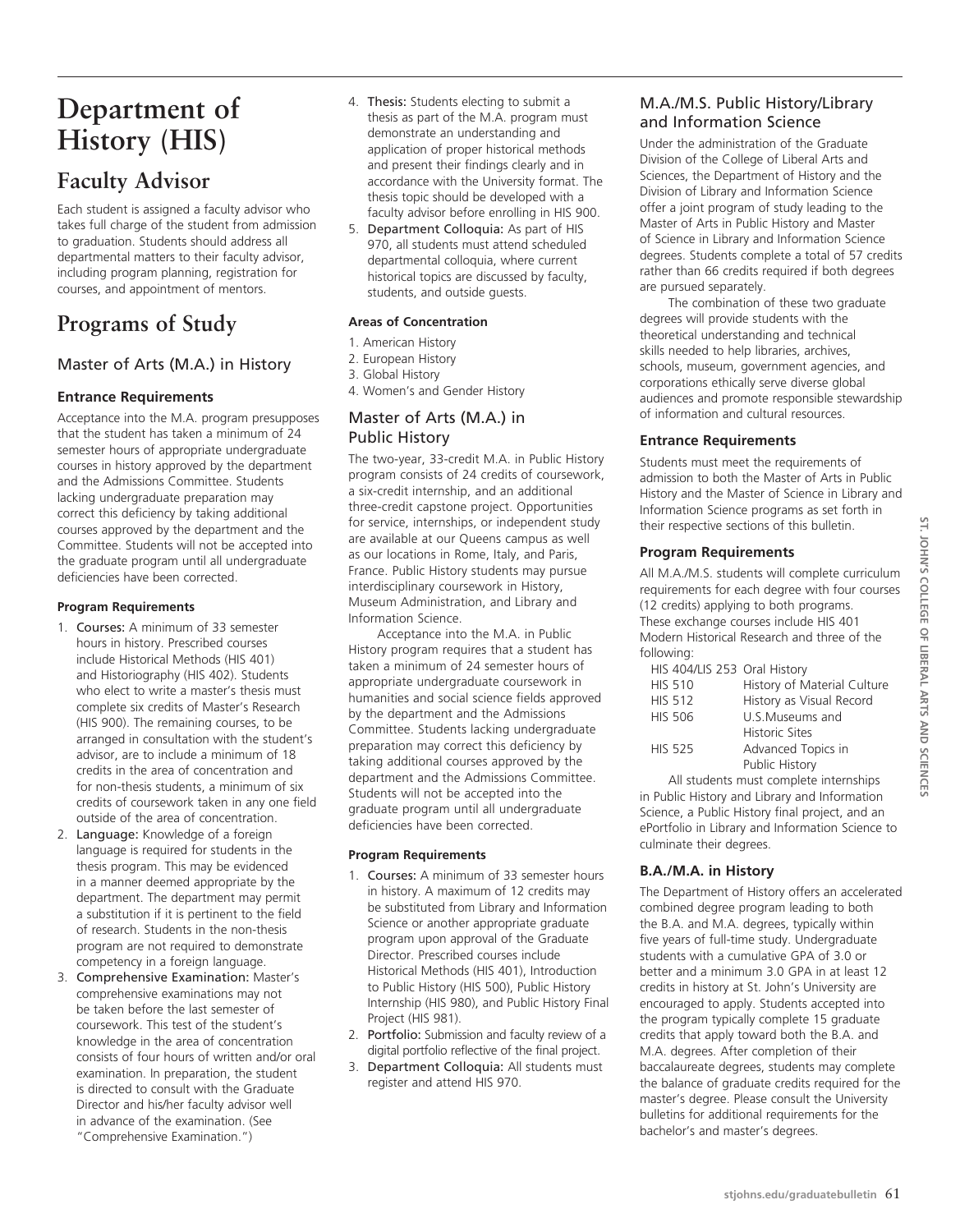For detailed information regarding the B.A./M.A. program, students should consult the Director of Graduate Studies and their undergraduate academic Dean.

# **Doctor of Philosophy (Ph.D.) in World History**

#### *Note: Current Doctor of Arts (D.A.) students should refer to the Graduate Bulletin that corresponds to their term of admission for that program's requirements and regulations*.

The Ph.D. in World History redefines and reclaims the vital roles that professionals with advanced humanities training play in our complex, global society. It combines traditional academic rigor in research with an emphasis on new pedagogies, interdisciplinary study, technology, collaborative work, community engagement, and a unique approach to internship training. The program is geared toward both the traditional full-time doctoral student and the working professional seeking a degree part time.

# Entrance Requirements

The following materials must be submitted with all applications:

- 1. Applicants must present evidence of successful completion of a B.A., with at least 24 credits in history. Applicants with graduate credits in history may apply for transfer credit or up to 18 credits of advanced standing with approval of the department and Dean's office. All academic transcripts should be submitted to provide verification of degree conferral, GPA, and current coursework.
- 2. Applicants must present a cumulative index of 3.0 overall and a minimum of 3.5 in history courses.
- 3. Applicants must supply three letters of reference, at least one of which attests to the applicant's research ability, a recent sample of written work and a personal statement of professional experience and career goals.
- 4. Applicants must submit GRE scores. The subject GRE is not required.

# Program Requirements

The Ph.D. requires completion of a minimum of 60 credits beyond the B.A. degree, distributed as follows:

- 1. Completion of a historical methods course, HIS 401.
- 2. Completion of four world history seminars (12 credits total), to be chosen from HIS 701-709.
- 3. Completion of 27 credits of graduate history courses, of which 12 credits should be a major area of concentration and 15 credits should be electives.
- 4. Completion of six credits of Doctoral Internship (HIS 905; 906). The internship is a two-semester, six-credit supervised teaching experience designed to enable the student

to step confidently and competently into a variety of professional historical settings upon completion of the doctoral program. To this end, interns will receive intensive hands-on training under the close supervision of a faculty member from the department. Students who enter the program with permanent New York State certification (which requires two or more years of full-time teaching experience) are not required to take the six-credit internship, though they may elect to do so.

 Students may also complete a twosemester professional internship for a total of six credits. The internship will provide a supervised practical experience that can be fulfilled either as a teaching assistant in a survey course, in a public history setting such as a museum, archive, or restoration project, or in some other kind of appropriate activity reflecting the student's professional interests. With the approval of the Graduate Director, students may also propose an internship that develops certain skills relevant to applied history, such as film-making, editing, and digital media. Upon completion of the internship, the student will submit a formal analysis, media project, or other demonstration of the knowledge and professional skills that they have gained from the experience.

- 5. Demonstration of functional proficiency in a foreign language appropriate to the student's research. This proficiency may be demonstrated by satisfactory scores on the ETS language exam, completing successfully two semesters of reading courses in French or German offered by the Department of Languages and Literatures (French 0101- 0102; German 0101-0102), or a passing grade in a second-year college-level course in the appropriate language, as approved by the Graduate Director.
- 6. Successful completion of an annual portfolio where students will present progress towards completion of their degree and development of their research agenda. Failure to develop a portfolio and pass the portfolio review will constitute grounds for dismissal from the program.
- 7. Completion of a minimum 12 credits of Doctoral Research Workshop (HIS 975) is required of all students until the dissertation has been successfully defended. The Ph.D. dissertation must be based on primary source research and make an original contribution to the historical discipline. Dissertations are publications. They must advance a clear argument, include a compelling statement of significance, and conform to professional standards of research, writing, and citation. As they formulate, research, and write their dissertations, students must consult closely with their dissertation advisors. Students must perform their research in archives, libraries, museums, historical sites, or with

databases approved by their advisor. As students write individual chapters, they must submit drafts to their advisors for comments. They are also encouraged to share their chapters with other faculty members on their dissertation committee. In order to address comments and suggestions from their advisors (and from other readers), students should plan to do multiple revisions of their dissertation prior to defending. The dissertation must demonstrate an in-depth knowledge of the state of the historical field and relevant secondary sources, including books, articles, and dissertations. References must conform to the Chicago Manual of Style. The final essay must be approximately 225–300 pages, double-spaced, with notes. Ph.D. students have the option to complete a purely textual dissertation or develop a historical presentation or production that is accompanied by a research text, in which case the total product should be of comparable depth to the dissertation.

8. As part of HIS 970, all students must attend scheduled departmental colloquia, where current historical topics are discussed by faculty, students, and outside guests.

# Additional Requirements

- 1. Students working towards the Ph.D. must complete all requirements for the degree within seven years. Credit may be denied for courses completed more than seven years prior to the granting of the degree.
- 2. Students may seek admission to the program after having successfully completed some graduate work at another accredited institution. Students may request transfer of credit for this work provided it has not been offered in fulfillment of another degree, in consultation with the Graduate Director and the Dean's office. No credit will be allowed for courses in which the grade attained is below "B" (3.0).
- 3. After completing coursework, students must enroll in Doctoral Research Workshop (HIS 975) until the dissertation has been successfully defended.

# Fellowships

Full-time students may apply for Doctoral Fellowships, which provide tuition remission and a stipend and require some weekly service to the department.

University Doctoral Fellowships, available to qualified part-time doctoral students, provide tuition remission for up to two graduate courses in each semester of the academic year. Based on academic merit, these fellowships require no service and award no stipend.

To apply for these awards or to receive more information about them, prospective students should contact the Dean's office. For information concerning other types of financial aid and scholarships, see "Financial Aid."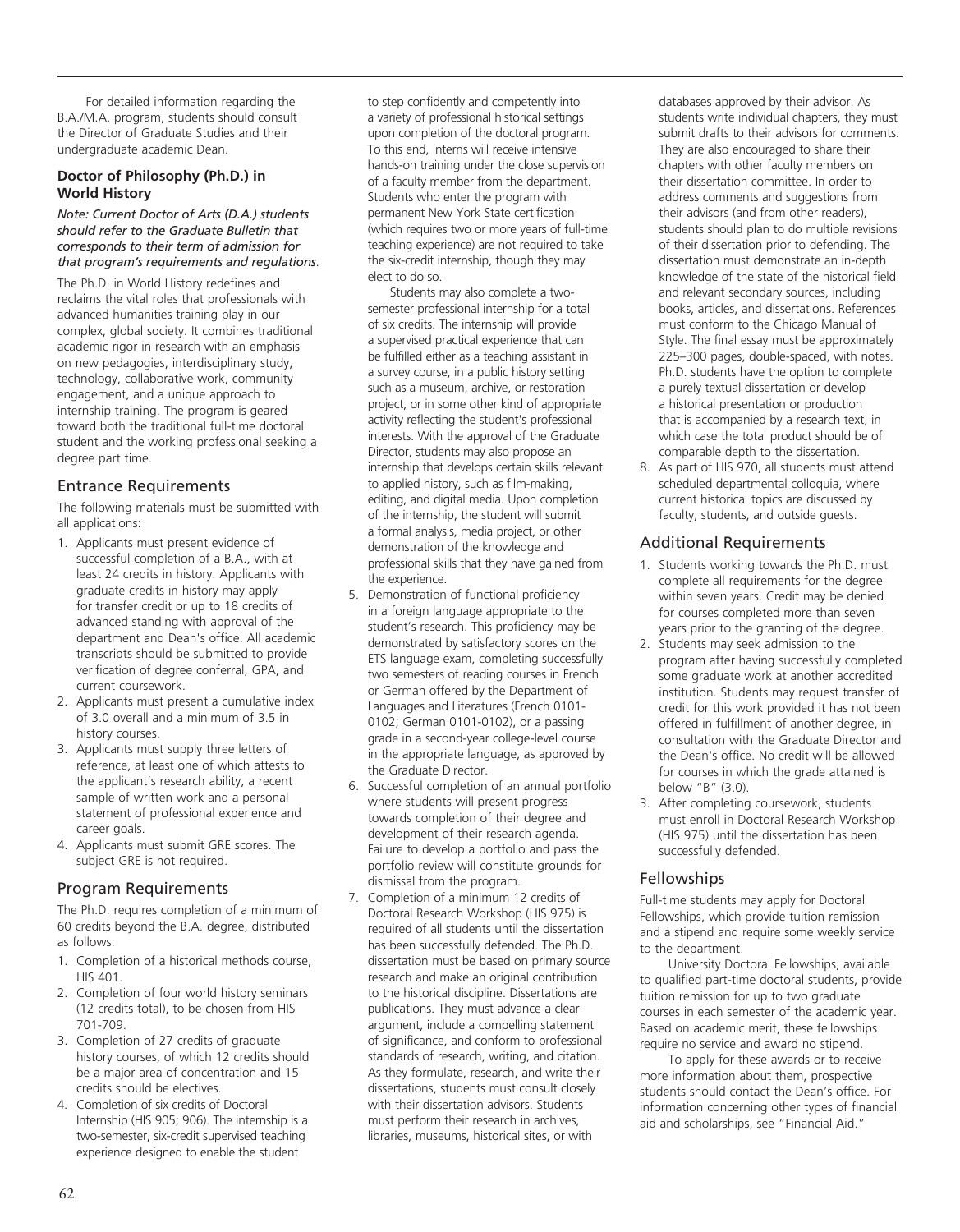# **Courses**

# Required Courses (M.A. in History)

# **401 Historical Methods**

The science and art of history; principles and methods of historical research; historical bibliography; sources and their criticism; techniques of the research paper. *Credit: 3 semester hours.*

# **402 Historiography**

A survey of historical explanations for largescale phenomena over long stretches of time. *Credit: 3 semester hours.*

# **970 Department Colloquia**

Graduate students must attend scheduled departmental colloquia, where current historical topics are discussed by faculty, students, and outside guests. *No credit; no fee.*

# Required Courses (M.A. in Public History)

# **401 Historical Methods**

The science and art of history; principles and methods of historical research; historical bibliography; sources and their criticism; techniques of the research paper. *Credit: 3 semester hours.*

# **500 Introduction to Public History**

An examination of the subfields that constitute public history including historical preservation, cultural resources management, museum studies, and archival management; the research tools and analytical models employed in the field. *Credit: 3 semester hours.*

# **980 Internship in Public History**

The internship provides first-hand experience of the practice of public history. Students will develop and execute their responsibilities in consultation with the Program Director and the sponsoring institution or individual. *Credit: 3 semester hours.*

# **981 Final Project in Public History**

The capstone of the public history program. Students will conceive of a discrete project (organizing an archive, mounting an exhibition, preparing an institutional history, etc.) and see it through to its conclusion. A record of the project – and in many cases the record will be the project – should be created and made available in the various media appropriate to the material. *Credit: 3 semester hours.*

# Required Courses (Ph.D. in World History)

# **401 Historical Methods**

The science and art of history; principles and methods of historical research; historical bibliography; sources and their criticism; techniques of the research paper. *Credit: 3 semester hours.*

Students must take four of the following seminars:

# **701 World History Seminar in Gender and Sexuality**

Advanced research and analysis of topics in women's and gender history from a world history perspective. Students will be introduced to key theoretical concepts in the field and will study comparative examples of gender systems in the United States, Europe, Latin America, Africa, and Asia. *Credit: 3 semester hours.*

#### **702 World History Seminar in War, Peace, and Revolution**

Advanced research and analysis in the history of war, peace, and revolution, from the perspectives of world history. Topics include the changing nature of war and peace from antiquity to the early modern period, wars of national unification, colonial and anti-colonial wars, social and political revolutions, civil wars, and various modes of peacemaking. *Credit: 3 semester hours.*

# **703 World History Seminar in State and Society**

Advanced research into and analysis of the theoretical foundations and historical research on power and society. Topics include the development of the state and sovereignty in global perspective, empires and imperialism, dictatorship, welfare state, political culture and mass movements, and globalization and the erosion of state power. *Credit: 3 semester hours.*

#### **704 World History Seminar in Historical Identities**

Advanced research into and analysis of the major categories of historical identity, with special attention to their foundations and variable appeal across time. Topics include geography and climate, kinship, ideology, cultural rivalry, empire, and political and economic mastery. *Credit: 3 semester hours.*

#### **705 World History Seminar in Technology and Science**

Advanced research and analysis of major scientific and technological developments from the perspectives of world history, emphasizing the social and cultural context and interconnections of discovery and invention. *Credit: 3 semester hours.*

# **706 World History Seminar in Production, Consumption, and Trade**

Advanced research and analysis of the world history of economic activity in the intertwined realms of production, trade and consumption from the 1400s through the present day. Traces the development of capitalism and critiques and alternatives to profit-seeking as the best means for organizing society. *Credit: 3 semester hours*.

# **707 World History Seminar in Cities and Countryside**

Advanced research in and analysis of the history

of changing landscapes from the perspectives of urban and suburban history, rural history, and environmental history. Students will gain familiarity with the theories informing and the methods of study used in research in these fields. *Credit: 3 semester hours.*

#### **708 World History Seminar in Diasporas, Migrations, and Borders**

Advanced research in and analysis of the global history of coerced and free migrations between the 15th century and the present. Traces local, regional, and global structures that shaped human migration during this time; focuses on changing political and economic landscapes that explain human movement across time and space. *Credit: 3 semester hours.*

#### **709 World History Seminar in Ideas and Culture**

Advanced research in and analysis of multicultural topics in ideas and cultures, including world religions, thought systems, ideologies, and their interrelations, from a world history perspective. *Credit: 3 semester hours.*

# **970 Department Colloquia**

Graduate students must attend scheduled departmental colloquia, where current historical topics are discussed by faculty, students, and outside guests. *No credit; no fee.*

# Electives

# **106 Europe in the Cold War Era**

Cold War conflict in Europe, 1946–1991. Cold War culture and society in Eastern and Western Europe; competition between the two blocs. The fall of Communism. *Credit: 3 semester hours.*

# **120 Race, Gender and Ethnicity in the Formation of National Identity in Modern Latin America**

An analysis of the complex historical development of national identity in the context of race, gender, and ethnicity in modern Latin America. *Credit: 3 semester hours*.

# **122 The Russian Revolution**

Historical analysis of Russian radical politics and social thought, culminating in the revolutions of 1905 and 1917. Political, cultural, economic, and social developments in the first decade of Soviet rule up to the Stalin or Second revolution of the late 1920s. *Credit: 3 semester hours*.

#### **124 Development of the Communist World after 1945**

The development of Communist societies in Europe, Asia, Africa, and the Americas, focusing on the period from 1945 to 1991. *Credit: 3 semester hours.*

# **125 Nazi Germany**

The causes of the rise of the Nazis to power in Germany. The establishment of a dictatorial racial state, the Holocaust, and German aggression in the Second World War. *Credit: 3 semester hours.*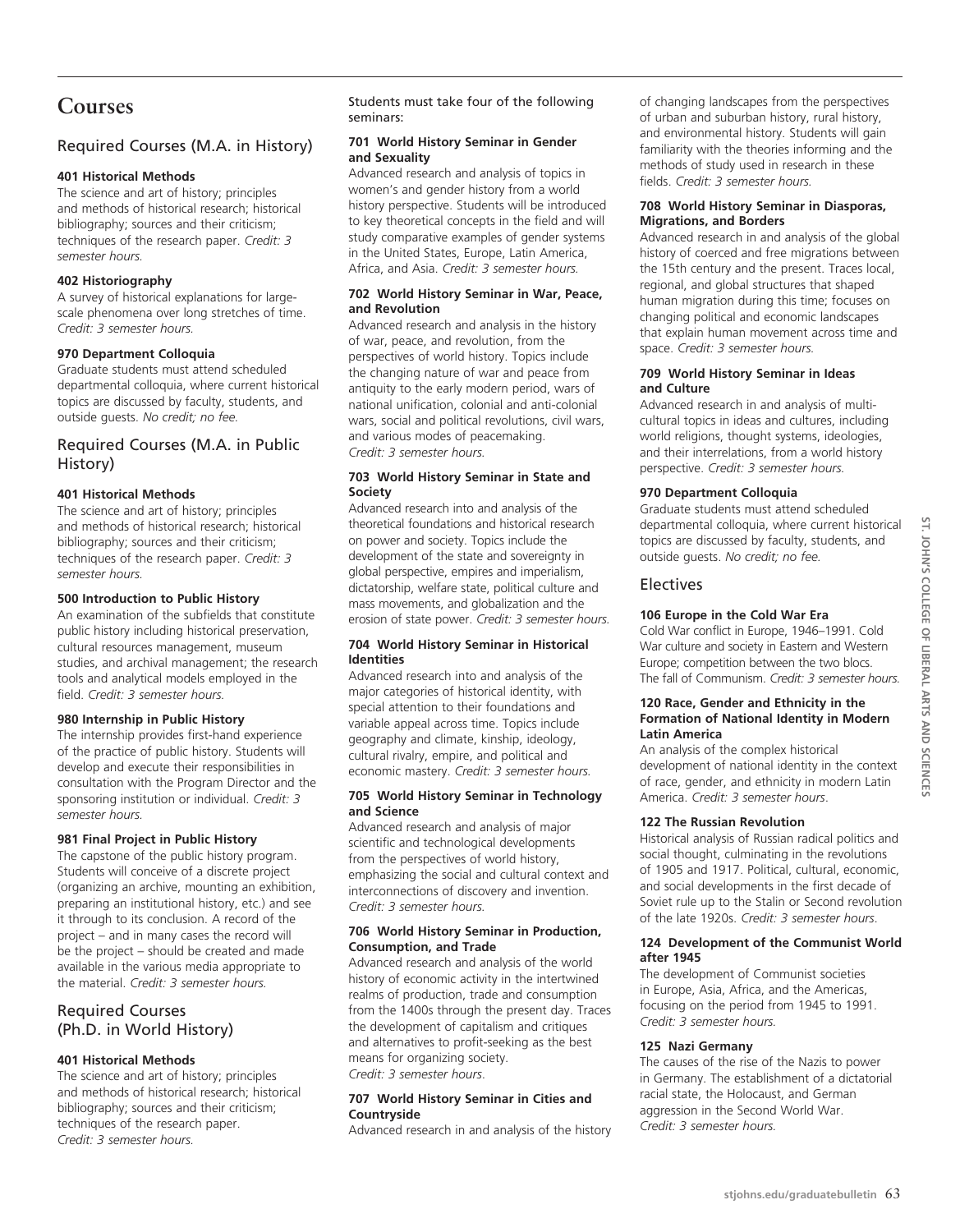# **129 Reform and Revolution in the Atlantic World**

This course studies the revolutionary impulses and events that animated the history of the Americas and Western Europe in the late 18th and early 19th centuries. We will discuss, among other topics, the intellectual and constitutional backgrounds, the coordination of revolutionary movements across national borders, the role of race and ethnicity, and the geopolitical pressures generated by the competition of the British, French, Spanish, and American empires. *Credit: 3 semester hours.*

# **131 Eastern Europe since 1900**

The development of nationalism in Eastern Europe through the upheaval of World War I. The politics and policies of Eastern Europe in the interwar period; Eastern Europe in the Cold War; the 1989 revolutions; Eastern Europe in the post-Soviet period. *Credit: 3 semester hours.*

#### **135; 136 Problems in East Asian History (Cf. ASC 135; 136)**

European imperialism in East Asia since the mid-1800s with special emphasis on China; the origin and the consequence of Japanese militarism, the Chinese Republican Revolution and modernization and social changes in East Asia. *Credit: 3 semester hours.*

#### **151 Problems in Contemporary Africa**

Africa after independence; the effects of World War II and the break-up of colonial empires: political and economic trends in various countries as they strive to modernize and become viable nations. *Credit: 3 semester hours*.

#### **158 History of Ethnic Rivalries in the United States**

Emphasis on various patterns of the United States' reaction to immigrants and other minority groups in America. *Credit: 3 semester hours.*

#### **164 Cultural Geography of Africa**

Analysis of the distribution of pastoralists, agriculturalists, urban dwellers, and the resulting cultural areas. The adjustment of these areas to their physical environment. *Credit: 3 semester hours.*

#### **169 African-American History**

Examines important ideas and events in African-American history as well as debates among historians about how to interpret these ideas and events. Topics include slavery and its demise, violence against African Americans, the exodus of millions of African Americans from the rural South, the struggle for civil rights, and the backlash against the Civil Rights Movement, among other topics. *Credit: 3 semester hours.*

#### **171 Africa: Pre-Colonial**

Tribal and traditional systems of government, land tenure laws and social patterns as a basis for understanding African cultural and historical developments. *Credit: 3 semester hours.*

#### **172 Africa: The Colonial Period**

The development of colonial policy by the Great Powers, with special emphasis on the differing patterns of rule as contributing to modern administrative and political developments in Africa. *Credit: 3 semester hours.*

#### **176 Contemporary Middle East**

The development of European protectorates, the influence of World War II, and the problems of independence. The emergence of the Arab League, the role of nationalism, the Arab-Israeli conflict, and the influence of the Iranian Revolution, the Gulf War, and the U.S. invasion of Iraq. *Credit: 3 semester hours.*

#### **181 Proletarian Pleasures: The Evolution of Popular Culture in Europe and the Americas**

Studies in the popular culture of Europe and the America, emphasizing changing patterns of popular art, consumption, entertainment, and diversions and their social and political significance. *Credit: 3 semester hours*.

#### **219 Terrorism**

Conceptual Analysis of terrorism as a form of political action. *Credit: 3 semester hours.*

#### **220 Nationalism and Revolution in Modern Latin America**

The course studies nationalist and revolutionary challenges against elite-sponsored Latin American social, political, and economic policies during the 20th century. Often these policies were shaped by U.S. foreign policies. Nationalism functioned as a standard bearer for leaders fighting the role of the U.S. in their internal affairs, resulting in numerous guerrilla conflicts and revolutions throughout the region. *Credit: 3 semester hours.*

#### **225 Women in U.S. History**

This course focuses on the history of women in the U.S. from 1776 to 1920. Our discussions include the development of gender as a category of analysis; race, class, and regional diversity in women's experiences; and women's mobilization to demand greater social, economic, and political power. *Credit: 3 semester hours.*

#### **230 Fascism in Europe**

The varieties of Fascism in Europe with emphasis on origins and development of Fascism in Italy and Nazism in Germany. Authoritarian and totalitarian regimes compared and contrasted and their foreign policies examined. *Credit: 3 semester hours.*

#### **272 Colloquium on the Technological Transformation of the United States**

Focus on the value system and material conditions that led to the technological transformation of the U.S., as well as effects of this transformation on American social, cultural, economic, and political institutions in the 19th and 20th centuries. *Credit: 3 semester hours.*

#### **375 The United States and Africa**

Examines the complex relationship between the United States and Africa between the

18th and 21st centuries. Topics include the US involvement in the slave trade, the establishment and growth of Liberia, the impact of the Cold War in Africa, and "neocolonialism." *Credit: 3 semester hours.*

#### **404 Oral History**

Introduction to the theory and practice of oral history. Major topics include the ideological content of speech and storytelling, the role of class and ethnicity, the ethics of scholarly intrusion, and the use of technology. *Cf. LIS 253. Credit: 3 semester hours.*

#### **413 The Renaissance**

This course focuses on the development of humanist culture and the ways in which it shaped politics, cultural and social practices, and identities from 1450 to 1600. *Credit: 3 semester hours.*

#### **414 The Reformation**

This course explores the genesis and development of the Protestant Reformations after 1500, together with Catholic responses to the challenge of reform, and the manifold impacts these religious movements had on European society and culture up to 1650. *Credit: 3 semester hours.*

#### **416 The French Revolution and Napoleonic Era**

This course examines the Old Regime in France, the origins and ensuing course of the revolution through the Napoleonic period, and the impacts and legacies across Europe and the wider world. *Credit: 3 semester hours.*

#### **450 Global Nineteenth Century**

Examination of the nineteenth century and major themes affecting regions across the world, including cities, frontiers, industry, and empire. *Credit: 3 semester hours.* 

#### **461 The Soviet Union**

The political, cultural, and economic development of the U.S.S.R. from 1917 to 1991. The dissolution of the Soviet Union and its immediate aftermath. *Credit: 3 semester hours.*

#### **462 Colonial America: The Seventeenth Century**

This course examines the settlement of Europe's North American colonies. Students will attend to European habits and structures and to their transformation in a new environment. The social, political, and cultural diversity of the colonies will be studied, along with the complications that arose as Europeans interacted with the Amerindians and with, by century's end, a rapidly increasing population of coerced African immigrants. *Credit: 3 semester hours.*

#### **463 Colonial America: The Eighteenth Century**

This course studies the cohesive properties of Britain's North American empire even as it attends to the possibility of disintegration. Among the topics to be addressed: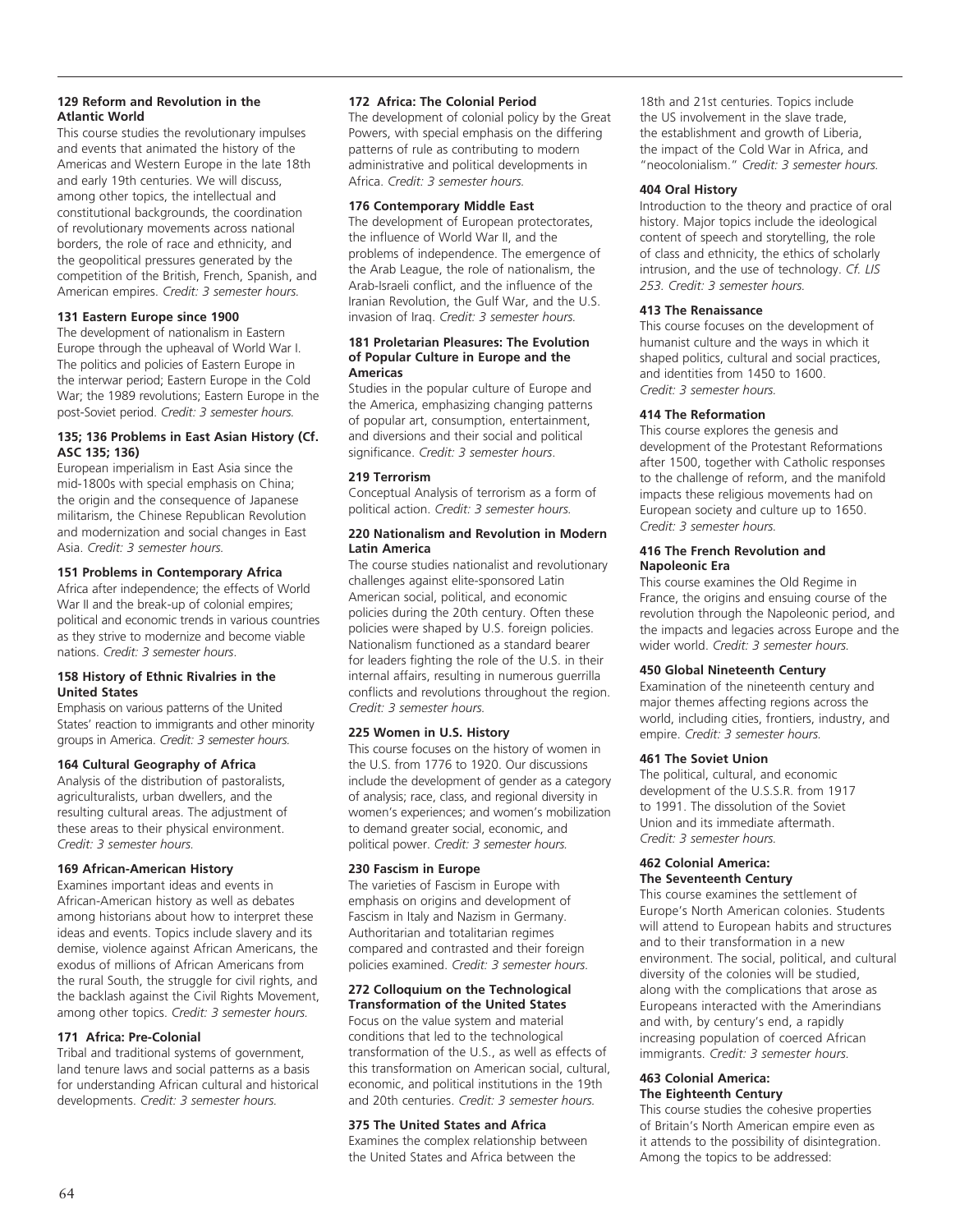international rivalries and the colonial frontier; the making of the American colonial mind; and the approach of the imperial crisis. *Credit: 3 semester hours.*

#### **464 The American Revolution**

This course offers a review of the major events and issues of the American Revolutionary period. Of particular interest are: the causes of the imperial crisis, the character of American rhetoric and ideals, the social and cultural dimensions of the conflict, and the young republic's struggle to perfect – or at least manage – its historical legacies during a period of intense international rivalry. As this is a graduate course, we will pay special attention to the various interpretive frames through which late 18th-century America has been understood. *Credit: 3 semester hours.*

#### **469 The Civil War**

This course examines the social and political history of the U.S. Civil War and Reconstruction. It considers the impact of the war on ordinary people as well the actions of key leaders such as Abraham Lincoln. C*redit: 3 semester hours.*

#### **473 The Progressive Movement**

The political, social, and economic development of the Roosevelt, Taft, and Wilson administrations in United States history. *Credit: 3 semester hours.*

#### **474 History of the New Deal**

An analysis of the philosophy, techniques, and specific programs employed by the New Deal to resolve the domestic problems of the United States from 1933 to 1939. *Credit: 3 semester hours.*

#### **480 Colloquium in 20th C. American History: The 1960s**

The course will examine and analyze the principal social, political, economic, and cultural issues and events of the long 1960s in America, from the early civil rights movement of the 1950s to Watergate. *Credit: 3 semester hours.*

#### **506 U. S. Museums and Historical Sites**

Battlefields, house museums, and other historic sites are among the most trusted sources of insight into the past. The origins and the changing cultural role of museums and historic sites will be examined. *Credit: 3 semester hours.*

#### **510 History of Material Culture**

This course introduces students to the theory and historical study of material artifacts and the built environment. Major topics include the embodiment of value, the role of class and ethnicity, the differentiation of domestic and public spheres, and the effects of technological and economic change. *Credit: 3 semester hours.*

#### **512 History and Visual Media**

The role of visual media as historical artifacts, including photographs, posters, magazine illustrations, advertisements, motion pictures, and video and the preservation of such media. The use of visual media as an aid to public

historian will also be considered. *Credit: 3 semester hours.*

# **525 Advanced Topics in Public History**

Advanced examination of the social, theoretical, and methodological dimensions of public history. Major topics include the impact of culture studies and various "culture wars," the competition of local and national narratives, and the importance and historically unstable meanings of class. *Credit: 3 semester hours.*

#### **534 Studies in Central African History**

Examines problems and issues that shaped Central Africa over the past five centuries. Topics include the slave trade; Belgian and Portuguese colonial partition; African resistance to colonialism; wars for independence; and post-independence social, political and economic challenges. *Credit: 3 semester hours.*

#### **544 Race and Nationalism in the African Diaspora, 1900 to the Present**

Follows the movement of Africans around the world over previous centuries. Topics include diasporas to the "Old" and "New" Worlds; cultural dynamics in New World slave societies; "Back to Africa" movements; and problems and issues with recent African emigration. *Credit: 3 semester hours*.

#### **574 History of Secularism: A Comparative Approach**

This course examines secularism as a historical idea in European, American, South Asian, and Middle Eastern histories. After tracing the formation of secularism as a concept originated in Enlightenment histories, the course analyzes how secularism developed as a specific doctrine in Victorian England and traces the challenges of the political project of secularism during the practice of British and French colonialism. The course ends by assessing secularism as a political goal in France and the Netherlands. *Credit: 3 semester hours.*

#### **600 The First World War**

The war as a global war, focusing on social, cultural, and political developments in addition to its purely military aspects. *Credit: 3 semester hours.* 

#### **620 Muhammad and Biography**

This class studies the politics inherent in biographies of Muhammad and his wives. Its aim is to analyze religious biography as a historical and polemical form of writing and to trace the developing traditions of Muslim and non-Muslim accounts of Muhammad and his female companions. *Credit: 3 semester hours.*

#### **634 The History of the American South**

Examines important ideas and events in the history of the American South as well as debates among historians about how to interpret these ideas and events. Topics include slavery, the Civil War and Reconstruction, segregation and disenfranchisement, industrialization, the Civil Rights Movement, and the rise of conservatism. *Credit: 3 semester hours.*

#### **637 The Gilded Age**

From 1865 to 1905, the US underwent a dramatic industrial, political, social and envrironmental transformation. While the South, North, and West, forged distinctive regional identities, people around the nation debated meaning—and the future—of American democracy. *Credit: 3 semester hours.*

#### **652 Church and State in Modern History**

A focus on popes, problems they confronted, and programs they adopted. *Credit: 3 semester hours.*

# **712 East Asia in the Modern World**

Comparative historical analysis of social, economic, and political developments in East Asia from 1600 to the present. C*redit: 3 semester hours.*

#### **715 World War II and Society**

World War II as experienced by civilian populations and military personnel. Wartime deployment of the economy, science and technology, and propaganda. Genocide and other war crimes. Hiroshima. *Credit: 3 semester hours.*

#### **716 The Cold War in Global and Interdisciplinary Perspective**

Conflicts of the Cold War and their cultural and social impact. East-West ideological, economic and social competition. Third World revolutions. The arms race. Historiographic controversies. *Credit: 3 semester hours.*

#### **718 Technology and Transformation in Western Europe**

The technological revolution in Western Europe is examined within a historical framework which examines the period of preparation, the agricultural revolution, and the industrial revolution. *Credit: 3 semester hours.*

#### **719 The Contemporary World**

Consequences of the Second World War. The breakup of colonial empires and the Cold War. The postwar rise of Europe and Japan. Decolonization and the emergence of the Third World. Globalization, the end of the Cold War, the rise of China and India. *Credit: 3 semester hours.*

#### **720 Terrorism: A History**

An analysis of terrorism, its historical evolution and contemporary manifestations of terrorism in the context of modernization, ideological and psychological rationales of terrorist movements, and the international implication. *Credit: 3 semester hours.*

# **724 Globalization in Sub-Saharan Africa**

An examination of globalization in Sub-Saharan Africa and its impact on people and institutions in the area. *Credit: 3 semester hours.*

 $SL$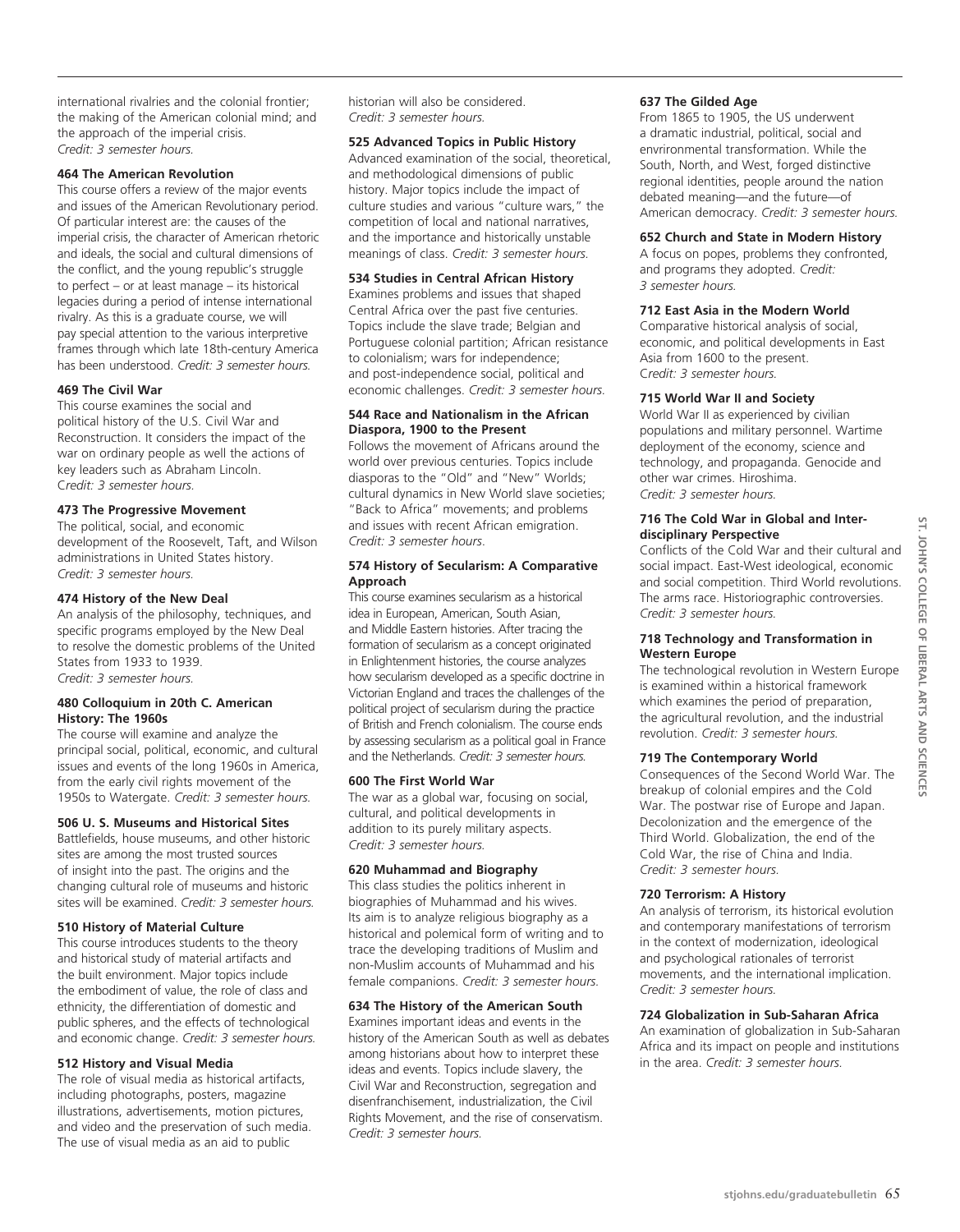#### **726 Religious Responses to Globalization in the Information Age**

The technological revolution and transformation of religious organizations in the West; the Middle East, East Asia, and Latin America; patterns of convergence, loss of functions, charismatic episodes and widespread movements. *Credit: 3 semester hours.*

#### **734 Gender in Global Perspective: An Introduction**

Changing gender roles in the age of globalization. Gender and industrialization, imperialism, feminism, war, revolution, sexuality, crime, politics, comparisons of Europe, U.S., Asia, Africa, Latin America. *Credit: 3 semester hours.*

# **741 USSR and the World, 1917–1991**

A study of contacts between the Soviet Union and the world via diplomacy, cultural relations, and the international Communist movement. *Credit: 3 semester hours*.

#### **745 Women's Social Movements: a Global Perspective**

This course examines women's social movements comparatively as well as transnationally from 1789–1945, considering women's local and national movements, as well as women's efforts to organize across the boundaries of the nation-state. Key areas of activism include peace, democracy, human rights, labor equity, and maternal and child health. *Credit: 3 semester hours.*

#### **755 American Foreign Policy in the 20th Century**

This course explores U.S. foreign policy after 1898. Particular attention is paid to the United States' changing position among the world powers and its significance. Topics include research in state archives and in collections of policy makers. *Credit: 3 semester hours.*

#### **756 The World in Upheaval: Europe and the World Since 1776**

The globalization of European ideologies and institutions and ensuing political, diplomatic, economic, and cultural consequences; emphasis on nationalism, imperialism, industrialization, and ideology. *Credit: 3 semester hours.*

#### **757 America Abroad: The United States and the World**

The course explores American foreign policy in Asia, Latin America, and Europe. Particular attention is paid to America's shift from an isolationist country to an imperial world power. Topics include the expansion of world capitalism and the role of non-state actors in diplomacy. *Credit: 3 semester hours.*

#### **760 Modern Religious Pluralism and World Peace**

Analysis of ever-increasing contacts and communications between major global religious traditions that have made significant inroads toward mutual understanding and cooperation;

new possibilities in the changed context for world religions to serve as important resources for world peace. *Credit: 3 semester hours.*

# **762 Chinese Revolutionaries in Office**

Chinese revolutionaries of 1911, 1926, 1949, and 1978; their goals, methods and ideologies; how the dreams fared as the prime movers consolidated their respective revolutionary movements. *Credit: 3 semester hours.*

#### **766 The Information Revolution and the Formation of a Global Society**

The explosion of the mass media in the 20th century; spread of communication and entertainment technologies; cybernetics and global communication networks; cultural and ideological exchanges. *Credit: 3 semester hours.*

#### **768 The New Imperialism in Africa: Causes and Consequences**

An examination of the European scramble for territory in Africa after 1870 and its political and economic consequences; the political liberation of Africa and the ongoing attempt to achieve economic independence. *Credit: 3 semester hours.*

#### **774 European Integration and Disintegration**

An analysis of Europe's cultural and social diversity in the 19th century; how Western European societies have become more similar in the 20th century. *Credit: 3 semester hours.*

# Professional Skills Curriculum

#### **812 Transnational and Interdisciplinary Approaches in the Teaching of World History**

Basic conceptual approaches employed by historians and social scientists in the study of world history; an examination of global history and the analytical methods used in academic disciplines. *Credit: 3 semester hours.*

#### **820 Quantitative Approaches to Historical Analysis**

A survey of quantitative approaches from various disciplines that have been used to gather, interpret, and analyze historical evidence. *Credit: 3 semester hours.*

# **840 Reasoning and Historical Inquiry**

The development of formal and material elements of logic emphasizing their proper application to the study and teaching of history. *Credit: 3 semester hours*.

#### **850 Geographical Approaches to World History**

A survey of basic conceptual approaches used in the field of geography that can be applied by historians in the study and teaching of world history. *Credit: 3 semester hours*.

# **860 Research, Writing and Teaching History in a Global Age: Promise and Problems**

This course explores the promise and problems

inherent in the research, writing, and teaching of a history which transcends the national state and examines the evolution of this more expansive approach. It also assesses the new sources and techniques provided by the communication and information revolution of the global age. *Credit: 3 semester hours.*

#### **899 Teaching Practicum**

This practicum is designed for the improvement of the professional skills of history and social studies teachers. It aims to guide the practicing teacher to experiment with alternative instructional methods and to evaluate the effectiveness of present teaching techniques. *Credit: 3 semester hours*.

#### **905; 906 Doctoral Internship**

The internships provide first-hand experience in teaching history or working in an environment where historical knowledge is applied. Students will develop and execute their responsibilities in consultation with the Program Director and the sponsoring institution or individual. Each semester will require a total of 150 internship hours. *Credit: 3 semester hours.*

# Independent Reading and Research

# **900 Master's Research**

Supervised research leading to the preparation and completion of a thesis in partial fulfillment of the M.A. requirements. *Credit: 3 semester hours.*

#### **901 Reading and Research**

Individually directed reading programs for M.A. students, together with relevant research on topics mutually agreed upon by the student and mentor. Must be approved by the Chair. C*redit: 3 semester hours.*

# **975 Doctoral Research Workshop**

Supervised research leading to the preparation and completion of a thesis in partial fulfillment of the doctoral requirements. *Credit: 3 semester hours.*

#### **990 Directed Readings and Research I**

Individually directed reading programs for Ph.D. students, together with relevant research on topics mutually agreed upon by the student and mentor. Must be approved by the Chair. *Credit: 3 semester hours.*

# **991 Directed Readings and Research II**

Individually directed reading programs for Ph.D. students, together with relevant research on topics mutually agreed upon by the student and mentor. Must be approved by the Chair. *Credit: 3 semester hours.*

# Maintaining Matriculation and Comprehensive Examination

#### **105 Comprehensive Examination**

This exam tests the student's knowledge in the field. *No credit.*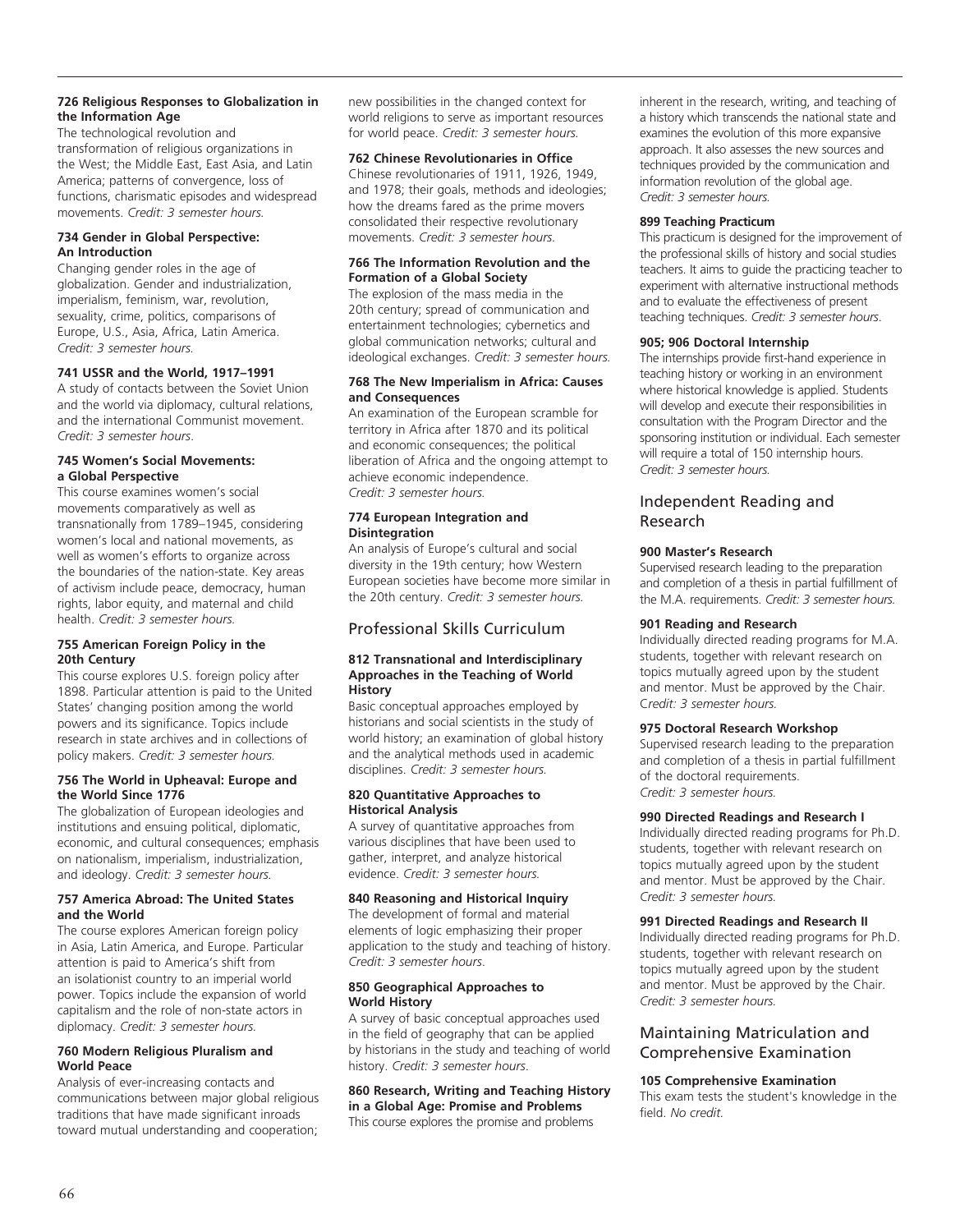#### **105T Master's Thesis Defense**

Master's students should register for this placeholder section in the semester they will defend their thesis. *No credit.*

#### **105Q Doctoral Qualifying Examination**

Doctoral students should register for this placeholder section in the semester they will defend their dissertation proposal. *No credit.*

#### **105P Doctoral Dissertation Defense**

Doctoral students should register for this placeholder section in the semester they will defend their thesis. *No credit.*

#### **925 Maintaining Matriculation (M.A.)**

Master's students not registered for other courses must register for HIS 925 until all degree requirements are completed and the degree is granted. *No Credit. Fee:\$100 per semester.*

# **930 Maintaining Matriculation (Ph.D.)**

Doctoral students not registered for other courses must register for HIS 930 until all degree requirements are completed and the degree is granted. *No Credit. Fee: \$100 per semester.*

For a complete listing of approved courses, please contact the Dean's office.

# **Languages and Literatures**

# **Programs of Study**

# Master of Arts (M.A.) in Spanish (SPA)

The Department of Languages and Literatures offers a program of graduate study in the literature, linguistics, and civilization of the Hispanic world, taught entirely in Spanish, leading to the degree of Master of Arts. This specialized program is intended to prepare students for further scholarship, teaching at all levels or related careers. The department sponsors an ongoing series of lectures by prominent literary figures from both Spain and Latin America.

Epsilon Kappa, the St. John's Chapter of Sigma Delta Pi, the National Hispanic Honor Society, publishes the literary journal*, Entre Rascacielos,* to promote the creative works of students enrolled in the program. The journal is also open to members of the national and international Hispanic community.

In addition, the department offers reading courses in French and German for graduate students in other disciplines.

# **Entrance Requirements**

At least 24 semester hours above the intermediate level of undergraduate work in languages, with 18 of these credits in Spanish. All classes are conducted in Spanish. All students must demonstrate proficiency in speaking, reading and writing Spanish. Any

existing deficiency will subsequently have to be removed. In the case of foreign credentials, the 18-credit requirement will be met if the candidate holds a university degree from a Spanish-speaking country.

#### **Program Requirements**

Thesis: This option is a 33-credit program consisting of 27 credits of required coursework from among the five areas of concentration (a minimum of three credits in each area) listed below and six credits of Master's Research (SPA 900). Since the program is conducted solely in Spanish, it is required that students write their thesis in the Spanish language. The thesis option is recommended for those students who wish to continue their graduate education beyond the master's degree by entering a Ph.D. program.

Non-Thesis: This option is a 33-credit program consisting of coursework in all five areas of concentration listed below: a minimum of three credits from each division, plus 18 credits in course electives. However, it is strongly recommended that students take six credits from each of the five areas of concentration. The non-thesis option is primarily designed for those students interested in teaching on the primary or secondary level or seeking immediate preparation for fields where a master's degree in Spanish is the recommended credential.

With appropriate counseling from the department, students should select their courses from the following five areas of concentration:

- (1) Linguistics (three/six credits)
- (2) Peninsular Literature before 1700 (three/six credits)
- (3) Peninsular Literature of the 18th, 19th and 20th Centuries (three/six credits)
- (4) Spanish-American Literature from Pre-Columbian through the 19th Century (three/six credits)
- (5) Spanish-American Literature from Modernismo to the Present (three/six credits)

The comprehensive examination required of all students must be taken in the last semester of coursework. This four-hour written examination will test the student's knowledge of the literature, linguistics, and culture of Spain and Spanish America. (See "Comprehensive Examination.")

# Financial Aid

Research assistantships, which include tuition remission and a stipend, are available to qualified graduate students. In addition, New York State residents may be eligible for Tuition Assistance Program (TAP). State and Federal Loan Programs are also available.

# B.A./M.A. in Spanish

The Department of Languages and Literatures offers an accelerated combined degree program leading to both the B.A. and M.A. degrees, typically within five years of full-time study. Undergraduate students with a cumulative GPA of 3.0 or better and a minimum 3.0 GPA in at least 12 credits in Spanish at St. John's University are encouraged to apply. Students accepted into the program typically complete 15 graduate credits that apply toward both the B.A. and M.A. degrees. After completion of their baccalaureate degrees, students may complete the balance of graduate credits required for the master's degree. Please consult the University bulletins for additional requirements for the bachelor's and master's degrees.

For detailed information regarding the B.A./M.A. program, students should consult the Director of Graduate Studies and their undergraduate academic Dean.

# **Courses**

# **103 History of the Spanish Language**

The evolution of the language from its origin to the present; phonology, morphology, grammar, vocabulary, style. *Credit: 3 semester hours.*

# **105 Comprehensive Examination**

This examination tests the student's knowledge in the field. *No credit.*

# **105T Master's Thesis Defense**

Thesis students should register for this placeholder section in the semester they will defend their thesis. *No credit.*

#### **109 Spanish Stylistics. A Workshop in Creative Writing**

Students will engage in various exercises, taking part in the writing of poetry, short stories, and memoirs. *Credit: 3 semester hours.*

# **110 Workshop in Journalistic Prose**

A study of journalism through a study of masters in the genre and through the experience of writing articles on a series of topics. *Credit: 3 semester hours.*

# **118 Contemporary Spanish America**

A study of the place of Spanish America in modern art and science, letters, architecture, music, and of the political, social and economic problems confronting the Spanish American republics in our times, with a reflection on the past. *Credit: 3 semester hours.*

# **151 Applied Spanish Linguistics**

This course offers solutions to some of the practical problems involved in learning and teaching Spanish by reformulating these difficulties from the perspective of modern linguistic theory. *Credit: 3 semester hours.* 

# **161 American-Spanish Linguistics**

A study of the lexical, morphosyntactical, and phonological differences between Peninsular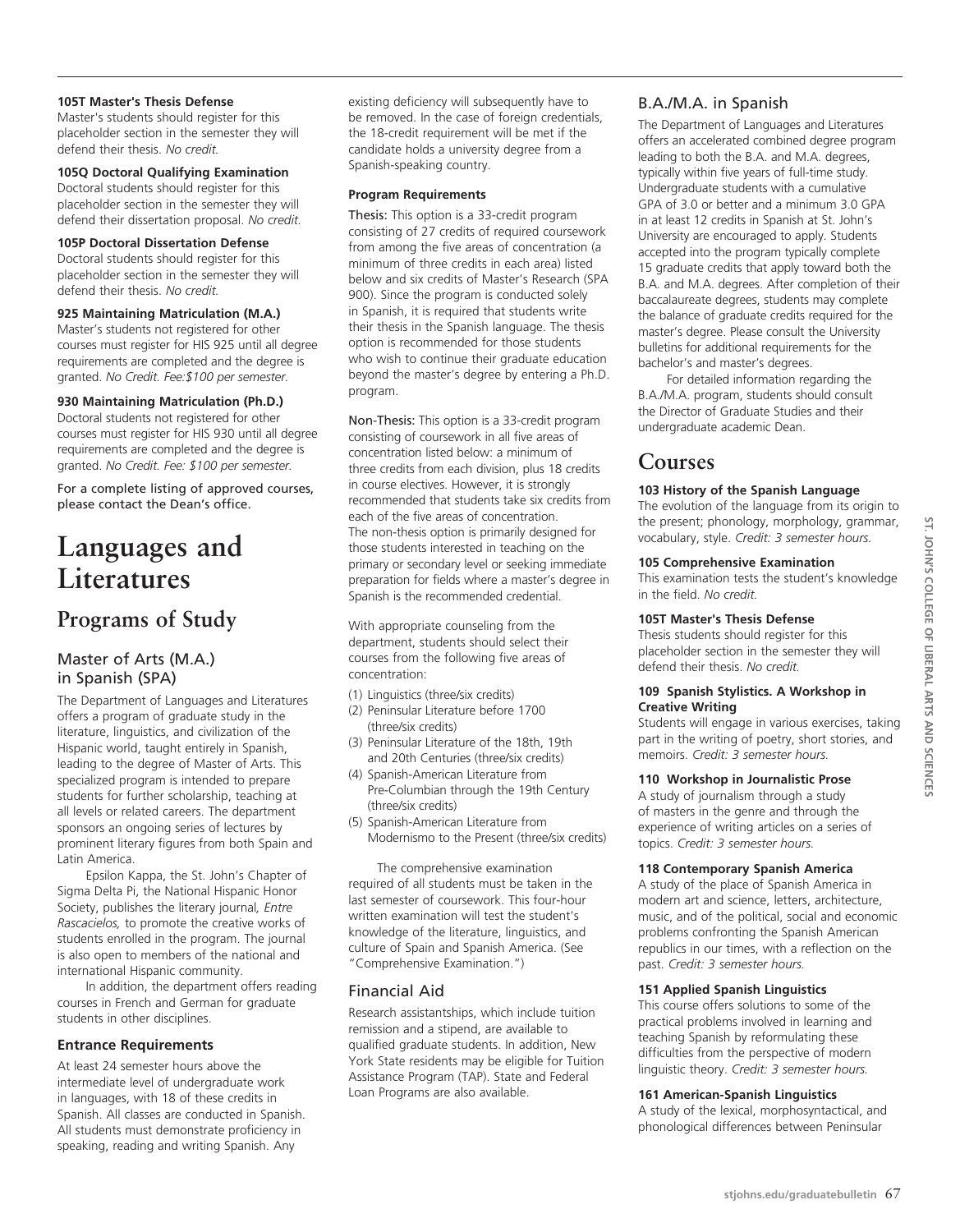Spanish and the language as now spoken in the Americas. Particular attention is given to the Spanish of the Caribbean area. *Credit: 3 semester hours.* 

#### **171 Contrastive Analysis of Spanish and English**

A study of the major similarities and differences between the phonological, grammatical, and lexical systems of English and Spanish. *Credit: 3 semester hours.*

# **220 Caribbean Literature in Spanish**

A study of the most representative Spanish-Afro Caribbean writers, such as Luis Llorens Torres, Luis Pales Matos, Nicolás Guillén, and Emilio Ballagas. *Credit: 3 semester hours.*

#### **221 Medieval Literature I**

The principal developments of the eleventh, twelfth, and thirteenth centuries. *Credit: 3 semester hours.*

#### **222 Medieval Literature II**

The principal developments of the XIV and of the XV century as far as La Celestina. *Credit: 3 semester hours.*

#### **224 The Spanish Ballad, Yesterday and Today**

An in-depth study of the development of Spanish balladry from the Middle Ages to the present. *Credit: 3 semester hours*.

#### **229 Spanish-American Colonial Literature**

A study of Spanish-American letters from its beginning to the period of Independence. *Credits: 3 semester hours.*

#### **231 Romanticism in Spain**

A study of the Romantic movement in nineteenth century Spanish literature. *Credit: 3 semester hours.*

#### **232 Gaucho Literature**

A study of the literature of the River Plate Region from its gaucho beginnings to recent nativistic tendences. *Credit: 3 semester hours.* 

#### **234 Spanish-American Poetry**

The principal developments of the genre in Spanish America with a study of representative authors. *Credit: 3 semester hours.*

#### **237 Spanish-American Modernism**

Representative authors of the period will be studied. *Credit: 3 semester hours.*

#### **239 Women Writers from Spanish America**

A study of the most representative women writers from the time of Sor Juana Inés de la Cruz to the present. *Credit: 3 semester hours*.

# **243 The Spanish-American Short Story**

The origin and development of the genre in Spanish America with a study of representative authors. *Credit: 3 semester hours.* 

#### **245 Spanish-American Literature of the Enlightenment**

Main literary currents in Spanish America from 1750 to the period of Independence with representative authors studied. *Credit: 3 semester hours.*

#### **248 The Indian Theme in Spanish Literature**

A study of the Indian theme in Spanish-American literature as reflected in representative authors and works. *Credit: 3 semester hours.* 

#### **249 The Spanish-American Novel from Fernández de Lizardi to the 1960s**

A study of the most representative literary figures in the development of this genre. *Credit: 3 semester hours.*

#### **250 The Spanish-American Novel from the 1960s Onward**

A study of the most representative present-day Spanish-American novelists. *Credit: 3 semester hours.*

#### **254 Don Quijote I, II**

A study in depth of Cervantes' masterpiece. *Credit: 3 semester hours.*

#### **259 The Interview as Literary Genre**

A study of the interview in Hispanic letters. After an in-depth reading of a series of literary interviews with some of the most prominent writers from both Spain and Latin America, students are expected to perform simulation of literary interviews. *Credit: 3 semester hours.* 

#### **277 Unamuno**

A study of the most representative works of Miguel de Unamuno. *Credit: 3 semester hours.* 

#### **285 The Spanish Novel from the Civil War to the Present**

A study of representative novels and authors of the period from Camilo José Cela to Luis Martín-Santos. *Credit: 3 semester hours.*

#### **288 The Essay and Literary Criticism in Spanish America**

A study of representative literary figures in the development of this genre. *Credit: 3 semester hours.* 

#### **290 Literature of the Mexican Revolution**

A study of major literary figures in the development of this theme in the national culture. *Credit: 3 semester hours*.

# **300 Spain in North America. Early Writings**

First writings by Spaniards in North America. The literature of early settlers, navigators, soldiers, and priests. *Credit: 3 semester hours.*

# **305; 306 Seminar in Hispanic Literature I; II**

A study of specific authors from the Hispanic world. *Credit: 3 semester hours each.*

#### **310 Visual Arts in Spanish Literature**

A study of the many uses of the visual arts in Spanish literature, with emphasis on the literary representation of visual arts, real or imaginary. *Credit: 3 semester hours.*

#### **312 Latin American Cinema and Literature**

This course is a comparative and analytical study of some of the most important Latin American films and literary works. *Credit: 3 semester hours.*

#### **314 Poetry and Its Metric Forms**

The tools for writing poetry. *Credit: 3 semester hours.*

#### **315 Translation and Interpretation: Two Forms of Communication**

A workshop in translation and communication. Students are introduced to both forms of communication and are placed in real-world situations to perform translations of literary and non-literary texts and practice simultaneous interpretations. *Credit: 3 semester hours.*

#### **316 The Chronicle in Spanish Classic Authors**

A study of the literary techniques used in Spanish historiography, with emphasis on the study of Medieval, Renaissance and Baroque chronicles. Manuscripts, incunabula, paleographic, and first editions will be used when available. *Credit: 3 semester hours.*

#### **317 Gabriela Mistral: The Poet and Prose Writer**

An in-depth and comprehensive examination of the works and influence of the 1945 Nobel Prize for Literature-winning Chilean writer. *Credit: 3 semester hours.*

#### **318 Love and Death in Latin American Literature**

A study of the themes of love and death as expressed by some of the most representative authors. *Credit: 3 semester hours.*

#### **320 The Literature of Nostalgia**

A study of some of the most representative works depicting political and self-imposed exile. *Credit: 3 semester hours.* 

#### **321 Mystery Novel in Democratic Spain**

Survey of the contemporary mystery novel in Spain as a reflection of historical and cultural changes. *Credit: 3 semester hours.*

#### **323 Nobel Prize Winners of the Hispanic World**

A study of eight Nobel Prize Winners for Literature from the Hispanic World: Gabriela Mistral; Juan Ramón Jiménez; Miguel Angel Asturias; Pablo Neruda; Gabriel García Marquez; Camilo José Cela; Octavio Paz; Mario Vargas Llosa. *Credit: 3 semester hours.*

#### **324 The Theme of Exile in Contemporary Literature by Latinos in the U.S.**

An analysis of the theme of exile in selected literary works by Latino/a authors in the U.S. from the twentieth century to the present. Representative works from all major Latino groups will be included. *Credit: 3 semester hours.* 

#### **330 The Spanish Short Story**

The evolution of the short story in Spain from the medieval exemplum to the cuento literario. *Credit: 3 semester hours.*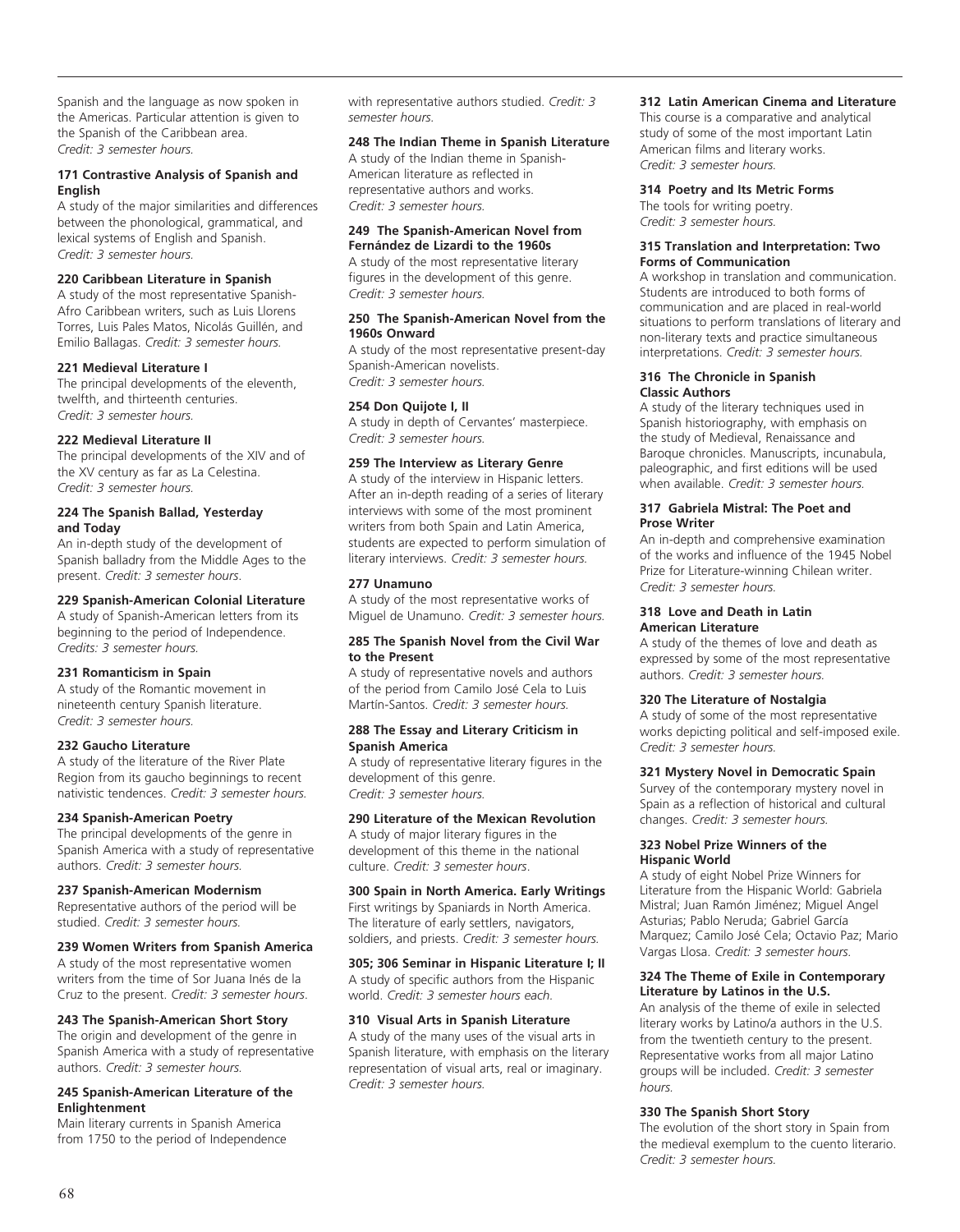# **331 La Zarzuela**

A course of appreciation of the Zarzuela and its values as a literature work, musical performance, and a dance. *Credit: 3 semester hours.*

# **334 Desire and Reality: Lorca, Buñuel, Dalí**

An exploration of the disjuncture between desire and reality behind the work of three Spanish Surrealists. *Credit: 3 semester hours*.

# **400 Internship**

An on-site internship in a governmental or cultural institution in the New York metropolitan area. Its purpose is to enhance the intern's knowledge of the Spanish language, Hispanic culture, and literature in a real-world work environment. The candidate must be a matriculated graduate student in good standing who has completed 12 credits in the program. *Credit: 3 to 6 semester hours.*

# **900 Master's Research**

Supervised research by mentor leading to the preparation and completion of a thesis in partial fulfillment of the master's degree requirements, in consultation with the Graduate Director. *Credit: 3 semester hours.*

# **901 Independent Study**

An opportunity for independent reading and research under the supervision of a faculty member. The area of research must be approved in advance by the director of the graduate program and a research plan will be required. *Credit: 3 semester hours*.

# **925 Maintaining Matriculation**

Master's degree students who are not registered for any course must maintain their matriculation by registering for 925 until all degree requirements are completed and a degree is granted. *No credit. Fee: \$100 per semester.*

#### **FRE 0101; 0102 French Reading Course (0101 is prerequisite for 0102)**

This course is designed to give candidates for the master's and doctoral degrees a grasp of the fundamentals of the language and a good working vocabulary so that they can use the language as a research tool in their field of specialization. *Two semesters. No credit.*

For a complete listing of approved courses, please contact the Dean's office.

# **Center for Latin American and Caribbean Studies**

# Advanced Certificate

St. John's University's Center for Latin American and Caribbean Studies (CLACS) offers a graduate-level multidisciplinary certificate for

those students interested in disciplines and careers that deal with Latin America, the Caribbean, or Latinos in the U.S. Those careers include: diplomacy and international relations; banking; business; literature; education; health services; and journalism.

# Entrance and Program Requirements

An undergraduate degree from an accredited university with a minimum 3.0 GPA and two letters of recommendation are required. Language proficiency in Spanish, Portuguese, or French must be demonstrated before completion of the program.

A student can enroll in the multidisciplinary advanced certificate program by itself or in conjunction with another graduate program (e.g. Spanish, Government and Politics, History, English, Sociology, Psychology, Liberal Studies, Education, or Business Administration).

Students need 15 credits in three different disciplines or areas; a minimum of nine credits must be from those courses classified as core. A student could meet some of the credit requirements by taking courses in Latin American and Caribbean universities with which we have established agreements or in a Study Abroad program in a Latin American or Caribbean nation, with prior approval from the appropriate Dean or Chair, and the CLACS Director.

The following courses may apply to the certificate, with approval of the program director and Dean's office:

| • ACC 245         | Selected Topics in<br>International Accounting |
|-------------------|------------------------------------------------|
| • ACC 246         | Analysis of Foreign                            |
|                   | <b>Financial Statements</b>                    |
| $\bullet$ CRM 133 | Class, Race, Criminal                          |
|                   | Justice                                        |
| $\bullet$ CRM 231 | <b>Evaluating Criminal Justice</b><br>Policies |
| $\bullet$ CRM 234 | Women and Crime                                |
| • CRM 235         | Global Crime                                   |
| • ECO 205         | International Trade and                        |
|                   | Investment                                     |
| • EDU 3000        | Independent Study:                             |
|                   | Literacy                                       |
| • EDU 3210        | Research and Practice of                       |
|                   | Teaching Writing/English                       |
|                   | language Arts in General                       |
|                   | and Inclusive Education,<br>B-6                |
| • EDU 6530        | Counseling in Multicultural                    |
|                   | Settings                                       |
| • EDU 9001        | Introduction to Bilingual/                     |
|                   | Multicultural Education                        |
| • EDU 9006        | Human Development in                           |
|                   | Cross-cultural Perspectives                    |
| • EDU 9011        | Practicum in Bilingual/                        |
|                   | Multicultural Education                        |
| • EDU 9015        | The Structure of English                       |
|                   | Language                                       |

| • ENG 711<br>• ENG 756<br>• ENG 758<br>· ENG 761 | Modern Short Story<br>The Christian Imagination<br><b>Collecting Cultures</b><br>Caribbean Literature and |
|--------------------------------------------------|-----------------------------------------------------------------------------------------------------------|
| • ENG 765                                        | Culture<br>American Ethnic                                                                                |
| $\bullet$ FIN 243                                | Literatures<br>International Corporate<br>Finance                                                         |
| • GOV 137                                        | Government and Politics<br>of Latin America                                                               |
| $\bullet$ GOV 153<br>$\bullet$ GOV 156           | International Organization<br>Global Environmental<br>Politics                                            |
| $\bullet$ GOV 157<br>• GOV 183                   | American Foreign Policy<br>The Puerto Rican<br>Contribution to American<br>Society                        |
| · GOV 189                                        | Political and Administrative<br>Problems of Developing<br><b>Nations</b>                                  |
| · GOV 263                                        | War, Revolution, and<br>Terrorism                                                                         |
| $\bullet$ GOV 264                                | <b>International Politics</b>                                                                             |
| $\bullet$ GOV 269<br>$\bullet$ GOV 277           | Global Politics of Gender<br>International Political                                                      |
|                                                  | Economy I                                                                                                 |
| • GOV 278                                        | <b>International Political</b><br>Economy II                                                              |
| • GOV 293                                        | Administration<br>of International                                                                        |
| $\bullet$ GOV 341                                | Organizations+++<br>International Law: Law of<br>Peace                                                    |
| $\bullet$ GOV 343                                | International Law: Law of<br><b>International Transactions</b>                                            |
| $\bullet$ GOV 344                                | International Law: Law of<br>War and Neutrality                                                           |
| $\bullet$ GOV 347                                | Seminar: Special Topic in<br>Developing Areas                                                             |
| • HIS 120                                        | Race, Gender and<br>Ethnicity in the Formation<br>of National Identity in<br>Modern South America         |
| • HIS 158                                        | History of Ethnic Rivalries<br>in the U.S.                                                                |
| • HIS 160                                        | Immigrants in American<br>History: 1880 to the<br>Present                                                 |
| • HIS 181                                        | Proletarian Pleasures                                                                                     |
| • HIS 220                                        | Nationalism and                                                                                           |
|                                                  | Revolution in Modern                                                                                      |
| $\bullet$ HIS 274                                | Cuba<br>Crises in American Foreign                                                                        |
| • HIS 462                                        | Relations<br>Colonial America: English                                                                    |
| • HIS 456                                        | Settlers in The New World<br><b>International Relations</b><br>since the First World War                  |
| $\bullet$ HIS 465                                | Invasion of America:<br>European and Indians in                                                           |
| • LAW 252                                        | Early America<br>International Business Law<br>and Negotiation                                            |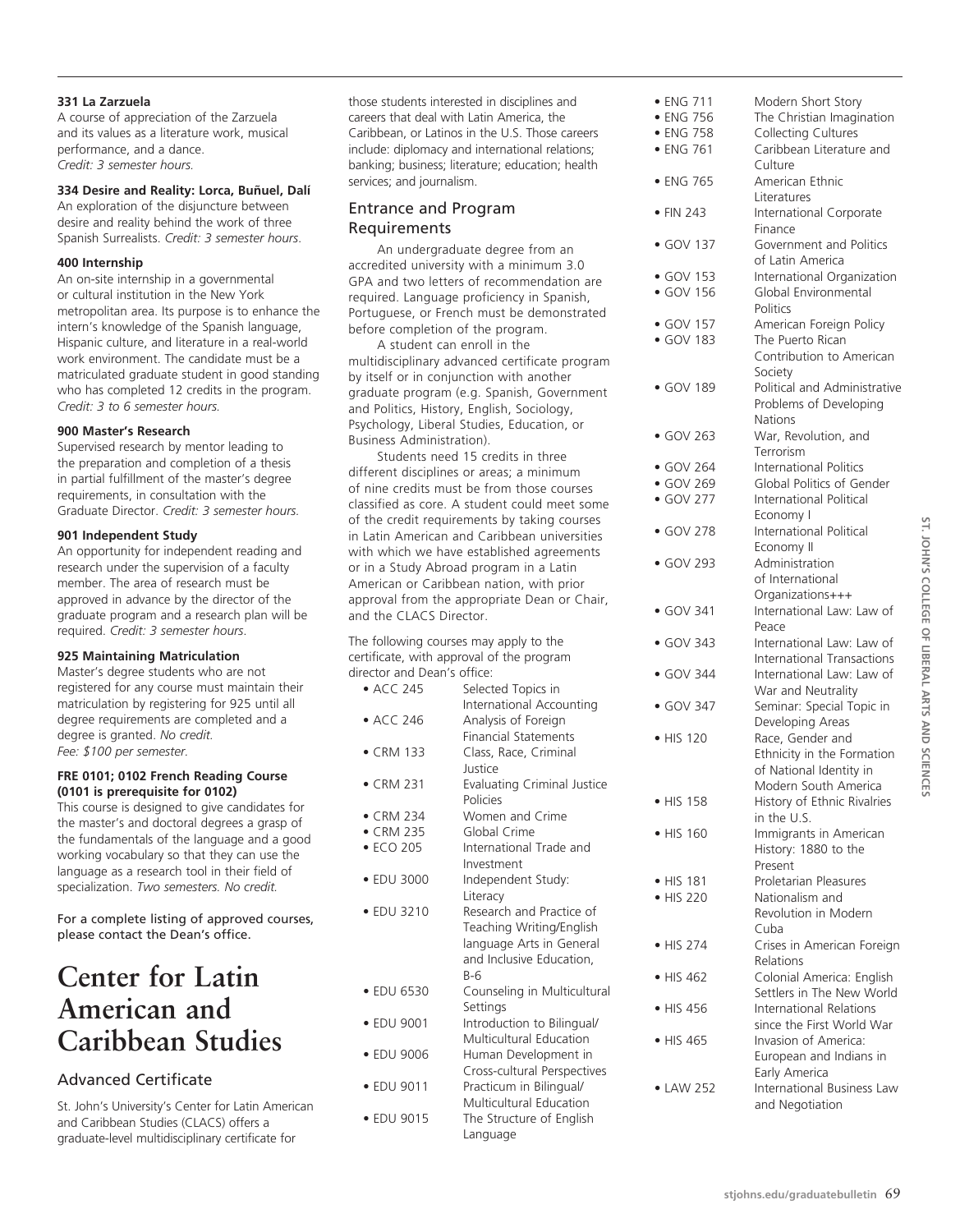| • MGT 205<br>• MGT 252 | Global Sourcing<br>Seminar in International | • PHI 169                        | Commerce, Morality, and<br>Public Policy         |
|------------------------|---------------------------------------------|----------------------------------|--------------------------------------------------|
|                        | Management                                  | • PSY 622                        | Social Psychology                                |
| • MGT 254              | Global Information                          | • PSY 625                        | Cross-Cultural Psychology                        |
|                        | Systems for International                   | • PSY 627                        | Cultural Diversity in                            |
|                        | Management                                  |                                  | Psychological Services                           |
| • MGT 259              | <b>International Business</b>               | • PSY 662B                       | Psycho-educational                               |
|                        | Policy                                      |                                  |                                                  |
|                        |                                             |                                  | Assessment II (Bilingual                         |
| • MKT 226              | International Marketing                     |                                  | and Minority Children)                           |
| • MKT 301              | Seminar in Current                          | • PSY 729                        | Psycholinguistics in School                      |
|                        | International Marketing                     |                                  | Psychology                                       |
|                        | Topics                                      | • SOC 118                        | Intercultural                                    |
| • MKT 302              | International Marketing                     |                                  | Communication in a                               |
|                        | Seminar Abroad                              |                                  | Globalizing World                                |
| • SPA 107              | Advanced Spanish                            | $\bullet$ SOC 120                | Race and Ethnicity                               |
|                        | Conversation and                            | $\bullet$ SOC 122                | Drugs and Society                                |
|                        | Composition                                 | • SOC 200                        | Sociology of Latinos/as in                       |
| $\bullet$ SPA 118      |                                             |                                  | the U.S                                          |
|                        | Contemporary Spanish                        |                                  |                                                  |
|                        | America                                     | $\bullet$ SOC 201                | Economic Sociology                               |
| $\bullet$ SPA 122      | The Cultural Heritage of                    | • SOC 208                        | Cultural Studies                                 |
|                        | the Antilles                                | • SOC 218                        | Immigration and Inequality                       |
| $\bullet$ SPA 123      | Spanish Afro-Caribbean                      | • SOC 220                        | Social Construction of                           |
|                        | Literature                                  |                                  | Race in the United States                        |
| $\bullet$ SPA 161      | Spanish American                            | $\bullet$ SOC 228                | Sociology of Community                           |
|                        | Linguistics                                 | • SOC 233                        | Urban Sociology                                  |
| $\bullet$ SPA 220      | Caribbean Literature in                     | • SOC 234                        | Global Poverty                                   |
|                        | Spanish                                     | • SOC 244                        | Globalization and Social                         |
| $\bullet$ SPA 229      | Spanish-American Colonial                   |                                  | Movements                                        |
|                        | Period                                      | • SOC 247                        | Global Education                                 |
|                        | Gaucho Literature                           | • SOC 248                        | Cross-Cultural and                               |
| $\bullet$ SPA 232      |                                             |                                  |                                                  |
| • SPA 234              | The Spanish American                        |                                  | Ethnographic Perspectives                        |
|                        | Poetry                                      |                                  | on Education                                     |
| $\bullet$ SPA 236      | Twentieth-Century Spanish                   | $\bullet$ SOC 249                | Sociology of Education                           |
|                        | American Theater                            | • SPE 325                        | Studies in Bilingualism                          |
| $\bullet$ SPA 237      | Spanish-American                            | • SPE 381                        | Cultural Diversity in                            |
|                        | Modernism                                   |                                  | Speech-Language                                  |
| $\bullet$ SPA 239      | Women Writers from                          |                                  | Pathology and Audiology                          |
|                        | Spanish-America                             | • TAX 251                        | Taxation of Foreign                              |
| $\bullet$ SPA 240      | The Literature of                           |                                  | Operations                                       |
|                        | Revolution in Spanish                       | $\bullet$ THE 410                | The Challenge of                                 |
|                        | America                                     |                                  | Liberation Theology for                          |
| $\bullet$ SPA 243      | The Spanish American                        |                                  | North America                                    |
|                        | Short Story                                 | • THE 440                        | Christian Hope and the                           |
| $\bullet$ SPA 245      | Spanish-American                            |                                  | World's Future                                   |
|                        |                                             |                                  |                                                  |
|                        | Literature of the                           | • THE 529                        | Moral Person: Moral                              |
|                        | Enlightenment                               |                                  | Society; Ethics: Social and                      |
| $\bullet$ SPA 248      | Indian Themes in Spanish-                   |                                  | Personal                                         |
|                        | American Literature                         |                                  | Upon completion of all coursework, as            |
| $\bullet$ SPA 249      | The Spanish American                        |                                  | a final condition for receiving the Certificate, |
|                        | Novel from Fernández de                     |                                  | a student must submit to the Director of         |
|                        | Lizardi to the 1950s                        |                                  | CLACS a portfolio with the accumulated work      |
| $\bullet$ SPA 250      | The Spanish American                        | accomplished during the program. |                                                  |
|                        | Novel from the 1950's                       |                                  | Students who complete the Certificate can go     |
|                        | Onward                                      |                                  | on to careers in government, NGOs, banking,      |
| $\bullet$ SPA 288      | The Essay and Literary                      |                                  | business, journalism, teaching, and Ph.D.        |
|                        | Criticism in Spanish                        | programs, among others.          |                                                  |
|                        | America                                     |                                  | Graduate research assistantships are             |
|                        |                                             |                                  |                                                  |
| $\bullet$ SPA 290      | The Literature of the                       |                                  | available. For more information about the        |
|                        | Mexican Revolution                          |                                  | program, please contact: Alina Camacho-          |
| $\bullet$ SPA 306      | Seminar in Hispanic                         |                                  | Gingerich, Ph.D., Professor and Director of      |
|                        | Literature II                               |                                  | CLACS, at camachoa@stjohns.edu or 718-990-       |
| $\bullet$ SPA 318      | Love and Death in Spa-                      | 1932/5829.                       |                                                  |
|                        | American Literature                         |                                  |                                                  |
| $\bullet$ SPA 324      | Exile in Latino Literature in               |                                  |                                                  |
|                        | the United States                           |                                  |                                                  |
| • SPA 334              | Desire and Death in Spa-                    |                                  |                                                  |

American Literature

# **Liberal Studies**

# **Program of Study**

# Master of Arts (M.A.) in Liberal Studies (MLS)

The Master of Arts in Liberal Studies provides a multidisciplinary graduate opportunity to the intellectually curious through the study of themes that draw from various academic fields.

There are four tracks in the Master of Arts in Liberal Studies:

- 1. Humanities
- 2. Social Sciences

- 3. Cultural Studies (includes the Concentration in Women's and Gender Studies)
- 4. Interdisciplinary Studies

The program is designed to provide a strong foundation for a number of professional goals; it is not designed to duplicate or replace the specialized disciplinary training required for a Ph.D., though it can be appropriate preparation for further graduate study, including doctoral-level study. This program is especially suited to working professionals

#### **Entrance Requirements**

- 1. A bachelor's degree in any area, with an overall GPA of 3.0.
- 2. A brief personal essay describing the student's academic goals and areas of intellectual interest.
- 3. Six credit hours in the area of concentration.
- 4. For the Humanities track, a total of 18 credits from English or history; for the Social Science track, a total of 18 credit hours from anthropology, economics, history, government and politics, psychology, or sociology; for the Cultural Studies track, a total of 18 credit hours from anthropology, sociology, English, area studies (Latin America, Asian, Middle Eastern, African, etc.), history, philosophy, and ethnic/gender studies; for Interdisciplinary Studies, a sufficient number of credits in the relevant disciplines, as determined by the director.
- 5. Two letters of recommendations from persons who can attest to the student's ability to undertake graduate studies.

# Program Requirements

Each student selects a program track: Humanities, Social Science, Cultural Studies, or Interdisciplinary Studies.

If Humanities is selected, the student chooses an area of concentration—either history or literature. The student completes five courses in his or her area of concentration and two courses each from the two cognate disciplines. The student also takes introductory and integrating seminars in liberal studies. A total of 11 courses is taken.

If Social Sciences is selected, the student chooses an area of concentration—economics,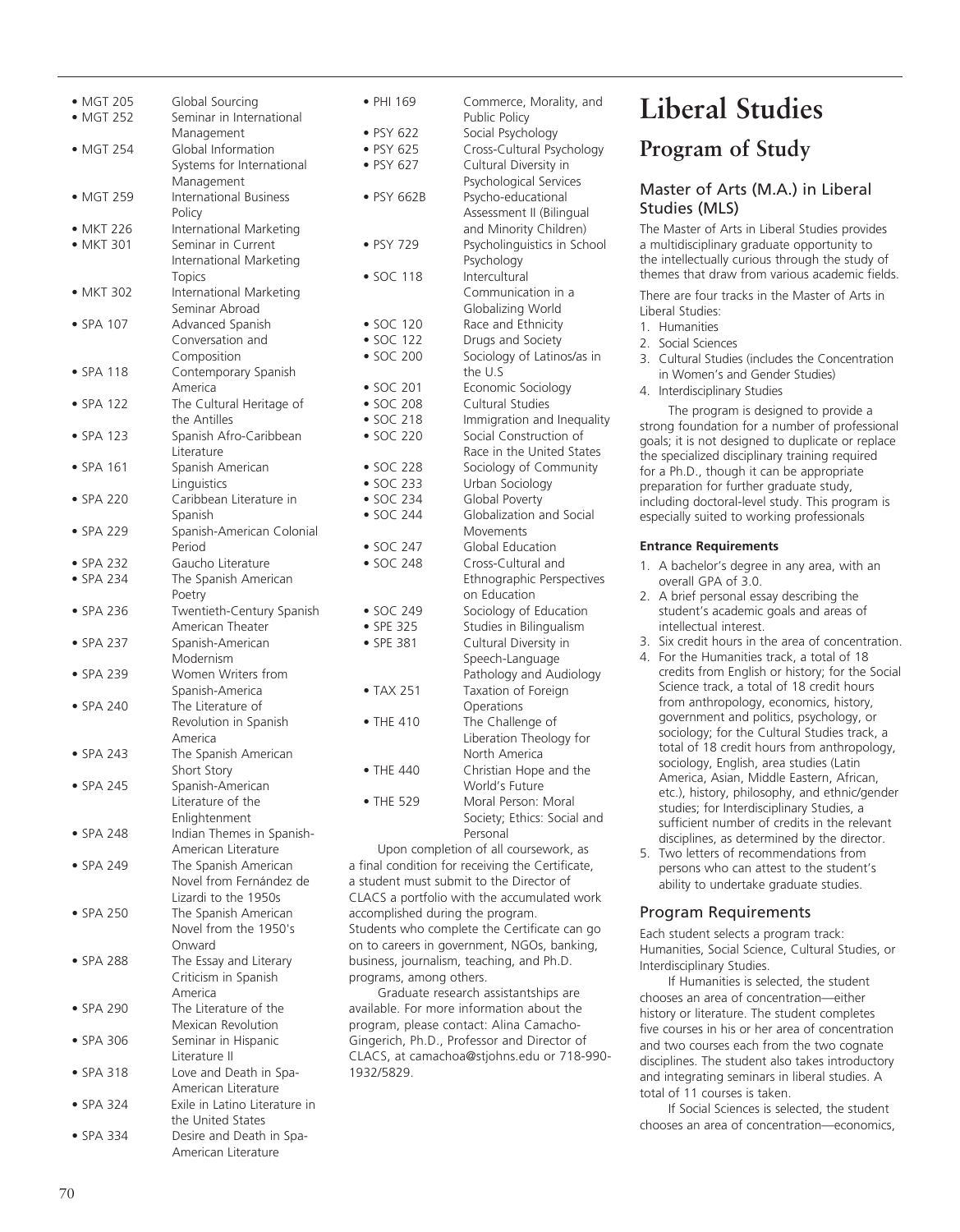history, government and politics, psychology or sociology. The student takes five courses in his or her area of concentration and two courses from any two cognate disciplines. The student also takes introductory and integrating seminars in liberal studies. A total of 11 courses is taken.

If Cultural Studies is selected, the student takes five courses from a list of courses dealing with the anthropological and cultural themes and four courses in cultural areas and topics. These include but are not limited to Latin America, Far Eastern Cultures, Eastern Europe, Africa and the Middle East. The student also takes introductory and integrating seminars in liberal studies. A total of 11 courses is taken.

If Interdisciplinary Studies is selected, the student consults with the program director about the theme of the proposed program (as well as faculty in the relevant areas). The program director must approve the proposed program. The student takes courses from his or her area of concentration and courses from at least two other areas of determined to be relevant to the proposed research project. The student also takes an introductory and integrating seminar in liberal studies.

Every student must complete a capstone project in the track he/she has selected.

# **Courses**

Departments strive for accuracy with regard to the scheduling of courses. They reserve the right, however, to alter the schedule as needs may dictate. Moreover, the Dean maintains the right to cancel courses when deemed necessary.

# **100 Introductory Seminar in Liberal Studies**

Directed reading and discussion of representative works which have had a significant influence in the various areas in liberal studies. This course introduces issues in the humanities, social sciences, and cultural studies. *Credit: 3 semester hours.*

# **200 Integrating Seminar in Liberal Studies**

The capstone project is the focus of this seminar, taught by faculty members from one of the liberal studies tracks. The capstone project proposal must be approved by the student's faculty mentor and the Program Director. *Credit: 3 semester hours.*

# **204 Independent Research in Liberal Arts**

Under the supervision of a faculty mentor, the student will prepare a research proposal, and submit it to the program director for approval. All proposals must be approved by the Director. *Credit: 3 semester hours.*

# **Division of Library and Information Science (LIS)**

The Division of Library and Information Science offers programs of study leading to the Master of Science (M.S.) in Library and Information Science, five combined bachelor's and master's degree programs, double master's programs with the Departments of Government and Politics and History, and an Advanced Certificate in Management for Information Professionals.

# **Accreditation**

The graduate program in library and information science leading to the Master of Science degree is accredited by the American Library Association (ALA) and the curriculum has been registered and approved by the New York State Department of Education.

# **Programs of Study**

# Master of Science (M.S.) in Library and Information Science

The fully online M.S. degree program is suitable for students interested in many different types of libraries, including public, law, academic, museum, and other special libraries as well as archives and information centers. There are four core courses, one management course, and seven electives, which must be selected in consultation with the student's advisor. The student completes the program by completing the 12 courses and submitting a successful e-portfolio.

Students may pursue interdisciplinary coursework in Public History and Museum Administration in consultation with an advisor.

# **Entrance Requirements**

Applicants seeking admission to the M.S. program must submit the following evidence of their ability to pursue graduate study in library and information science:

- 1. A baccalaureate degree from an accredited college or university. Undergraduate scholastic achievement must be such as to give reasonable assurance of success in work for an advanced degree. Normally, this will be a "B" (3.0) both in the general average and in the major field.
- 2. Two letters of recommendation from instructors, librarians, or equivalent professionals.
- 3. A statement of professional goals.
- 4. International students who have not received a U.S. degree will be required to present either TOEFL or IELTS scores as evidence of English proficiency.

# Program Requirements

The M.S. program requires all students to satisfy the following:

- 1. Completion of 36 credits with a minimum of a "B" (3.0) average.
- 2. Completion of all core courses: 203, 204, 205, and 239.
- 3. Completion of management requirement  $(240)$ .
- 4. Continuous enrollment and completion of all requirements within a period not to exceed five years.
- 5. Submission of a successful e-Portfolio.

Note: Up to six credits may be taken outside the Division with the permission of the Graduate Director. In consultation with an advisor, students may select a specialization. A list of specializations is available on the Division of Library and Information Science website: www.stjohns.edu/dlis.

# E-Portfolio

In order to receive your Master of Science degree in Library and Information Science from St. John's, you are required to submit an e-Portfolio that serves as an end-of-program assessment. The e-Portfolio will also help you display your work to future potential employers. It includes a professional philosophy, resume, and artifacts from coursework with reflections that document proficiency in the program's eight goals:

- 1. Develop an understanding of the foundations of the profession;
- 2. Develop an understanding of information resources;
- 3. Demonstrate ability to organize recorded knowledge and information;
- 4. Apply technological knowledge and skills to practice;
- 5. Apply reference and user services;
- 6. Master research methods;
- 7. Experience continuing education and lifelong learning; and,
- 8. Apply key concepts of administration and management.

You must submit your e-Portfolio through Digication in either your last semester of coursework or the semester immediately following. We encourage you to build you e-Portfolio throughout your program of study.

# Certification for Public Librarians in New York State

New York State will issue this professional certificate to St. John's graduates with the M.S. in Library and Information Science who provide proof of their degree. There is a fee for the certificate that must be included with the application. For details, visit the New Your State Library website at nysl.nysed.gov/libdev/cert/.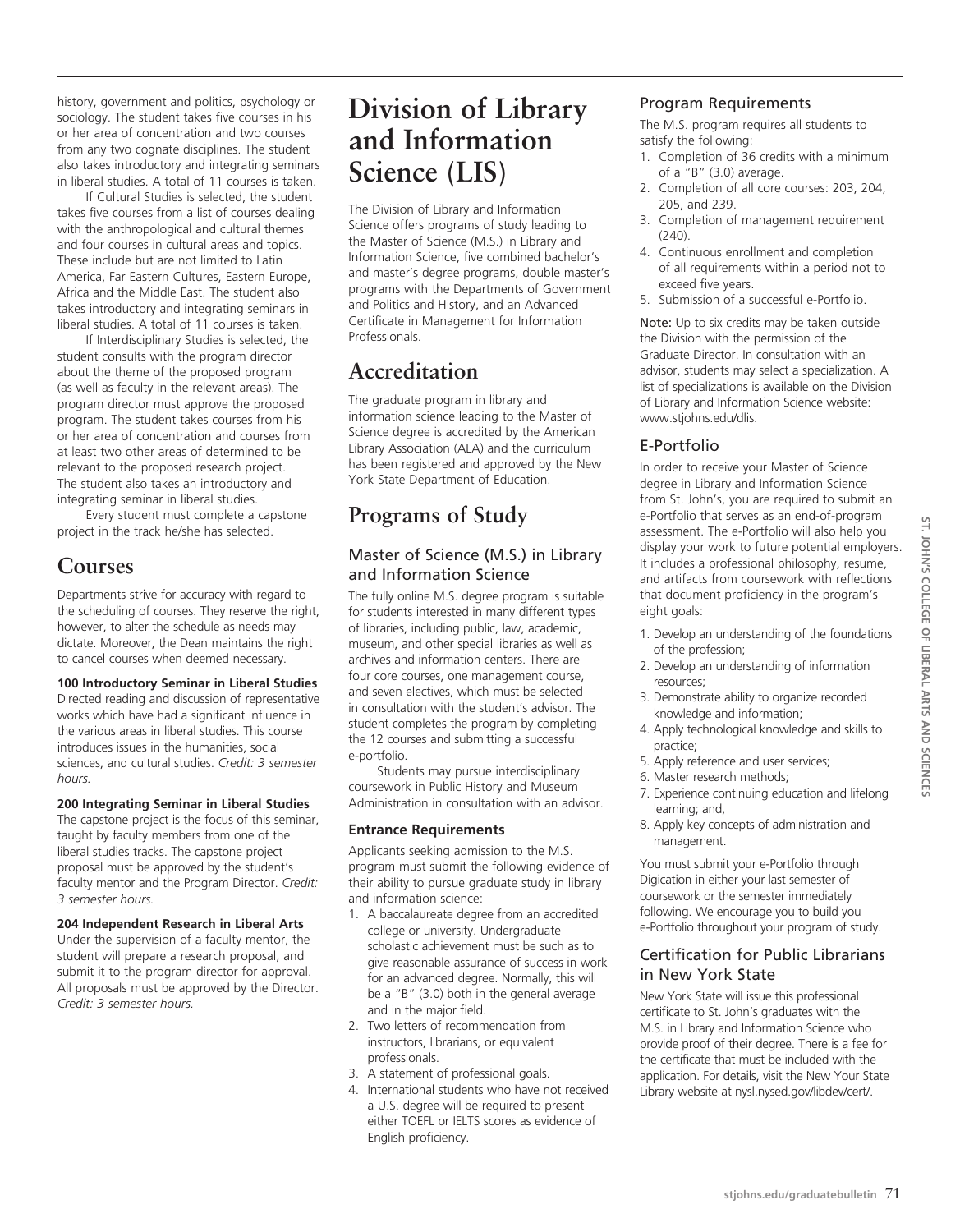# Combined Degrees

# B.A./M.S. Programs in French, Italian, or Spanish and Library and Information Science

St. John's College of Liberal Arts and Sciences offers three accelerated combined degree programs leading to the B.A. and M.S. degrees, typically within five years of full-time study. Undergraduate students with a cumulative GPA of 3.0 or better and a minimum 3.0 GPA in at least 12 credits in the major at St. John's University are encouraged to apply. Students accepted into the program typically complete 12 graduate credits that apply toward both the B.A. and M.S. degrees. After completion of their baccalaureate degrees, students may complete the balance of graduate credits required for the master's degree. Please consult the University bulletins for additional requirements for the bachelor's and master's degrees.

For detailed information regarding the B.A./M.S. programs, students should consult the Director of Graduate Studies and their undergraduate academic Dean.

# B.S./M.S. Programs in Computer Science or Information Technology and Library and Information Science

St. John's College of Liberal Arts and Sciences offers two accelerated combined degree programs leading to the B.S. and M.S. degrees, typically within five years of full-time study. Undergraduate students with a cumulative GPA of 3.0 or better and a minimum 3.0 GPA in at least 12 credits in the major at St. John's University are encouraged to apply. Students accepted into the program typically complete 12 graduate credits that apply toward both the B.S. and M.S. degrees. After completion of their baccalaureate degrees, students may complete the balance of graduate credits required for the master's degree. Please consult the University bulletins for additional requirements for the bachelor's and master's degrees.

For detailed information regarding the B.S./M.S. programs, students should consult the Director of Graduate Studies and their undergraduate academic Dean.

# M.A./M.S. Program in Government and Politics and Library and Information Science

Under the administration of the Graduate Division of the College of Liberal Arts and Sciences, the Department of Government and Politics and the Division of Library and Information Science offer a joint program of study leading to the Master of Arts in Government and Politics and Master of Science in Library and Information Science degrees.

Students complete a total of 57 credits rather than 66 credits required if both degrees are pursued separately.

The combination of the two graduate programs provides students with the opportunity to integrate two complementary bodies of knowledge: government and politics and library science. The graduate program in government and politics supplements the graduate program in library science by broadening and deepening a student's understanding of governmental structure, institutions, public administration, and political/ legal processes, while at the same time mastering contemporary means of accessing and utilizing related information.

#### **Entrance Requirements**

Students must meet the requirements of admission to both the Master of Arts in Government and Politics and the Master of Science in Library and Information Science programs as set forth in their respective sections of this bulletin.

#### **Program Requirements**

All M.A./M.S. students will complete curriculum requirements for each degree with four courses (12 credits) applying to both programs.

These exchange courses include: GOV 205 Modern Political Research One GOV course in the student's area of concentration

|                | Two of the following LIS courses: |
|----------------|-----------------------------------|
| <b>IIS 222</b> | Materials and Services to         |
|                | Diverse Populations               |
| <b>IIS 237</b> | Metadata for Information          |
|                | Professionals                     |

LIS 260 Information Use and Users

All students must complete the written comprehensive examination in Government and Politics and an e-Portfolio in Library and Information Science.

# M.A./M.S. Public History/Library and Information Science

Under the administration of the Graduate Division of the College of Liberal Arts and Sciences, the Department of History and the Division of Library and Information Science offer a joint program of study leading to the Master of Arts in Public History and Master of Science in Library and Information Science degrees. Students complete a total of 57 credits rather than 69 credits required if both degrees are pursued separately.

The combination of these two graduate degrees will provide students with the theoretical understanding and technical skills needed to help libraries, archives, museum, government agencies, and corporations ethically serve diverse global audiences and promote responsible stewardship of information and cultural resources.

# **Entrance Requirements**

Students must meet the requirements of admission to both the Master of Arts in Public History and the Master of Science in Library and Information Science programs as set forth in their respective sections of this bulletin.

# **Program Requirements**

All M.A./M.S. students will complete curriculum requirements for each degree with four courses (12 credits) applying to both programs. These exchange courses include HIS 401 Modern Historical Research and three of the following:

| HIS 404/LIS 253 Oral History |                             |
|------------------------------|-----------------------------|
| <b>HIS 510</b>               | History of Material Culture |
| <b>HIS 512</b>               | History as Visual Record    |
| <b>HIS 506</b>               | U.S.Museums and             |
|                              | <b>Historic Sites</b>       |
| <b>HIS 525</b>               | Advanced Topics in          |
|                              | Public History              |

All students must complete internships in Public History and Library and Information Science, a Public History final project, and an e-Portfolio in Library and Information Science to culminate their degrees.

# Advanced Certificate in Management for Information Professionals

You can complete this certificate as a standalone degree or as a specialization within the Master of Science program in Library and Information Science. The certificate will develop your management and leadership potential, enabling you to take on leadership positions in libraries and information organizations. Our program features a unique focus on social justice, responsibility, and ethics. Although the skills you'll gain in this certificate program translate to any type of information environment, the curriculum focuses primarily on business and legal organizations. Please note that no federal aid is available to students who complete the certificate as a stand-alone degree. The courses that apply to this 15-credit certificate are: LIS 240; LIS 262; LIS 263; LIS 264; and LIS 282.

# **Experiential Learning**

The M.S. program faculty encourage students to explore the profession in an experiential, hands-on approach that complements the theoretical base fostered through readings, research and class discussion. To that end, academic service-learning activities, and individually arranged local site visits are required components of many courses and are expected of all students.

# **Internships**

Field experience is available through noncredit or credit-bearing internships. A student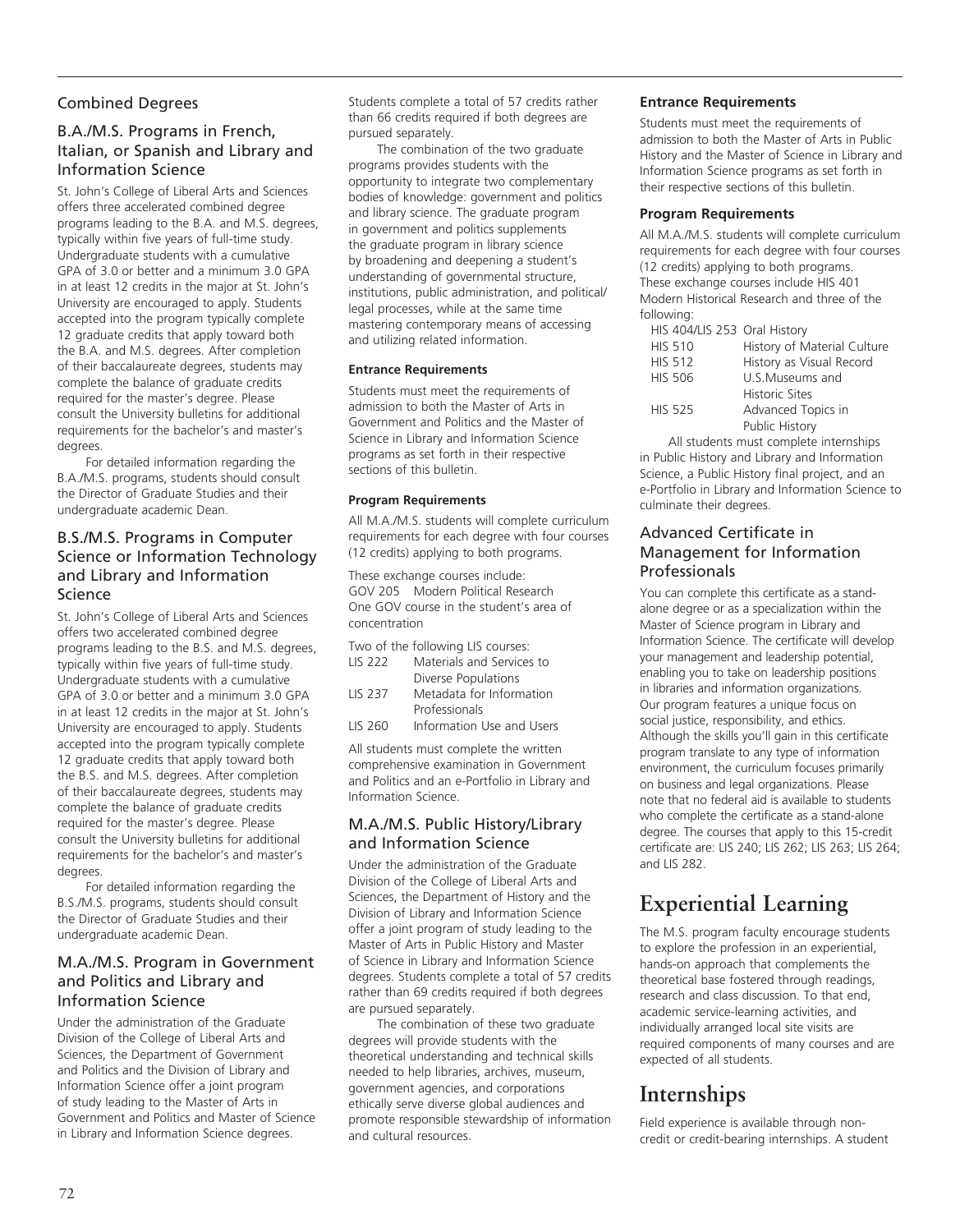may elect to complete an informal, voluntary position within a library, archive, or information organization in order to observe and/or participate in the activities of the profession. A paid position may not double as an internship.

Interested students are required to meet with their faculty advisor the semester prior to registering for an internship course in order for the field site to be approved and the paperwork completed. The student must be academically eligible in order for the placement to be approved (i.e., all prerequisites must have been satisfied prior to registration). The internship must be completed under the direction of a certified, professionally qualified site supervisor whose credentials have been approved by the faculty advisor.

# **Financial Aid**

Qualified graduate library and Information Science students are eligible for assistantships which include tuition remission and a stipend; these assistantships are awarded for service to the Division and research assistance to faculty. The Division also offers the Rev. Brian J. O'Connell, C.M. Scholarship, named after the late Dean of St. John's College of Liberal Arts and Sciences, to high-achieving applicants who earn GPAs of 3.4 or higher (on a 4.0 scale) for their most recent degrees. Incoming students do not need to apply separately for this scholarship, but are automatically granted partial tuition reprieve based on academic merit. Other scholarship opportunities include the Mildred Lowe Memorial Scholarship, the H.W. Wilson Foundation Scholarship, the Elizabeth Minutaglia Memorial Scholarship, the Francis Augustine Hyland Memorial Scholarship, and the John Garino Memorial Scholarship.

# **Student Assistance**

# **Advising**

Each graduate student admitted to the Division selects an advisor in the second semester of study according to their professional interest. The advisor must be consulted at least once a semester (prior to registration) to ensure the most effective choice of courses. Students may confer with more than one advisor. New students are advised by the Director.

# **Placement**

The Division regularly provides information on employment opportunities via the student e-mail digest and the Division of Library and Information Science blog. A placement service is also available at the St. John's University Office of Career Services.

Types of placement opportunities include:

- • Archives, museums, and record centers
- Public libraries
- Government agencies
- Higher education/corporate training
- • Financial services
- Hospital/medical/pharmaceutical libraries
- Law libraries
- Market research
- • Publishing and broadcast management
- • Risk management

# **Alumni Organizations**

Graduates of the Division of Library and Information Science are automatically eligible for membership in the Alumni Association and to join the alumni LinkedIn group. Our alumni serve on the advisory board and may sponsor such activities as the William A. Gillard lecture. They also receive a monthly e-newsletter with Division events and job opportunities.

# **Beta Phi Mu**

Graduates of the Division of Library and Information Science with a superior record and recommended by the admissions committee are eligible for membership in Beta Phi Mu.

# **Courses**

# Core Courses

# **203 Information Organization**

Theories, systems, and practices of information organization. Emphasis is on understanding the basic function of library catalogs, indexes, metadata, finding aids, and internet search engines. *Credit: 3 semester hours.*

#### **204 Introduction to Library and Information Science**

A survey of the field including theory and practice, historical trends/developments, computer-based and other information systems, and societal concerns. Must be taken as one of the first two courses. *Credit: 3 semester hours.*

# **205 Information Sources & Services**

Scope, organization, and evaluation of reference sources and services, with emphasis on information use and retrieval in a virtual environment and contemporary models of service delivery. *Credit: 3 semester hours.*

# **239 Research & Evaluation Methods**

*Prerequisite: LIS 204 or LIS 205.* Social science research methods applicable to program evaluation and library and information science research; topics include research ethics, research design, literature reviews, data analysis, and reporting research to general and specialized users. *Credit: 3 semester hours.*

# Management Course

# **240 Management of Information Organizations**

*Prerequisite: LIS 204 or LIS 205.* Leadership and management principles relating to the operation of libraries and other information enterprises. Leading, planning, evaluating, staffing, housing, equipping, and financing. *Credit: 3 semester hours.*

# Elective Courses

#### **121 Literature and Related Resources for Children**

A survey of books and other materials for children, with emphasis on selection criteria, developing evaluation skills, familiarity with award-winning titles, and book presentation. Requires fieldwork. *Credit: 3 semester hours.*

#### **125 Library Materials and Services for Young Children**

Materials and services for the young child (infant through preschool). Theories underlying services. Selection, analysis, and presentation of books, and other appropriate materials. Requires fieldwork. *Credit: 3 semester hours.*

#### **126 Literature and Related Resources for Young Adults**

A survey of books and other materials for young adults, with emphasis on selection criteria, developing evaluation skills, familiarity with award-winning titles and book presentation. Requires fieldwork. *Credit: 3 semester hours.*

#### **127 Library Services for Children and Young Adults**

*Prerequisite: LIS 205.* Serving children in the public library, with emphasis on user needs, storytelling and book talk skills, programming, information services, policies and guidelines, and maintaining collections. Requires fieldwork. *Credit: 3 semester hours.*

#### **211 Collection Development and Management of Knowledge Resources**

*Prerequisite: LIS 204.* Philosophy and methods of managing collections in physical and virtual libraries, with emphasis on assessing and meeting information needs. May include a service learning requirement. *Credit: 3 semester hours.*

# **213 Popular Culture and the Young Adult**

*Prerequisite: LIS 204 or LIS 205.* An exploration of contemporary, popular entertainment media oriented toward and accepted by adolescents, with emphasis on film, television, music, magazines, and the Internet. *Credit: 3 semester hours.*

#### **214 Teen Space: Creating Authentic Public Library Spaces for Teens**

*Prerequisites: LIS 204 or LIS 205.* Introduction to the teen-space built environment by exploring the relationship between humans and the spaces they inhabit. *Credit: 3 semester hours.*

# **221 Planning and Delivering Information Literacy Programs**

*Prerequisite: LIS 205.* Theory and practice of user education with emphasis on developing information literacy programs. Standards, guidelines, instructional models, effective pedagogical techniques, collaboration, and assessment. Planning, delivery, and evaluation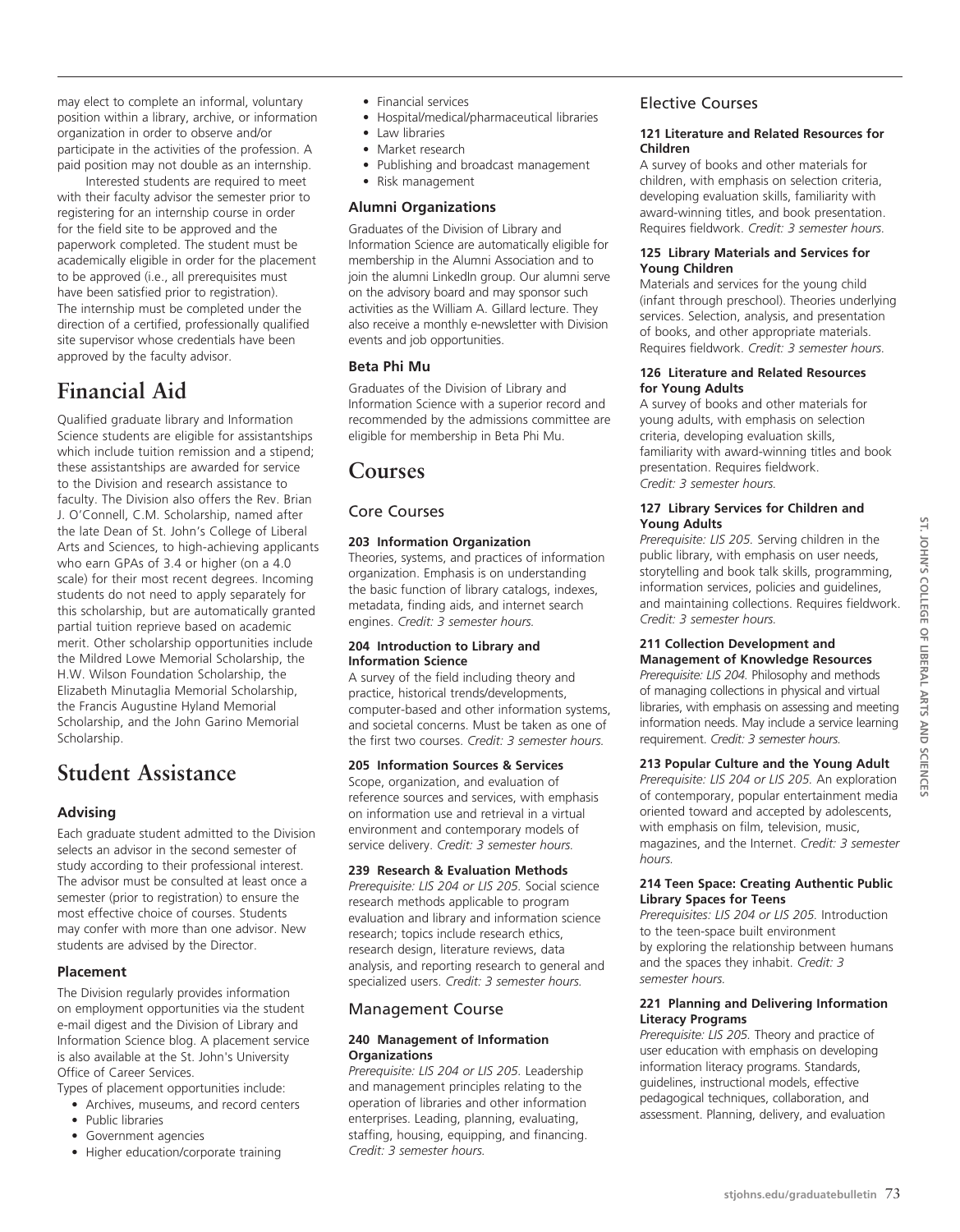of instructional programs designed to develop lifelong information literacy skills. *Credit: 3 semester hours.*

#### **222 Materials and Services to Diverse Populations**

*Prerequisite: LIS 204 or LIS 205.* Information needs of diverse populations, including the aged, illiterate, individuals with disabilities, and racial, ethnic, and linguistic minorities. *Credit: 3 semester hours.*

#### **223 Graphic Novels and Libraries**

A brief history of the graphic novel medium, an introduction to comics theory, and how librarians use graphic novels. *Credit: 3 semester hours.*

# **230 Introduction to Digital Libraries**

*Prerequisite: LIS 203.* The contextual framework for digital libraries including the creation, structure, access, and use of digital information. Analysis of digital library projects. *Credit: 3 semester hours.*

#### **231 College and University Libraries**

*Prerequisite: LIS 204 or LIS 205.* Academic library administration, planning, staffing, and evaluation. The history of higher education and the college library in the U.S. The impact of demographic and social changes on the provision of service. *Credit: 3 semester hours.*

#### **233 Public Libraries and Community Information Centers**

*Prerequisite: LIS 204 or LIS 205.* The objectives, organization, and services of contemporary public libraries, including the ways in which they serve diverse communities and reach underserved populations. Field trips may be required. *Credit: 3 semester hours.*

# **234 Library Design**

This course addresses the library design and space planning process, the critical nature of the architectural program, the benefits of user participation, and assessing functionality. Library design and space planning process, the critical nature of the architectural program, the benefits of suer participation, and assessing functionality. *Credit: 3 semester hours.*

#### **235 Cultural Competence for Information Professionals**

Application of cultural competence knowledge, skills, and practices required in a culturally diverse environment for information professionals. *Credit: 3 semester hours.*

#### **237 Metadata for Information Professionals**

*Prerequisite: LIS 203.* Metadata applications in a variety of information environments, libraries, archives, museums, and information centers. Major metadata schemes, encoding standards, and structures. *Credit: 3 semester hours.*

# **238 Web Design for Libraries and Information Centers**

An information architecture approach to the design of websites for large enterprises. Topics include information content, organization, labeling, navigation, searching, usability, and accessibility. *Credit: 3 semester hours.*

#### **245 Special Collections Librarianship and History of the Book: Principles and Practices**

The organization, administration, service, and care of special collections, with an emphasis on rare books. The history of books and printing, non-book formats, donor relations and collecting, conservation and preservation, ethics, access, security, exhibitions and digitization. Requires fieldwork. *Credit: 3 semester hours.*

#### **248 Database Modeling and Design**

The fundamental concepts and issues of database management systems. Topics include entity and relationship modeling, SQL, relational database design, data integrity, and XML. *Credit: 3 semester hours.*

#### **249 Introduction to Archival Principles & Practices**

Management of archives and manuscript repositories, including basic functions and skills required of an archivist or curator of manuscripts as well as current issues and topics. *Credit: 3 semester hours.*

#### **253 Oral History**

Introduction to the theory and practice of oral history. Major topics include the ideological content of speech and storytelling, the role of class and ethnicity, the ethics of scholarly intrusion, and the use of technology. *Credit: 3 semester hours.*

#### **254 Legal Research**

*Prerequisite: LIS 205.* Basic tools and techniques of legal research using electronic and print sources. Primary and secondary sources of law; deciphering of citations; finding legal and business-related materials with cost-efficient techniques. *Credit: 3 semester hours.*

#### **255 Advanced Legal Research**

*Prerequisite: LIS 254.* Complex legal research problems such as corporate research; patent prosecution, international, and foreign law research; coordinated approaches to tax research, labor and employment law. Advanced WESTLAW, LEXIS, and BLOOMBERG LAW training. *Credit: 3 semester hours*.

#### **257 Archival Representation**

*Prerequisite: LIS 249.* This course covers the history and principles of archival materials and examines the administrative decisions entailed in the management of an archival institution's representation program*. Credit: 3 semester hours.*

# **258 Museum Informatics**

This course introduces how technical innovations influence the social world of museums by exploring information technology and modern information systems in the museum environment. *Credit: 3 semester hours.*

#### **260 Information Use and Users**

*Prerequisite: LIS 204.* Survey/seminar on how LIS practitioners and researchers seek to understand user information needs/behaviors. Emphasis on theories of user needs and information use. Populations discussed include children, business managers, attorneys, scientists, university students, general researchers, and consumers. C*redit: 3 semester hours.*

#### **261 Information Sources and Services for Children and Young Adults**

*Prerequisite: LIS 205.* Non-fiction and reference sources and services in school and public libraries as they relate to curriculum support and information literacy. Focus on the child as reference interview participant/learner. *Credit: 3 semester hours.*

#### **262 Project Management in Information Organizations**

This course provides students with an overview of project management and guides them through many of the project management tools and skills required in information organizations. *Credit: 3 semester hours.* 

#### **263 Marketing and Advocacy in Information Organizations**

This course prepares students to design, implement, and evaluate marketing, communications, and advocacy plans to improve service experiences of information users. *Credit: 3 semester hours.* 

#### **264 Project Leadership for Information Professionals**

*Prerequisites: LIS 240, LIS 262, LIS 263, LIS 282.*  Students will demonstrate through a series of major projects their leadership potential and the skills they have developed from this program. *Credit: 3 semester hours.* 

#### **269; 269B; 269D; 269E Internship**

*Prerequisites: LIS 204, LIS 205, and either LIS 203 or LIS 239.* A supervised professional experience combining theory and practice in a library or information center. Meetings and reports required; may be taken for a total of six credits. *Credit: 0, 1, 2, or 3 semester hours.*

#### **270 Orientation to Online Learning**

Current issues and trends in library and information science as well as other topics of current interest are presented by prominent outside speakers, alumni, and members of the faculty. *No credit.*

#### **271 Special Topics in Library and Information Studies**

A special topic on an issue not normally covered in the M.S. curriculum will be examined in-depth. The format will depend upon the topic to be covered. Offered occasionally. *Credit: 3 semester hours*.

# **281 Competitive Intelligence**

Monitoring the external environment to obtain and use primary and secondary information relevant to the institutional decision-making process. Identification,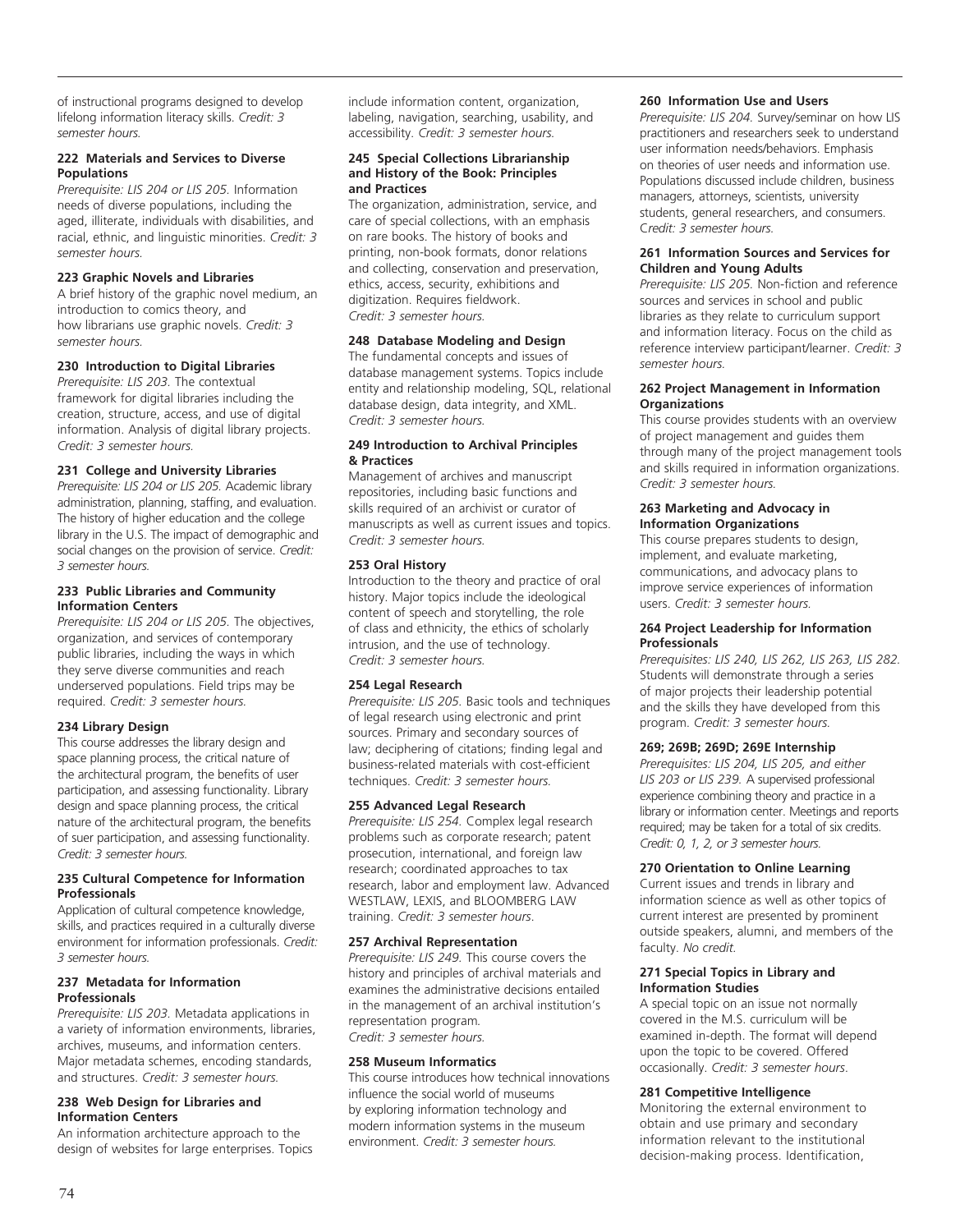selection, collection, interpretation, and distribution of information with strategic implications. *Credit: 3 semester hours.*

#### **282 Knowledge Management**

The process and practice of facilitating the generation, sharing, acquisition, and application of knowledge in an organization; dissemination according to needs and preferences of stakeholders. *Credit: 3 semester hours.*

#### **283 Social Justice in the Information Professions**

Topics focus on the relationship between information access and human development. Emphasis placed on critically examining information policies and services (i.e., reference, cataloging, collection development, information access, user studies, e-citizenship, evaluation) in light of relevant elements of the Universal Declaration of Human Rights (United Nations, 1948), multiple social justice theories, and social activism trends in the information professions. *Credit: 3 semester hours.*

# **302 Genealogical Sources and Services**

The course will enable students to conduct and assist with family history research using a wide variety of genealogical resources. *Credit: 3 semester hours* 

#### **901 Special Research and Projects I 902 Special Research and Projects II**

The formal presentation of a research paper or project (survey, history, bibliographic essay, etc.) resulting from investigation of a problem under the direction of a member of the faculty. *Credit: 3 semester hours.*

# **925 Maintaining Matriculation**

Master's students who are not registered for other courses must register for 925 until degree requirements are completed and the degree is granted. Fall-Spring only. *No credit. Fee: \$100*

# **105 Comprehensive Portfolio**

Students are required to submit an e-Portfolio as an end of program assessment in either the last semester of coursework or the semester immediately following. *No credit.*

For a complete listing of approved courses, please contact the Dean's office

# **Department of Mathematics and Computer Science (MTH)**

# **Programs of Study**

# **Master of Arts (M.A.) in Applied and Computational Mathematics**

The M.A. in Applied and Computational Mathematics is a versatile degree that allows students to deepen their math and computer science knowledge. It will provide students with a solid foundation in these subjects from which to pursue further doctoral research or advancement in a range of exciting career fields. The program offers a track in Artificial Intelligence and Machine Learning, which prepares students for careers in this quickly-growing area of science, art, technology, and business.

Through the 33-credit program, students will use computer programs to solve real-world mathematical problems. They will develop and analyze mathematical models of physical and biological phenomena and engineering systems, interpret the solutions of these problems in the context of what they model, and use the results to identify relationships, patterns, and the effects of altering one or more variables or modeling assumptions. Courses cover such topics as software systems, computer algorithms, formal language theories, and database management systems to provide students with the research, analytical, and communication skills to succeed in any career path. Full-time students can complete the degree in two years, with classes scheduled to accommodate working professionals.

# **Entrance Requirements**

Acceptance into the M.A. in Applied and Computational Mathematics requires evidence of successful completion of a baccalaureate degree with a cumulative 3.0 grade point index or higher. Students must also submit a resume, two letters of recommendation, and a statement of professional and academic goals with their applications.

Students who have completed an undergraduate degree in mathematics or computer science may apply to this master's program. Students with a minor in mathematics or computer science are also welcome to apply; their application will be reviewed by the department's Graduate Education Policy Committee (GEPC) to determine if they have completed requisite coursework. If the GEPC determines the student's coursework satisfies the requirements of admission, such students

may be admitted to the program contingent on meeting other admission requirements. Students whose undergraduate GPA does not meet admission requirements may be able to register as non-matriculated students (See "Non-Matriculated Students").

Students accepted to the program may transfer a maximum six credits for previously completed mathematics of computer sciences courses if approved by the GEPC and the Dean's office. (See "Transfer Credit.")

# **Program Requirements**

The M.A. requires successful completion of 33 credits of coursework and a comprehensive examination. Required courses include: MTH 161, 165, 167, 177, 180, 209, 213, 580, and 600. Two elective courses may be chosen from among MTH 172, 222, 242, 276, and 282. Students who elect the Artificial Intelligence and Machine Learning program track will complete 18 credits of MTH 161, 165, 167, 177, 180, and 209 as well as 15 credits chosen from among MTH 172, 222, 242, 282, 284, and 290. Students will also complete a comprehensive examination.

# **B.S. Computer Science (Staten Island)/M.A. Applied and Computational Mathematics Pathway**

St. John's College of Liberal Arts and Sciences offers a pathway enabling undergraduate students to streamline study between the B.S. program in Computer Science (Staten Island campus) and the M.A. program in Applied and Computational Mathematics. Undergraduate students pursuing the pathway may take up to 12 graduate credits as part of their undergraduate degrees, upon consultation with an advisor. Assuming good academic standing, matriculation into the M.A. program is seamless upon completion of the undergraduate degree. Applicants will be expected to demonstrate their ability to meet the following entrance requirements: an overall 3.0 GPA and at least 12 major credits completed at St. John's with a major GPA of 3.0. Please consult the University bulletins for additional requirements for the bachelor's and master's degrees.

For detailed information regarding the pathway, students should consult the Director of Graduate Studies and their undergraduate academic Dean.

# **Courses**

# **161 Introduction to Probability**

Probability spaces, elementary and general; random variables and their probability distributions; distribution functions; and density functions. *Credit: 3 semester hours.*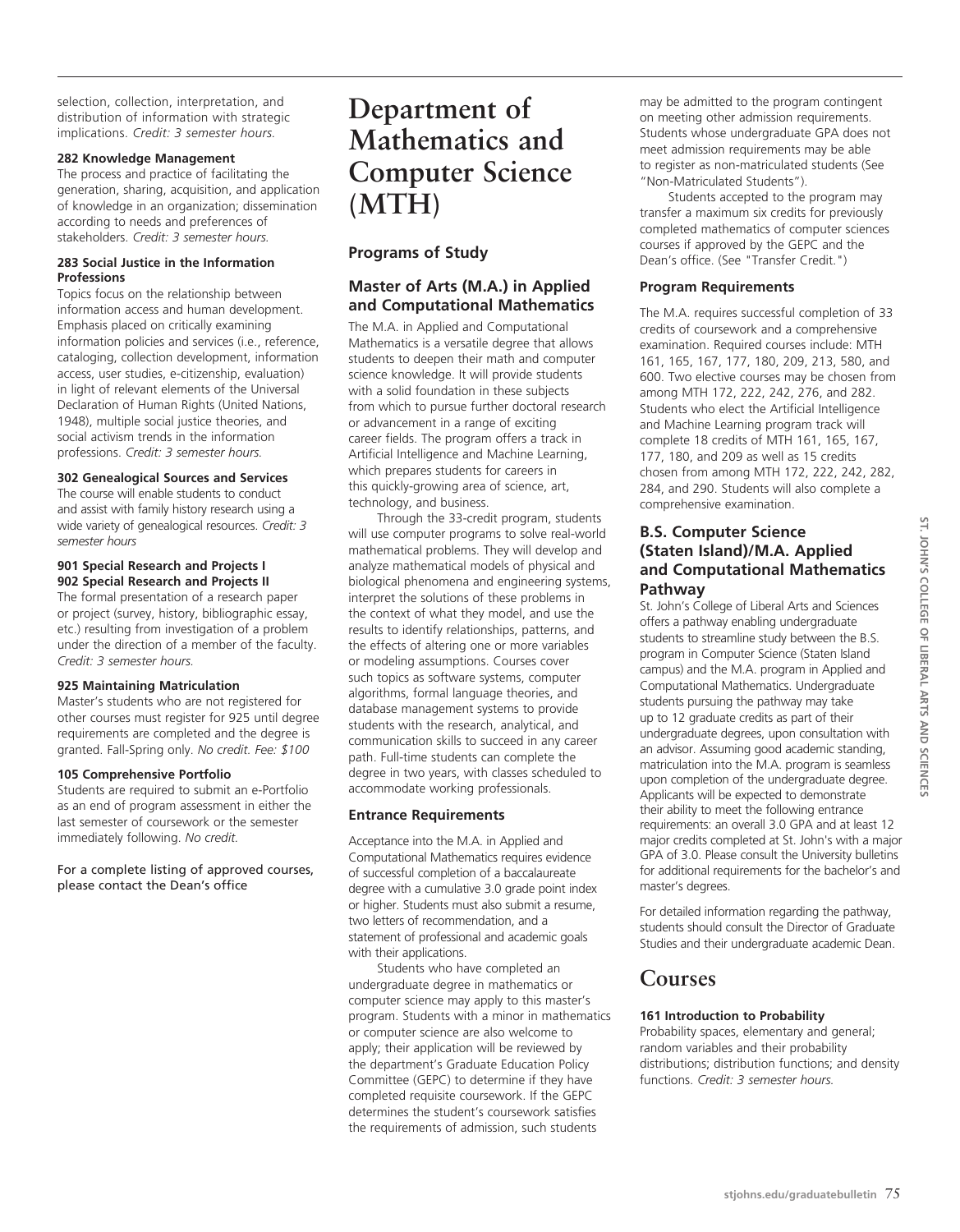# **165 Introduction to Computing with Applications**

Basic computer hardware and software concepts; programming in a currently used programming language; managing general and scientific problems on the computer; processing of numeric and character information. *Credit: 3 semester hours.*

#### **167 Mathematical Modeling I**

The study of mathematical model building with application to the physical and social sciences. *Credit: 3 semester hours.*

# **172 Operations Research I**

A survey of operations research methods for problem solving, with an emphasis on formulation, solution, and decision analysis. Topics will include linear programming techniques, scheduling, and allocation problems. *Credit: 3 semester hours.*

# **177 Software Systems**

*Prerequisite: MTH 165.* The design of processing systems such as languages and their processors: assemblers, compilers, loaders and linkers; operating systems; information management; storage, naming, retrieval, protection. *Credit: 3 semester hours.*

# **180 Computer Algorithms**

The study of the notion of complexity of algorithms and some of the most important general approaches to algorithm design; design of efficient algorithms for a variety of problems, with mathematical proof of correctness and analysis of time and space requirements. *Credit: 3 semester hours.*

# **209 Linear Algebra I**

An advanced treatment of the basic concepts of linear algebra: vector spaces; linear transformations, matrices, inner product spaces. *Credit: 3 semester hours.*

# **213 Applied Algebra**

Topics such as: groups, rings, finite fields, selected with their applicability to the study of cryptography, geometry, and computer science. *Credit: 3 semester hours.*

# **222 Machine Learning**

*Prerequisites: MTH 165, MTH 161, MTH 209 or equivalent.* This course provides an overview of machine learning concepts, techniques, and algorithms. It covers classification, support vector machines, hidden Markov models, Bayesian networks, as well as recent topics such as boosting and Deep Learning. *Credit: 3 semester hours.*

# **242 Artificial Intelligence**

*Prerequisites: MTH 209, MTH 161, and MTH 165.* This course provides an overview of concepts, techniques, and algorithms in artificial intelligence. *Credit: 3 semester hours.*

# **276 Automata & Formal Language Theories**

Formal language theory; models of computation; finite state machines, pushdown automata; Turing machines. *Credit: 3 semester hours.* 

#### **282 Convex Optimization**

*Prerequisites: MTH 209 and MTH 165.* This course focuses on recognizing and solving convex optimization problems using convex analysis. It covers: linear and quadratic, semidefinite programming, minimax, extremal volume, and other problems; optimality conditions; duality theory; interior-point methods; and applications to statistics, artificial intelligence, machine learning, and finance. *Credit: 3 semester hours.* 

# **284 Statistical Natural Language Processing**

*Prerequisites: MTH 161, MTH 165, MTH 209 or equivalent.* This course provides an overview of the concepts, techniques, and algorithms in Statistical Natural Language Processing such as probabilistic language models, text classifiers, analyzers/mappers into linguistic representation, and natural language generators. *Credit: 3 semester hours.*

#### **290 Advanced Machine Learning**

*Prerequisite: MTH 222.* This course covers in-depth the machine learning concepts, techniques, and algorithms introduced in MTH 222, concentrating on most-used methods like ensemble methods, neural networks, and Deep Learning, among others. *Credit: 3 semester hours.*

#### **403 Independent Research/Internship**

The course provides students in the M.A. program the opportunity to apply the mathematics and computer science that they have learned to practical problems in the workplace or to conduct research in a topic of their choice. Department approval required. *Credit: 3 semester hours.*

# **580 Database Management Systems**

*Prerequisite: MTH 165.* The fundamentals of implementing relational database management systems with an emphasis of how they are used in data intensive applications. *Credit: 3 semester hours.*

#### **600 Topics in Applied and Computational Mathematics**

Topics will include current areas of research in applied and computational mathematics. *Credit: 3 semester hours.*

# **925 Maintaining Matriculation**

Master's students not registered for other courses must register for 925 until all degree requirements are completed and the degree is granted. *No Credit. Fee: \$100 per semester.*

#### **105 Comprehensive Examination**

This exam tests the student's knowledge in his/ her field. *No credit.*

For a complete listing of approved courses, please contact the Dean's office.

# **Neuroscience (NEU)**

# **Program of Study**

# **Master of Science (M.S.) in Neuroscience**

The M.S. in Neuroscience at St. John's University prepares students for careers in the growing interdisciplinary field of Neuroscience. In the program, students acquire the critical, analytical, and decision-making skills they need for careers in research, government, pharmacy, and biotechnology. Applicants with backgrounds in the natural, physical, and social sciences who wish to expand their career options to the field of neuroscience are welcome.

The program allows students to design a curriculum that best fits their individual interests and career goals. You may pursue either the 30-credit thesis option or the 33-credit nonthesis option and may complete an internship or supervised research to further develop your skills.

# **Entrance Requirements**

The M.S. in Neuroscience is designed to provide natural, physical, and social scientists who wish to expand their career options to the field of neuroscience.

In addition to the general requirements for admission to graduate student in St. John's College of Liberal Arts and Sciences, applicants must present a cumulative undergraduate GPA of 3.0, as well as 3.0 or better in the major discipline, and have a background in the natural, physical, or social sciences.

# **Program Requirements**

The M.S. in Neuroscience offers both a 33-credit non-thesis option and a 30-credit thesis option. The program's culminating experience includes a choice of a capstone project, comprehensive examination, or thesis, which you will select in consultation with your advisor. For example, for students wishing to pursue further graduate study, they would be encouraged to complete a thesis. For professionals already working in the field as a research technician or hoping to become a research technician, the comprehensive examination may be chosen as the culminating experience.

Students who elect the non-thesis option, also have the option of completing an internship or independent study to enhance their research and professional development.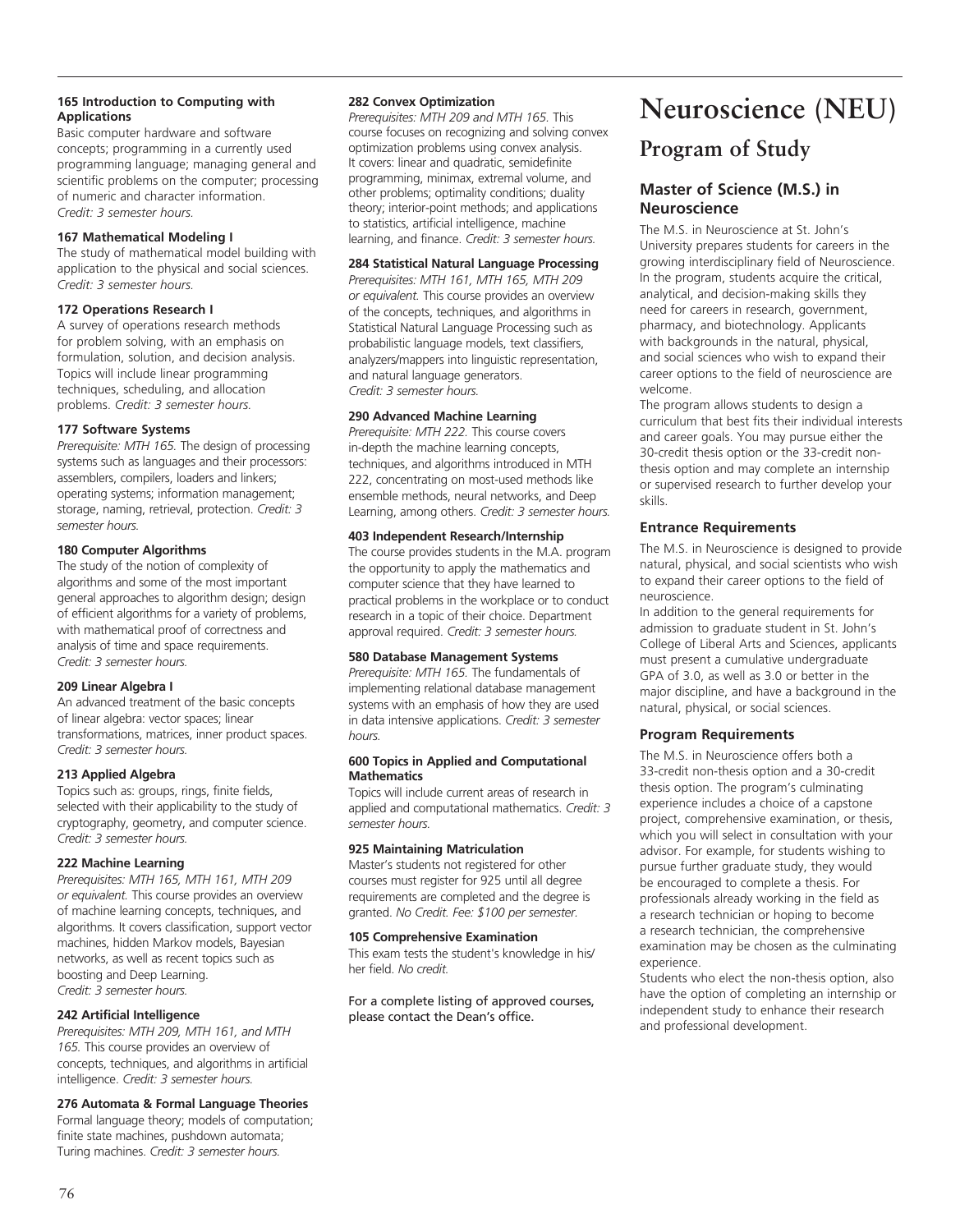# Thesis Option

# **Required**

| <b>BIO 208</b>  | Molecular Biology                   | 3 credits |
|-----------------|-------------------------------------|-----------|
| <b>BIO 210</b>  | Molecular Neuroscience              | 3 credits |
| <b>BIO 212</b>  | Cell Biology                        | 3 credits |
|                 | <b>Neuroanatomy (Choose One)</b>    |           |
| CSD 329         | Neuroanatomy of Speech              |           |
|                 | Systems                             | 3 credits |
| <b>PHS 239</b>  | Functional Neuroanatomy             |           |
|                 | & Neuropathology                    | 3 credits |
|                 | <b>Electives (Choose From Among</b> |           |
| the Following)  |                                     |           |
| <b>BIO 209</b>  | <b>Bioinformatics</b>               | 3 credits |
| <b>BIO 248</b>  | Lab Techniques                      | 3 credits |
| <b>BIO 249</b>  | Communication Skills                |           |
|                 | in the Life Sciences                | 3 credits |
| <b>BIO 299</b>  | Scientific Literacy                 |           |
|                 | & Integrity                         | 3 credits |
| <b>BIO 708</b>  | Special Topics in Biology           | 3 credits |
| <b>CSD 340</b>  | Special Topics in                   |           |
|                 | <b>Communication Sciences</b>       |           |
|                 | and Disorders                       | 3 credits |
| <b>PAS 252</b>  | <b>Biostatistics</b>                | 3 credits |
| <b>PHS 250</b>  | Cell and Tissue Culture             | 3 credits |
| <b>PHS 250L</b> | Cell and Tissue Culture             |           |
|                 | Laboratory                          | 1 credit  |
| <b>PSY 648</b>  | Physiological Psychology            | 3 credits |
| <b>TOX 205</b>  | Neurotoxicology                     | 3 credits |
|                 | <b>Thesis Research (6 Credits)</b>  |           |
| <b>BIO 900</b>  | Master's Thesis Research            | 3 credits |
| <b>PSY 908</b>  | Master's Thesis Research            | 3 credits |
| <b>NEU 105T</b> | Master's Thesis Defense             | 0 credits |

# Non-Thesis Option

#### **Required**

| <b>BIO 208</b>  | Molecular Biology                   | 3 credits |
|-----------------|-------------------------------------|-----------|
| <b>BIO 210</b>  | Molecular Neuroscience              | 3 credits |
| <b>BIO 212</b>  | Cell Biology                        | 3 credits |
|                 | <b>Neuroanatomy (Choose One)</b>    |           |
| <b>CSD 329</b>  | Neuroanatomy of                     |           |
|                 | Speech Systems                      | 3 credits |
| <b>PHS 239</b>  | Functional Neuroanatomy             |           |
|                 | & Neuropathology                    | 3 credits |
|                 | <b>Electives (Choose From Among</b> |           |
| the Following)  |                                     |           |
| <b>BIO 209</b>  | <b>Bioinformatics</b>               | 3 credits |
| <b>BIO 248</b>  | Lab Techniques                      | 3 credits |
| <b>BIO 249</b>  | <b>Communication Skills</b>         |           |
|                 | in the Life Sciences                | 3 credits |
| <b>BIO 299</b>  | Scientific Literacy &               |           |
|                 | Integrity                           | 3 credits |
| <b>BIO 708</b>  | Special Topics in Biology           | 3 credits |
| <b>CSD 340</b>  | Special Topics in                   |           |
|                 | Communication Sciences and          |           |
|                 | <b>Disorders</b>                    | 3 credits |
| <b>PAS 252</b>  | <b>Biostatistics</b>                | 3 credits |
| <b>PHS 250</b>  | Cell and Tissue Culture             | 3 credits |
| <b>PHS 250L</b> | Cell and Tissue Culture             |           |
|                 | Laboratory                          | 1 credit  |
| <b>PSY 648</b>  | Physiological Psychology            | 3 credits |
| <b>TOX 205</b>  | Neurotoxicology                     | 3 credits |
|                 | Internship (Optional)               |           |
| <b>BIO 350</b>  | Internship in Biology               | 3 credits |
| <b>BIO 351</b>  | Internship in Biology               | 3 credits |
|                 | <b>Special Research (Optional)</b>  |           |
| <b>BIO 352</b>  | Special Research in                 |           |
|                 | <b>Biological Sciences</b>          | 3 credits |

| CSD 452 Special Research in<br>Speech-Language |           |
|------------------------------------------------|-----------|
| Pathology                                      | 3 credits |
| <b>Comprehensive Examination</b>               |           |
| NEU 105 Comprehensive<br>Examination           | 0 credits |

# **Courses**

#### **105 Comprehensive Examination**

This examination tests the student's knowledge in the field. *No credit.*

#### **105T Master's Thesis Defense**

Master's students should register for this placeholder section in the semester they will defend their thesis. *No credit.*

# **Philosophy, Politics, and Economics (PPE)**

# **Program of Study**

# **Master of Arts (M.A.) in Philosophy, Politics, and Economics**

The M.A. in Philosophy, Politics, and Economics at St. John's University is a thoroughly interdisciplinary graduate program that incorporates courses from all three fields of inquiry, offering a plan of integrated study that enhances students' understanding of each discipline in relationship to the others. The program prepares students as leaders of tomorrow, grounded in the University's Mission of social justice. Courses in Philosophy emphasize individual rights and dignity while also cultivating a personal sense of responsibility not only to other individuals but to society as a whole. Government and Politics and Economics and Finance courses highlight issues of social justice and foster a commitment to finding ways, through public policy, of helping those that are least fortunate.

# **Entrance Requirements**

Applicants to the M.A. in Philosophy, Politics, and Economics must meet the general requirements for graduate study in St. John's College of Liberal Arts and Sciences.

# **Program Requirements**

Students in the M.A. in Philosophy, Politics, and Economics select two graduate-level courses from each of the three constitutive disciplines, as well as one program elective, in consultation with a faculty advisor. They also undergo a two-semester interdisciplinary seminar in the final year. To culminate the degree, students have the option to complete either a thesis

project or practicum to enhance their research skills and professional development.

#### **Program Requirements**

| Total                   | 33 credits |
|-------------------------|------------|
| Practicum or Thesis     | 6 credits  |
| Seminar                 | 6 credits  |
| Elective                | 3 credits  |
| Philosophy              | 6 credits  |
| Government and Politics | 6 credits  |
| Economics and Finance   | 6 credits  |
|                         |            |

# **Department of Psychology (psy)**

The Department of Psychology offers a Doctor of Philosophy (Ph.D.) program in Clinical Psychology, a Master of Arts (M.A.) program in General-Experimental Psychology, and Master of Science (M.S.) and Doctor of Psychology (Psy.D.) programs in School Psychology. The Ph.D. program in Clinical Psychology offers two major areas of study: Adult, a specialty area focusing on education and training with adult clinical populations, and Child and Adolescent, which offers advanced training in child psychology. The M.S. and Psy.D. programs in School Psychology also offer two tracks of study: a general course of study in School Psychology (General Track) and a subspecialty track in bilingual school psychology (Bilingual Track). The Ph.D. program in Clinical Psychology and the Psy.D. program in School Psychology are full accredited by the American Psychological Association, Office of Program Consultation and Accreditation, 750 First Street, NE Washington, DC 20002-4242 (202-336-5979). The M.S. program in School Psychology is fully accredited by the National Association of School Psychologists.

# **General Admission Requirements**

Admissions to the Ph.D., Psy.D. and M.S. programs are for the fall semester only. Applications for fall admissions must be completed as follows: Ph.D., December 31 Psy.D., December 31 M.S., March 15

Admission to the M.A. program is for the fall and spring semesters and applications are accepted throughout the year. For fall admission, the application review process begins April 1 and for spring admission, the application review process begins October 1.

Applicants for all degree programs must:

- 1. Possess a baccalaureate degree.
- 2. Satisfy the department that his or her undergraduate preparation indicates a high potential for successful advanced study in psychology.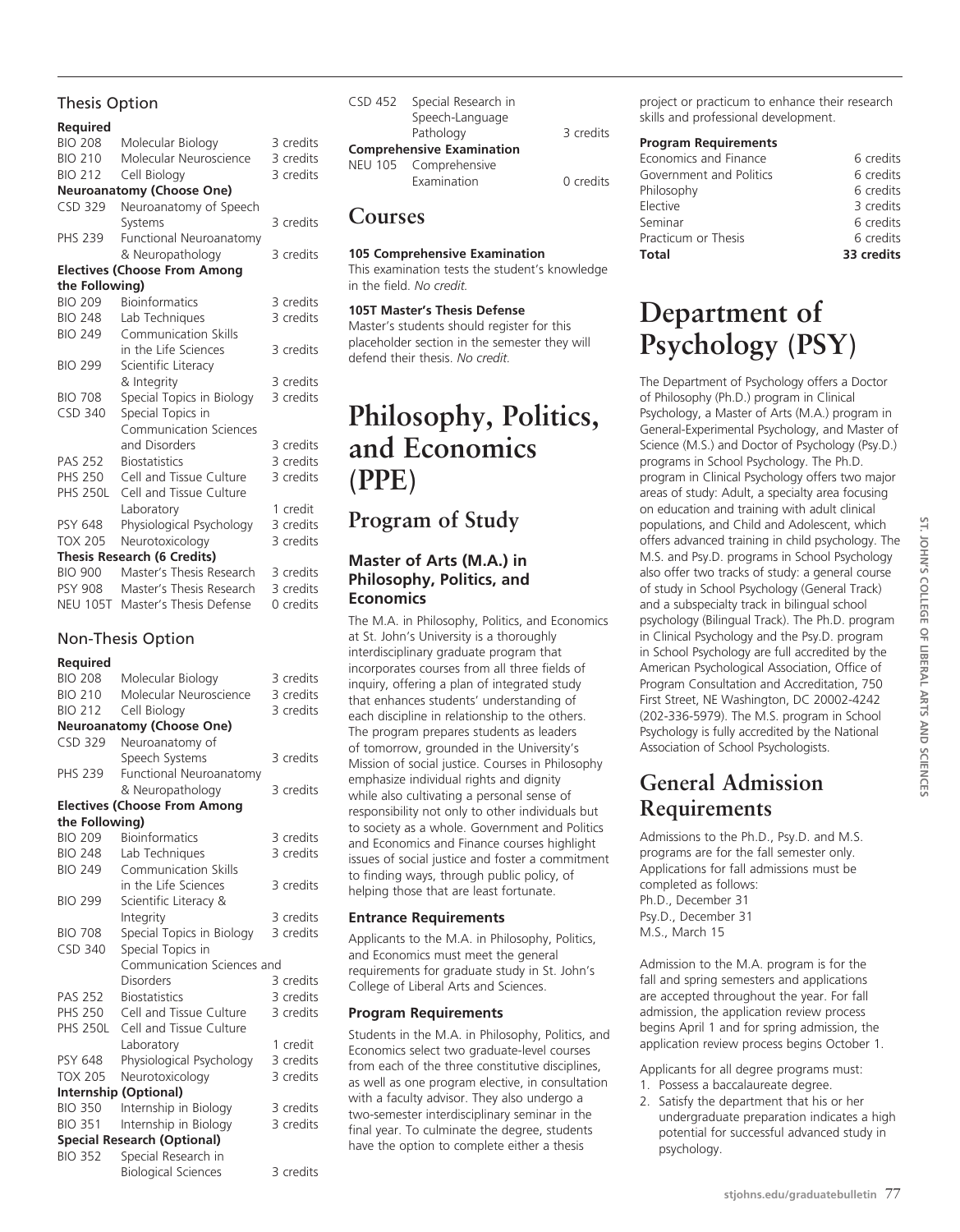- 3. Submit transcripts of undergraduate and any prior graduate work.
- 4. For Clinical and School Psychology, applicants must have completed a minimum of 24 undergraduate credits in psychology, including courses in introductory psychology, statistics, and a laboratory course. Applicants to the M.A. must have completed an introductory psychology course and a statistics course.
- 5. Submit three to five letters of recommendation, one of which must be from an individual who will address the matter of the applicant's research potential.
- 6. Submit two papers from psychology courses: one a laboratory paper and one a term paper.
- 7. Provide a clearly written statement of educational and professional goals.

Applicants for clinical and school psychology programs must submit acceptable scores from the Graduate Record Examinations (Verbal and Quantitative). Clinical and School Psychology applicants who did not either major in psychology or complete a graduate degree in psychology must also submit acceptable scores on the subject (Psychology) section of the Graduate Record Examination. Psy.D. applicants with advanced standing may submit satisfactory PRAXIS scores in lieu of the Graduate Record Examination. In addition, one or more interviews by the departmental admissions committee may be requested of applicants to the Ph.D., Psy.D., and M.S. programs.

Those students currently matriculated for a master's degree at St. John's University who are interested in the University's doctoral programs must follow the procedure outlined for new applicants. Students accepted for admission to a doctoral program with any course deficiencies must remove these deficiencies prior to matriculation. Students accepted for admission to a master's program with any course deficiencies should attempt to make up these deficiencies prior to starting the program; however, it is possible to make up certain deficiencies within the first year of graduate work. Deficiencies may be completed during the summer preceding matriculation by enrolling in appropriate undergraduate or 100-level courses. Credit toward the degree will not be awarded for any courses used to remove deficiencies.

The Ph.D. program in Clinical Psychology requires that students maintain full-time status for the duration of the program. Although fulltime status is preferred for all other programs, the Psy.D., M.S., and M.A. program may be undertaken on a part-time basis with a minimum of six credits per semester.

# **Programs of Study**

# **Doctor of Philosophy (Ph.D.) in Clinical Psychology**

# **General Program Requirements**

The Doctoral Program in Clinical Psychology requires four years of full-time coursework and practicum experience in addition to successful completion of a comprehensive examination, clinical internship, master's thesis, and dissertation. Students are evaluated after completing each level to determine their eligibility to progress to the next level.

The program is designed to provide a logical progression of coursework. The first two levels are directed at imparting the basic principles and skills in assessment, statistics, foundations, psychotherapy, and research methodology. Committee approval of the proposal is required prior to submission of internship applications. Failure to make satisfactory progress may result in termination from the program.

Students begin their clinical practicum training during Years 1–2 at our training clinic, the St. John's University Center for Psychological Services. During Years 3 and 4 there is further development of various clinical skills through concentrated work in clinical externship settings and related coursework and continuation of clinic practicum work at our training clinic. The Comprehensive Examination must be taken in the summer preceding Year 4. Students will be afforded two opportunities to pass the examination and successful completion of the exam is required for continuation in the program. Upon passing the exam, the student must register for Doctoral Research (PSY 950, 3 credits) in the spring of Year 4 and each semester thereafter, with the exception of the internship year.

The fifth year of the program is normally devoted to a full-time clinical internship which has been approved by the department. During the internship year, the student must register for PSY 903 and PSY 904 (which carry no academic credit) and PSY 950 (1 credit). There is a charge of \$100 per semester for PSY 903 and PSY 904. Instead of embarking on an internship during the fifth year, students may elect to work toward completing their dissertation research and defer their internships for a year. Students in the Child and Adolescent area must complete an approved internship that has a substantial concentration in clinical work with children, adolescents, or families.

Students elect, at the point of application to the program, one of two major areas of study within the Clinical Psychology program in which they can pursue more concentrated training opportunities: (1) Adult; or (2) Child and Adolescent.

The Master of Arts (M.A.) degree in Clinical Psychology will be awarded upon successful completion of the master's thesis, as well as successful completion of all course work required during the first two years of the program of study, and meeting all established deadlines set by the Graduate Division of St. John's College of Liberal Arts and Science. Students meeting these requirements must apply to the Graduate Division for information regarding the conferral of the M.A. degree.

#### **Specific Program Requirements**

Courses are divided into five areas of specialization:

- a. Foundations
- b. Research and Methodology
- c. Personality, Social Behavior, and Abnormal Behavior
- d. Assessment
- e. Psychotherapy

These areas are progressively developed over the five levels of the program. The following is a breakdown, by area of specialization, of the required courses in the program.

- a) Foundations: These offerings are designed to transmit a basic fund of knowledge relating to the history and science of the discipline.
	- 617 Cognitive and Affective Bases of Behavior 648 Physiological Psychology

650 History and Systems of Psychology

- b) Research and Methodology: These courses provide instruction in research and methodology with the aim of understanding basic research, designing investigation procedures, and applying research to help solve personal and social problems.
	- 608 Foundations of Data Analysis 609 Research Methods in Clinical Psychology
	- 614 Multiple Regression/Correlation
	- 619 Advanced Techniques for the Analysis of Behavioral Data
	- 759 Psychometrics
	- 900 Master's Research
	- 950 Doctoral Research

c) Personality, Social Behavior, and Abnormal Behavior:

- 624 Advanced Developmental Psychology
- 627 Cultural Diversity in Psychological Services
- 722 Social Bases of Behavior
- 726; 727 Psychopathology across the Lifespan I; II
- d) Assessment: Evaluation of people using the skills of observation, interviewing, and psychological testing; the theory, development, reliability, validity, appropriate usage, administration,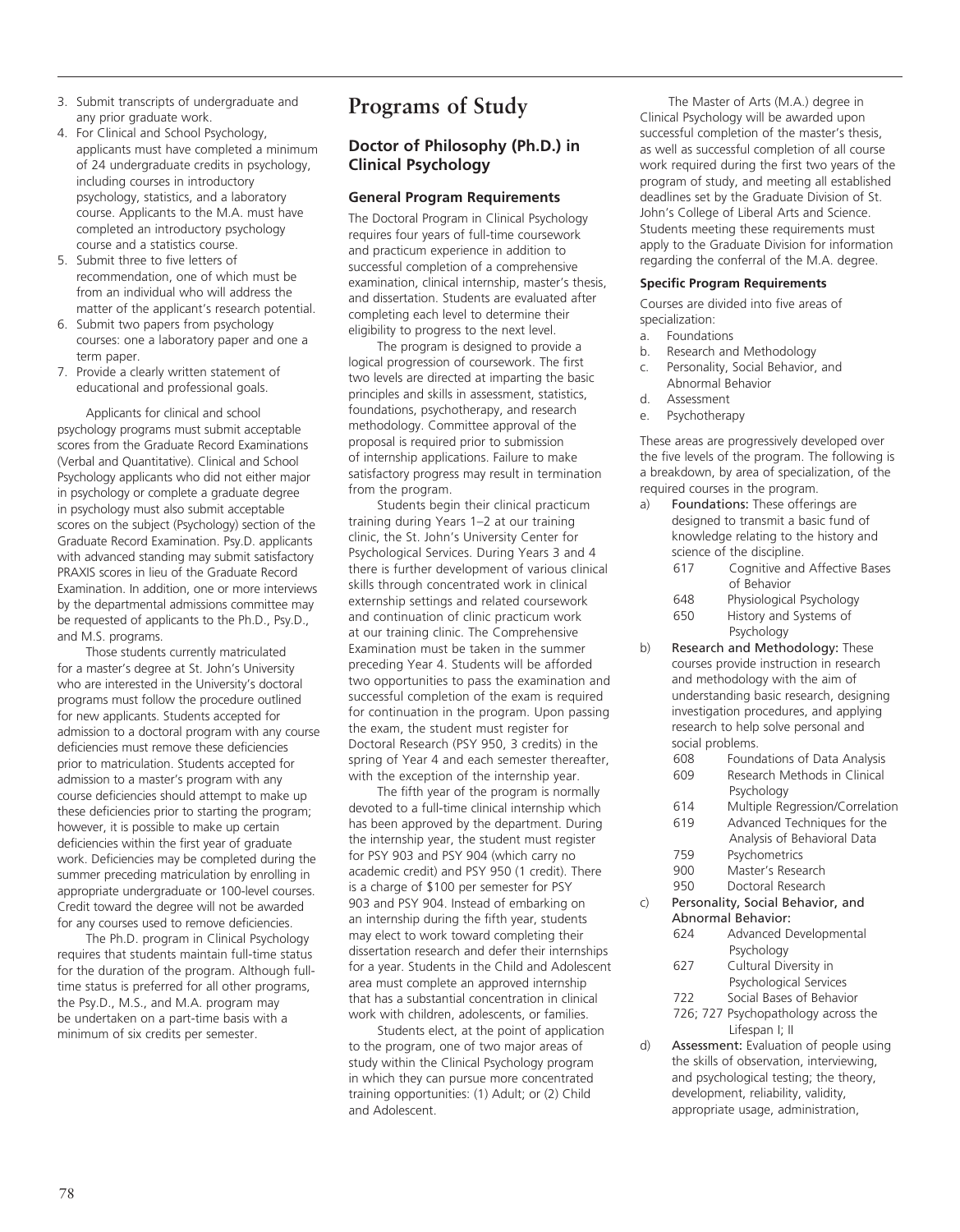scoring, interpretation, and reporting of the results of the assessment techniques.

- 660 Assessment I: Intelligence Testing 663 Assessment II: Personality Assessment 668 Assessment Laboratory I
- 670 Assessment Laboratory II
- e) Psychotherapy: Theory, research, techniques and supervised experience in

|           | various psychotherapeutic methods. |
|-----------|------------------------------------|
| 658       | Professional & Ethical             |
|           | <b>Issues</b>                      |
| 698; 699  | Clinic Practicum I; II             |
| 701; 705; |                                    |
| 741: 742  | Assessment & Intervention          |
|           | Practicum I; III; IV; V            |
| 702       | Assessment & Intervention          |
|           | Practicum II <sup>.</sup> Clinical |
|           | Consultation                       |
| 706; 841  | Advanced Intervention              |
|           | Practicum I; II                    |
| 842       | Advanced Intervention              |
|           | Practicum III: Clinical            |
|           | Supervision                        |
|           |                                    |

# **Clinical Psychology Areas of Study**

# **Adult Major Area of Study**

#### **Year I** Fall

- 608 Foundations of Data Analysis
- 617 Cognitive and Affective Bases of Behavior
- 660 Assessment I: Intelligence Testing
- 698 Clinic Practicum I
- 727 Psychopathology Across the Lifespan II
- 997 Introduction to Clinical Psychology (0 credits)

#### Spring

- 614 Multiple Regression/Correlation
- 663 Assessment II: Personality Assessment
- 699 Clinic Practicum II
- 726 Psychopathology Across the Lifespan I
- 756 Evidence-based Interventions I

#### Summer

\*Elective

#### **Year 2**

- Fall
- 609 Research Methods in Clinical Psychology
- 624 Advanced Developmental Psychology
- 668 Assessment Laboratory I
- 701 Assessment & Intervention Practicum I
- 757 Evidence-based Interventions II

# Spring

- 759 Psychometrics
- 670 Assessment Lab II
- 702 Assessment & Intervention Practicum II: Clinical Consultation
- 900 Master's Research

# \*Elective

# Summer

705 Assessment & Intervention Practicum III

# **Year 3**

- Fall<br>648
- Physiological Psychology
- 658 Professional & Ethical Issues
- 741 Assessment & Intervention Practicum IV Spring

- 627 Cultural Diversity in Psychological Services
- 742 Assessment & Intervention Practicum V 619 Advanced. Techniques for the Analysis of Behavioral Data

#### Summer

706 Advanced Intervention Practicum I

# **Year 4**

# Fall

- 722 Social Bases of Behavior
- 841 Advanced Intervention Practicum II
- 998 Clinical Supervision Practicum

# \*Elective

# Spring

- 650 History and Systems of Psychology
- 842 Advanced Intervention Practicum III: Clinical Supervision
- 950 Doctoral Research

# **Year 5**

- Fall
- 903 Clinical Psychology Internship I 950 Doctoral Research

# Spring

- 904 Clinical Psychology Internship II
- 950 Doctoral Research

*N.B. Two days per week must be spent in externship work in a clinical facility in Year 3. At least one day a week must be spent in practicum work in a clinical facility in Year 4. A student enters Year 5 of the program after completion of all coursework and successful completion of the Comprehensive Examination. While PSY 903 and PSY 904 are taken for one year of internship only, the student remains in Year 5 and must continue to register for PSY 950 on a continuing basis until successful completion of the dissertation requirements.*

*\*Total number of elective courses = 3. With the approval of the Program Director, some electives may be taken outside the department. At least one elective must be taken during any summer session before the fourth year of study.*

# **Child and Adolescent Major Area of Study**

# **Year I**

Fall

- 608 Foundations of Data Analysis
- 617 Cognitive and Affective Bases of Behavior
- 660 Assessment I: Intelligence Testing
- 698 Clinic Practicum I
- 727 Psychopathology Across the Lifespan II
- 997 Introduction to Clinical Psychology (0 credits)

# Spring

- 614 Multiple Regression/Correlation
- 663 Assessment II: Personality Assessment
- 699 Clinic Practicum II
- 726 Psychopathology Across the Lifespan I 756 Evidence-based Interventions I
	-

#### Summer Elective\*

#### **Year 2** Fall

- 609 Research Methods in Clinical Psychology
- 624 Advanced Developmental Psychology
- 668 Assessment Laboratory I
- 701 Assessment & Intervention Practicum I
- 757 Evidence-based Interventions II

# Spring

- 759 Psychometrics
- 670 Assessment Lab II
- 702 Assessment & Intervention Practicum II: Clinical Consultation
- 900 Master's Research
- 760 Marital and Family Therapy

# Summer

705 Assessment & Intervention Practicum III

741 Assessment & Intervention Practicum IV

627 Cultural Diversity in Psychological Services 742 Assessment & Intervention Practicum V 619 Advanced. Techniques for the Analysis of

706 Advanced Intervention Practicum I

841 Advanced Intervention Practicum II 998 Clinical Supervision Practicum

650 History and Systems of Psychology 842 Advanced Intervention Practicum III: Clinical Supervision 950 Doctoral Research

903 Clinical Psychology Internship I

904 Clinical Psychology Internship II

*N.B. Two days per week must be spent in externship work in a clinical facility in Year 3. At least one day a week must be spent in practicum work in a clinical facility in Year 4. A student enters Year 5 of the program after completion of all coursework and successful completion of the Comprehensive Examination. While PSY 903 and PSY 904 are taken for one year of internship only, the student remains in Year 5 and must continue to register for PSY 950 on a continuing basis until successful completion of the*

950 Doctoral Research

950 Doctoral Research

*dissertation requirements.* 

**stjohns.edu/graduatebulletin** 79

**st. John's**

**college of Liberal Arts**

ST. JOHN'S COLLEGE OF LIBERAL ARTS AND SCIENCES

**and Sciences**

#### **Year 3** Fall

Spring

Summer

**Year 4** Fall

\*Elective Spring

**Year 5** Fall

Spring

- 648 Physiological Psychology
- 658 Professional & Ethical Issues

Behavioral Data

722 Social Bases of Behavior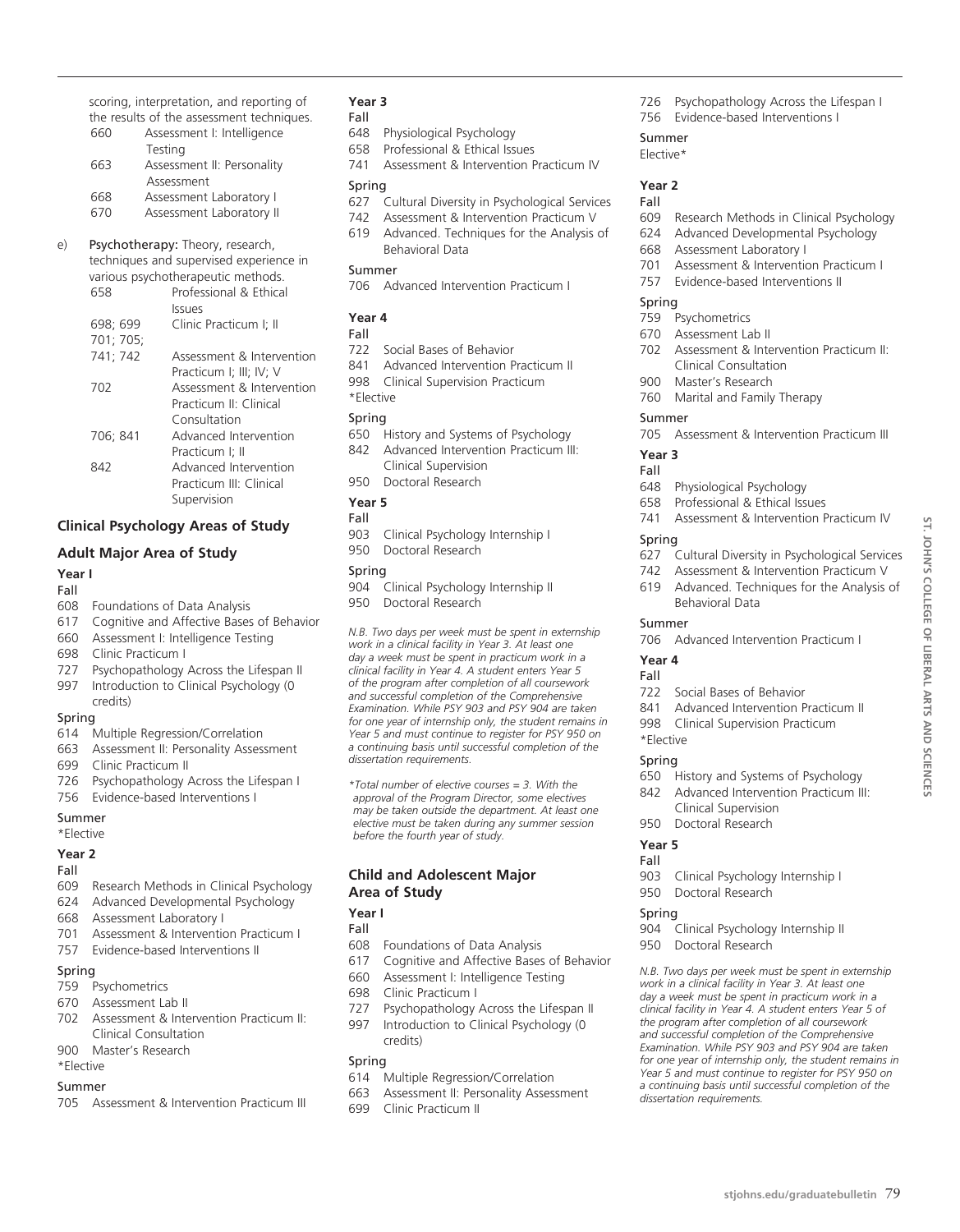*\*Total number of electives = 2. With the approval of the Program Director, some electives may be taken outside the department. At least one elective must be taken during any summer session before the fourth year of study.* 

# **Doctor of Psychology (Psy.D.) in School Psychology**

#### **Program Requirements**

The doctoral program in School Psychology requires four years of full-time coursework and practicum experiences; the successful completion of Professional Competency Comprehension exam; a full-time, one year School Psychology internship; and a dissertation project for a total of 105 credits.

The program is designed to provide a logical progression of coursework over years one to four. Students are expected to submit a dissertation proposal during year four. In the fifth year of the program, students complete their full-time internship and continue to enroll in PSY 950, the dissertation course. If their dissertation is not completed, students must remain enrolled in PSY 950 until the dissertation is completed, however only three credits count toward the 105 credits regardless of how many semesters they enroll in PSY 950. In addition to the general admission requirements for the department's doctoral programs, the faculty seek applicants to the Psy.D. program who possess (a) excellent interpersonal skills and the ability to get along with others; (b) excellent ability to handle scientific and professional disagreements in a respectful manner; (c) interest in providing psychological services to children, adolescents, and their families; (d) intellectual curiosity and a commitment to lifelong learning; and (e) a commitment to building psychological practice on empirically verified scientific principles.

The School Psychology doctoral program has two tracks: General and Bilingual. The Bilingual Track trains psychologists who are fluent in a language in addition to English to deliver psychological services to children of linguistically and culturally diverse groups.

Students may be admitted with a master's in school psychology and either permanent or provisional New York State certification in school psychology for advanced standing. These students will be required to take a minimum of 50 credits. If the student's master's degree did not include courses that are required for licensure as a psychologist in New York State, the student must substitute these courses for his or her electives.

In addition, their elective courses may be used to take courses that the Program Director deems were deficient or absent in their school psychology certification education. They must take courses that exist in our program if they did not have equivalent courses in their master's/ certification program. Courses required for

licensure include: Social (PSY 722); Learning (PSY 616) or Cognition (PSY 617); Physiological (PSY 648) or Biological Bases; Psychometrics (759); and Research Methods (PSY 615).

For further information about advanced standing and course sequence, please contact the Program Director. Advanced standing students must have completed 48 credits prior to internship (PSY 905/906), as per New York State Regulations.

#### **General Track**

# **Year I**

# Fall<br>608

- Foundations of Data Analysis
- 617 Cognitive and Affective Basis of Behavior
- 661 Psychoeducational Assessment I
- 665 Introduction to School Psychology

#### Spring

- 614 Multiple Regression/Correlation
- 662 Psychoeducational Assessment II
- 666 Interviewing Skills for Counseling and Consultation
- 671 Child and Adolescent Personality Assessment

#### Summer (Optional)

761 Psychological Assessment Practicum I\*

#### **Year 2** Fall

- 
- 715 Assessment, Diagnosis, and Remediation of Learning Disabilities
- 722 Social Basis of Behavior
- 726 Psychopathology across the Lifespan I or
- 727 Psychopathology across the Lifespan II
- 749 Behavior Therapy: Assessment, Treatment, and Consultation
- 761 Psychological Assessment Practicum I\*

#### Spring

- 648 Physiological Psychology
- 716 Psychoeducational Consultation
- 
- 726 Psychopathology across the Lifespan I or<br>727 Psychopathology across the Lifespan II Psychopathology across the Lifespan II
- 759 Psychometrics
- 762 Psychological Assessment Practicum II\*

#### Summer

- 763 School Psychology Intervention Practicum I
- 850 Cognitive Psychotherapies

#### **Year 3**

# Fall

- 615 Research Methods in School Psychology
- 624 Advanced Developmental Psychology 752 School Psychology Internship Seminar I:
- Professional Issues\*\* 764 School Psychology Intervention
- Practicum II\*

#### Spring Elective

- 627 Cultural Diversity in Psychological Services
- 753 School Psychology Internship Seminar II:
	- Psychological Interventions\*\*

765 School Psychology Intervention Practicum III\*\*

*N.B. The PRAXIS II: School Psychologist Examination and the Comprehensive Examination are taken during this semester. Students will receive the Master of Science degree in School Psychology at the end of the third year if they pass the PRAXIS II: School Psychologist Examination and the Comprehensive Examination.* 

#### **Year 4**

# Fall

- 650 History and Systems of Psychology<br>754 School Psychology Internship Semi
- School Psychology Internship Seminar III: Psychological Interventions and Field Placement\*\*\*

#### Electives (2)

#### Spring

- 755 School Psychology Internship Seminar IV: Professional Development and Field Placement\*\*\*
- 950 Doctoral Research (3 credits) Electives (2)

#### **Year 5**

# Fall

- 905 Internship I
- 950 Doctoral Research (1 credit)

# Spring

#### 906 Internship II

950 Doctoral Research (1 credit)

*\*Students will work in the Center for Psychological Services and other University approved sites for this practicum.*

- *\*\*Students will be required to spend three days per week in a school setting working under a certified school psychologist who is also a licensed psychologist.*
- *\*\*\*Students will be expected to spend three days per week in a school, facility, or clinic providing services primarily to exceptional children working under a certified school psychologist who is also a licensed psychologist.*

#### **Bilingual Track**

#### **Year I**

# Fall<br>608

- Foundations of Data Analysis
- 617 Cognitive and Affective Baseis of Behavior
- 661 Psychoeducational Assessment I
- 665 Introduction to School Psychology

# Spring

- 614 Multiple Regression/Correlation
- 662B Psychoeducational Assessment of Culturally and Linguistically Diverse Children
- 666 Interviewing Skills for Counseling and Consultation
- 671 Child and Adolescent Personality Assessment

#### Summer (Optional)

761B Psychological Assessment Practicum I-Bilingual\*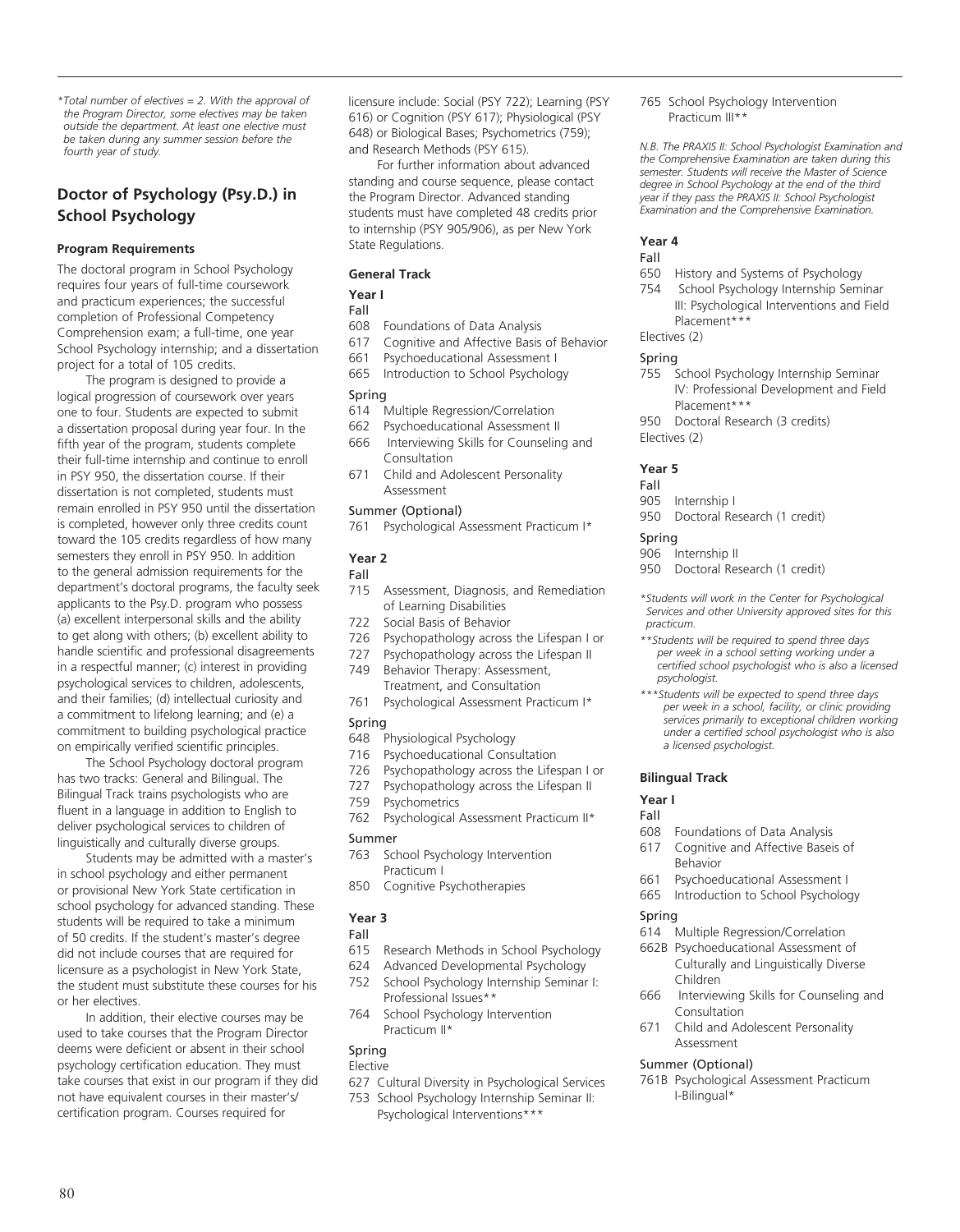# **Year 2**

#### Fall

- 715 Assessment, Diagnosis, and Remediation of Learning Disabilities
- 726 Psychopathology Across the Lifespan I or
- 727 Psychopathology Across the Lifespan II
- 729 Psycholinguistics and the Practice of School Psychology with Culturally and Linguistically Diverse Populations
- 749 Behavior Therapy: Assessment, Treatment, and Consultation
- 761B Psychological Assessment Practicum I-Bilingual\*

# Spring

# 648 Physiological Psychology

- 716 Psychoeducational Consultation
- 726 Psychopathology Across the Lifespan I or
- 727 Psychopathology Across the Lifespan II
- 759 Psychometrics
- 762B Psychological Assessment Practicum II-Bilingual\*

# Summer

- 763 School Psychology Intervention Practicum I\*\*
- 850 Cognitive Psychotherapies

# **Year 3**

# Fall

- 615 Research Methods in School Psychology
- 624 Advanced Developmental Psychology
- 752B Bilingual School Psychology Internship Seminar I: Professional Issues Bilingual\*\* 764 School Psychology Intervention
- Practicum II\*

# Spring

- 627 Cultural Diversity in Psychological Services 753 School Psychology Internship Seminar II:
- Psychological Interventions\*\*
- 765 School Psychology Intervention Practicum III\*

# Elective

*N.B. The PRAXIS II: School Psychologist Examination and the Comprehensive Examination are taken during this semester. Students will receive the Master of Science degree in School Psychology at the end of the third year if they pass the PRAXIS II: School Psychologist Examination and the Comprehensive Examination.* 

# **Year 4**

# Fall

- 722 Social Basis of Behavior
- 754 School Psychology Internship Seminar III: Psychological Interventions and Field Placement\*\*

Electives (2)

# Spring

- 650 History and Systems of Psychology
- 755 School Psychology Seminar IV: Professional Issues and Field Placement\*\*\*
- 950 Doctoral Research (3 credits) Elective
- *\*Students will work in the Center for Psychological Services and other University approved sites for this practicum.*
- *\*\* Students will be required to spend three days per week in a school setting working under a certified school psychologist who is also a licensed psychologist.*
- *\*\*\*Students will be expected to spend three days per week in a school, facility, or clinic providing services primarily to exceptional children working under a certified school psychologist who is also a licensed psychologist.*

# **Year 5**

# Fall

- 905 Internship I
- 950 Doctoral Research (1 credit)

# Spring

- 906 Internship II
- 950 Doctoral Research (1 credit)

# **Electives**

Students can take up to three electives outside of the psychology department with the Graduate Director's approval. A list of courses outside of the psychology department that have been approved as electives are listed on the program's web page.

# **Elective Concentrations**

Students can use three of their electives to develop a concentration in an area of study. These elective concentrations will appear as such on students' transcripts.

#### A) Psychological Interventions – Students who choose this concentration should select three courses from the following:

| PSY 631        | Psychoanalytic Psychotherapy I   |
|----------------|----------------------------------|
| <b>PSY 717</b> | Instructional Assessment and     |
|                | Academic Interventions           |
| <b>PSY 745</b> | <b>Applied Behavior Analysis</b> |
| <b>PSY 760</b> | Marital and Family Therapy       |
| <b>PSY 845</b> | Group Therapy                    |
| <b>PSY 850</b> | Cognitive Psychotherapies        |
| <b>PSY 861</b> | Psychopharmacology               |
|                |                                  |

# B) Board Certified Behavior Analyst (BCBA)

– Students who choose this concentration must take all of the following courses:

- PSY 744 Assessment Methods for Students with Autism Spectrum Disorders PSY 745 Applied Behavior Analysis
- PSY 746 Advanced Research Seminar in Psychology and Special Education: Single Case Design for Students with Autism Spectrum Disorder

C) Child Language Disorders – Students who choose this concentration must take all of the following courses:<br>CSD 203 Model

- Models of Language Behavior
- CSD 318 Developmental Language Disorders
- CSD 320 Acquired Language Disorders

# D) Educational Administration and Law –

Students who choose this concentration should select three courses from the following:

- EDU 5415 Introduction to Educational Administration
- EDU 5418 Administrative Theory
- EDU 5471 Leadership in Instructional Supervision
- EDU 5571 Administrative Leadership in Schools
- EDU 5651 School Community Relations in Education
- EDU 5741 Economics and Financing of Education
- EDU 5791 Legal Aspects in Management and Administration of Schools
- EDU 5811 Administration and Supervision of Special Education Services

E) Literacy – Students who choose this concentration should select three courses from the following:

- EDU 3200 Language Acquisition and Literacy Development for General Education/English Language Learners (ELL)
- EDU 3220 Approaches, Materials, and Performance Evaluation in Literacy Development (K–12)
- EDU 3230 Diagnosis and Case Study Analysis for Literacy Performance EDU 3264 Teaching Literacy through Literature, B–6
- EDU 3270 Theories and Strategies in Literacy Leadership

F) Psychological Research – Students who choose this concentration will take the second research methods course in the clinical program (PSY 613). They will also register for PSY 862 for two semesters. This will yield nine credits. For the two semesters of PSY 862, the student will be required to write up a contract with a sponsoring faculty member specifying the activities which will be performed in each of the independent study courses. A paper, suitable for submission to an academic journal, must result from students who take this research concentration. The research topic investigated in this concentration must be sufficiently different from the student's dissertation topic. Students can enroll in this concentration only with the approval of the Program Director.

G) School Neuropsychology – School Neuropsychology "requires the integration of neuropsychological and educational principles to the assessment and intervention processes with infants, children, and adolescents to facilitate learning and behavior within the school and family systems. School neuropsychologists also play an important role in the curriculum development, classroom design, and the integration of differential instruction that is based on brain-behavior principles in order to provide an optimal learning environment for every child" (Miller, DeFina, & Lang, 2004).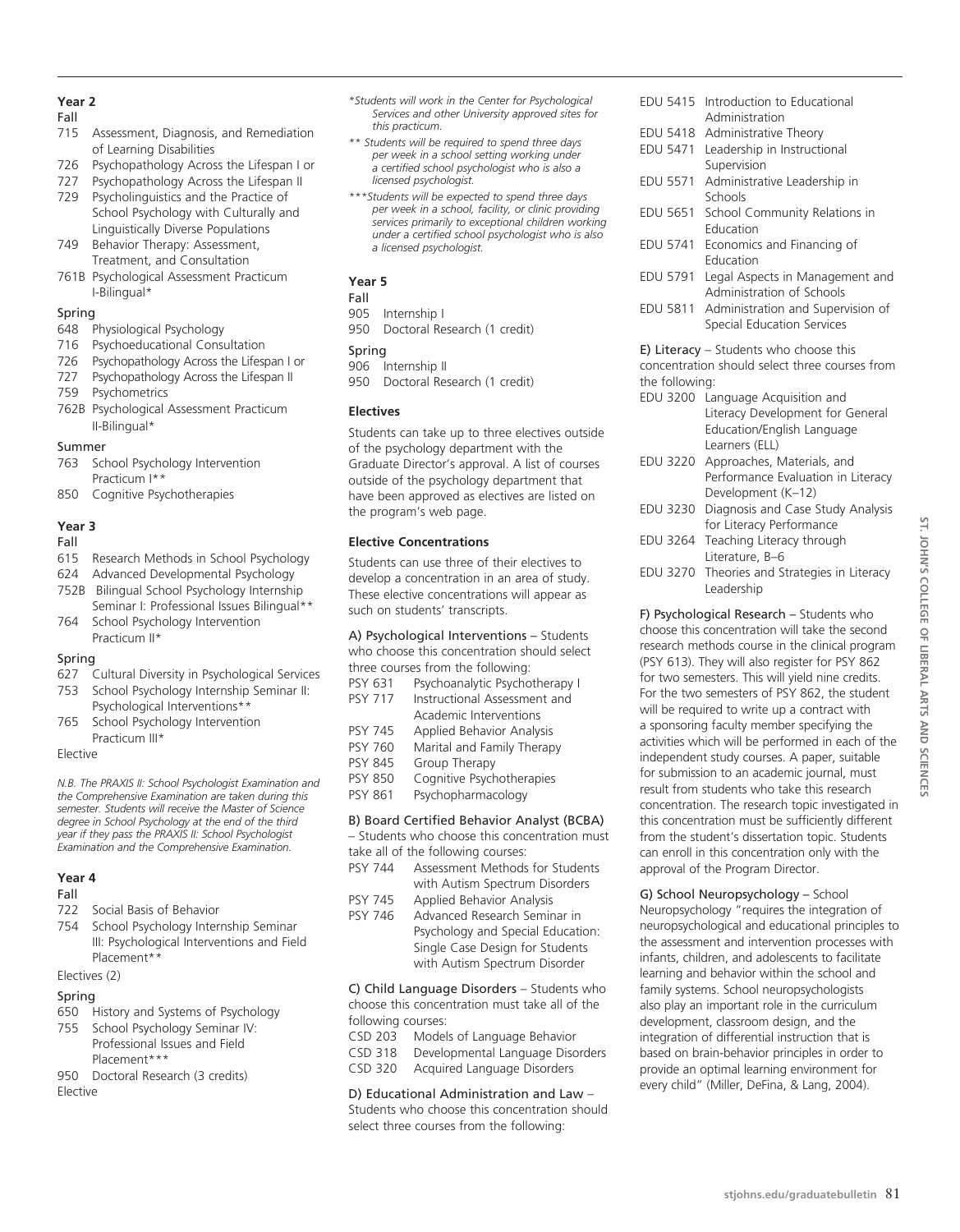Students, with satisfactory academic standing, may enroll in this concentration only with approval of the Program Director. The successful completion of these courses will help prepare students to meet the requirements set by the American Board of School Neuropsychology (ABSNP) to achieve Diplomate status in School Neuropsychology.

The Diplomate in School Neuropsychology credential is awarded to applicants that demonstrate competency in school neuropsychology. The ABSNP, LLC was created to recognize the competency of school neuropsychologists. The ABSNP, LLC requires documentation of one's professional skills and training, passage of a written objective examination, and an oral defense of a written case study. The ABSNP, LLC provides validation of a school neuropsychologist's professional skills and helps promote those skills to your peers and to the public. Current Diplomates in School Neuropsychology have maintained their professional skills through documented annual continuing education requirements (Retrieved from: www.absnp.com).

Students who are permitted to enroll in this concentration will be required to take the specific courses listed below.

- 772 School Neuropsychological Assessment
- School Neuropsychological Assessment Practicum I
- 774 School Neuropsychological Assessment Practicum II

H) Neuropsychology – Neuropsychology is the study of brain-behavior relationships. Students interested in this concentration should discuss with a faculty member the requirements for diplomate certification from the American Board of professional Psychology (ABPP) in neuropsychology. Students can enroll in this concentration only with the approval of the Program Director. Students who choose this concentration must take the specific courses listed and have less choice than other concentrations. These courses help students meet the academic requirements set by the American Board of Professional Psychology for the Diplomate in Clinical Neuropsychology.

| PHS 239        | Functional Neuroanatomy and      |
|----------------|----------------------------------|
|                | Neuropathology (Department       |
|                | of Pharmaceutical Sciences;      |
|                | This course has prerequisites of |
|                | undergraduate courses in anatomy |
|                | and physiology.)                 |
| <b>PSY 835</b> | Neuropsychological Assessment    |

- 
- PSY 840 Neurological Assessment I<br>PSY 861 Psychopharmacology or CI Psychopharmacology or CPP 216 Psychotherapeutics (Department of Clinical Pharmacy Practice)

# Cultural Diversity in the Curriculum

The University maintains the goal of serving all of the people of the New York metropolitan

area. Consistent with this goal, the Psychology faculty developed a doctoral program that will train School Psychologists to work with the culturally diverse populations that reflect the changing demographics in this region and most other major urban areas. To infuse a multicultural perspective into the curriculum, we created new courses, some of which are required and some of which can be chosen as electives. First, we created a specific course, PSY 627 Cultural Diversity in Psychological Services, which is required by all students in the bilingual and monolingual tracks. Second, we created alternative courses that emphasize a multicultural/ bilingual perspective. Third, we have infused a multicultural perspective into the syllabi of many courses. A fourth arena that reflects the infusion of cultural diversity into the program is the practica. Students must complete their practica in the Center for Psychological Services, which serves many minority children. The Center for Psychological Services services a local population from Queens and Nassau Counties which include people of all racial, ethnic, and economic backgrounds. Internship placements also provide an opportunity to infuse a multicultural perspective. Some of our students are placed in the New York City Board of Education schools.

# Professional Practice Competency Examination

Students prepare a professional practice case study for this examination. The case study can be (1) an assessment case; (2) a consultation case with teachers, parents, or administrators concerning a classroom, a school-wide, or a district-wide consultation; (3) an individual counseling, a group counseling, or a crisis intervention case; or (4) the development of a psycho-educational intervention program, a token economy, a crisis intervention program, an on-going support group, an in-service training program for school staff, or a special education or alternative education program.

# Doctoral Dissertation Project

The Psy.D. program is not designed to train researchers. The goal of this program is to train psychologists who can deliver psychological services and review research to help guide their professional practice. The preamble to the 1989 New York State Doctoral Project indicates that a Psy.D. program "includes training in research, but the research emphasis is on the evaluation of professional techniques and service outcomes and other applied activities." The doctoral dissertation in a Psy.D. program should reflect these goals. A wide range of acceptable standards for dissertations in Psy.D. programs appears across the nation. Some programs require only a literature review, others have a dissertation that is indistinguishable from a Ph.D. All Psy.D. programs in New York State

require some data collection as part of the doctoral dissertation.

# **Dissertation Options**

- Empirical Research (development of a measure, correlational design, treatment outcome)
- Ethnographic Research
- Clinical Case Study
- Program Evaluation
- **Test Review**
- All must have implications for the practice of school psychology.

# Empirical Research Dissertations

- Introduction: Should include a theoretical rationale for the study, a review of the literature, and a critique of the existing literature relevant to the topic. The hypotheses, which flow logically from this critique, complete the introduction.
- Implications for the practice of school psychology.
- Method: Should thoroughly outline the methodology of the study and discuss relevant methodological issues (e.g., subjects and sample size, the reliability and validity of the measures/materials being used, and the procedures employed). The methods section should be detailed enough to allow a person to duplicate your methods.
- Results: This is generally the briefest chapter of the school dissertation. It should describe the statistical analyses performed, as well as the relevance of these analyses. This section should be succinct and include no more than four to five statistical tables and/or figures. Detailed commentaries on the results should be left for the discussion section.
- **Discussion:** As a general rule, the discussion includes at least (a) a presentation of the findings; (b) implications of the results for the theoretical issues raised in the introduction; (c) statistical, methodological and/or theoretical explanations for any unexpected findings; (d) an analysis of the methodological weaknesses of the study and how they should be addressed by future research; and (e) suggestions for future research.
- References: The reference section is done in APA style, except that the title Reference at the top of the page is treated as a chapter heading.

# **Ethnographic Research Dissertations**

- A type of research that involves studying different groups of people or cultures and investigates social organization, group interactions, and behaviors.
- • Typically, this type of study involves learning about small groups of people in their own environment through naturalistic observation over a long period of time.
- The study is descriptive in nature and the researcher is required to interpret events and their significance.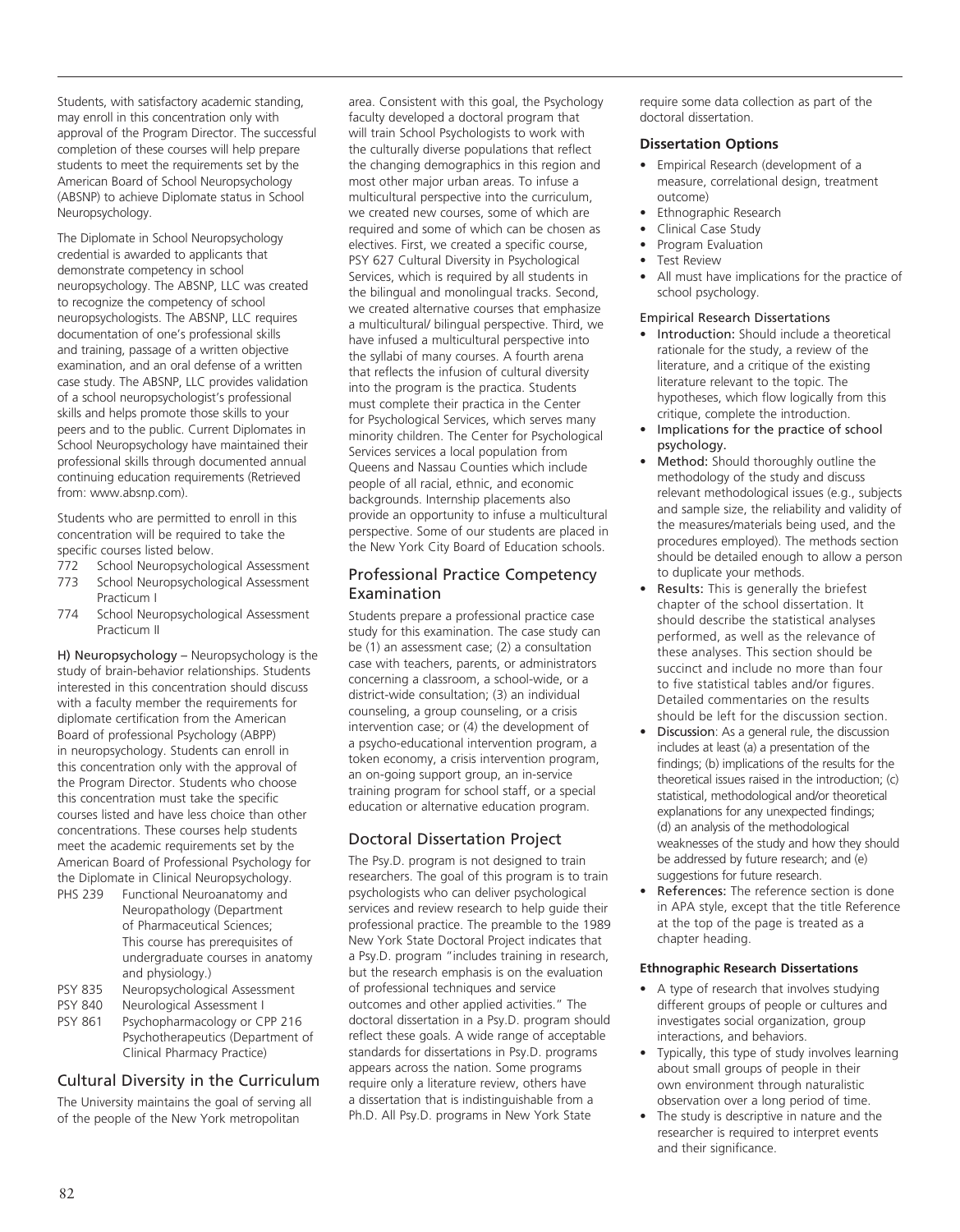• An advantage to this type of study is that the research question is not easily identified by participants. A clear objective is necessary for the researcher to effectively observe and interpret the environment and social organization. Other research techniques include focus groups and interviews.

#### **Clinical Case Study Dissertations**

- Case presentation of how interesting and challenging cases were assessed and conceptualized and how treatment followed such conceptualization. A highly practical format should allow other school psychologists to replicate in their own practices.
- Sections should include:
	- Theoretical and research basis for treatment
	- Case study summary
	- Presenting problem
	- (academic or behavioral)
	- History
	- Assessment (what tools you used; why?)
	- Case assessment
	- (conceptualization of data)
	- Course of treatment and assessment of progress
	- Complicating factors
	- Follow-up
	- Treatment implications of the case
	- Recommendations to school
	- psychologists/clinicians
	- References

#### **Program Evaluation Dissertations**

- Seeks to evaluate effectiveness or viability of existing programs or policies.
- Ultimately want to know whether the program/policy is working as intended and meeting stated goals and objective.
- Data can be from a variety of sources, but should be "outcome-based" in order to gauge success or failure of program.
- Data may be survey, numerical, or archival and may include pre- and post-data as appropriate.
- Format of dissertation includes introduction, description, and purpose of program/ policy, goals and objectives of program/ policy, rationale for evaluation of program, description of methods used to evaluate, description of results and findings, conclusions, and recommendations.
- Overall, the dissertation should determine relative success or failure of the program/ policy and provide specific recommendations for improvement or alternatives.

# **Test Review Dissertation**

- Following the joint standards for test development as well as other existing and widely accepted criteria for evaluating tests, critically review a new or recently revised instrument.
- Joint standards focus on forms of validity evidence that are expected to be provided

in all test manuals. Quality of the evidence provided in the manual must be discussed.

- Other criteria focus on psychometric characteristics such as reliability, floors/ ceilings, item gradients, standardization characteristics, etc.
- Literature review: overview of the test, its history, how it is used; summary of the literature available on the instrument; review the joint standards and present criteria that will be used to evaluate the instrument.
- Discussion: would you recommend the test be used for its intended purpose? Why? Why not?

# Master of Science (M.S.) in School Psychology

Completion of the 66-credit M.S. in School Psychology allows the student to qualify for a provisional New York State Certificate which authorizes practice as a school psychologist. This certificate is valid for five years from the date of issuance; with the accumulation of two years of experience as a school psychologist, a permanent certificate is issued in the field of pupil personnel services.

Although the M.S. has been designated to train the student for professional practice, it is academically oriented as well and provides sound preparation for further graduate work.

Advanced standing may be awarded to those applicants who have already earned a master's degree or its equivalent in psychology from St. John's University or another accredited institution.

Students who are bilingual may choose to enroll in the Bilingual Track. Applicants must demonstrate fluency in a language by passing the New York State Language Proficiency Examination. Foreign-educated or ESL students must also take the English proficiency exam. This program leads to certification as a Bilingual School Psychologist. The coursework, practicum, and internship training in this track prepare students to deliver school psychological services to bilingual children.

# **Program Requirements**

The program requires the satisfactory completion of 66 credits and a Comprehensive Examination which is offered in the spring semester of the third year. The student must maintain a "B" (3.0) average and is given two opportunities to pass the Comprehensive Examination. Students must also achieve a grade of at least "B" in PSY 661; 662; 761(B); 762(B); 752(B); and 753.

# **Program Tracks**

# **General Track**

**Year 1**

- Fall
- 603 Inferential Statistics
- 661 Psychoeducational Assessment I
- 665 Introduction to School Psychology
- 666 Interviewing Skills for Counseling and Consultation

#### Spring

- 620 Cognitive Psychology of Academic Learning
- 648 Physiological Psychology
- 662 Psychoeducational Assessment I
- 671 Child and Adolescent Personality Assessment

#### Summer (Optional)

761 Psychoeducational Assessment Practicum I\*

#### **Year 2**

#### Fall

- 627 Cultural Diversity
- 659 Psychological Measurement and Scaling
- 716 Psychoeducational Consultation,
- 726 Psychopathology across the Lifespan I or
- 727 Psychopathology across the Lifespan II 761 Psychoeducational Assessment Practicum I\*

#### Spring

- 623 Developmental Psychology
- 715 Assessment, Diagnosis, and Remediation of Learning Disabilities
- 726 Psychopathology across the Lifespan I or
- 727 Psychopathology across the Lifespan II
- 749 Behavior Therapy: Assessment, Treatment, and Consultation
- 762 Psychological Assessment Practicum II\*

# **Year 3**

#### Fall

- 615 Research Methods in School Psychology
- 752 School Psychology Internship Seminar I: Professional Issues\*\*

#### Spring

753 School Psychology Internship Seminar II: Psychological Interventions\*\*

# Elective

*N.B. The PRAXIS II: School Psychologist Examination and the Comprehensive Examination are taken during this semester. Students will receive the Master of Science degree in School Psychology at the end of the third year if they pass the PRAXIS II: School Psychologist Examination and the Comprehensive Examination.*

- *\*Students will work in the Center for Psychological Services and other University approved sites for this practicum.*
- *\*\*In order to satisfy the internship requirements (PSY 752, 753), five full days per week, per semester, must be spent in a school setting or an agency serving children or adolescents under the supervision of a certified school psychologist.*

#### **Bilingual Track**

# **Year 1**

- Fall
- 603 Inferential Statistics
- 661 Psychoeducational Assessment I
- 665 Introduction to School Psychology
- 666 Interviewing Skills for Counseling and Consultation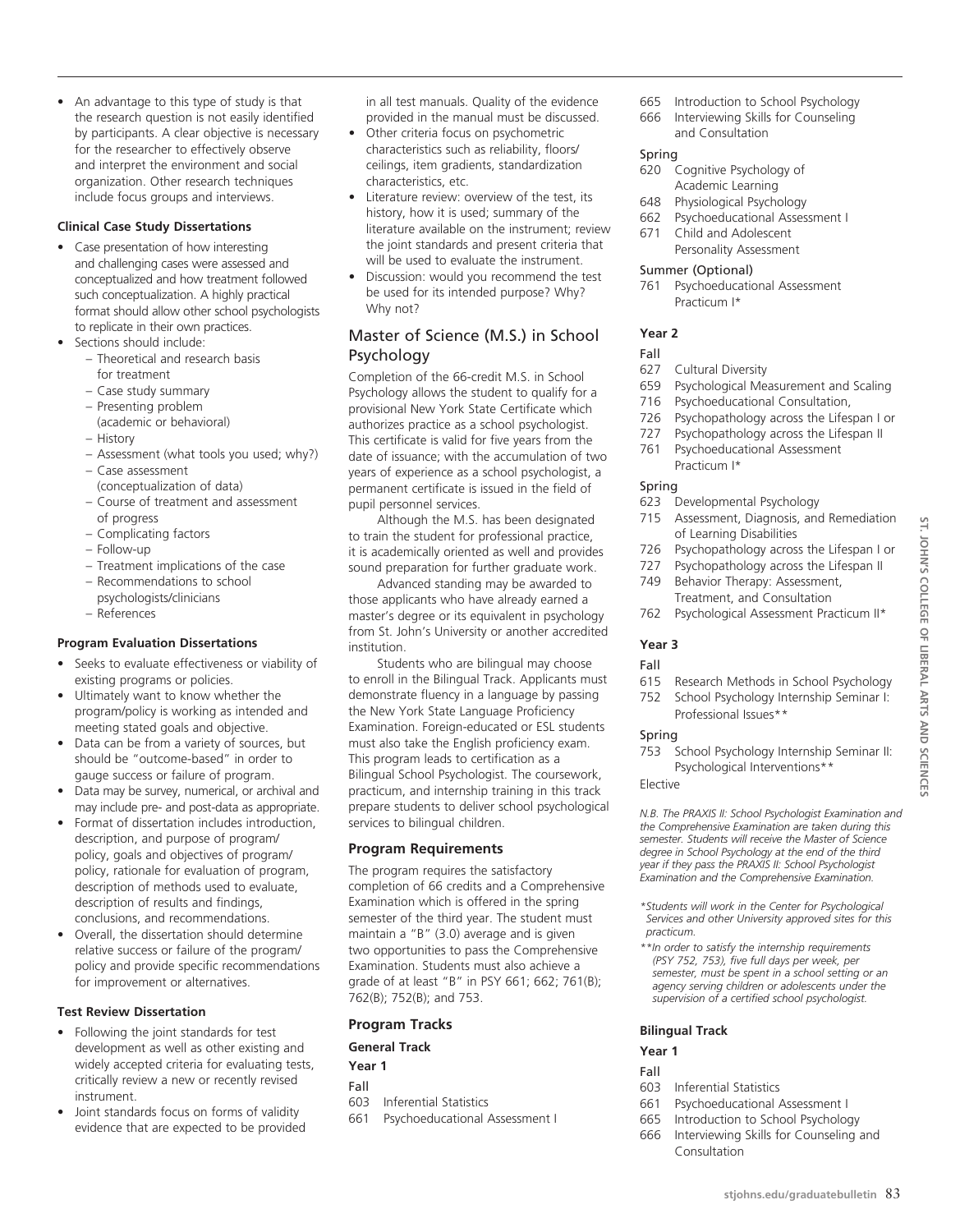#### Spring

- 620 Cognitive Psychology of Academic Learning
- 648 Physiological Psychology
- 662B Psychoeducational Assessment of Culturally and Linguistically Diverse Children
- 671 Child and Adolescent Personality Assessment

# Summer (Optional)

761B Psychoeducational Assessment Practicum I-Bilingual\*

#### **Year 2**

# Fall

- 659 Psychological Measurement and Scaling
- 715 Assessment, Diagnosis, and Remediation of Learning Disabilities
- 716 Psychoeducational Consultation
- 726 Psychopathology across the Lifespan I or
- 727 Psychopathology across the Lifespan II
- 729 Psycholinguistics and the Practice of School Psychology with Culturally and Linguistically Diverse Populations
- 761B Psychoeducational Assessment Practicum I-Bilingual\*

#### Spring

- 623 Developmental Psychology
- 715 Assessment, Diagnosis, and Remediation of Learning Disabilities
- 726 Psychopathology across the Lifespan I or
- 727 Psychopathology across the Lifespan II 749 Behavior Therapy: Assessment,
- Treatment, and Consultation 762B Psychological Assessment Practicum II-Bilingual\*

# **Year 3**

# Fall

- 615 Research Methods in School Psychology
- 752B Bilingual School Psychology Internship Seminar I: Professional Issues-Bilingual\*\*

# Spring

- 627 Cultural Diversity in Psychological Services
- 753 School Psychology Internship Seminar II: Psychological Interventions\*\*

*N.B. The PRAXIS II: School Psychologist Examination and the Comprehensive Examination are taken during this semester. Students will receive the Master of Science degree in School Psychology at the end of the third year if they pass the PRAXIS II: School Psychologist Examination and the Comprehensive Examination.*

*\*Students will work in the Center for Psychological Services and other University approved sites for this practicum.*

*\*\*In order to satisfy the internship requirements (PSY 752, 753), five full days per week, per semester, must be spent in a school setting or an agency serving children or adolescents under the supervision of a certified school psychologist.*

# Master of Arts (M.A.) in Psychology

TThe Master of Arts degree in Psychology provides students with a broad background of psychological knowledge and tools as

preparation for more advanced work at the doctoral level. The program requirements and heavy emphasis on research also provide a solid foundation to pursue many other fields of inquiry (health, education, industry). Graduate Assistantships are available on a competitive basis.

Most classes are offered after 5 p.m., and part-time attendance is permitted. Students may take courses in the program on a nonmatriculated basis, in accordance with the regulations set forth by the Graduate Division (See "Non-Matriculated and Special Students").

# **Program Requirements**

The M.A. program requires satisfactory completion of 33 credits. All students must maintain a "B" average (minimum GPA of 3.0) in the program. Students choose to complete a thesis or comprehensive examination, and also choose between two tracks of study: Cognitive and Behavioral Processes or Social and Developmental Processes. The list of required courses is given below.

#### **Basic Psychology Methods (required of all M.A. students)**

- 603 Inferential Statistics
- 604 Psychology Laboratory
- 650 History and Systems
- 659 Psychological Measurement and Scaling

#### **Courses required for Cognitive Behavioral Processes Track**

#### 606 Perception I

- 616 Principles of Learning
- 617 Cognitive Psychology
- 648 Physiological Psychology

#### **Courses required for Social and Developmental Processes Track**

- 621 General Psychopathology
- 622 Social Psychology
- 623 Developmental Psychology
- 630 Personality Theories

# **Thesis Option**

900 Master's Research (six credits over two semesters)

# **Non-Thesis Option**

105 Comprehensive Examination (0 credits)

# **Thesis Option**

Students choosing the thesis option must complete two semesters of Master's Research (PSY 900), and obtain review and approval of their proposed and completed thesis by two faculty members. Their thesis mentor must be a full-time faculty member. Students doing a thesis take six credits of master's thesis research and three credits of electives.

# **Non-Thesis Option and Comprehensive Examination Procedure (M.A.)**

Students choosing the non-thesis option must pass a comprehensive examination during the final semester of coursework. The student recruits a full-time Psychology faculty member to administer the exam. The faculty member gives the student a topic to research, and the student has one month from that date to complete a literature review and propose a study (which need not be carried out) on the assigned topic. The student will submit a paper in APA format that includes the literature review, rationale for proposed study, a methods section (including participants and measures and/or procedures), a brief section stating the statistical analyses to be carried out, and a reference page. In sum, the comprehensive examination will be very similar to a thesis or dissertation proposal.

If the comprehensive examination is undertaken during the spring semester, the exam question is given to the student on January 15 and is due to the faculty member by February 15. If it is during the fall semester, the exam question is given to the student on September 15 and is due to the faculty member by October 15. Late submissions will not be accepted and will result in a failure. The exam question should be emailed to the student on the appropriate day, and the Program Director should be copied on that e-mail. Students should submit their papers via e-mail (unless the faculty member requests a hard copy), and the Program Director should be copied.

#### **Expectations for the student:**

- The length of the literature review will vary according to the topic, though one can use a basic guideline of 8-14 pages.
- The methods section will also vary in length according to the number of measures to be described, the amount of detail of the study procedure, etc.
- Although it is not expected that the study will be carried out, the student should still demonstrate a solid grasp of the methodological issues. The student should:
	- State specific hypotheses and design a study to address these hypotheses.
	- Identify a reasonable sample with which to carry out the study.
	- Identify appropriate measures, citing reliability and validity information (if applicable).
	- Describe a methodologically sound procedure, citing prior literature using the same procedure (if applicable).
	- Correctly summarize how the data should be analyzed.
- The student must submit a well-written paper in APA format, complete with an abstract, literature review, proposed methods section, proposed analyses section, and reference page.

# **Grading:**

Students are evaluated on nine criteria, listed on the Grading Rubric Evaluation Form, each of which is graded on a 4-point scale  $(1 = \text{fail}, 2 = \text{null})$ fair,  $3 = \text{good}$ ,  $4 = \text{excellent}$ ). These nine scores are then averaged, and based on the average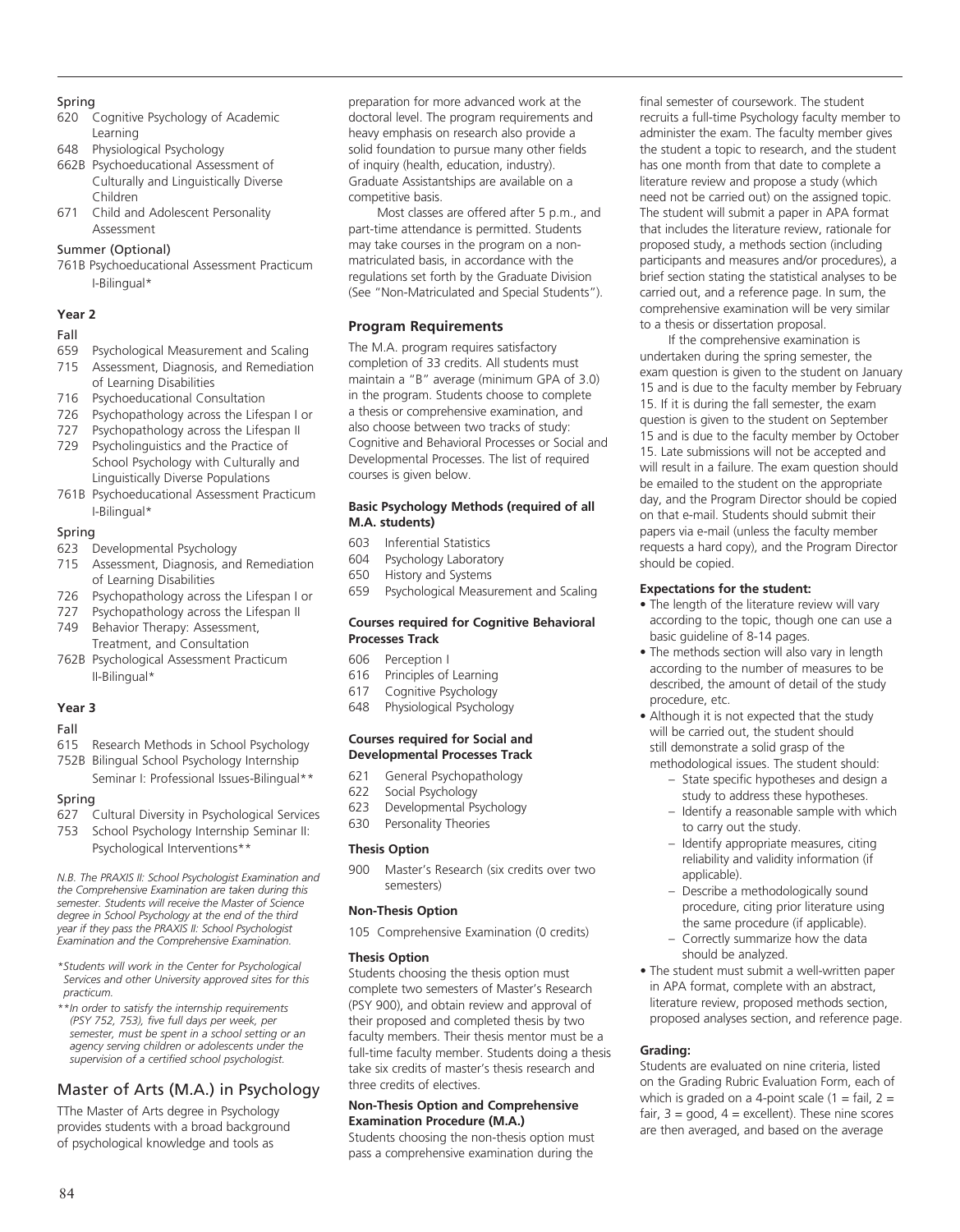score, there are three possible outcomes:

- 1) If the average is 3.0 or higher, the student passes the examination.
- 2) If the average is 2.0 to 2.99, the student may revise and resubmit the examination for re-evaluation within one month after receiving the score. The student will receive feedback from the faculty member to guide him/her on the necessary revisions.
- 3) If the average is less than 2.0, or if the re-submitted revision does not reach an average of 3.0, the student fails the examination.

# **Failing the exam:**

If the student fails the exam, he/she will meet with the Program Director and the faculty member who administered the exam to develop a remediation plan. If the Program Director administered the exam, another faculty member will be selected as a third party. The three parties involved will agree to a remediation plan and will indicate agreement by signature. The remediation plan will be designed to increase the likelihood of success on the second and final attempt at the comprehensive exam.

Students do have a second and final attempt at the exam. The student will repeat the entire procedure with a different faculty member and different research question. If the student does not pass this second comprehensive exam, the Department Chair will recommend to the Dean's office that the student be dismissed from the program.

# **B.A./M.A. in Psychology**

The Department of Psychology offers an accelerated combined degree program leading to the B.A. and M.A. degrees, typically within five years of full-time study. Undergraduate students with a cumulative GPA of 3.0 or better and a minimum 3.0 GPA in at least 12 credits in psychology at St. John's University are encouraged to apply. Students accepted into the program typically complete 12 graduate credits that apply toward both the B.A. and M.A. degrees. After completion of their baccalaureate degrees, students may complete the balance of graduate credits required for the master's degree. Please consult the University bulletins for additional requirements for the bachelor's and master's degrees. For detailed information regarding the B.A./M.A. program, students should consult the Director of Graduate Studies and their undergraduate academic Dean.

# **Center for Psychological Services**

The St. John's University Center for Psychological Services serves as a primary training site for the Clinical and School Psychology programs in providing comprehensive psychological services to community residents at modest cost. Located

conveniently near the St. John's campus, it provides students with opportunities to develop clinical and assessment skills under faculty supervision. The Center provides training in psychoeducational and personality assessment at Level II (PSY 668–670). The Center also provides training in assessment for school psychology students at the master's level (PSY 761–762) and in therapy for advanced Psy.D. students (PSY 763–764). Opportunities for assessment and intervention experiences in local schools are also available via the Center's School Affiliate Program. The research component of the Center includes collection of clinical data, faculty sponsored research projects, and doctoral dissertation research.

# **Departmental Policy**

All students are expected to conduct themselves in accordance with the ethical standards established by the American Psychological Association and the New York State Department of Education. In addition, all research with human subjects must be performed in accordance with the policies and procedures promulgated by the Institutional Review Board (IRB) of the University. Research with animals must conform to the guidelines established by the Animal Care Advisory Committee (ACAC) of the University. Failure to comply with these standards may result in a departmental recommendation for dismissal.

# **Institutional Affiliations**

The University has developed formal affiliations with a number of clinical facilities in the New York area for purposes of clinical training and research. The Clinical Psychology program has developed a wide network of participating clinical and research practicum placements for its students including Long Island Jewish/ Hillside Medical Center, North Shore University Hospital, Queens Hospital Center, Nassau County Medical Center, Bronx Children's Psychiatric Center, Bellevue Psychiatric Hospital, Creedmoor Psychiatric Center, North Shore Child Guidance Center, Beth Israel Medical Center, Pederson-Krag Center, NYS Psychiatric Institute, and Queens Children's Psychiatric Center, among others (see "Affiliate Clinical Professors of Psychology").

# **Courses**

# **103 Basic Psychology Laboratory**

Methods and techniques of laboratory research for students without undergraduate laboratory training. *Credit: 3 semester hours. (No credit if used to remove deficiency.)*

# **603 Inferential Statistics**

This course provides students who will be primarily consumers of research with a review of basic concepts in statistics and an introduction to the methods used in contemporary research to enable them to

evaluate the results and conclusions of scholarly work in psychology. Topics include analysis of variance, correlation, and regression*. Credit: 3 semester hours.*

#### **604 Psychology Laboratory**

The student is required to conduct extensive literature searches, collect and analyze data, and generate manuscripts. *Credit: 3 semester hours. Laboratory fee: \$60 per semester. Also open to qualified undergraduates*.

#### **606 Perception I**

A survey course emphasizing the historical development of various models aimed at understanding visual experience, such as origins of form, distance, and depth perception. *Credit: 3 semester hours.*

#### **607 Perception II**

Perception of radial direction, induced motion, autokinesis, phi, visual imagery, size perception, face recognition, visual and auditory affect recognition, affective aprosodia, and speech. *Credit: 3 semester hours*.

# **608 Foundations of Data Analysis**

The basic issues and techniques in modern data management and analysis. Topics include data description, probabilistic inference, effect size, statistical power, and graphics. Includes a lab. *Credit: 3 semester hours.*

#### **609 Research Methods in Clinical Psychology**

Principles and methods of research design as applied to clinical psychology. *Credit: 3 semester hours.*

# **614 Multiple Regression/Correlation**

*Prerequisite: PSY 608.* The introduction to multiple regression/correlation methods as a general data analytic system based on the general linear model. Includes a lab. *Credit: 3 semester hours.*

#### **615 Research Methods in School Psychology**

A survey of the research methods used in the study of children and their development with special emphasis to the type of research questions asked by the school psychologist. *Credit: 3 semester hours.*

# **616 Principles of Learning**

An examination of research in classical and operant conditioning. Includes discussion of reinforcement, stimulus control, punishment, and other topics relevant to experimental analysis of behavior. *Credit: 3 semester hours.*

#### **617 Cognitive and Affective Bases of Behavior**

An examination of theories and research findings regarding attention, sensory and working, episodic, semantic long-term, implicit memory and autobiographical memory, unconscious mental processing, schemata, language, and the roles of emotion in cognition. *Credit: 3 semester hours.*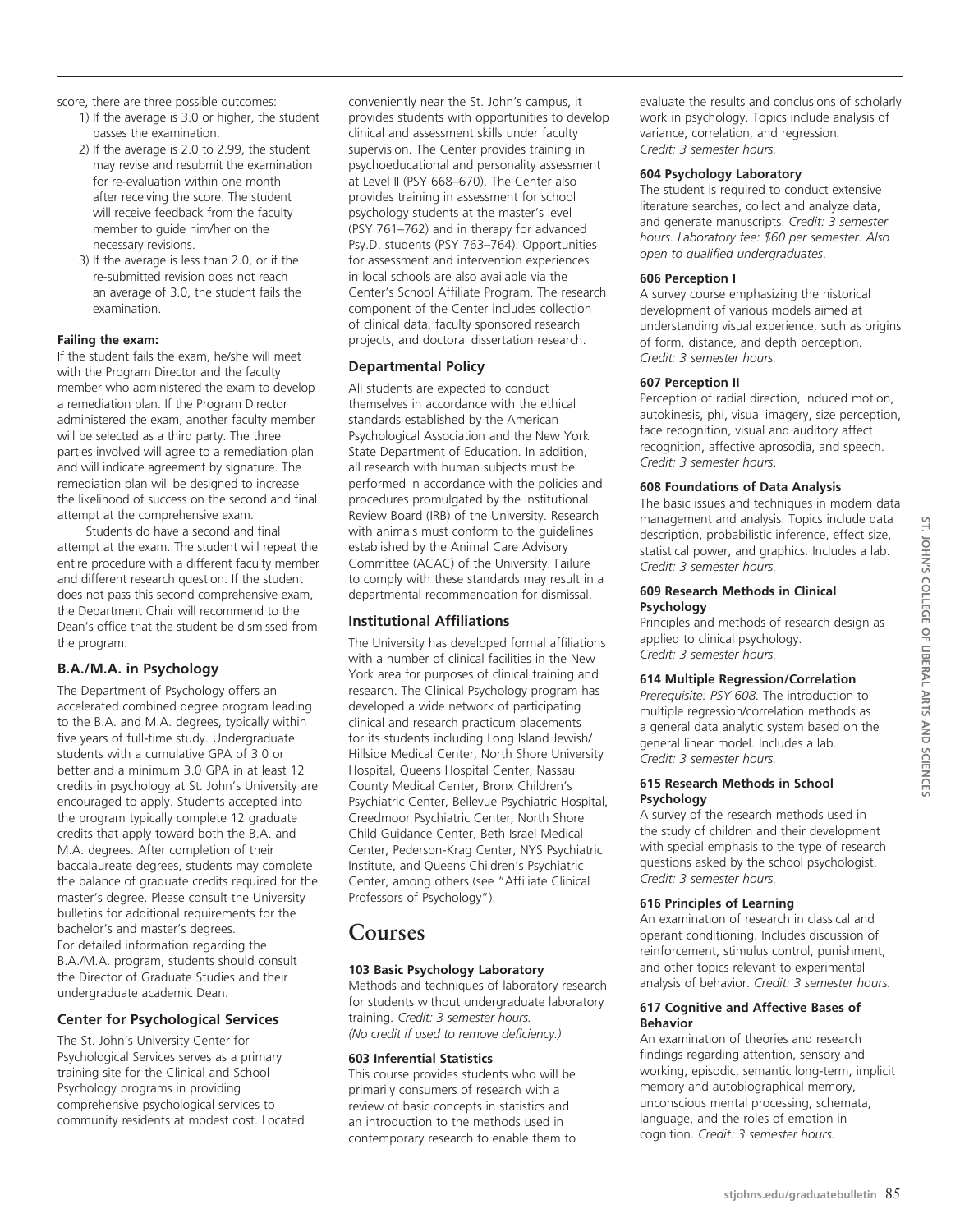#### **619 Advanced Techniques for the Analysis of Behavioral data**

*Prerequisites: PSY 608, 614.* This course introduces such techniques as factor analysis, multivariate statistics, structural equation modeling, hierarchical linear modeling, survival analysis, and logistic regression. *Credit: 3 semester hours.*

#### **620 Cognitive Psychology of Academic Learning**

This course examines the theory, research and application concerning the cognitive processes that underlie children's development of mathematical thinking, reading comprehension, and study skills. Principles that underlie the assessment strategies and effective teaching and learning of math and reading are discussed. *Credit: 3 semester hours*.

#### **621 General Child and Adult Psychopathology**

This course provides an overview of etiology, symptomatology, and outcomes of the major psychological disorders in children and adults. The biological, socio-cultural, and behavioral determinants of abnormal behavior and empirically supported treatments for children and adults are addressed. *Credit: 3 semester hours.*

# **622 Social Psychology**

Topics include attitudes, social perception and cognition, prejudice, gender roles, group behavior, aggression, prosocial behavior, attraction, nonverbal behavior, and special methodological contributions of social psychology. *Credit: 3 semester hours.*

# **624 Advanced Developmental Psychology**

An in-depth analysis of theories and research on cognitive and socio-emotional development. *Credit: 3 semester hours*.

# **625 Cross-Cultural Psychology**

Cross-cultural perspectives on behavior and cognition, including verbal and nonverbal communication, and interpersonal and intergroup relations. Psychological variability among cultural groups will be discussed. *Credit: 3 semester hours.*

# **626 Psychology of Women**

Recent research on role, personality, intellectual, and career considerations relevant to women. *Credit: 3 semester hours.*

#### **627 Cultural Diversity in Psychological Services**

A course in diverse cultural perspectives which explores the cultural similarities and differences between psychologist and client and the way these factors affect the delivery of psychological services. *Credit: 3 semester hour*s.

# **630 Personality Theories**

Comparison and evaluation of various personality theories focusing on issues of personality structure and personality development. Consideration given to selected contemporary issues. *Credit: 3 semester hours.*

#### **636 Objective Personality Assessment for Mental Health Counselors**

An overview of objective personality assessment and its relationship to diagnosis and treatment of psychological disorders in clinical and counseling contexts. Enrollment limited to master's students in Mental Health Counseling. Test Fee: \$50. *Credit: 3 semester hours.*

# **648 Physiological Psychology**

Neuroanatomy plus discussion of recent research on sensory coding, neural basis of learning, and the physiological bases of a variety of psychological disorders. C*redit: 3 semester hours.*

# **650 History and Systems of Psychology**

An evaluation of modern systems of psychology and a review of historical antecedents in light of their psychological contributions. *Credit: 3 semester hours.*

# **658 Professional and Ethical Issues**

A study of professional standards and ethical principles as they relate to the professional psychologist's practice and research in the school, hospital, and other settings in the community. *Credit: 3 semester hours.*

# **660 Assessment I: Intelligence Testing**

A course on the assessment of intelligence, including administration, scoring and interpretation of the WISC-IV, WAIS-IV, Stanford-Binet, and other intelligence tests. *Laboratory fee: \$110 per semester. Credit: 3 semester hours.*

# **661 Psychoeducational Assessment I**

Administration, scoring, interpretation, and psychometric characteristics and comparative analysis of contemporary scales of cognitive ability test batteries serves as the basis for this course. *Laboratory fee: \$110 per semester. Credit: 3 semester hours.*

# **662 Psychoeducational Assessment II**

*Prerequisite: PSY 661*. Advanced issues in the administration, scoring, interpretation, and psychometric and characteristics of both contemporary cognitive and academic ability test batteries form the major components of this course. *Laboratory fee: \$110 per semester. Credit: 3 semester hours.*

#### **662B Psychoeducational Assessment of Culturally and Linguistically Diverse Children**

*Prerequisite: PSY 661.* Administration, scoring, interpretation and psychometric comparative analysis of newer cognitive achievement tests are presented. The use of tests with bilingual children is emphasized. *Laboratory fee: \$110 per semester. Credit: 3 semester hours.*

# **663 Assessment II: Personality Assessment**

This course includes administration, scoring, and interpretation of objective personality tests. The course will be concerned with the clinical and research applications of these tests. *Laboratory fee: \$10 per semester. Credit: 3 semester hours.*

# **665 Introduction to School Psychology**

This course will provide students with an understanding of the roles and functions of the school psychologist. It will also introduce students to the profession of school psychology from an historical, scientific, and practical perspective. *Credit: 3 semester hours.*

# **666 Interviewing and Case Formulation**

This course provides the student with fundamental skills in interviewing and case formulation. Students will learn to interview parents, teachers, and children and conduct behavioral observations and functional assessments. *Credit: 3 semester hours.*

# **668; 670 Assessment Laboratory I and II**

*Prerequisites: PSY 660, 663.* Students gain experience at the Center for Psychological Services in psychological assessments. *Test fee: \$50. Credit: 3 semester hours.*

# **669 Advanced Rorschach**

*Prerequisite: PSY 663.* Concentrates on the interpretation of Rorschach records of children, adolescents, and adults. Major emphasis will be placed on integrating Rorschach data with the results of other psychological tests and clinical findings. *Test fee: \$50. Credit: 3 semester hours.*

#### **671 Child and Adolescent Personality Assessment**

Strategies for assessing child and adolescent personality will be explored. Emphasis will be placed on those objective and projective techniques currently utilized in the field. *Laboratory fee: \$10 per semester. Credit: 3 semester hours.*

# **695 Research Colloquium**

Invited speakers, faculty members, and students from the department's graduate programs discuss their research. Registration/attendance required for all students. *No credit. No fee. Not included on students' transcript.*

# **696 Independent Research (Laboratory)**

*Prerequisites: PSY 608.* Under the guidance of a faculty member, the student plans and executes an original piece of research of thesis quality. *Laboratory fee: \$60 per semester. Credit: 3 semester hours.*

# **698; 699 Clinic Practicum I; II**

Level I course. Students gain supervised experience at the Center for Psychological Services in various clinical roles including diagnostic interviewing, case observation, and participation in weekly case conferences. *Laboratory fee: \$30 per semester. Credit: 3 semester hours.* 

#### **701 Assessment and Intervention Practicum I**

A continuation of practicum training at the Center for Psychological Services; students develop their clinical skills through receiving supervised training in techniques relating to psychodiagnostic evaluation and intervention. Laboratory fee: \$30 per semester. *Credit: 3 semester hours.*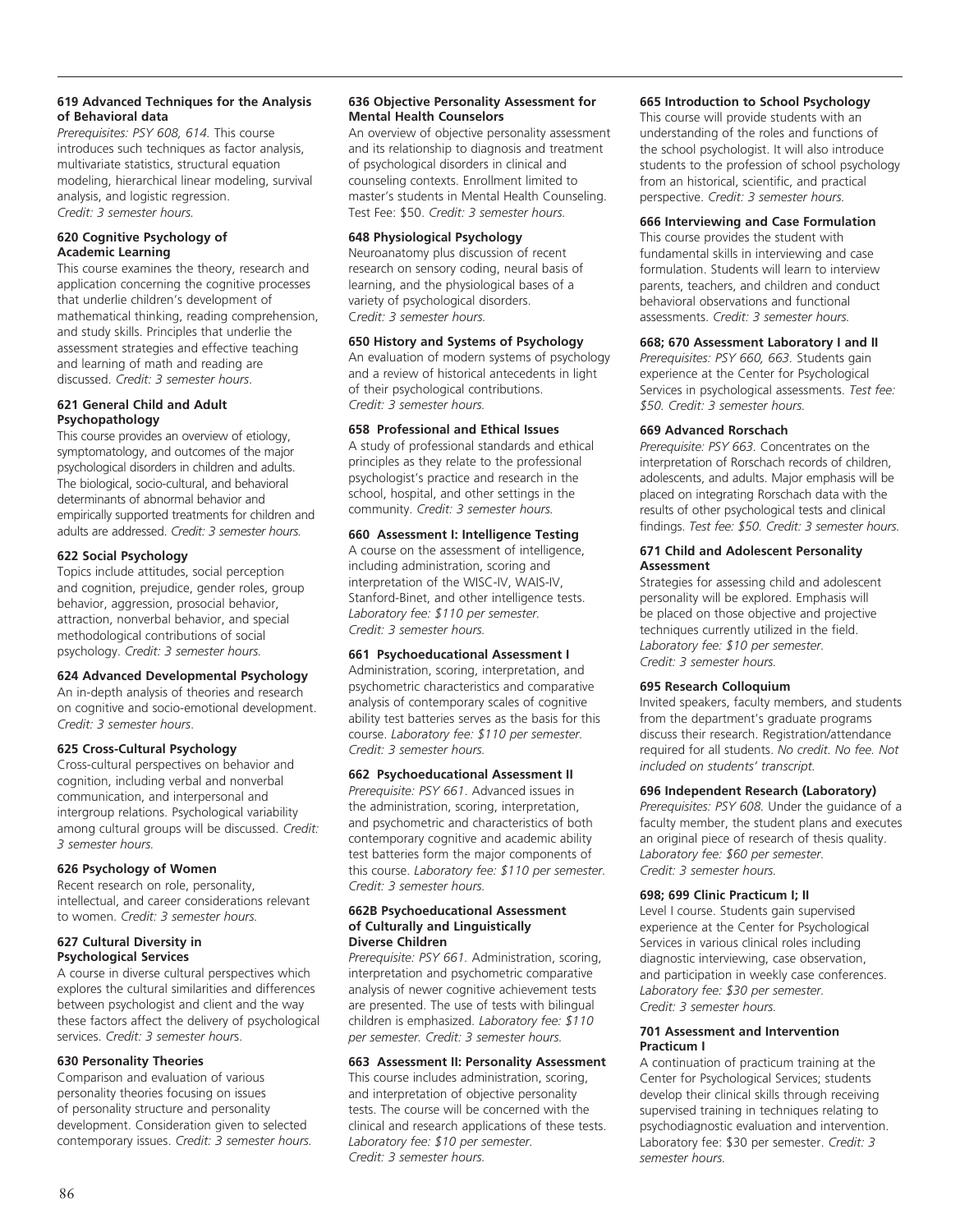# **702 Assessment and Intervention Practicum II: Clinical Consultation**

A continuation of practicum training at the Center for Psychological Services; students develop their clinical skills through receiving supervised training in techniques relating to psychodiagnostic evaluation and intervention. *Laboratory fee: \$30 per semester. Credit: 3 semester hours.*

# **705 Assessment and Intervention Practicum III**

A continuation of practicum training at the Center for Psychological Services; students develop their clinical skills through receiving supervised training in techniques relating to psychodiagnostic evaluation and intervention. *Laboratory fee: \$30 per semester. Credit: 3 semester hours.* 

# **706 Advanced Intervention Practicum I**

A continuation of practicum training at the Center for Psychological Services; students develop their clinical skills through receiving supervised training in techniques relating to psychodiagnostic evaluation and intervention. *Laboratory fee: \$30 per semester. Credit: 3 semester hours.*

#### **715 Assessment, Diagnosis, and Remediation of Learning Disabilities**

This course involves the systematic study of learning disorders of children; receptive, expressive, and psychological processing disorders of learning and assessment of diagnostic procedures. *Test fee: \$50. Credit: 3 semester hours.*

# **716 Psychoeducational Consultation**

*Prerequisite: PSY 661.* This course addresses the procedures for conducting consultation with teachers and other school personnel in order to ameliorate problems affecting students' academic and social competencies. *Credit: 3 semester hours.*

# **717 Instructional Assessment and Academic Interventions**

Students will learn to assess children's instructional environments and to monitor their academic progress. This assessment will be tied to instructional interventions in the context of the consultation role for school psychologists. *Credit: 3 semester hours.*

# **722 Social Bases of Behavior**

The social influence on human behavior and how individual differences moderate that influence; social cognition; group processes; person by situation interactions. *Credit: 3 semester hours.*

# **725 Advanced Psychopathology: General**

*Prerequisite: PSY 724.* Detailed consideration of selected areas of psychopathology, particularly theoretical models and empirical research in etiology, development, prevention, and treatment. *Credit: 3 semester hours.*

**726 Psychopathology across the Life Span I** Lifespan perspective on psychological disorders including symptom presentation, etiologies, and outcomes. Focus on disorders that are prevalent in childhood and adolescence. *Credit: 3 semester hours.*

# **727 Psychopathology across the Life Span II**

Focuses on understanding the major categories of psychiatric disorders from a biophysical perspective. Primary emphasis will be on disorders typically seen in adulthood, such as psychotic disorders, mood disorders, anxiety disorders, and substance abuse disorders. In addition to the symptoms and features of these disorders, the class will also focus on etiology and treatment. This course adopts a lifespan developmental perspective; therefore, manifestations of these disorders in childhood will also be discussed. *Credit: 3 semester hours.*

#### **729 Psycholinguistics and the Practice of School Psychology with Culturally and Linguistically Diverse Populations**

This course provides students with an understanding of normal language development, second language acquisition, and the problems of delivering school psychological services to bilingual children. *Credit: 3 semester hours.*

# **737 Hypnosis Biofeedback Workshop**

Intensive workshop combining the theoretical conceptualizations of hypnosis and biofeedback with empirical exploration. The course is oriented towards the goals of the scientist practitioner. *Credit: 3 semester hours.*

#### **741 (Fall); 742 (Spring) Assessment and Intervention Practicum IV; V**

A two-semester practicum sequence emphasizing psychodiagnostic testing, evaluation, and treatment in clinical settings and supervised professional experience in intervention and psychotherapeutic techniques. *Test fee: \$30. Credit: 3 semester hours per course.*

#### **744 Assessment Methods for Students with Autism Spectrum Disorders**

This course examines assessment tools and strategies for use with individuals on the Autism Spectrum. Students will explore formal and informal assessment procedures used with students who manifest learning characteristics of students with Autism. Cf. with EDU 9725. *Credit: 3 semester hours.*

# **745 Applied Behavior Analysis**

This course presents the student with an introduction to the basic principles of Applied Behavior Analysis (ABA), learning theory, and the fundamental principles of behavior. The course will also provide an introduction to the process of measuring and recording behavior. Cf. with EDU 9719. *Credit: 3 semester hours.*

# **746 Single Case Design in Autism Spectrum Disorder**

This course presents an overview of singlecase design and applied research design by exploring their characteristics, strengths, and limitations. Cf. with EDU 9750. *Credit: 3 semester hours.*

#### **749 Behavior Therapy: Assessment, Treatment and Consultation**

This course is aimed at providing a theoretical and practical understanding of the behavioral orientation to psychological assessment and intervention with school-aged children and adolescents in school settings. *Credit: 3 semester hours.*

#### **751 Interventions with Developmental Disabilities**

*Prerequisites: PSY 749/750.* Students will learn the procedures of applied behavior analysis, and use these principles to develop teaching and intervention strategies for children with autism and related developmental disorders. *Credit: 3 semester hours.*

#### **752 School Psychology Internship Seminar I: Professional Issues**

*Prerequisites: PSY 761, 762.* Students are assigned to a public school or agency providing services for children and function under the supervision of a certified school psychologist. *Credit: 3 semester hours.*

#### **752B School Psychology Internship Seminar I: Professional Issues–Bilingual**

*Prerequisites: PSY 761B, 762B.* Classroom presentations focus on recent advances in the assessment and intervention strategies of working with linguistically diverse children. *Laboratory fee: \$30 per semester. Credit: 3 semester hours.*

# **753 School Psychology Internship Seminar II: Psychological Interventions**

*Prerequisite: PSY 752. S*tudents are assigned to a public or private school providing psychological services to children and adolescents for five full days. Presentations will focus on New York State Child Abuse reporting law, models of service delivery in school psychology, and crisis intervention. *Credit: 3 semester hours.*

#### **754 School Psychology Internship Seminar III: Nondiscriminatory Assessment and Field Placement**

*Prerequisites: Completion of master's degree and Certification in School Psychology.*  Classroom instruction focuses on issues, methods, and procedures for conducting comprehensive, systematic nondiscriminatory assessment of culturally and linguistically diverse students. Students are assigned to a public or private school or agency providing psychological services to exceptional children and/or adolescents for a minimum of three full days. *Credit: 3 semester hours.*

<u>ي</u>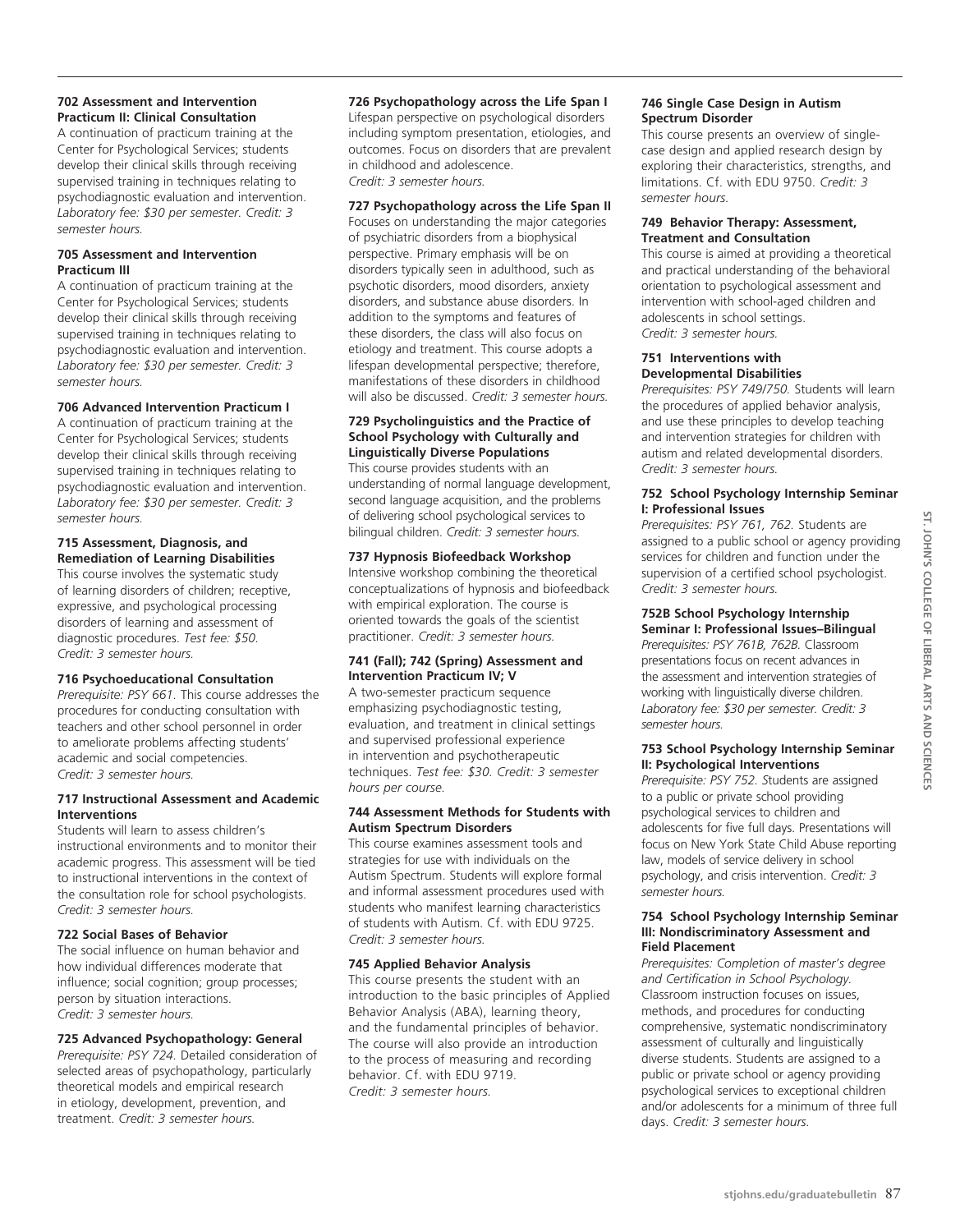#### **755 School Psychology Seminar IV: Psychological Interventions and Field Placement**

*Prerequisite: PSY 754 or equivalent.* This course includes an in-depth review of the latest research and theory in psychological interventions. Students spend three days per week in a school for exceptional children or an organization servicing exceptional children. *Credit: 3 semester hours*.

#### **756; 757 Evidence-based Interventions I; II**

A two-semester sequence that addresses the theoretical and empirical bases for evidencebased therapies. In addition, students will learn implementation strategies for interventions discussed. *Credit: 3 semester hours.*

#### **759 Psychometrics**

*Prerequisites: PSY 608, 614.* An overview of the critical aspects of psychometric theory, including test construction, item analysis, reliability, validity, and item response theory. *Credit: 3 semester hours.*

#### **760 Marital and Family Therapy**

The family is viewed as an interacting social system and approaches to understanding and changing problem behavior are discussed from a systems perspective. *Credit: 3 semester hours.*

#### **761; 762 Psychological Assessment Practicum I; II**

*Prerequisites: PSY 661, 662(B), 671.* Students will be required to participate in psychological assessments at the Center for Psychological Services and in the schools to which it provides services. There are special sections (PSY 761B, 762B) for students in the bilingual track of the M.S. and Psy.D. programs. *Laboratory fee: \$100 per semester. Credit: 3 semester hours*.

#### **761B (Fall); 762B (Spring) Psychological Assessment Practicum I; II**

*Prerequisites: PSY 661, 662(B), 671*. Students will participate in psychological assessments at the Center for Psychological Services and in schools to which the center provides services. For M.S. and Psy.D. students in the bilingual track. *Laboratory fee: \$30 per semester. Credit: 3 semester hours.*

# **772 School Neuropsychological Assessment**

Students will learn the principles of school neuropsychological assessment and how to administer, score, and interpret several contemporary neuropsychological tests. *Credit: 3 semester hours.* 

# **773; 774 School Neuropsychological Assessment I; II**

In these two consecutive practicum experiences, students conduct comprehensive assessments, develop case formulations and recommendations for interventions, prepare written reports, and provide feedback. *Credit: 3 semester hours.* 

# **763; 764; 765 School Psychology Intervention Practicum I; II; III**

*Prerequisite: PSY 753, equivalent, or permission of the Program Director.* These courses represent a two-semester sequence of practica experiences. Students will plan and deliver psychological interventions to children, adolescents, parents, teachers, and professional staff. *Laboratory fee: \$30 per semester. Credit: 3 semester hours.*

#### **810 Advanced Research Seminar in Selected Topics**

An advanced seminar that reviews current research and theory of topics selected from clinical psychology, social/cultural psychology, and experimental psychology with each area taught by a different faculty member. *Credit: 3 semester hours.*

# **835 Neuropsychological Assessment**

Conceptual problems regarding brain dysfunction; special symptoms and syndromes; neurodiagnostic approaches, emphasizing the Halstead-Reitan and Luria batteries; applications relevant to the clinician. *Test fee: \$100. Credit: 3 semester hours.*

# **836 Behavioral Neuropsychology**

This course covers the theoretical bases, research methodology, and instrumentation necessary for experimentation in neuropsychology, emphasizing the chronometric and cognitive investigation of cerebral asymmetry. *Credit: 3 semester hours.*

#### **838 Addictive Behaviors**

This course presents theoretical foundations and applications in the treatment of addictive behaviors. Topics include: drugs of addiction; gambling; theories of addiction; and behavioral and psychotherapeutic treatments. *Credit: 3 semester hours.*

#### **841 Advanced Intervention Practicum II**

A continuation of practicum training at the Center for Psychological Services; students develop their clinical skills through receiving supervised training in techniques relating to psychodiagnostic evaluation and intervention. Laboratory fee: \$30 per semester. Credit: 3 semester hours.

#### **842 Advanced Intervention Practicum III: Clinical Supervision**

A continuation of practicum training at the Center for Psychological Services; students develop their clinical skills through receiving supervised training in techniques relating to psychodiagnostic evaluation and intervention. Laboratory fee: \$30 per semester. *Credit: 3 semester hours.* 

#### **843 Child and Adolescent Psychotherapy**

Major models of child and adolescent psychotherapy will be presented, including traditional approaches, short-term therapies, and empirically validated treatment methods. *Credit: 3 semester hours.*

#### **844 Behavioral Parent Interventions: Science and Practice**

*Prerequisites: PSY 749 and enrollment in a doctoral program in psychology.* This course will review theory and research on parentfocused behavioral intervention efforts intended to treat children's externalizing disorders and behavior problems. *Credit: 3 semester hours.*

#### **845 Group Therapy**

An exploration of the process of group therapy, including the composition of various group settings; the role of the leader; the beginning, middle, and termination stages of the group; and various techniques utilized by group therapists. *Credit: 3 semester hours.*

#### **846; 847 Practicum in School Neuropsychological Assessment I; II**

In these two consecutive practicum experiences, students conduct comprehensive assessments, develop case formulations and recommendations for interventions, prepare written reports, and provide feedback. *Credit: 3 semester hours.*

#### **850 Cognitive Psychotherapies**

*Prerequisite: PSY 749/750.* This course explores the growing area of Cognitive and cognitive/ behavioral psychotherapies by Beck, and Ellis, as well as self instructional training, cognitive interpersonal problem solving therapy, and multimodal therapy. *Credit: 3 semester hours.* 

#### **861 Psychopharmacology**

*Prerequisites: PSY 648, 724.* A study of psychopharmacological agents in the treatment of behavioral disorders of children and adults. *Credit: 3 semester hours*.

#### **862 Independent Study**

Library research and/or experimental research under the guidance of a faculty member. *Permission of the Chair required. Fee: \$60 if in experimental research study. Credit: 3 semester hours.*

# **903; 904 Clinical Psychology Internship I; II**

*Prerequisites: Successful completion of all coursework in the program, approval of dissertation proposal, and successful completion of Comprehensive Examination.*  One year full-time internship in an approved setting. For doctoral students in Clinical Psychology only. *Fee: \$100 plus general fee per semester. Credit: 0 semester hours.*

# **905; 906 School Psychology Internship I; II**

*Prerequisite: Successful completion of all coursework in the program.* One year fulltime internship in a setting approved by the program. For doctoral students in School Psychology. *Fee: \$100 plus general fee per semester. Credit: 0 semester hours.*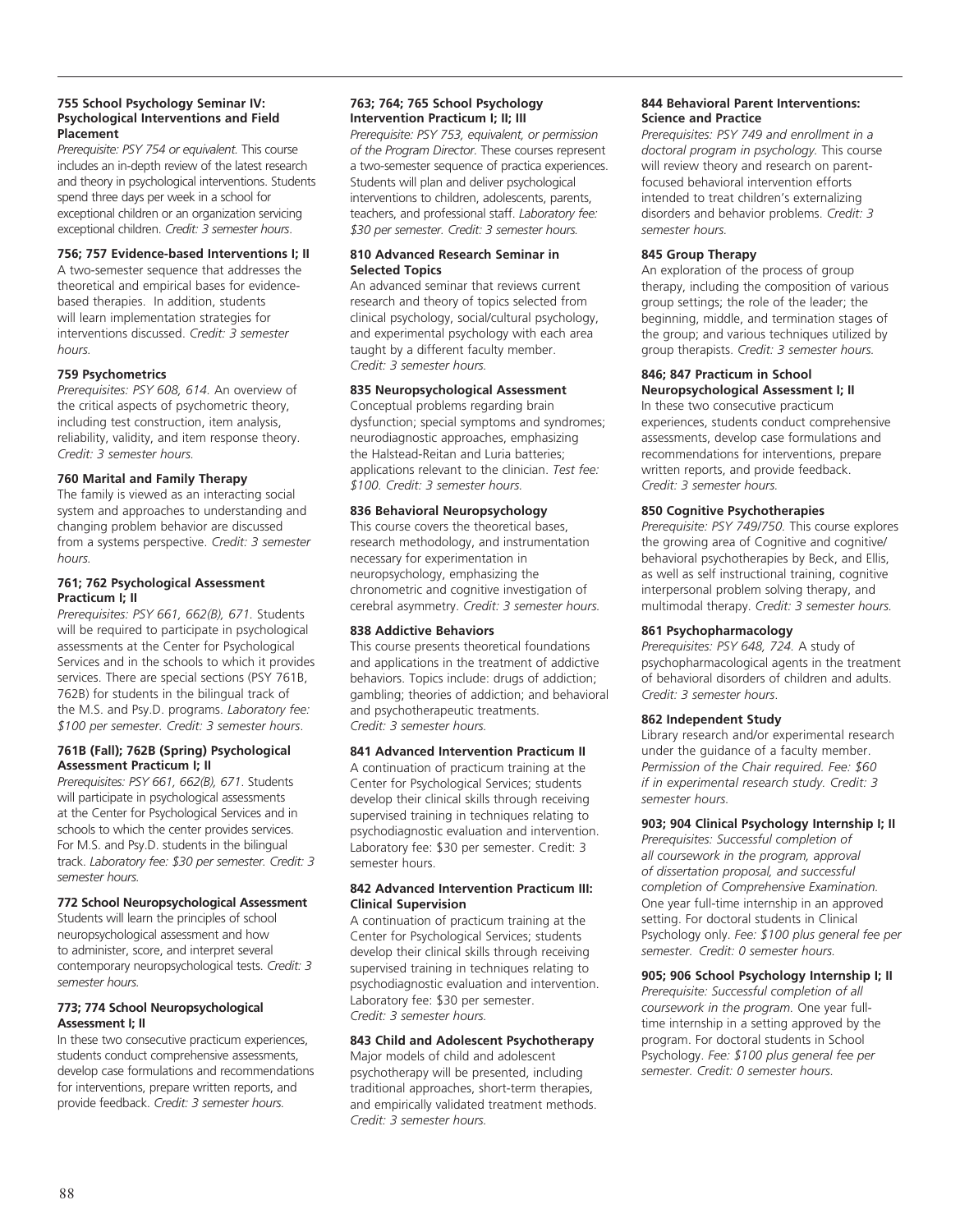#### **908 Master's Research**

Supervised research leading to the preparation and completion of a thesis in partial fulfillment of the requirements for the Master of Arts degree. *Credit: 3 semester hours.*

#### **925 General-Experimental Maintaining Matriculation**

Master's students in General-Experimental Psychology not registered for other courses must register for 925 until all degree requirements are completed and the degree is granted. *Fee: \$100 per semester. Credit: 0 semester hours.* 

#### **940 Clinical Psychology Maintaining Matriculation**

Ph.D. students who have not passed the comprehensive exam and have not registered for other courses, must register for PSY 940. *Permission of the Dean required. Fee: \$100 per semester. No Credit.* 

# **950 Doctoral Research**

Original research leading to the doctoral degree. Beginning in the spring semester of Year 4, students must register for 950 in each fall and spring semester until the dissertation is completed and the degree awarded. *Credit: 3 hours per semester, except when students are on internship and enrolled in 903/904, when it carries one semester hour only per semester.*

#### **951 Doctoral Research**

Original research leading to the doctoral degree. Doctoral candidates must register for this course in the spring semester of their fourth year. Once enrolled in this course students must remain continuously enrolled in it until they graduate. *Credit: 3 semester hours, except when students are on internship and enrolled in 905/906, when it carries one semester hour only per semester.*

#### **960 School Psychology Maintaining Matriculation**

Students in School Psychology not registered for other courses must register for 960 until all degree requirements are completed and the degree is granted. *Fee: \$100 per semester. Credit: 0 semester hours. Offered each semester.*

# **997 Introduction to Clinical Psychology**

To be taken during the first year of the Ph.D. Clinical Psychology program. *No credit.*

**998 Clinical Supervision Practicum** A supervised practicum for students in the Ph.D. Clinical Psychology program. *No credit.*

**999 Extended Clinical Practicum Experience** An extended practicum experience for doctoral students. *No credit.*

# **105 Comprehensive Examination**

This exam tests the student's knowledge in his/ her field. *No credit.*

#### **105D Doctoral Comprehensive Examination**

Psy.D. students register for this placeholder section in their fourth year of study. *No credit.* 

# **105T M.A. Thesis Submission**

Students in the M.A. Psychology program who are completing a thesis should register for this section during the semester in which they will submit the thesis. *No credit.*

#### **105P Doctoral Dissertation Defense**

Doctoral students should register for this placeholder section in the semester they will defend their thesis. *No credit.*

For a complete listing of approved courses, please contact the Dean's office.

# **Affiliate Clinical Professors of Psychology**

ADSP Program Alec Miller, Psy.D.

**AHRC** Margery St. Hilair, Ph.D. Nicholas Rose, Ph.D.

Albert Einstein College of Medicine Susan Chintz, Psy.D.

Albert Ellis Institute Kristene Doyle, Ph.D.

American Institute for Cognitive Therapy Robert Leahy, Ph.D.

Ardsley School District Jeffrey Cohen, Ph.D. Mary Travis, Ph.D. Connie Gutwirth, Ph.D.

Baldwin Council Against Drug Abuse Claudia Rotondo

Baldwin School District Joseph Teta, Ph.D.

Bay Shore School District Toni Klingler, Ph.D.

Bayort-Blue Point School District Matthew Krivoshey, Ph.D.

Bellevue Hospital Center Carol Golden-Scaduto, Pys.D. Carmen Vasquez, Ph.D.

Bellmore-Merrick Central High School District John Brull, M.S. Amy Rubino, Ph.D. Ben Weiss, Ph.D.

Bernard Fineson Developmental Center Mary Kennedy, Ph.D.

Beth Israel Medical Center Elizabeth Ochao, Ph.D.

Bio-Behavioral Institute Fugen Neziroglu, Ph.D.

Bronx Children's Psychiatric Center Elizabeth Seiger, Ph.D. Susan Babinski, Ph.D. Kathleen O'Shea, Ph.D. Nicole Garcia, Ph.D. Rebecca Hansen, Psy.D.

Mark Adelsberg, Ph.D. William Ansorge, Ph.D.

Bronx VA Medical Center Stephen Bacon, Ph.D.

Brookdale University Hospital & Medical Center John James, Ph.D. Steven Klee, Ph.D.

Brooklyn VA Hospital Gail Kelsey, Ph.D.

Central Islip School District Dan Sanvitale, Ph.D.

Children's Center for Early Learning Alan Weneroff, Ph.D.

Coler/Goldwater Memorial Hospital Patricia Bagby, Ph.D. Christopher Frima, Ph.D. Jim Crawford, Ph.D. Tom Gambacorta, Ph.D.

Commack School District Wilma Colino, Ph.D. John Kelly, Ph.D.

Connetquot Central School District of Islip Eleanor Palma, Ph.D.

#### Creedmoor Psychiatric Center

Constance Freeman, Ph.D. Sascha Griffing, Ph.D. Russell Hoffman, Psy.D. Andrea Katz, Ph.D. Jack Livingstone, Ph.D. Dolores Nichole, Ph.D.

Crossroads School for Child Development Paula Calabrese, Ph.D.

East Meadow School District Jennifer Mascolo, Psy.D. Roseann Gotterbarn, Ph.D. Fotini Kyvelos, Psy.D. Margaret Laska, Ph.D. Joseph Pando, Ph.D.

Eastern Suffolk BOCES-Premm Learning Center Robert Meyer, Ph.D.

Elmhurst Hospital/Mount Sinai Services Andia Harris, Ph.D. Harvey Shanies, Ph.D.

Elwood School District Anthony Pantaleno, Ph.D.

Farmingdale School District William Sperduto, Ph.D. Helen Stevens, Ph.D. Joseph Volpe, Ph.D.

Fort Hamilton Clinic Phillip Morse, Ph.D.

Franklin Square School District Christopher Schnepf, Ph.D.

Garden City Park School District Maria Petallides

Glen Cove School District Rod Mardin, Ph.D. Penelope Patsis, Ph.D.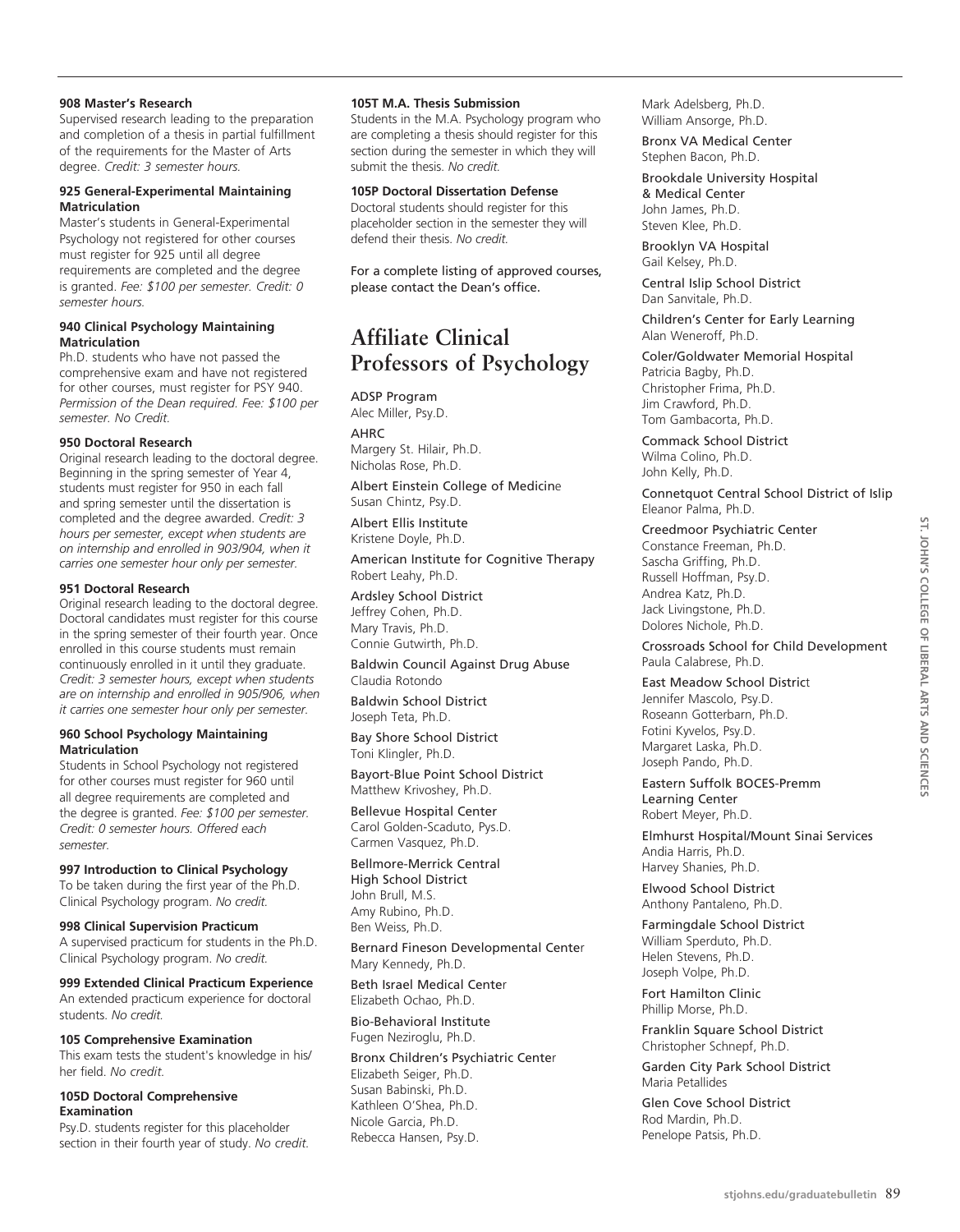Great Neck School District Amy Goldin, Ph.D. Thomas Giannoti, Ph.D. Patricia Goodman Jack Kamins, Ph.D.

Hackensack University Hospital Risa Fogel, Ph.D.

Half Hollow Hills Central School District William Sefick, Ph.D. John Siefring, Ph.D.

Hampton Bays School District Ken Grille, Ph.D.

Harborfields Central School District Joseph Dono, Ph.D. Brian Harris, Psy.D.

Harriet Eisman Community School Elizabeth Shorin, Ph.D.

Hawthorne Cedar Knolls Union Free School District Katherine Reitzes, Ph.D.

Hebrew Academy for Special Children Jill Karliner, Ph.D.

Helen Keller Services for the Blind Ann Rosenberg, Ph.D.

Henry Viscardi School Ron Friedman, Ph.D.

Herricks School District Allison Jeffer, Ph.D. Mary Kalisky, Ph.D. Donna Lipton, Ph.D. Roger Pierangelo, Ph.D. Sgeven Shatz, Ph.D. Carl Weiner, Ph.D.

Hewlett School District Marc Krauss, Ph.D.

Hewlett-Woodmere School District Allan J. Orenstein, Ph.D. Lynne Einberg, Ph.D.

Hicksville School District David Ferrin, Ph.D.

High Road School Maryn Katherine Hawryluk, Ph.D.

Holliswood Hospital Mark Lazarus, Ph.D.

Huntington School District Jamie Joseph, Ph.D.

Institute for Rational Counseling Richard Dackow, Ph.D.

Jamaica Hospital Nadine Khowry, Psy.D. Sue Carver, Ph.D. Frances Charder, Ph.D.

KTA/HAFTR Ditza Berger, Ph.D.

Kings Country Hospital Center Cheryl Blondstein, Psy.D. Mendie Cohn, Ph.D. Marilyn Feldman, Ph.D.

Kings Park School District Linda Chianese, Ph.D. Sharon Donenfeld, Ph.D. James Lynch, Ph.D. Lorraine Schles-Esposito, Ph.D

Lawrence Public Schools Jay Silverstein, Ph.D.

Leak & Watts Children's Home Francis Egan, Ph.D. Katherine Morrison, Ph.D.

Long Beach School District Edward Frankel, Ph.D. Dennis Ryan, Ph.D. Fred Zelinger, Ph.D. Long Beach Reach, Inc.

LIJ/Hillside Geriatric Center Amanda O'Brian, Ph.D. Rita Ryan, Ph.D. Greg Hinrichsen, Ph.D.

LIJ/Hillside Medical Center Eliho Turkel, Ph.D.

LIJ/Schneider Children's Hospital Jonathon Samuels, Psy.D.

LIJ/Schneider's Children's Hospital; Adolescent Pavillion Dina Sackman, Ph.D. Stefanie Solow, Ph.D.

# LIJ/Zucker Hillside Hospital

Peter D'Amico, Ph.D. Aaron Drucker, Ph.D. Seanna Kaye-Denham, Ph.D. Barbara Libov, Ph.D. Julia Markó, Ph.D. Rona Novick, Ph.D. Adam Payne, Ph.D. Jennifer Ratas, Ph.D. Heather Smith, Ph.D. Robert Tringone, Ph.D.

Lutheran Medical Center Jean Bailey, Ph.D.

Martin De Porres School Paul Fantetti, NCSP Edward Dana

Massapequa School District James Levering, Ph.D.

MercyFirst Daniel Coletti, Ph.D. Ann Kuru, Ph.D. Samuel Landsman, Ph.D. Stephen Migden, Ph.D.

Merrick-Bellmore School District John Brull, M.S.

Milestone School for Child Development Lena Perez-Nieves, Psy.D.

Mineola School District Manny Romero, Ph.D. Robert Drago, Ph.D. Joan Reilly, Ph.D. Roberta Manfredo, Ph.D.

Montefiore Medical Center Gabrielle Johr, Psy.D.

Mt. Sinai Medical Center Bonnie Arnowitz, Ph.D. Karen Dahlmana, Ph.D. Edward Greenblatt, Ph.D. Annette Hernandez, Ph.D.

Mt. Sinai/NYU Medical Center Eric Brown, Ph.D.

Nassau BOCES-Pace Program Maria Heim, Ph.D.

Nassau County Medical Center Albert Fauross, Ph.D. William Kline, Ph.D. David Waxman, Ph.D

Nassau University Medical Center Laura Lamontanaro, Ph.D. David Waxman, Ph.D.

National Institute for the Psychotherapies Jillian Axelrod, Ph.D.

New Hyde Park School District Joseph Shaffrey, Ph.D.

New York City Board of Education David Drassner, Ph.D. Lorna Rhone, Ph.D.

New York Presbyterian Hospital Robert Feiguine, Ph.D.

New York Presbyterian Hospital-White Plains Child Day Hospital Leslie Bogen, Ph.D. John Clarkin, Ph.D. Barbara Flye, Ph.D.

North Colonie Central Schools Charles D. Horowitz, Ph.D.

North Merrick School District Lynne Thies, Ph.D.

North Shore Central School District Peter Segal, Ph.D.

North Shore School District Michael Linder, Ph.D. William Kitay, Ph.D.

North Shore University Hospital Laurie Kramer, Ph.D. David Pelcovitz, Ph.D. Marie Ribarich, Ph.D. Julliet Vogel, Ph.D.

North Shore University Hospital Child and Adolescent Department Julliet Vogel, Ph.D.

Northport Veteran's Affairs Medical Center Janet Eshen, Ph.D.

Oceanside School District Michael Cohen, Ph.D. Bill Walsh Ann Melucci Laurie Zelinger, Ph.D. Mark Metzger, Ph.D.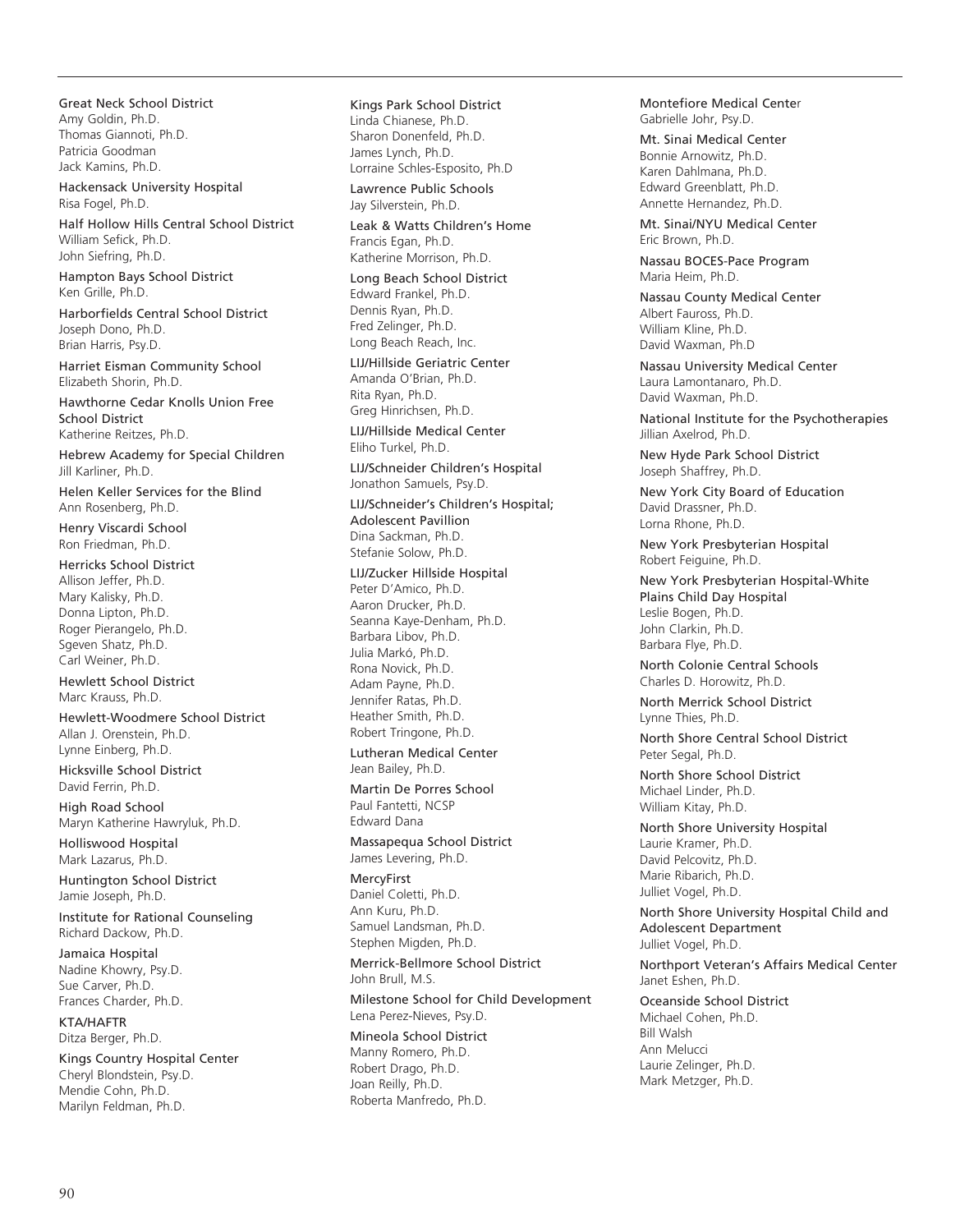Patchogue-Medford School District Richard Catullo, Ph.D. Faith Barrentine, Ph.D.

Pederson-Krag Center Max Banilivy, Ph.D.

Port Chester-Rye School District Antonio Blanco, Ph.D.

Queens Child Guidance Center-Asian Outreach Clinic Florence Marks, Ph.D.

Queens Children's Psychiatric Center Dora Gutierrez, Psy.D. Gayle Kass, Ph.D. Jonathan Kurfirst, Ph.D. Andrea Muras, Ph.D. Jennifer Tucker, Ph.D. Marion Rosenbaum, Ph.D.

Queens Hospital Center Ellen Palgi, Ph.D. Oily Sofer, Psy.D. Robyn Mendelsohn, Ph.D. William Walker, Ph.D. Glena Rubin, Ph.D.

Riverdale Mental Health Association Robert Muller, Ph.D.

Sachem Central School District Gail Borruso, Ph.D. James Zaino, Ph.D. Steven Hartman, Ph.D.

Sagamore Children's Psychiatric Center Lawrence Haller, Ph.D. Randy Malsky, Ph.D. Geraldine Moretti, Ph.D.

St. John's University Counseling Center W.D. Harmon, Ph.D.

St. Luke's Roosevelt Joseph Ruggiero, Ph.D. Andrew Merling, Ph.D.

St. Luke's Women's Health Project Lisa Litt, Ph.D.

St. Mary's Hospital for Children-Queens Paul Berger-Gross, Ph.D. Daniel Clarkin, Ph.D. Daniel Coletti, Ph.D.

Scarsdale School District Audrey Clarkin, Ph.D. Ernest Collabolletta, Psy.D. Jennifer Walker, M.S.E.D

Sesame Sprout Inc. Janet Mueller, Psy.D.

Sewanhaka High School District John Heverin, Ph.D. Stephen Russo, Ph.D. Isonia Vassos, Ph.D.

Shoreham-Wading River School District Peter D'Elena, Psy.D.

Smithtown Central School District Theresa Campisi, Ph.D. Brenda Clark, Ph.D. Joanne Corrado, Ph.D. Darcie Cortese, M.S.

South Beach Psychiatric Center Day Treatment for Adolescents Conrado Gomez, Ph.D.

South Nassau Communities Hospital Counseling Center Rosemary O'Regan, Ph.D.

Staten Island Mental Health Society David Laucick, Ph.D.

SUNY Downstate Medical Center Anxiety Disorders Clinic Daniel Cukor, Ph.D. Steven Friedman, Ph.D.

The School at Columbia University Diane H. Dillon, Ph.D.

Three Village School District Karen Futtersak, Ph.D. Joseph Piombo, Ph.D.

Valley Stream School District Mark Perlman, Ph.D. Mark Peterson, Ph.D. Jay Comcowich, Ph.D.

Valley Stream School District 13 Mindy Berlin-Dickman Karen Jason, Ph.D. Cheryl Mendelsohn, Ph.D. Gaston Weisz, Ph.D.

Valley Stream School District 24 Patrick Grehan, Ph.D.

West Islip School District James Ciaravino, Ph.D. Robert Matuozzi, Ph.D.

Westchester Family Services Rebecca Abramson, Ph.D.

Westchester Institute for Human Development Michelle Heller, Ph.D.

Westchester School for Special Children Vito Guarnaccia, Ph.D.

Western Queens Developmental Schools Robert Musphy, Ph.D.

\_\_\_\_\_\_\_\_\_\_\_\_\_\_\_\_\_\_\_\_\_\_\_\_\_\_\_\_\_\_\_\_\_\_\_\_\_\_\_\_

Western Suffolk BOCES Paul Morris, Ph.D.

White Plains School District Daniel Benincasa, Ph.D. Kelly Ishmael, Ph.D. Maritza Kerekes, Ph.D.

Wyandanch School District Roberta Hoffman, Ph.D.

Yeshiva Hor Torah Karen Feinberg, Ph.D.

# **Scientific Literacy and Integrity (SLI)**

# **Program of Study**

# Master of Arts (M.A.) in Scientific Literacy and Integrity

The M.A. in Scientific Literacy and Integrity at St. John's prepares professionals with the ability to analyze and articulate clearly what is while also developing the ethical and aesthetic values to imagine and help realize what might be.

This 30-credit interdisciplinary master's program provides students with undergraduate preparation in the natural and social sciences the opportunity to develop leadership skills and acquire communication, analytical, and reasoning skills to address the current challenges of scientific research. The program's multidisciplinary approach and access to research opportunities fills a novel niche of market demand for technical writers, medical scientists, and health care coordinators who will play vital roles in scientific policy and publishing.

# Entrance Requirements

The M.A. in Scientific Literacy and Integrity welcomes applicants with undergraduate preparation in the natural and social sciences. In addition to the general requirements for admission to graduate study in St. John's College of Liberal Arts and Sciences, applicants must present a cumulative undergraduate GPA of 3.0, two letters of recommendation, and a personal statement indicating why Scientific Literacy and Integrity is their program of choice. No Graduate Record Examination (GRE) scores are required.

# Program Requirements

The M.A. in Scientific Literacy and Integrity requires 30 credits of graduate coursework selected in consultation with a faculty advisor and the completion of either a thesis or capstone project.

# Thesis Option

| Required       |                     |           |
|----------------|---------------------|-----------|
| <b>BIO 249</b> | Communication       |           |
|                | Skills in the Life  |           |
|                | Sciences            | 3 credits |
| <b>BIO 299</b> | Scientific Literacy |           |
|                | & Integrity         | 3 credits |
| <b>PAS 265</b> | Scientific Inquiry: |           |
|                | Regulation and      |           |
|                | Ethical Challenges  | 3 credits |
| <b>SLI 100</b> | <b>Bioethics</b>    | 3 credits |
| THE 524        | Theological         |           |
|                | <b>Bioethics</b>    | 3 credits |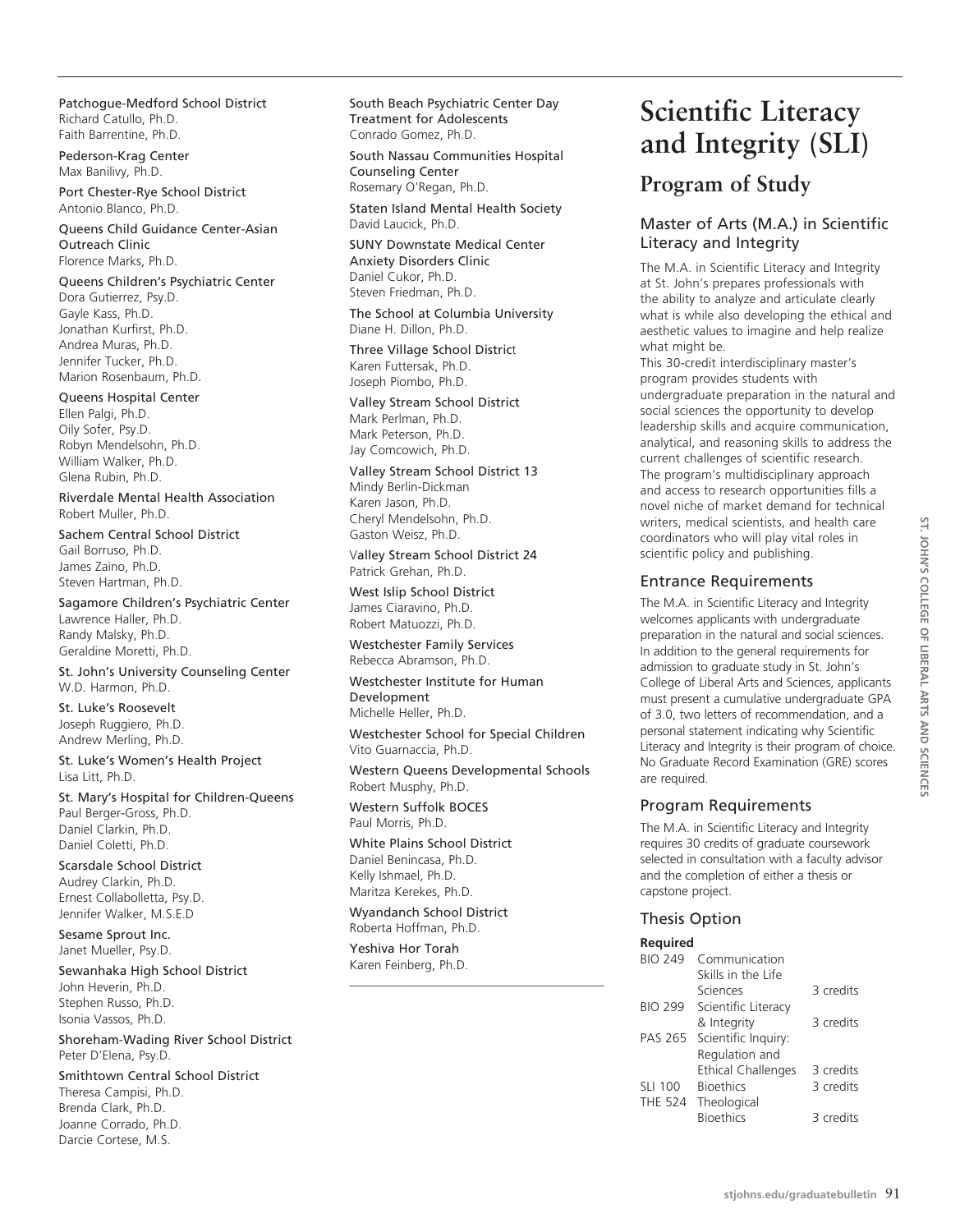#### **Electives**

#### **(Choose Three of the Following)**

| <b>BIO 708</b> | Special Topics in         |           |
|----------------|---------------------------|-----------|
|                | Biology Research          | 3 credits |
| <b>ENG 130</b> | Theories of Literacy      | 3 credits |
| <b>HIS 705</b> | Seminar in                |           |
|                | Technology and            |           |
|                | Science                   | 3 credits |
| MKT 600        | Decisions in              |           |
|                | Marketing and             |           |
|                | Management                | 3 credits |
| MKT 630        | Marketing of              |           |
|                | Services                  | 3 credits |
| <b>MPH 310</b> | <b>Health Disparities</b> | 3 credits |
| <b>PSY 810</b> | Advanced Seminar          |           |
|                | in Selected Topics        | 3 credit  |
| <b>SLI 101</b> | Philosophy of             |           |
|                | Science                   | 3 credits |
| <b>SLI 350</b> | Internship                | 3 credits |

#### Thesis

| SLI 900 | Master's Thesis          |           |
|---------|--------------------------|-----------|
|         | Research                 | 6 credits |
|         | SLI 105T Master's Thesis |           |
|         | Defense                  | 0 credits |

# Non-Thesis Option

#### **Required**

| <b>BIO 249</b> | Communication             |           |
|----------------|---------------------------|-----------|
|                | Skills in the Life        |           |
|                | Sciences                  | 3 credits |
| <b>BIO 299</b> | Scientific Literacy       |           |
|                | & Integrity               | 3 credits |
| PAS 265        | Scientific Inquiry:       |           |
|                | Regulation and            |           |
|                | <b>Ethical Challenges</b> | 3 credits |
| <b>SLI 100</b> | <b>Bioethics</b>          | 3 credits |
| THE 524        | Theological               |           |
|                | <b>Bioethics</b>          | 3 credits |

#### **Electives**

#### **(Choose Four of the Following)**

| <b>BIO 708</b> | Special Topics in              |           |  |
|----------------|--------------------------------|-----------|--|
|                | Biology Research               | 3 credits |  |
| ENG 130        | Theories of Literacy 3 credits |           |  |
| <b>HIS 705</b> | Seminar in                     |           |  |
|                | Technology and                 |           |  |
|                | Science                        | 3 credits |  |
| MKT 600        | Decisions in                   |           |  |
|                | Marketing and                  |           |  |
|                | Management                     | 3 credits |  |
| MKT 630        | Marketing of                   |           |  |
|                | Services                       | 3 credits |  |
| MPH 310        | <b>Health Disparities</b>      | 3 credits |  |
| <b>PSY 810</b> | Advanced Seminar               |           |  |
|                | in Selected Topics             | 3 credit  |  |
| <b>SLI 101</b> | Philosophy of                  |           |  |
|                | Science                        | 3 credits |  |
| <b>SLI 350</b> | Internship                     | 3 credits |  |
| Capstone       |                                |           |  |
| <b>SLI 352</b> | Capstone Seminar               | 6 credits |  |

# **Courses**

#### **100 Bioethics**

Examination and application of major ethical theories to longstanding and emergent moral challenges in the biomedical sciences. Evaluation of cases with a view to moving beyond mere moral judgments to the development of morally sound courses of action. *Credit: 3 semester hours.*

#### **101 Philosophy of Science**

The logic and methodology of science with a special emphasis on the nature and structure of scientific theories, the verification/ falsification of the laws and theories, and the historical development of science. *Credit: 3 semester hours.*

#### **350 Internship**

Students may elect an internship to gain professional experience in the field. *Credit: 3 semester hours.*

#### **352 Capstone Seminar**

Students electing the capstone as a culminating assessment will conceive of a discrete project and see it through to its conclusion. *Credit: 3 semester hours.*

#### **900 Master's Thesis Research**

Supervised research leading to the preparation and completion of a thesis in partial fulfillment of the master's degree requirement for students electing the thesis option. Students completing a thesis must register for 3-6 credits of master's research. *Credit: 3 semester hours per semester.*

#### **105T Master's Thesis Defense**

Master's students should register for this placeholder section in the semester they will defend their thesis. *No credit.*

# **Department of Sociology and Anthropology (SOC)**

The Department offers graduate training leading to an M.A. degree in Sociology or an M.A. degree in Criminology and Justice. The department's mission is to educate its graduate students about the social forces that influence human behavior. Our faculty members help students to develop the necessary skills in sociological research and analysis of inequality, organizations, and communities. These experiences lead to careers in criminal justice, healthcare, nonprofits, and business, as well as provide exceptional preparation for further training at the doctoral level or in law school. The program offers the option to complete a

concentration in either The Global City and Social Justice or Confronting Inequalities. It also offers a one-year hybrid applied option, allowing students to gain hands-on experience with learned concepts and skills, while increasing affordability.

# **Programs of Study**

# Master of Arts (M.A.) in Sociology

# Entrance Requirements

Acceptance into all M.A. programs requires a minimum 18 undergraduate credits in sociology or a related social science. Deficiencies in these requirements must be corrected under departmental direction. International students who have not received a U.S. degree will be required to present either TOEFL or IELTS scores as evidence of English proficiency.

# Program Requirements

Based on the expertise of our faculty and the professional needs of our students, our program offers four options to complete the M.A.:

#### **Thesis Option**

15-credit core Nine credits of elective courses Six credits of SOC 900 Master's Research

#### **Non-Thesis Option – General**

15-credit core 18 credits of elective courses Comprehensive Examination

#### **Non-Thesis Option – The Global City and Social Justice**

#### 15-credit core

12 credits of elective courses within the concentration Six credits of general elective courses Comprehensive Examination

#### **Non-Thesis Option – Confronting Inequalities**

15-credit core 12 credits of elective courses within the concentration Six credits of general elective courses Comprehensive Examination

The 15-credit core consists of the following three-credit courses:

- SOC 127; 127L Statistics for Social Science (Pre-requisite for SOC 300)
- SOC 210 Sociological Theory: Classical
- SOC 212 Sociological Theory: Contemporary
- SOC 300 Social Research: Strategies and Tactics (Pre-requisite for SOC 301)
- • SOC 301; 301L Evaluation Research & Data Analysis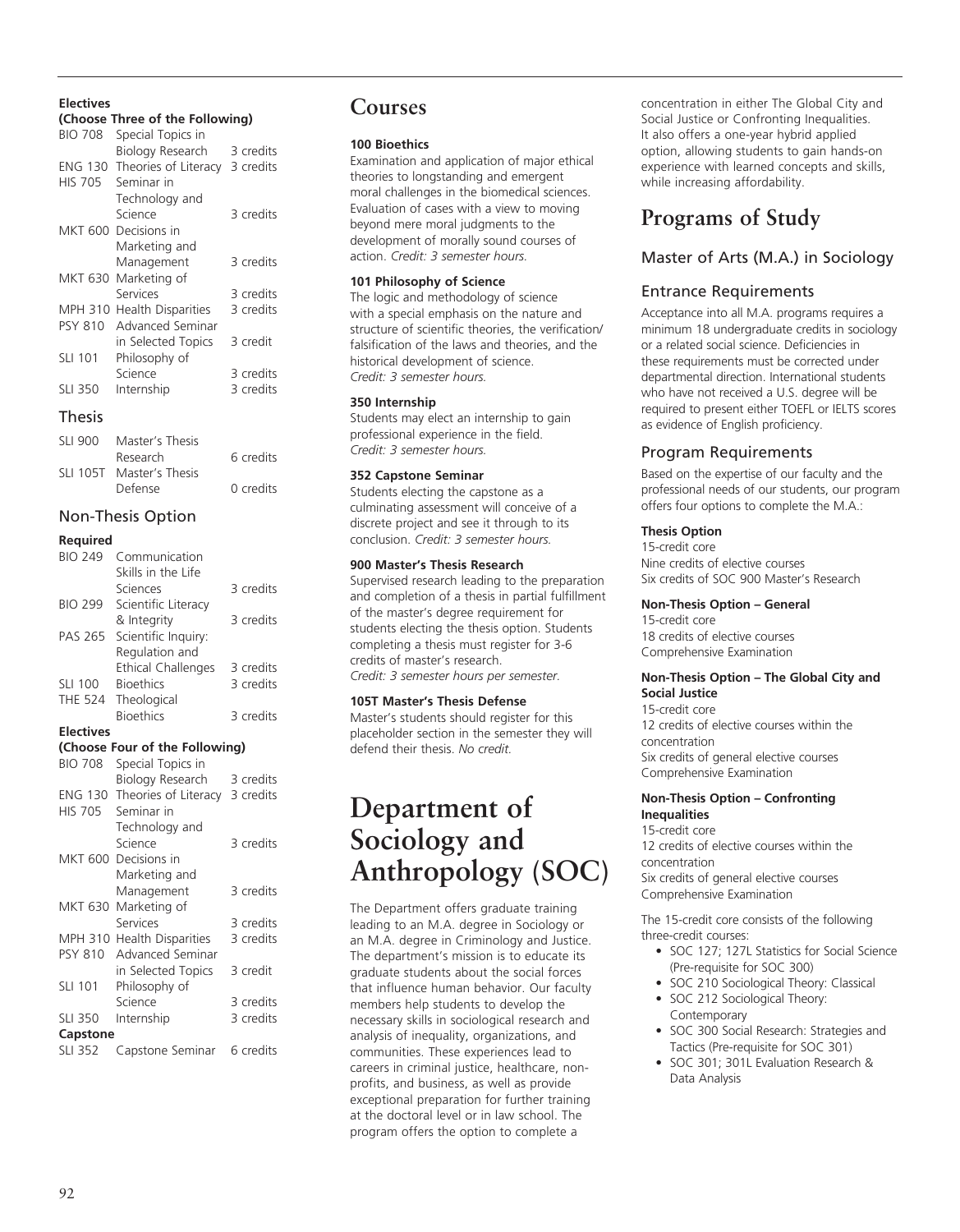Elective courses that apply to The Global City and Social Justice concentration are:

- SOC 217 Gender in a Global Context
- SOC 222 Sociology of the Global City
- SOC 223 Urban Sociology
- SOC 224 Women and The City
- SOC 228 Sociology of Community
- SOC 234 Global Poverty
- SOC 235 Global Inequality
- SOC 244 Social Movements and Globalization
- SOC 260 Inequality and Oppression

Elective courses that apply to the Confronting Inequalities concentration are:

- CRM 133 Class, Race, and Criminal Justice
- CRM 234 Women and Crime
- SOC 115 Sociology of Gender
- SOC 120 Race and Ethnicity
- SOC 217 Gender in a Global Context
- SOC 218 Immigration and Inequality
- SOC 220 Social Construction of Race in the US
- SOC 234 Global Poverty
- SOC 235 Global Inequality
- SOC 236 Sociology of Poverty
- SOC 243 Social Movements and Social Change
- SOC 244 Social Movements and Globalization
- SOC 246 Political Sociology
- SOC 260 Inequality and Oppression

Other courses may be counted for each one of the concentrations with prior approval of the department chair. Students interested in the thesis option must obtain chair's approval.

#### **Comprehensive Examination:** The

comprehensive examination asks non-thesis students to demonstrate their ability to integrate knowledge of sociological theory, methodology, literature, and empirical data. This examination may not be taken earlier than the last semester of coursework and no later than one year after completion of coursework (See "Comprehensive Examination").

# Master of Arts (M.A.) in Criminology and Justice (CRM)

# Entrance Requirements

Acceptance into all M.A. programs requires a minimum 18 undergraduate credits in sociology or a related social science. Deficiencies in these requirements must be corrected under departmental direction. International students who have not received a U.S. degree will be required to present either TOEFL or IELTS scores as evidence of English proficiency.

# Program Requirements **Thesis (30 credits)**

Designed for students who seek preparation for doctoral study in sociology or a related social science field.

# **Required Courses (three credits each):**

- CRM 103 Pro-Seminar
- CRM 127; 127L Statistics for Social Science
- CRM 231 Evaluation of Criminal Justice Policies
- CRM 232 Criminological Theory
- CRM 300 Strategies and Tactics of
	- Social Research

**Electives:** 9 remaining credits to be chosen from departmental offerings, in consultation with the student's advisor. Two courses may be taken in the practicum and field placement.

**Thesis:** The student will register for CRM 900 Master's Research for six credits under the direction of an assigned mentor and will write a thesis that will be examined by a committee of readers composed of the mentor and one other faculty member.

# **Non-Thesis (33 credits)**

Designed for students who seek a broad preparation for employment in which sociological knowledge is required or particularly valuable. This option is also sufficient for entry into a Ph.D. program.

# **Required Courses (three credits each):**

- CRM 103 Pro-Seminar
- CRM 127 Statistics for Social Science
- CRM 231 Evaluation of Criminal Justice Policies
- CRM 232 Criminological Theory CRM 300 Strategies and Tactics of Social Research

**Electives:** 18 remaining credits to be chosen from departmental offerings, in consultation with the student's advisor. Two courses may be taken in the practicum and field placement.

**Comprehensive Examination:** The comprehensive examination asks students to demonstrate their ability to integrate knowledge of sociology theory, methodology, literature, and empirical data. This examination may not be taken earlier than the last semester of coursework and no later than one year after completion of coursework. (See "Comprehensive Examination.")

# B.A./M.A. in Sociology B.A./M.A. in Sociology/Criminology and Justice

# B.A./M.A. in Psychology/ Criminology and Justice

The Department of Sociology and Anthropology offers three accelerated combined degree programs leading to the B.A. and M.A. degrees, typically within five years of full-time study: the B.A. and M.A. degrees in Sociology; the B.A. degree in Sociology and the M.A. degree in Criminology and Justice; and in conjunction with the Department of Psychology, the B.A. in Psychology and the M.A. in Criminology and Justice. Undergraduate students with a cumulative GPA of 3.0 or better and a minimum 3.0 GPA in at least 12 credits in the major at

St. John's University are encouraged to apply. Students accepted into the program typically complete 12 graduate credits that apply toward both the B.A. and M.A. degrees. After completion of their baccalaureate degrees, students may complete the balance of graduate credits required for the master's degree. Please consult the University bulletins for additional requirements for the bachelor's and master's degrees.

For detailed information regarding the B.A./M.A. programs, students should consult the Director of Graduate Studies and their undergraduate academic Dean.

# B.S./M.A. in Communication Arts/ Sociology

The Lesley H. and William L. Collins College of Professional Studies and the Graduate Division of Arts and Sciences offer an accelerated combined degree program leading to the B.S. in Communication Arts and the M.A. in Government and Politics, typically within five years of full-time study. Undergraduate students with a cumulative GPA of 3.0 or better and a minimum 3.0 GPA in at least 12 credits in the major at St. John's University are encouraged to apply. Students accepted into the program typically complete 12 graduate credits that apply toward both the B.S. and M.A. degrees. After completion of their baccalaureate degrees, students may complete the balance of graduate credits required for the master's degree. Please consult the University bulletins for additional requirements for the bachelor's and master's degrees. For detailed information regarding the B.S./M.A. program, students should consult the Director of Graduate Studies and their undergraduate academic Dean.

# B.S./M.A. in Criminal Justice/ Sociology

The Lesley H. and William L. Collins College of Professional Studies and the Graduate Division of Arts and Sciences offer an accelerated combined degree program leading to the B.S. in Criminal Justice and the M.A. in Sociology, typically within five years of full-time study. Undergraduate students with a cumulative GPA of 3.0 or better and a minimum 3.0 GPA in at least 12 credits in the major at St. John's University are encouraged to apply. Students accepted into the program typically complete 12 graduate credits that apply toward both the B.S. and M.A. degrees. After completion of their baccalaureate degrees, students may complete the balance of graduate credits required for the master's degree. Please consult the University bulletins for additional requirements for the bachelor's and master's degrees. For detailed information regarding the B.S./M.A. program, students should consult the Director of Graduate Studies and their undergraduate academic Dean.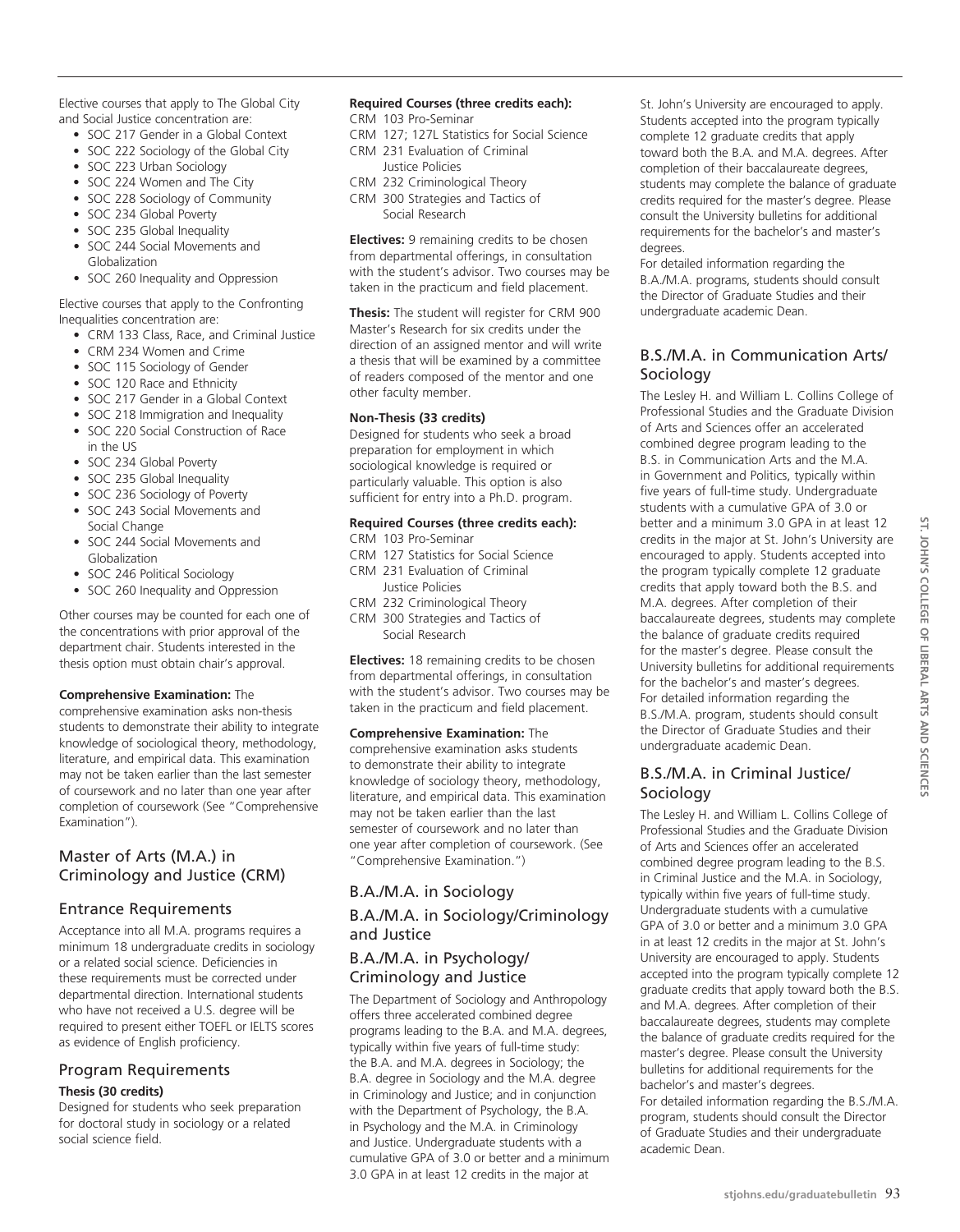# B.S./M.A. in Journalism/Sociology

The Lesley H. and William L. Collins College of Professional Studies and the Graduate Division of Arts and Sciences offer an accelerated combined degree program leading to the B.S. in Journalism and the M.A. in Sociology, typically within five years of full-time study. Undergraduate students with a cumulative GPA of 3.0 or better and a minimum 3.0 GPA in at least 12 credits in the major at St. John's University are encouraged to apply. Students accepted into the program typically complete 12 graduate credits that apply toward both the B.S. and M.A. degrees. After completion of their baccalaureate degrees, students may complete the balance of graduate credits required for the master's degree. Please consult the University bulletins for additional requirements for the bachelor's and master's degrees.

For detailed information regarding the B.S./M.A. program, students should consult the Director of Graduate Studies and their undergraduate academic Dean.

# B.S./M.A. in Legal Studies/ Sociology

The Lesley H. and William L. Collins College of Professional Studies and the Graduate Division of Arts and Sciences offer an accelerated combined degree program leading to the B.S. in Legal Studies and the M.A. in Sociology, typically within five years of full-time study. Undergraduate students with a cumulative GPA of 3.0 or better and a minimum 3.0 GPA in at least 12 credits in the major at St. John's University are encouraged to apply. Students accepted into the program typically complete 12 graduate credits that apply toward both the B.S. and M.A. degrees. After completion of their baccalaureate degrees, students may complete the balance of graduate credits required for the master's degree. Please consult the University bulletins for additional requirements for the bachelor's and master's degrees.

For detailed information regarding the B.S./M.A. program, students should consult the Director of Graduate Studies and their undergraduate academic Dean.

# **Courses**

# **103 CRM Pro-Seminar**

This course introduces criminology as a discipline in the liberal arts. It focuses on the field's history and its key areas of study and introduces strategies for doing research and writing in criminology. *Credit: 3 semester hours.*

# **107 Social Deviance (Cf. EDU 6217)**

Study of the causes and reactions to deviant behavior. Crime, drug abuse, mental illness, suicide, corporate and political malfeasance, and other forms of deviance are considered. *Credit: 3 semester hours.*

#### **115 Sociology of Gender**

A comparative study of gender relations from biological, historical, psychoanalytic, social constructionist, and feminist perspectives. *Credit: 3 semester hours.*

# **117 Family Violence**

Biological and cultural foundation of interpersonal violence as it is expressed within the family. Marital violence, wife battering, child abuse, elderly abuse. Factors associated with the self-perpetuation of violence over generations. *Credit: 3 semester hours.*

#### **119 Juvenile Delinquency**

A study of social conditions under which the behavior legally termed "delinquency" develops, the agencies through which society deals with the problem and the theoretical and methodological approaches essential to understanding. *Credit: 3 semester hours.*

# **120 Race and Ethnicity**

Minority groups in America as cultural and economic-political communities relate to the American heritage. Recent sociological, social psychological, and anthropological findings and theories of intergroup relations. *Credit: 3 semester hours.*

#### **121 Sociology of the Family**

Components of family structure and organization; family cycle and mate selection; factors contributing to family stability and disorganization; emerging forms of intimate lifestyles. *Credit: 3 semester hours.*

# **122 CRM Drugs and Society**

This course focuses on alcoholism, drug abuse and addiction, pathological (compulsive) gambling, bulimia, and other addictions. *Credit: 3 semester hours.*

#### **127 SOC and CRM Statistics for Social Sciences**

*Corequisite: SOC/CRM 127L.* Descriptive and inferential statistics in sociology. *Credit: 3 semester hours.*

#### **127L Statistics for Social Sciences Lab** *Corequisite: SOC/CRM 127. No credit.*

#### **131 Sociology of Youth**

Youth as a lengthy process of transition from childhood to adulthood; consequent phenomena of family conflict, long dependency, development of youth culture, mass media, rock to rap, education and delinquency. *Credit: 3 semester hours.*

# **133 CRM Class, Race and Criminal Justice**

This course focuses on how race and social class determine who enters the criminal justice system and how criminal definitions are created and applied. *Credit: 3 semester hours.*

#### **170 Social Psychology**

Systematic examination of social variables and their influence on individual behavior, personality, and emotion. *Credit: 3 semester hours.*

# **200 Sociology of Latino/as in the U.S.**

Impact of migration, immigration policies, politics and social movements on Latino/as, their families, gender, cultural identity, racial/ ethnic relations, and experience in social institutions. *Credit: 3 semester hours*.

#### **201 Economic Sociology**

This course sociologically analyzes how markets, networks, and hierarchies coordinate economic behavior. It examines the economy's relationship to the state, inequality, technology, culture, and globalization. *Credit: 3 semester hours.*

#### **207 Sociology of Work**

The organization of work in modern society; stratification of the work force; structure of occupations; role of technology. *Credit: 3 semester hours.*

#### **208 Cultural Studies**

The sociological study of cultural forms of life in terms of both modernist and postmodernist movements. These forms of culture include rock and roll, art, literature, rap, film, sports, the culture wars, the Internet, and television. *Credit: 3 semester hours.*

#### **209 Human Trafficking Contemporary Slavery**

This course focuses on the phenomenon of trafficking of persons (contemporary slavery) from a sociological perspective by understanding the historical, economic, political, institutional, legal, and social characteristics of the problem, and the international and domestic policies and programs available to prevent it and assist its survivors. *Credit: 3 semester hours.*

# **210 Sociological Theory: Classical**

Theories of 19th- and early 20th-century sociologists dealing with the problems of the transformation of societies from traditional to modern. *Credit: 3 semester hours.*

# **212 Sociological Theory: Contemporary**

Analysis of various sociological discourses, including the structural-functional, critical, exchange, interpretive-symbolic, and phenomenological. *Credit: 3 semester hours*.

#### **214 CRM Restorative Justice: Principles and Practices**

Examines philosophies, traditions, and contemporary practices of restorative justice. Analyzes possibilities and problems of applying restorative justice to specific harms. *Credit: 3 semester hours*.

# **215 CRM Policing and Society**

This course offers a sociological examination of law enforcement in the United States. It reviews the historical development of policing, discusses the various roles of police in society, and examines some of the problems police confront. *Credits: 3 semester hours.*

# **216 CRM White Collar Crime**

The study of white collar crime as an extensive institutional phenomena of modern society. *Credit: 3 semester hours.*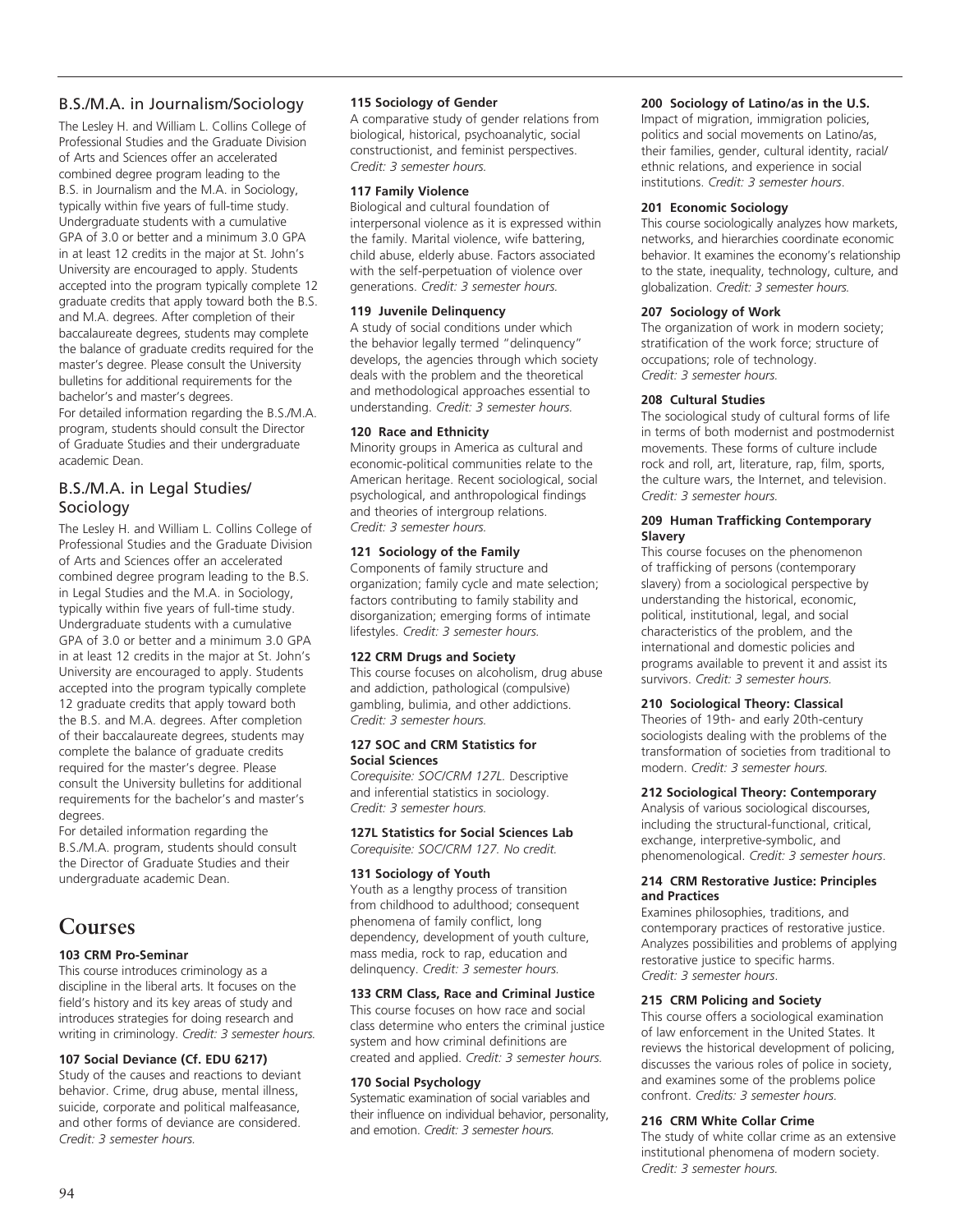# **217 CRM Situational Crime Prevention**

This course introduces the concepts of geography or the spatial dimension of crime in the analysis of criminal events. The analysis focuses on: how potential criminals move about, where they regularly go, where they come from, and how their social and physical environments are constructed. *Credit: 3 semester hours*.

# **217 Gender in a Global Context**

This course studies the sociology of gender from a global perspective; that is, by focusing on gender issues throughout the world as well as bringing in regional and cultural differences into the analysis. *Credit: 3 semester hours.*

#### **218 Immigration and Inequality**

This course focuses on immigration to the United States from a sociological perspective by understanding its historical, political, legal, and social characteristics, and paying close attention to the relationship between birthright, naturalization, and immigration laws, citizenship, and social inequality along racial, ethnic, gender, and class lines. *Credit: 3 semester hours.*

#### **219 CRM Punishment and Reform**

A broad overview of the corrections system in the United States. Focus is on the growth in imprisonment rates and of the prison-industrial complex—and the effects on corrections personnel and inmates, their families, and communities. *Credits: 3 semester hours.*

#### **220 CRM Organized Crime**

This course examines definitions, forms, history, consequences, as well as theories of organized crime. The phenomenon of organized crime is located within the changing global economy. *Credit: 3 semester hours.*

#### **220 Social Construction of Race in the United States**

This course examines the historical and contemporary social processes that have been significant in the development of racial formations in the United States. *Credit: 3 semester hours.*

# **221 Sociology of News Media**

This course examines the social processes involved in the production of news; including attention to the political economy of media, textual analysis, and audience studies. *Credit: 3 semester hours.*

# **221 CRM Cyber Crime**

This course examines crimes committed in cyberspace. Forms of cyber crime, their consequences and the limits of the law in dealing with the phenomenon are discussed. *Credit: 3 semester hours.*

#### **222 CRM Identity Theft**

This course focuses on the crime of identity theft, the various forms it takes, the offenders and the impact these crimes have on victims.

The implications for public policy and criminological theory are also discussed. *Credit: 3 semester hours.*

# **223 Urban Sociology**

The interrelations among population, technology, environment and political economic structure in urban settings, the impact on social class structure, lifestyle, labor resources, consumer markets and housing. *Credit: 3 semester hours.*

#### **223 CRM Comparative Criminology**

This course applies a comparative perspective to issues of crime and justice in different countries and cultures. Varying concepts and patterns of crime, punishment, and justice are contrasted to those found in the U.S. *Credit: 3 semester hours.*

#### **224 CRM Life Course Criminology**

This course examines crime and deviance within a human development and life course framework analyzing onset, stability, change, and desistance of criminal behavior across developmental stages of life. *Credit: 3 semester hours.*

#### **228 Sociology of Community**

This course will focus on community processes of cohesion, conflict, and change. Race, ethnic, religious, and gender relations are analyzed. Power and community organization are also examined. *Credit: 3 semester hours.*

#### **231 CRM Evaluating Criminal Justice Policies**

This course examines the methods, techniques and measures for evaluating criminal justice agencies and policies. *Credit: 3 semester hours.*

# **232 CRM Criminological Theory**

This course introduces students to theories of crime with a focus on sociological theories. Biological, psychological, and economic theories are also discussed. *Credit: 3 semester hours.*

# **233 CRM Environmental Crime and Justice**

Foundations of global environmental justice. The investigation and prosecution of environmental crime emphasizing the use of forensic science and GIS for uncovering environmental racism and injustices in the U.S. and abroad. C*redit: 3 semester hours.*

# **234 Global Poverty**

An examination of the daily lives of poor people throughout the world in their social context. This course will look critically at the failures of global policies to substantially change the conditions of the world's poor and the conditions that would have to be changed if poverty is to be ended. C*redit: 3 semester hours.*

#### **235 CRM Global Crime**

Analysis of the global networks and technological, economic and cultural activities that sustain transnational criminal activities.

The impact of transnational corruption and crime on social institutions will also be examined. *Credit: 3 semester hours*.

#### **236 Sociology of Poverty**

An examination of the everyday life of poor people in the US. Critical analysis of the development of social policy, social movements, and the conditions that would have to be changed if poverty is to be ended. *Credit: 3 semester hours*.

# **240 CRM Principles of Forensic Science**

Criminalistics as the interface of natural and social sciences applied to criminal investigations. Methods of forensic science that optimize the recovery of physical evidence from a crime scene. *Credit: 3 semester hours.*

#### **241 CRM Crime Mapping**

Principles of crime mapping applied to policing, forensic investigation, and prosecution of crime. Emphasizes the use of GIS for spatial analyses of crime patterns. *Credit: 3 semester hours.*

#### **242 Political Sociology**

Examines how politics is influenced by changes in the positions of dominant and subordinate groups in society as theorized by Marx, Weber, Durkheim, and others. *Credit: 3 semester hours.*

# **243 Social Movements and Social Change**

An examination of the diverse social and cultural movements that have and are currently transforming the world, including the globalization of the economy, nationalism, class struggle, feminism, postmodernism, and techno-science. *Credit: 3 semester hours.*

# **244 Social Movements and Globalization**

An examination of the diverse social and cultural movements that have, and are currently transforming the world. This entails an understanding of the social structure of the modern world and of the agents seeking to transform that world. *Credit: 3 semester hours.*

#### **245 GIS Applications for Global Development and Social Justice**

Learn Geographic Information Systems (GIS) computer applications and data analyses as research tools for mapping and critically analyzing factors that assist in global development and the promotion of social justice. *Credit: 3 semester hours.*

# **247 Global Education**

Impact of neo-liberal policies of fiscal austerity, decentralization, and privatization on education within the United States and worldwide.

*Credit: 3 semester hours.*

#### **249 Sociology of Education**

The impact of political, economic, family and religious institutions on educational policies, administrative procedures, and classroom instruction. *Credit: 3 semester hours.*

**st. John's college of Liberal**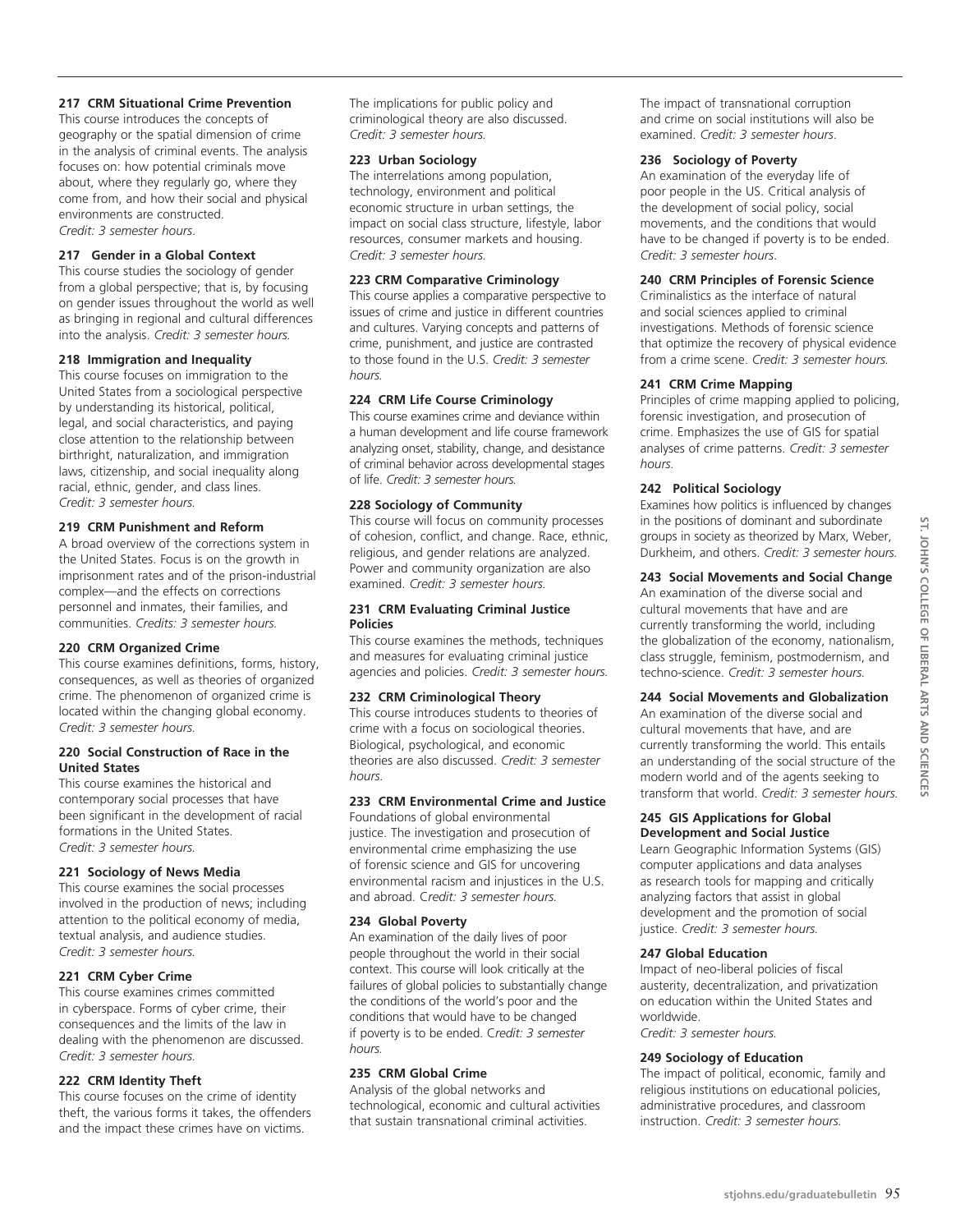#### **300 Social Research: Strategies and Tactics**

*Prerequisite: SOC 127 or at least a "B" in an undergraduate statistics course.* Qualitative and quantitative data analysis in sociological research-design; observation and participatory techniques of data collection, sampling, and survey operations; questionnaire, interview, and scale construction. *Credit: 3 semester hours*.

#### **301 Evaluation Research and Data Analysis**

*Corequisite: SOC 301L. Prerequisite: SOC 300.* This course will focus on the analysis of data collection through qualitative and quantitative research with a focus on the evaluation of existing programs *Credit: 3 semester hours.*

#### **301L Evaluation Research and Data Analysis Lab**

*Corequisite: SOC 301. No credit.*

#### **306 CRM Contemporary Issues in Criminology**

This course is intended to focus on the latest developments in crime and justice. Possible topics might include: terrorism; international organized crime; illegal alien smuggling; money laundering; and health care fraud. *Credit: 3 semester hours.*

#### **420 CRM Readings in Criminology: Selected Topics**

Offers advanced graduate students opportunity for intensive guided study in a criminological field not covered by graduate seminars with faculty guidance and feedback. Permission of the Chair required. *Credit: 3 semester hours.*

#### **420 SOC Readings in Sociology: Selected Topics**

Offers advanced graduate students opportunity for intensive guided study in a sociological field not covered by graduate seminars with faculty guidance and feedback. Permission of the Chair required. For Sociology majors only. C*redit: 3 semester hours.*

#### **500 SOC and CRM Practicum in Applied Social Science**

This course bridges the gap between academic knowledge and real world experience. Students will apply sociological or criminological perspectives to topics related to internships or work settings. *Credit: 3 semester hours.*

# **501 SOC and CRM Field Internship**

*Prerequisite: SOC/CRM 500.* This course provides an opportunity to gain a working knowledge of sociological practice in a field setting and to apply sociological analysis to the field experience. Students will complete the research paper based on the proposal prepared in SOC/CRM 500. *Credit: 3 semester hours.*

#### **502 SOC and CRM Work-Setting Research**  *Prerequisite: SOC/CRM 500.* For students in current work settings that provide experience equivalent to a field placement (as described in SOC/CRM 501). Students complete the

research paper based on the proposal prepared in SOC/CRM 500. *Credit: 3 semester hours*.

#### **800 Colloquia**

Current issues in sociology as well as other topics of current interest are presented by outside speakers or current student researchers. All students are required to attend. *No credit; no fee.*

# Research Courses

# **900 SOC and CRM Master's Research**

Supervised research leading to the preparation and completion of a thesis in partial fulfillment of the master's degree requirements. *Credit: 3 semester hours.*

# Maintaining Matriculation and Comprehensive Examination

# **105 Comprehensive Examination**

This exam tests the student's knowledge in his/ her field. *No credit.*

# **105T Master's Thesis Defense**

Master's students should register for this placeholder section in the semester they will defend their thesis. *No credit.* 

# **925 Maintaining Matriculation**

Master's students not registered for other courses must register for 925 until all degree requirements are completed and the degree is granted. *No Credit. Fee: \$100 per semester.*

# Courses Outside Department

With the permission of the department chair, a student may take up to six credits (two courses) in other departments or divisions of the University for degree credit. This option does not apply when transfer credit has been granted for courses taken at another university.

For a complete listing of approved courses, please contact the Dean's office.

# **Department of Theology and Religious Studies (THE)**

In keeping with the mission of St. John's University as Catholic, Vincentian, and metropolitan, the graduate program of the Department of Theology and Religious Studies examines the rich theological heritage of the Catholic faith in light of modern human experience and concerns, with due respect for the values of other sciences, other religions, and other cultures.

As such, our program provides a supportive and challenging environment of educational excellence flexible enough to serve those interested in pursuing further theological study, professional ministry, parish service, or their own personal enrichment.

To encourage such scholarly achievement, the Department offers the Father Richard Kugelman Scholarship to honor the memory of this eminent biblical theologian and former chair, particularly in his great love for biblical studies and concern for the poor. This award opens the study of theology, especially Sacred Scripture, to students who otherwise could not afford it.

Each semester, the department also offers several Graduate Assistantship positions to cover tuition costs. Interested students should contact the Department Chair for more information.

# **Programs of Study**

# Master of Arts (M.A.) in Theology **Entrance Requirements**

Applicants for the M.A. in Theology and Religious Studies must have a bachelor's degree which includes 24 credits in theology, philosophy, or related subjects, and an overall "B" (3.0) average in their college studies. Any deficiencies in preparation may require supplementary coursework as a condition for admission, as determined by the Department Chair.

# **Program Requirements**

Following a mandatory proseminar, students will consult with a faculty advisor to pursue 33 credits of coursework, chosen mainly from one of three tracks: (1) Biblical Studies (includes Old Testament and New Testament literature and languages); (2) Historical/Theological Studies (includes Historical Theology, Systematic Theology, Moral Theology, Interfaith Studies, and Spirituality); (3) Pastoral Theology (includes Catechetical, Liturgical, and Pastoral Studies).

All students will take at least one introductory-level course or its equivalent in each track, five more courses in their chosen track of concentration, and three electives, maintaining a " $B''$  (3.0) average.

On completing their studies, students will prepare a portfolio of academic writing, consisting of three major, final papers from their coursework, one of which must also be included in revised form, and a professional self-assessment of their scholarly development during their time in the program. Students will submit this academic portfolio to the Department Chair for reading and approval by two graduate theology faculty, one from the student's main track, and one from a different track.

Please note that students who pursue Biblical Studies must take a two-course sequence in either Biblical Hebrew (THE 111 and 112), or Biblical Greek (THE 121 and 122). The other tracks have no language requirement. Students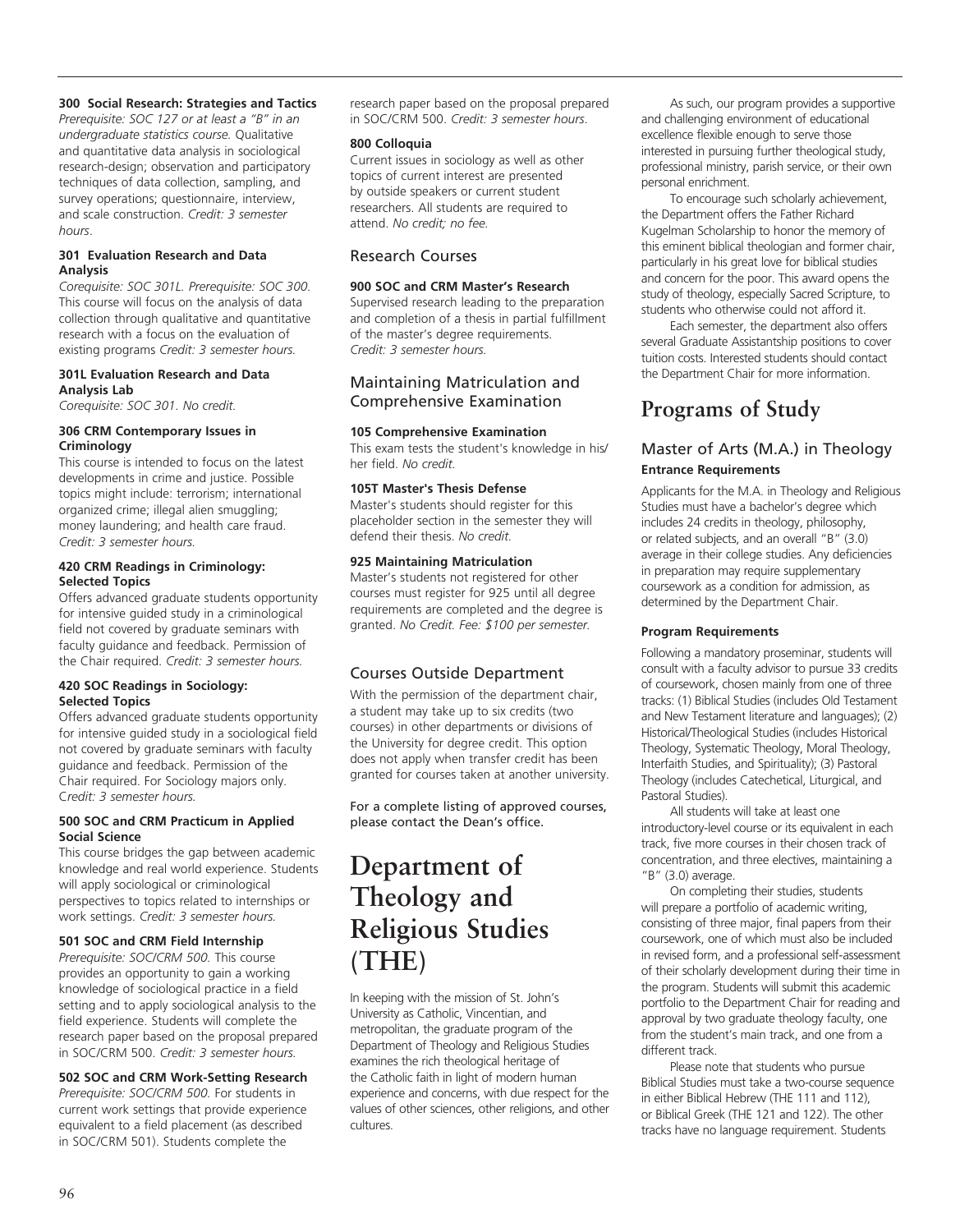who elect to write a master's thesis must take THE 900 as one of their elective courses, and substitute this thesis for their final academic portfolio.

# Advanced Certificate in Theological Studies

This advanced certificate program offers students who have already earned a Master of Arts in Theology or a related field opportunities for extended, specialized graduate study. The program is an excellent choice for those who wish to update their theological knowledge while earning a new credential. It is also well-suited for teachers who wish to develop deeper understanding of a specific area of theology or for pastoral ministers who wish to enhance their professional pastoral competence through further graduate study.

To qualify for the Advanced Certificate in Theological Studies, you must have earned a Master of Arts degree in Theology, a Master of Theological Studies degree, a Master of Divinity, or an appropriate ecclesiastical degree with a 3.0 average or better. You will also need to meet the application requirements for Graduate Admission at St. John's.

Completion of the advanced certificate requires 18 credits beyond the master's degree. Students in the certificate program register for a required zero-credit proseminar course, which offers an orientation to

graduate study and the resources available at St. John's for supporting research and student success.

You will complete a minimum of nine credits in one of the following focus areas:

• Biblical Studies

• Historical and Theological Studies

• Pastoral Theology

The remaining nine credits are completed through elective courses.

All students must complete a portfolio as a culmination of graduate work in the certificate program.

# B.A./M.A. in Theology

The Department of Theology and Religious Studies offers an accelerated combined degree program leading to both the B.A. and M.A. degrees, typically within five years of full-time study. Undergraduate students with a cumulative GPA of 3.0 or better and a minimum 3.0 GPA in at least 12 credits in theology at St. John's University are encouraged to apply. Students accepted into the program typically complete 12 graduate credits that apply toward both the B.A. and M.A. degrees. After completion of their baccalaureate degrees, students may complete the balance of graduate credits required for the master's degree. Please consult the University bulletins for additional requirements for the bachelor's and master's degrees.

For detailed information regarding the B.A./M.A. program, students should consult the Director of Graduate Studies and their undergraduate academic Dean.

# **Courses** Track 1: Biblical Studies

# **General**

#### **120 Methods in Modern Biblical Interpretation**

Practical and theoretical introduction to critical methods of exegesis used in contemporary Old and New Testament studies. Methods are discussed, illustrated, and used by students in analytic exercises on biblical passages. *Credit: 3 semester hours.*

# **280 Current Issues in Biblical Interpretation**

Provides an overview of key moments in the history of biblical interpretation, and discusses present-day issues in biblical interpretation, including the authority of the Bible, the Bible in ecumenical and interfaith contexts, ecological approaches to the Bible, and the Bible in Africa, Asia, and Latin America. *Credit: 3 semester hours.*

# **Old Testament**

# **111; 112 Biblical Hebrew I; II**

An introduction to the phonology, morphology, and syntax of biblical Hebrew, including translation of selected passages from the Hebrew Bible. *Credit: 3 semester hours.*

# **160 Introduction to the Old Testament**

A survey of the history and literature of Israel. Problems of Old Testament interpretation are introduced, and the books of the Old Testament are related to their ancient Near Eastern context. *Credit: 3 semester hours.*

# **240 The Pentateuch**

Surveys critical approaches to the books of the Pentateuch-Hexateuch, introducing the literary sources which comprise the first books of the Old Testament, from Genesis to the Former Prophets. *Credit: 3 semester hours.*

# **241 Prophetism in Israel**

Survey of critical approaches toward the prophetic books of the Hebrew Old Testament canon. Included are a discussion of prophecy in its ancient Near Eastern setting, and an introduction to the message of Israel's "classical" prophets. *Credit: 3 semester hours.*

# **242 The Wisdom Literature**

Examines critical approaches toward "wisdom" in ancient Israel and Judaism, including discussion of ancient Near Eastern "wisdom," introducing the Wisdom writings from the Greek Old Testament, with special attention to the Psalms. *Credit: 3 semester hours.*

# **243 Apocalyptic Writings of the Second Temple Period**

An introduction to apocalyptic thinking in exilic and post-exilic Jewish writing, and its impact on early Christianity. *Credit: 3 semester hours.*

# **New Testament**

# **121; 122 New Testament Greek I; II**

Introduces the student to parts of speech and vocabulary useful for beginning readers of the Greek New Testament. *Credit: 3 semester hours.*

# **161 Introduction to the New Testament**

Surveys the New Testament in its historical, cultural, and religious context within the Greco-Roman world. *Credit: 3 semester hours.*

# **270 The Synoptic Gospels and Modern Study**

Explores the primary theological views and basic literary structures reflected in the Gospels of Matthew, Mark, and Luke, treating major scholarly theories about their mutual dependence and formulation. *Credit: 3 semester hours.*

# **271 The Lukan Writings**

Examines the relationship between Luke and the Acts of the Apostles. Luke's sources, background, and main theological themes. *Credit: 3 semester hours.*

# **272 The Johannine Literature**

Treats the formation of the Fourth Gospel and the other Johannine writings, their structure and theology. *Credit: 3 semester hours.*

# **273 The Pauline Writings**

A survey of Paul's career, his role in the rise of early Christianity, along with the influence of his Jewish as well as Hellenistic cultural and religious roots on his "gospel." *Credit: 3 semester hours.*

# **281 The Parables of Jesus**

Explores Jesus' use of illustrative stories and images, their interpretation and influence. *Credit: 3 semester hours.*

#### **282 The Passion and Resurrection Narratives**

Examines the narratives about Jesus' passion and resurrection in the canonical Gospels, exploring complementary themes in Jewish tradition, Paul, and other early Christian writings. *Credit: 3 semester hours.*

# Track 2: Historical/Theological **Studies**

# **Historical Theology**

# **200 Theology: The Liturgical Year and Liturgy of the Hours**

(See Pastoral Theology) *Credit: 3 semester hours.*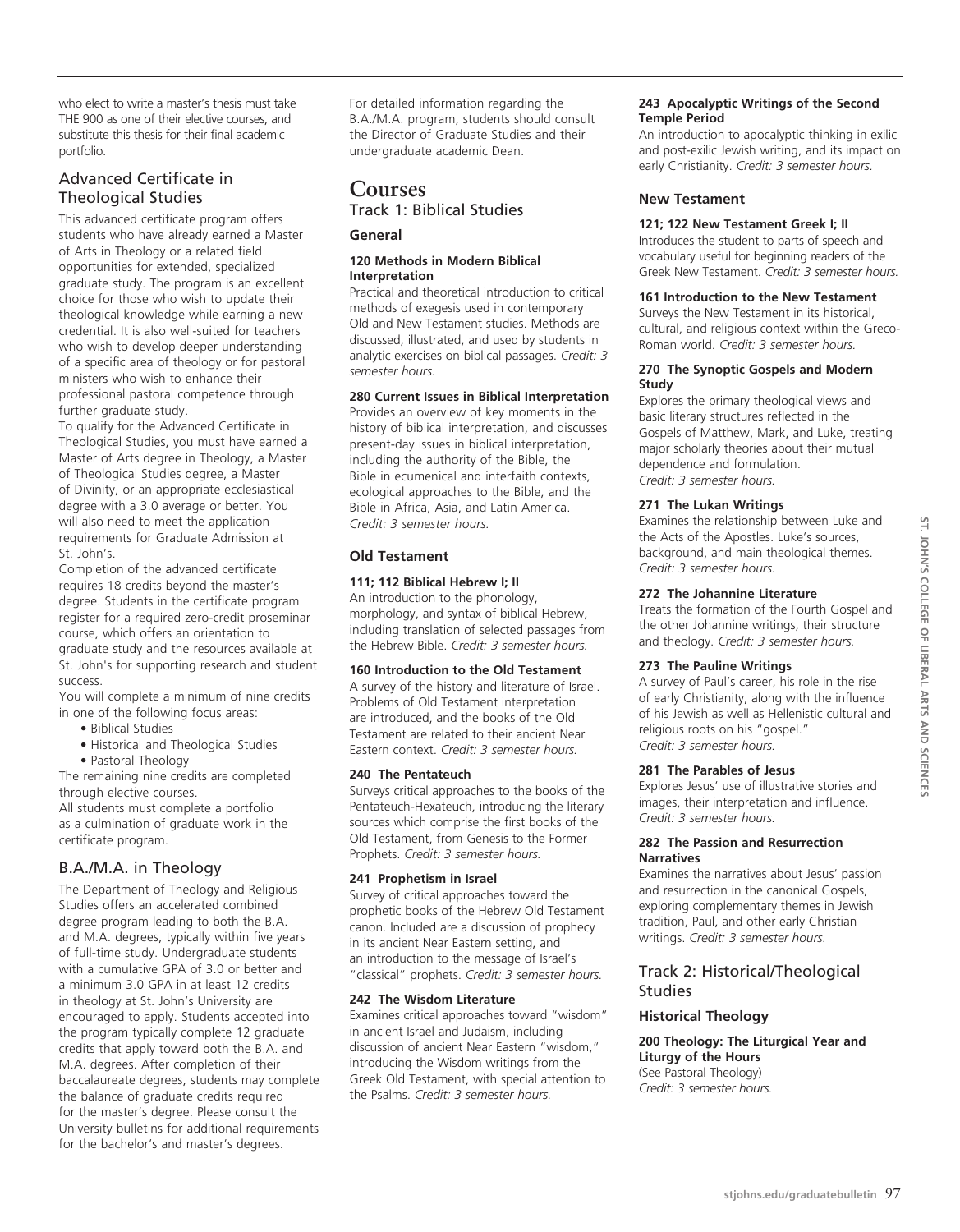#### **351 History of Christian Theology from the Reformations to 1900**

Theology and history of the Christian churches and their relations to other religious and cultural traditions from 1500 to1900. *Credit: 3 semester hours.*

#### **355 The First Six Centuries of Christianity**

This course introduces students to the theology and history of the Catholic Church from the origins of the Church until 600 CE. Students will examine eastern and western patristic theology by means of an interdisciplinary study of theology, philosophy, and history, using both primary and secondary sources. *Credit: 3 semester hours.*

#### **357 Theology in the Middle Ages**

Treats the theology and history of the Catholic Church during the Middle Ages (600–1500). This course examines medieval theology by means of interdisciplinary study of theology, philosophy, history, and literature, using both primary and secondary texts. *Credit: 3 semester hours.*

#### **358 History of Twentieth-Century Christian Theology**

Theology and history of the Christian Churches and their relations to other religious and cultural traditions from 1900 to the present. *Credit: 3 semester hours.*

## **Systematic Theology**

#### **150 Introduction to Liturgy**

(See Pastoral Theology) *Credit: 3 semester hours.*

#### **358 History of Twentieth-Century Christian Theology**

(See Historical Studies) *Credit: 3 semester hours.*

#### **401 The Mystery of God**

Examines the knowledge of God through nature and grace, treating biblical perspectives, development of the doctrine of the Trinity, God as Creator, and contemporary challenges to theism. *Credit: 3 semester hours.*

#### **402 Christology**

A study of the person and work of Jesus Christ, his mission, death, and resurrection. Christological development in the New Testament and the early Church until the Council of Chalcedon, and views about Jesus through the centuries and in modern thought. *Credit: 3 semester hours.*

#### **403 Theological Anthropology**

Theological exploration into the meaning and goal of human existence as revealed in biblical revelation and as expressed through the centuries in central Christian doctrines. *Credit: 3 semester hours.*

#### **404 Ecclesiology**

The Church in the New Testament. Historical forms and basic structure of the Church. The Church and the Kingdom of God. The meaning of Christian eschatology. Ministries in the Church. *Credit: 3 semester hours.*

#### **405 Introduction to Sacramental Theology**

(See Pastoral Theology) *Credit: 3 semester hours.*

**406 The Eucharist** (See Pastoral Theology) *Credit: 3 semester hours.*

#### **407 The Healing Ministry of the Church** (See Pastoral Theology) *Credit: 3 semester hours.*

**408 The Sacraments of Initiation** (See Pastoral Theology) *Credit: 3 semester hours.*

#### **410 Theologies of Liberation**

Reflection on the liberating traditions of Christian faith in light of the political-sociological world situation. *Credit: 3 semester hours.*

#### **430 Women and the Christian Tradition**

Reexamines the role of women in the Christian biblical tradition: theologies of creation and redemption, priesthood and leadership; the Marian tradition; religious orders of women. *Credit: 3 semester hours.*

#### **435 Creation From Cosmology to Ecology**

Explores the doctrine of creation in the context of its historical development, including its biblical roots, philosophical influences, and contemporary issues such as the relation between science, theology and the ecological crisis, as viewed through the work of current theologians. *Credit: 3 semester hours.*

#### **440 Eschatology and Christian Hope**

A study of contemporary theological reflection on the ultimate destiny of humanity and of the world. The major symbols of Christianity are reexamined in the light of critical biblical and historical studies. *Credit: 3 semester hours.*

#### **445 The Theology of Mary**

A study of Mary's role in the Christian tradition, its relation to other areas of theological study, and its ecumenical and global perspectives. *Credit: 3 semester hours.*

#### **490 Special Topics in Theological Studies**

An in-depth exploration of a specific theological topic that is not covered by the department's regular offerings. *Credit: 3 semester hours.* 

#### **532 Christian Spirituality in Historical Perspective**

An introduction to the vocabulary and thought forms of Christian mystical experience. Readings from selected texts of the classical spiritual writers from the New Testament to the present. *Credit: 3 semester hours.*

#### **704 Liturgical Catechesis and Worship**

(See Pastoral Theology–Catechetical Studies) *Credit: 3 semester hours.*

#### **Moral Theology**

#### **170 Fundamental Moral Theology**

Examines the methods, sources, and development of Catholic moral theology. Addresses conscience, theological anthropology, Christian freedom, natural law, sin, virtue, and the use of Scripture in moral reflection. *Credit: 3 semester hours.*

## **410 Theologies of Liberation**

(See Systematic Theology)

#### **523 Catholic Social Teaching**

Examines Catholic social thought as it pertains to social, economic, and political contexts. Issues of structural sin, economic justice, global development, and peace-building will be addressed in this course. *Credit: 3 semester* hours.

#### **524 Theological Bioethics**

Explores issues of bioethics from a Christian theological perspective. *Credit: 3 semester hours.*

#### **525 Love and Sexuality: A Christian Understanding**

This course explores the biblical, theological, philosophical and scientific foundations of contemporary Christian sexual ethics. Roman Catholic teaching on issues of sexuality is examined in depth, and subjected to appropriate theological scrutiny. *Credit: 3 semester hours.*

#### **526 Specific Moral Issues in a Christian Context**

Examines specific moral issues (war and peacemaking, globalization and its effects, human migration, homosexuality and same-sex unions, and end-of-life issues, among others) to develop a sense of method for dealing with moral problems. *Credit: 3 semester hours*.

#### **527 Business Ethics: A Christian Perspective**

Examines the moral dimensions of business activity in light of the principles of Christian Ethics, and includes moral analysis of specific cases drawn from the major areas of business. *Credit: 3 semester hours*.

#### **529 Church, State, and Social Ethics**

This course examines the theological connections between social and personal ethics, as it relates to the major socio-moral issues of our time including church and state, democracy, economics, ecology, and war. *Credit: 3 semester hours.*

#### **599 McKeever Seminar in Moral Theology**

This course will examine in depth an issue in the field of moral theology, led by the professor holding the McKeever Chair in Moral Theology. *Credit: 3 semester hours.*

#### **Interfaith Studies**

## **660 Ecumenical and Interreligious Dialogue**

The history and structures of ecumenical and interreligious dialogue with particular attention to concepts of the unity of the Christian church which have been advanced by several of the Christian communions. *Credit: 3 semester hours.*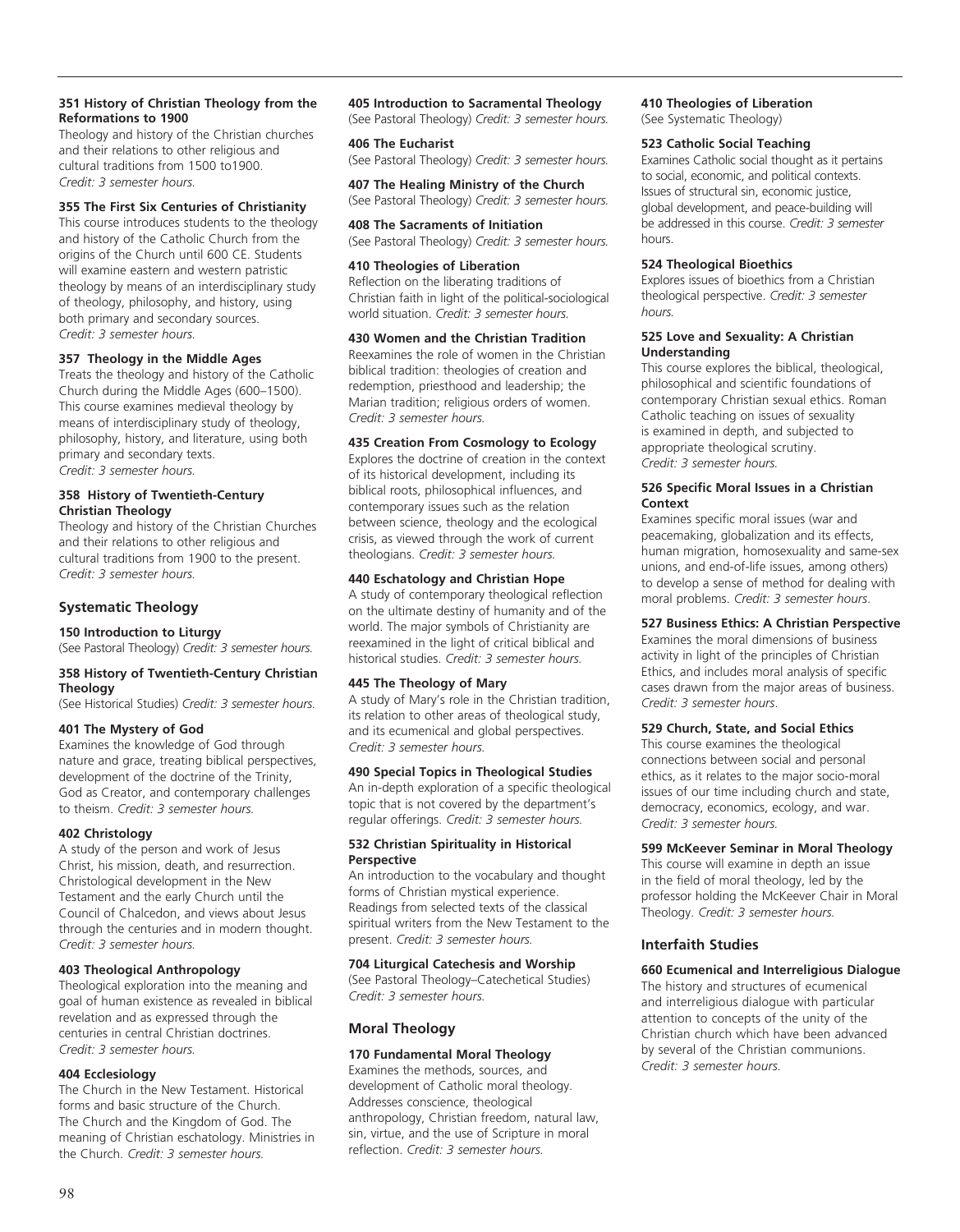## Track 3: Pastoral Theology

## **Catechetical Studies**

#### **702 Introduction to Catechesis**

An historical survey of catechetical theory and practice. This course examines the social situation of the Church, the theology used, and the resulting catechesis, for their outcomes in the life of particular communities. *Credit: 3 semester hours.*

#### **703 Catechesis for Teens and Adults**

This course surveys current theory and practice of catechetical efforts to involve both teens and adults, stressing the developmental tasks of each group respectively, and practical issues of creating programs to meet their needs. *Credit: 3 semester hours.*

#### **704 Liturgical Catechesis and Worship**

Explores catechetical issues within the context of Christian communal worship, examining the earliest evidence of Christian liturgy as a matrix for shaping Christian faith and belief. *Credit: 3 semester hours.*

## **Liturgical Studies**

#### **150 Introduction to Liturgy**

Analyzes certain tensions in liturgical thought and celebration today, in light of the liturgy's ancient and recent past, exploring possible future liturgical trends based on present theory and practice. *Credit: 3 semester hours.*

#### **200 The Liturgical Year and Liturgy of the Hours**

This course explores the nature, historical evolution, theology, as well as pastoral and canonical aspects of the Church's cycle of seasons and feasts, examining time and commemoration from a theological and liturgical viewpoint, along with the daily Liturgy of the Hours and popular devotions, mainly from a Roman Catholic perspective, but with attention to comparable practices in other cultures. *Credit: 3 semester hours.*

#### **405 Introduction to Sacramental Theology**

Explores approaches to sacramental theology, with special attention to the sociological setting and anthropological dimension of the sacraments in their Christian context. *Credit: 3 semester hours.*

#### **406 The Eucharist**

An anthropology of symbol and the phenomenology of meal as a basis for understanding the Eucharist. Meals in the Old Testament are examined, along with selected Eucharistic themes in the New Testament. *Credit: 3 semester hours.*

## **407 The Healing Ministry of the Church**

The history, theology and pastoral practice of the sacraments of reconciliation and the anointing of the sick. *Credit: 3 semester hours.*

#### **408 The Sacraments of Initiation**

Anthropological dimensions of initiation. Initiation in the early Church. The breakdown in the unity of the initiation sacraments, and Christian Initiation today. *Credit: 3 semester hours.*

#### **Pastoral Studies**

#### **801 Introduction to Pastoral Care and Counseling**

Introduces the basic concepts and fundamental skills of counseling in a pastoral setting. It requires active participation in course discussions, a research paper on a counseling philosophy or other approved topic, counseling role play, and use of counseling transcripts as learning tools. *Credit: 3 semester hours.*

#### **802 The Church as a Community of Ministers**

Explores the biblical roots and historical evolution of ministry structures, present pastoral ministry concerns, issues, and resources in specific areas of ministry, and practical strategies for engaging in ministry in today's Church. *Credit: 3 semester hours.*

#### **803 Pastoral Ministry in Loss and Grief**

Theoretical foundations for understanding the nature and universality of loss and grief. General principles of intervention and pastoral resources for healing and growth as found in community, ritual, faith, and belief. *Credit: 3 semester hours.*

#### **831 Pastoral Perspectives on Marriage and Family**

An in-depth exploration of Vatican II and post-Vatican II theological treatments of marriage and family life, which evaluates pastoral strategies for a variety of contemporary marriage and family issues. *Credit: 3 semester hours.*

#### **835 Christian Spirituality and Pastoral Ministry**

Examines topics and resources in the field of Christian Spirituality that relate to the pastoral minister and to the people encountered through various pastoral ministries. *Credit: 3 semester hours.*

#### **Research, Maintaining Matriculation, and Comprehensive Examination**

#### **005 Proseminar**

Students register for this proseminar course in their first semester. *No credit.*

#### **105 Comprehensive Portfolio**

This exam tests the student's knowledge in his/ her field. *Credit: 0 semester hours.* 

#### **105T Master's Thesis Defense**

Students electing the thesis option should register for this placeholder section in the semester they will defend their thesis. *No credit.*

#### **900 Master's Research**

Supervised research leading to the preparation and completion of a thesis in partial fulfillment of the master's degree requirements. *Credit: 3 semester hours.*

#### **901; 902; 903 Independent Research**

Individual study under the direction of a selected faculty member. The area of research must be approved in advance by the chair and in consultation with the supervising faculty member. *Credit: 3 semester hours*.

#### **925 Maintaining Matriculation**

Master's students who are not registered for other courses must register for THE 925 until all degree requirements are completed and the degree is granted. *No credit. Fee: \$100 per semester.*

For a complete listing of approved courses, please contact the Dean's office.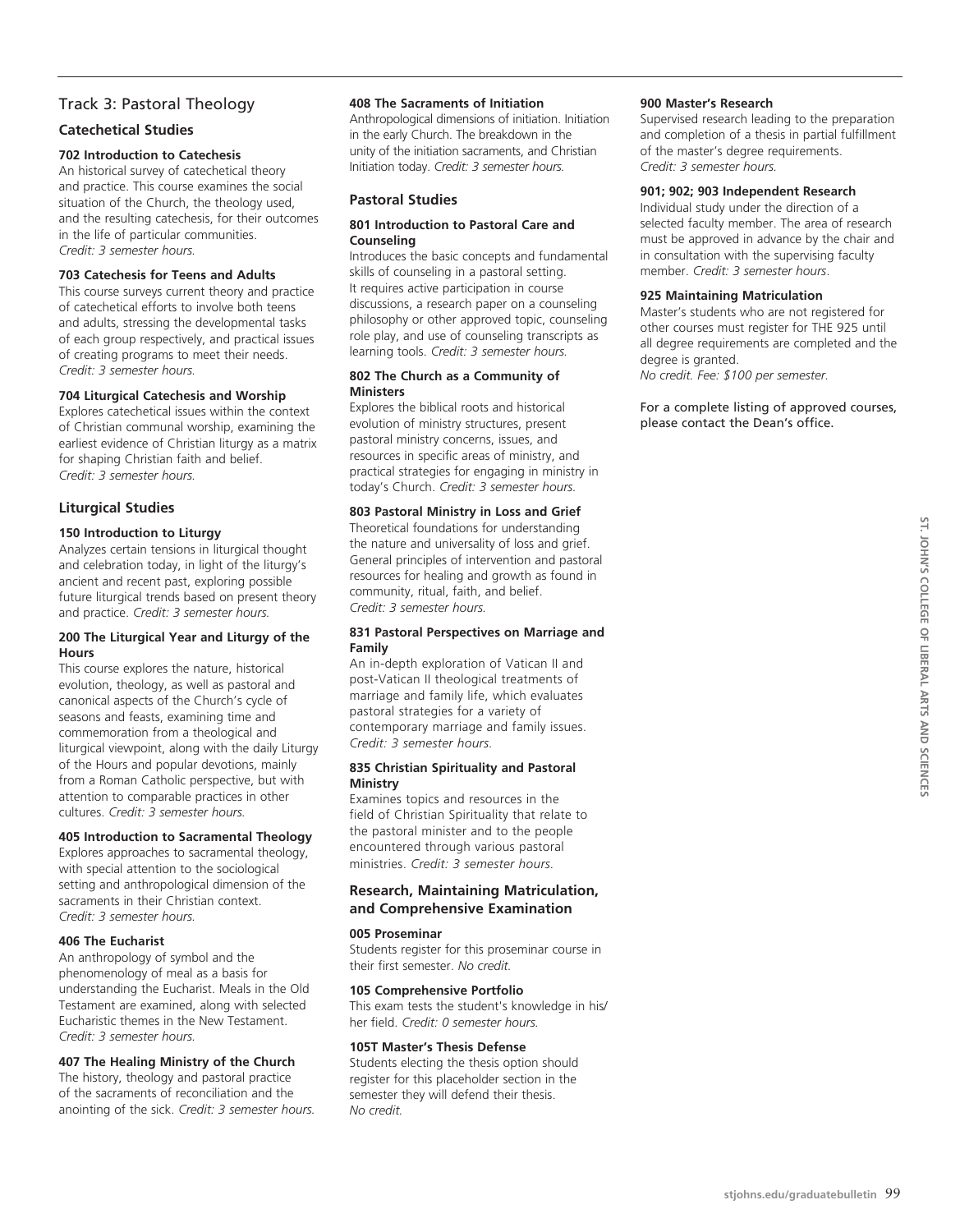# **Faculty**

## Art and Design

**Amy Gansell,** *Associate Professor,* B.A. Barnard College; Ph.D. Harvard University.

**Susan Rosenberg,** *Graduate Director and Professor,* B.A. Brown University; Ph.D. Institute of Fine Arts, New York University.

## Asian Studies

**Bernadette Li,** *Professor and Director,* B.A., National Taiwan University, Taiwan; M.A., University of Washington; Ph.D., Columbia University. Political and intellectual history of modern China; Chinese women's history and literature; Asian American studies in history, literature, and women.

## Biological Sciences

**Christopher W. Bazinet,** *Associate Professor,* B.A., University of Wisconsin; Ph.D., Massachusetts Institute of Technology. Genetics of biological assemblies; evolution of gametogenesis.

**Dianella G. Howarth,** *Chair and Professor,* B.A., University of Pennsylvania; Ph.D., Harvard University. Evolution and development of plant lineages.

**Simon Geir Møller,** *Provost and Professor,* B.S., Ph.D., University of Leeds, UK; M.S., The University of London, UK. Molecular and cellular mechanisms associated with Parkinson's Disease; iron-sulfur cluster biogenesis and organelle biology.

**Matteo Ruggiu,** *Associate Professor,* B.S., M.S., University of Pavia, Italy; Ph.D., Medical Research Council, UK. RNA-protein networks in neuronal function and disease.

**Juan C. Santos,** *Assistant Professor,* B.S., Pontificia Universidad Católica del Ecuador; M.S., Ph.D., University of Texas-Austin.

**Laura Schramm,** *Program Director for Environmental Studies and Professor,* B.S., Ph.D., SUNY-Stony Brook; M.S., St. John's University. Regulation of the cell cycle; gene expression in eukaryotes; mechanisms of transcriptional regulation in human cells.

**Richard Stalter,** *Professor,* M.S., University of Rhode Island; Ph.D., University of South Carolina. Ecology of coastal plant communities; rare and endangered plants.

**Louis Trombetta,** *Professor,* B.S., M.S., Ph.D, Fordham University. Electron microscopy cytology, pathology, and cytochemistry; the effects of drugs in metabolism and cell degeneration, particularly in the CNS.

**Ales Vancura,** *Professor,* B.S./M.S., Ph.D., University of Chemistry and Technology, Prague, Czech Republic. Chromatin structure and regulation of transcription; signal transduction.

**Ivana Vancurova,** *Professor,* B.S./M.S., University of Chemistry and Technology, Prague, Czech Republic; Ph.D., Institute of Microbiology of the Czech Academy of Sciences. Molecular mechanisms of inflammation.

**Wan Seok Yang,** *Associate Professor,* B.S., Ph.D., Korea Advanced Institute of Science and Technology, South Korea. Diagramming cell death pathways in human disease context.

**Yong Yu,** *Graduate Director and Associate Professor,* B.S., Ocean University of Qingdao, China; Ph.D., Chinese Academy of Sciences, China. The structure and function of ion channels and their roles in human physiology and diseases.

**Yan Zhu,** *Associate Professor,* B.S., M.S., Wuhan University, China; Ph.D., Robert Wood Johnson Medical School. The p53-MDM2 pathway in cancer.

**Rachel Zufferey,** *Professor,* B.S./M.S. and Ph.D., ETH Zurich, Switzerland. Characterization of the glycerolipid metabolic pathways of the vertebrate protozoan parasites Leishmania and trypanosomes to determine their importance in parasite development, differentiation, and virulence.

## **Chemistry**

**James Brady,** *Professor Emeritus,* B.S., Hofstra University; Ph.D., The Pennsylvania State University.

**David P. Brown,** *Professor,* B.S., University of the West Indies, Jamaica; M. Phil., Ph.D., CUNY. Organic chemistry; design and synthesis of natural product hybrids as new chemical entities in drug discovery and development.

**Victor Cesare,** *Professor,* B.S., SUNY-Albany; M.S., Ph.D., St. John's University. Organic chemistry; synthesis, reactions, and medicinal applications of alpha lactams.

**Gina M. Florio,** *Associate Professor,* A.B. Vassar College; Ph.D. Purdue University. Physical chemistry; understanding and characterization of the fundamental physics and chemistry of interfacial systems.

**Steven M. Graham,** *Associate Professor,*  B.S., M.S., Ph.D., SUNY-Stony Brook. Organic chemistry; conformational analysis of nucleosides, nucleotides, and cADPR.

**Alison G. Hyslop,** *Associate Dean and Associate Professor,* B.A., Macalester College; Ph.D., University of Pennsylvania. Inorganic chemistry; synthesis of novel porphyrin arrays for light harvesting complexes.

**Erica Y. Jacobs,** *Assistant Professor,* B.A., Case Western Reserve University; M.S., Yale University; Ph.D., University of Washington. Biochemistry; mass spectrometry; hostpathogen and host-parasite protein interactions.

**Neil D. Jespersen**, *Professor,* B.S., Washington and Lee University; Ph.D., The Pennsylvania State University. Analytical chemistry; solid phase micro-extraction (SPME) techniques, solgel sensors, and metabolomics.

**Eugene J. Kupchik,** *Professor Emeritus,* B.S., Ph.D, Rutgers University.

**Philip S. Lukeman,** *Associate Professor,*  B.S., University of Leicester, UK; Ph.D., Cambridge University, UK. Organic chemistry; covalent chemistry control of nucleic acid nanotechnology; meso-scale molecular engineering.

**Elise G. Megehee,** *Associate Professor,* B.S., University of Rochester; M.S., Ph.D., University of North Carolina-Chapel Hill. Inorganic chemistry; synthesis and characterization of new luminescent complexes of osmium, rhodium, and iridium.

**Richard J. Rosso,** *Graduate Director and Associate Professor,* B.S., SUNY-Albany; Ph.D., SUNY-Buffalo. Inorganic chemistry; synthesis of novel ligands for biphasic media.

**Joseph Serafin,** *Chair and Associate Professor,* B.S., Gannon University; M.A., M. Phil., Ph.D., Columbia University. Physical chemistry; aqueous solution chemistry; surface chemistry; co-solvent effects.

**Siao F. Sun,** *Professor Emeritus,* LL.B., National Chengchi University, China; M.S., University of Utah; M.S., Loyola University; Ph.D., University of Chicago; Ph.D., University of Illinois.

**Anthony Testa,** *Professor Emeritus,* B.S., CUNY; Ph.D., Columbia University.

**Frank X. Vasquez,** *Assistant Professor,* B.S., B.S., Northern Arizona University; Ph.D., University of Michigan. Computational chemistry; biophysical chemistry; multi-scale bimolecular simulation.

**Enju Wang,** *Professor,* B.S., Shangdong Normal University, China; M.Sc., Institute of Soil Science of Nanjing, China; Ph.D., ETH Zurich, Switzerland. Analytical chemistry; chemical sensors for monitoring chemical species in biological systems, environmental situations, and chemical processes.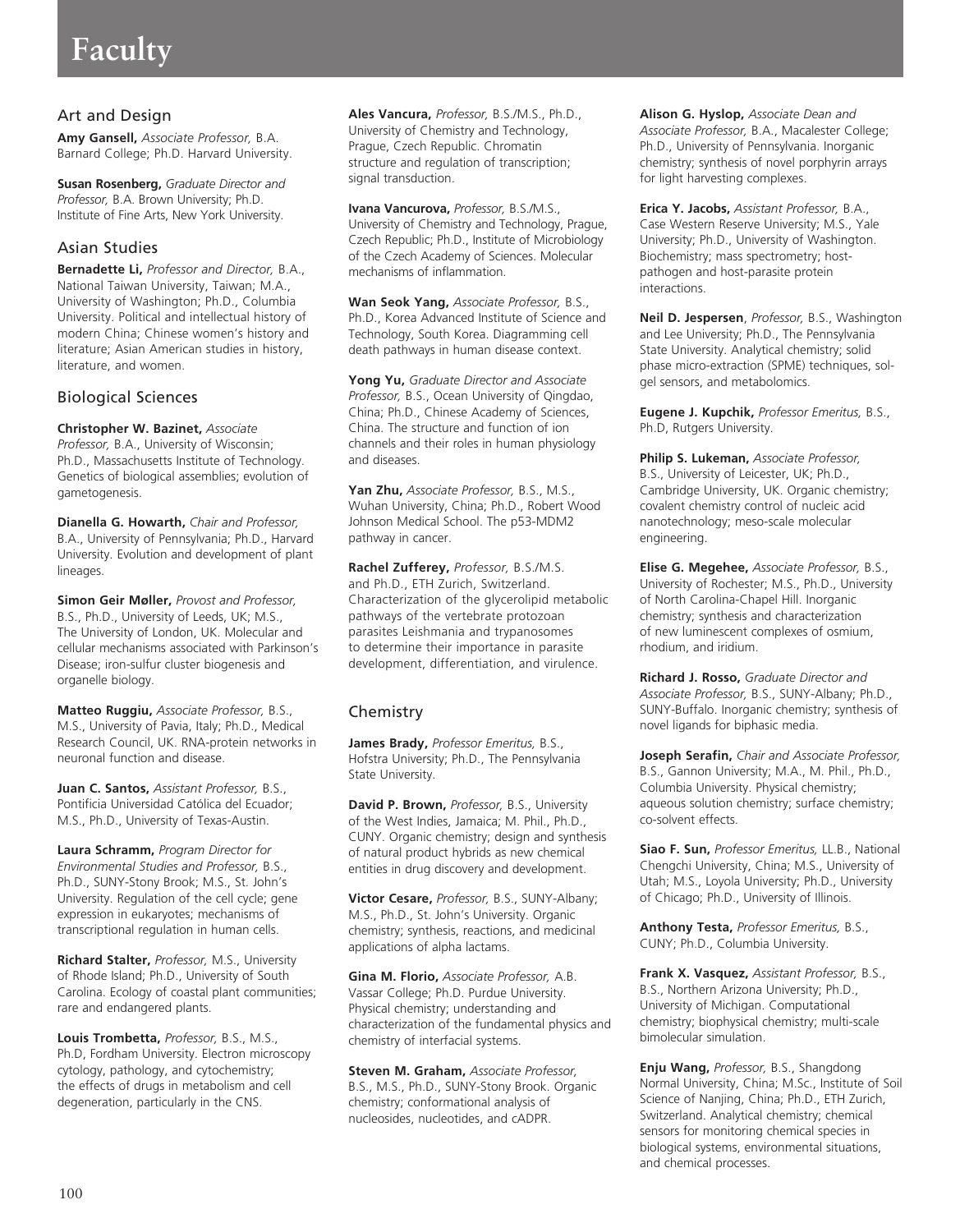## Communication Sciences and **Disorders**

**Mellissa Bortz,** *Assistant Professor,* B.A., M.S., University of the Witwatersrand, South Africa; M.A., Queens College; M.Phil., CUNY; Ph.D., University of the Witwatersrand, South Africa. Child and adult language; language assessment; fluency.

**Nancy Colodny,** *Chair and Associate Professor,* B.S., Emerson College; M.S., Ed.D., Columbia University-Teachers College. Dysphagia; adult neurogenics; geriatrics.

**Shruti Deshpande,** *Assistant Professor,* B.S., M.A., Maharashtra University of Health Sciences, India; Ph.D., University of Cincinnati. Auditory electrophysiology; auditory perception; auditory processing.

**Max R. Freeman,** *Assistant Professor,* B.A., The Pennsylvania State University; M.A, Ph.D., Northwestern University. Bilingualism; child language.

**Anne-Marie Maher,** *Director of Speech and Hearing Clinic,* B.A., M.A., Queens College.

**Gary E. Martin,** *Associate Professor,* B.A., M.A., University of Pittsburgh; Ph.D., University of North Carolina-Chapel Hill. Autism spectrum disorders; Fragile X Syndrome; Down Syndrome.

**Suzanne Miller,** *Graduate Director for Audiology and Associate Professor,* B.A., Boston College; M.A., St. John's University; Ph.D., CUNY. Otoacoustic emissions; acoustic reflectance; differential diagnosis of hearing loss.

**Patricia Schwartz,** *Speech-Language Pathology Clinical Coordinator,* B.A., M.A., St. John's University.

**Jason H. Thomas,** *Audiology Clinical Coordinator,* B.A., Iona College; Au.D., Long Island Doctor of Audiology Consortium. Diagnostic audiology; hearing aids.

**Anthea Vivona,** *Clinical Supervisor,* M.A., St. John's University; Ph.D., CUNY.

**Monica Wagner,** *Associate Professor,* B.A., SUNY-Cortland; M.A., Queens College; Ph.D., CUNY. Electrophysiology; neuroscience of speech and language; speech perception.

**Patrick Walden,** *Graduate Director for Speech-Language Pathology and Associate Professor,*  B.A., Florida State University; M.A., New Mexico State University; Ph.D., Florida Atlantic University. Voice and voice disorders; scholarship of teaching and learning; workplace learning in medical settings.

**Rebecca Wiseheart,** *Associate Professor,* B.A., M.A., Ph.D., University of Florida. Dyslexia; language-based learning disabilities; scholarship of teaching and learning.

**Yan Helen Yu,** *Associate Professor,* B.A., Hubei Normal University, China; M.A., St. John's University; Ph.D., CUNY. Bilingualism; neural indices of language processing; autism spectrum disorders.

## English

**Dohra Ahmad**, *Assistant Chair and Professor,* B.A., Yale University; Ph.D., Columbia University. World Anglophone literature; postcolonial theory; vernacular literature; comparative migration literature; utopian fiction; canons and canonicity; World Literature pedagogy.

**Steven Alvarez,** *Associate Professor,* B.A., University of Arizona; M. Phil., Ph.D., CUNY. Literacy studies; ethnography; bilingual learning; writing studies; experimental poetics; foodways studies.

**Catina Bacote,** *Assistant Professor,* B.A., Wesleyan University; M.A., Teachers College, Columbia University; M.F.A., The University of Iowa. Nonfiction writing; personal essay; memoir; literary journalism.

**Lee Ann Brown,** *Professor,* M.A., M.F.A., Brown University. Poetry in traditional and avant-garde forms; poetics; songs and ballads; feminist theory; southern literature; editing and publishing small press publications.

**Gabriel Brownstein,** *Professor,* B.A., Oberlin College; M.F.A., Columbia University. Writing novels and short stories.

**Raj Chetty,** *Associate Professor,* B.A., University of California; M.A., Brigham Young University; Ph.D., University of Washington. Caribbean literature across English, Spanish, and French, with a focus on black and African diaspora.

**Scott Combs,** *Associate Professor,* B.A., University of Chicago; M.A, Ph.D., University of California-Berkeley. International film history; American film genres; novel-to-film adaptation; the cinema and death.

**Robert Fanuzzi,** *Associate Professor,*  B.A., College of William and Mary; Ph.D., Northwestern University. African-American literature, 18th to 20th century; 19th and 20th century Francophone Caribbean, Haitian, and American studies; slavery and Atlantic modernity; trans-Atlantic antislavery and abolition movements; critical university studies; publicly-engaged humanities.

**Robert Forman,** *Professor,* B.A., St. John's College; M.A., University of Vermont; Ph.D, CUNY. Ancient epic and drama.

**Granville Ganter,** *Associate Professor,* B.A., Boston University; M.A., Ph.D., CUNY. 18th- and 19th-century U.S. literature; African American literature; Native American literature.

**Anne Ellen Geller,** *Professor,* B.A., Mount Holyoke College; M.A., Ph.D., New York University. Student and faculty writers; writing across the curriculum; writing centers; co-authorship.

**Rachel Hollander,** *Associate Professor,* B.A., Swarthmore College; M.A., Ph.D., Rutgers University. 19th - and early 20th-century British literature; literary theory.

**Amy M. King,** *Graduate Director and Professor,* B.A., Bates College; Ph.D., Harvard University. 19th-century British literature and culture; Victorian Studies; 18th- and 19th-century history of science; history and theory of the novel; realism; narrative and the natural world.

**Brian C. Lockey,** *Professor,* B.A., Swarthmore College; M.A., University of Sussex, UK; Ph.D., Rutgers University. Poetry, prose, and drama of the 16th and 17th centuries; Shakespeare; Milton; epic and romance; transatlantic English literatures.

**John Lowney,** *Professor,* B.A., M.A., University of Massachusetts; Ph.D., Brown University. American poetry; modernism and modernity; 20th-century African American literature.

**Kathleen Lubey,** *Professor,* B.A., Ithaca College; M.A., SUNY-Buffalo; Ph.D., Rutgers University. 18th-century British literature; the history of sexuality; the novel and aesthetics.

**Gregory Maertz,** *Professor,* B.A., Northwestern University; A.M., Ph.D., Harvard University. The legacy of Romanticism in literature, art, and cultural politics; the 19th-century novel; the afterlife of Nazi culture; modernism and Fascist aesthetics; Kitsch and camp; art and propaganda; canons and collections.

**Steve Mentz,** *Professor,* A.B., Princeton University; M.A., M. Phil., Ph.D., Yale University. Early modern drama, fiction, and poetry; environmental humanities; maritime literature; ecocriticism; the history of the book and media forms.

**Stephen Paul Miller,** *Professor,* B.A., M.A., CUNY; Ph.D., New York University. American studies; contemporary poetry; creative writing; cultural studies; film studies.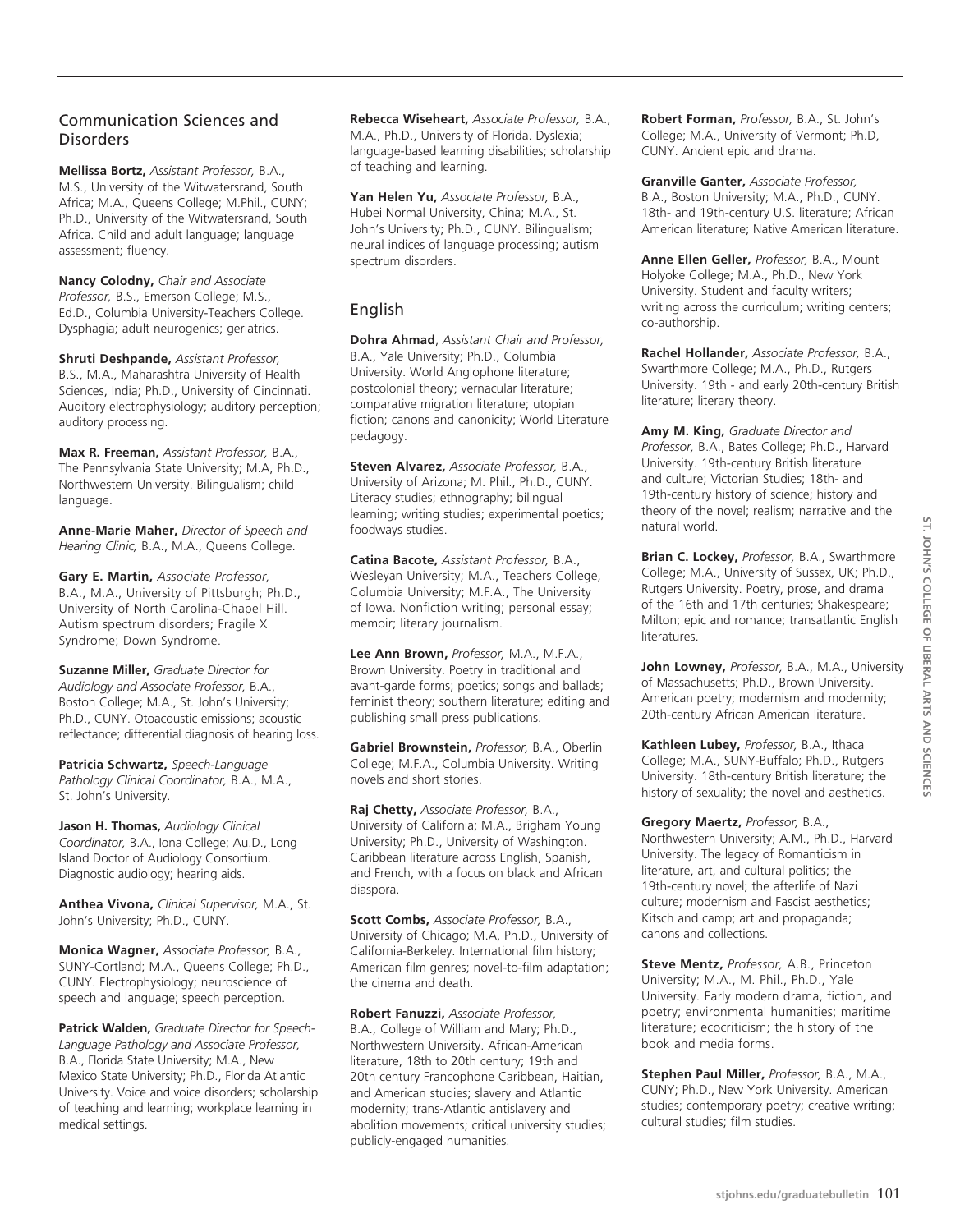**Melissa Mowry,** *Professor,* B.A., Boston University; M.A., Ph.D., University of Delaware. 17th- and 18th-century British literature; political satire; Restoration republicanism and mercantilism; class and gender studies; early modern popular culture.

**Derek Owens,** *Professor,* B.A., SUNY-Geneseo; M.A., D.A., SUNY-Albany. Composition theory and the teaching of writing; place-based pedagogy; visual media; experimental writing; ecological literacy.

**Nicole Rice,** *Professor,* B.A., Yale University; M.Phil., Cambridge University, UK; Ph.D., Columbia University. Late medieval literature; drama; gender; manuscripts.

**LaToya L. Sawyer,** *Assistant Professor,*  B.A., Hartwick College; M.A., Ph.D., Syracuse University. Rhetoric and composition studies; literacy studies; Black feminist theory, specializing in Black women's rhetorics and discourses in face-to-face and digital spaces.

**Stephen Sicari,** *Professor*, B.A., Manhattan College; M.A., Ph.D., Cornell University. Modernism and modernity; history of the novel; allegory and epic; literary theory.

**Shanté Paradigm Smalls,** *Associate Professor,* B.A., Smith College; M.A., Ph.D., New York University. Performance studies; critical theory and popular culture, specializing in transnational Black aesthetics and gender and sexuality studies.

**Jennifer Travis,** *Chair and Professor,*  B.A., Vassar College; M.A., Ph.D., Brandeis University. American literature and culture; women's literature; gender studies; digital studies; trauma and disaster studies.

**Elda Tsou,** *Associate Professor,* B.A., University of California-Berkeley; M.A., University of Chicago; Ph.D., Columbia University. Asian-American literature; Asian-American and ethnic studies; literary theory; race.

## Government and Politics

**Carolyn B. Abott,** *Assistant Professor,* B.A. Economics and Political Science, Swarthmore College; M.A. Politics, Princeton University; Ph.D. Politics and Social Policy, Princeton University. American political institutions; state and local politics; public policy; interest group politics; public finance; inequality and redistribution.

**Uma Balakrishnan,** *Associate Professor,* B.A., M.A., University of Mumbai, India; Ph.D., University of Notre Dame. International relations and environmental politics.

**William Byrne,** *Associate Professor,* B.A., University of Pennsylvania; M.A., Ph.D., The Catholic University of America.

**Fred Cocozzelli,** *Chair and Associate Professor,* B.A., The Catholic University of America; M.I.A., Columbia University; Ph.D., The New School. Peacekeeping and postconflict reconstruction; southeastern Europe and the Balkans; social policy; ethnic relations and conflict; citizenship.

**William Gangi,** *Professor,* B.A., M.A., St. John's University; Ph.D., University of Notre Dame. Personnel management administration; public Constitutional law.

**Diane Heith,** *Professor,* B.A., Cornell University; A.M., Ph.D., Brown University. American politics; the Presidency; public opinion.

**David W. Kearn, Jr.,** *Associate Professor,* B.A., Amherst College; M.M.P., Harvard University; Ph.D., University of Virginia. International relations theory; security studies; military innovation; arms control; U.S. foreign policy.

**Barbara Koziak,** *Associate Professor,* B.A., University of Texas-Austin; M.A., Ph.D., Yale University. Political theory; feminist theory; American politics.

**Azzedine Layachi,** *Professor,* B.A., University of Algiers, Algeria; M.A., Ph.D., New York University. Middle East studies; nationalism.

**Frank Paul LeVeness,** *Professor,* B.S., M.A., Ph.D., St. John's University. Latin American and Caribbean politics and integration; comparative systems; minority politics; methodology; development politics; political economy.

**William R. Nester,** *Professor,* B.A., Miami University; M.A., Ph.D., University of California-Santa Barbara. International relations; foreign policy.

**Robert F. Pecorella,** *Associate Professor,* B.A., St. John's University; M.A., Brooklyn College; Ph.D., The Pennsylvania State University. Public administration; urban politics; public policy; research methods and quantitative analysis.

**Luba Racanska,** *Associate Professor,* B.A., Yale University; M.A., Ph.D., University of North Carolina-Chapel Hill. Russian politics; East European politics and non-governmental institutions; the European Union.

## **History**

**Dolores L. Augustine,** *Professor,* B.S.F.S., Georgetown University; M.A., Ph.D., Free University of Berlin, Germany. German, social, cultural, and technological history.

**Joseph Bongiorno,** *Associate Professor,* B.A., St. Francis College; M.A., St. John's University; Ph.D., LL.M., University of Connecticut. Italy; diplomatic history; American studies.

**Mauricio Borrero,** *Associate Professor,* B.A., Georgetown University; M.A., Ph.D., Indiana University. Russia and the Soviet Union; sports and society; world history.

**Tracey-Anne Cooper,** *Associate Professor,*  B.A., University of Lancaster, UK; M.A., Boston College; Ph.D., Boston College. Medieval Europe; culture; gender.

**Shahla Hussain,** *Assistant Professor,* B.A., M.A., Jamia Millia University, India; Ph.D., Tufts University. South Asia; nationalism; migration.

**Timothy Milford,** *Graduate Director and Associate Professor,* A.B., Duke University; Ph.D., Harvard University. Colonial and early national America; law and society.

**Ian Miller**, *Assistant Professor,* B.A., Swarthmore College; M.A., Ph.D., Harvard University. China; East Asia; the environment.

**Philip Misevich,** *Associate Professor,* B.A., St. John's University; Ph.D., Emory University. The Atlantic world; Africa; comparative slavery.

**Susie J. Pak,** *Associate Professor,* B.A., Dartmouth College; M.A., Ph.D., Cornell University. United States; race; ethnicity and gender; business.

**Alejandro Quintana,** *Associate Professor,* B.A., Universidad Popular Autónoma del Estado de Puebla, Mexico; M.A., Hunter College – CUNY; Ph.D., The Graduate Center – CUNY. Latin America; nation-building; state formation.

**John Rao,** *Associate Professor,* B.A., Drew University; Ph.D., Oxford University, UK. Europe; Catholicism.

**Nerina Rustomji,** *Chair and Associate Professor,* B.A., University of Texas; M.A., M. Phil., Ph.D., Columbia University. Middle East, Islamic, aesthetics, and gender history.

**Susan Schmidt-Horning,** *Associate Professor,* B.A., M.A., University of Akron; Ph.D., Case Western Reserve University. United States, technology, and sound studies.

**Kristin M. Szylvian,** *Graduate Director for Public History and Associate Professor,* B.A., University of Massachusetts-Lowell; M.A., Duquesne University; Ph.D., Carnegie Mellon University. Public history; urban and labor history.

**Konrad Tuchscherer,** *Associate Professor,* B.A., University of Wisconsin; Ph.D., University of London, UK. Africa; Africana studies; paleography.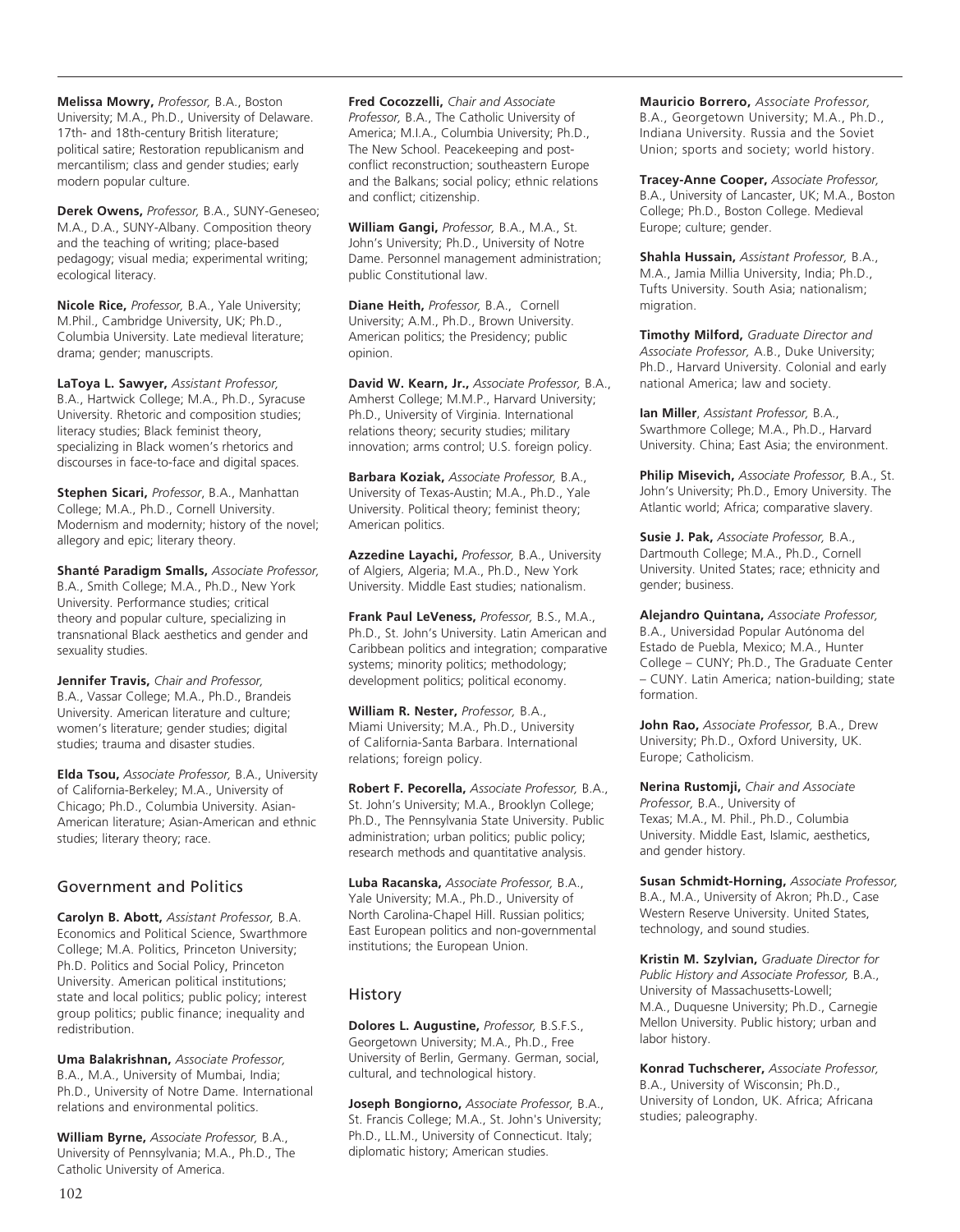**Lara Vapnek**, *Professor,* B.A., Barnard College; M.A., M. Phil., Ph.D., Columbia University. United States, women, labor, and gender history.

**Erika Vause,** *Assistant Professor*, B.A., University of California - Berkeley; M.A., Ph.D., University of Chicago. France; legal history; capitalism.

#### Languages and Literatures

**Alina L. Camacho-Gingerich,** *Professor, Chair, and Director of Center for Latin American and Caribbean Studies,* B.A., M.A., SUNY-Buffalo; Ph.D., University of Pittsburgh. Latin American literature and civilization.

**Marie-Lise Gazarian**, *Graduate Director and Professor,* B.A., Adelphi College; M.A., Ph.D., Columbia University. Latin American literature and civilization; contemporary Spain.

**Carmen F. Klohe,** *Associate Professor,* B.A., Montclair State University; M.A., Queens College; M.Phil., Ph.D., CUNY. 18th-, 19th-, and 20th-century Spain.

**Eduardo Mitre,** *Associate Professor,* B.A., University of San Simón, Bolivia; M.A., Ph.D., University of Pittsburgh. Latin American literature.

**Nicolás J. Toscano,** *Professor,* Bachiller, Universidad de Granada, Spain; Lic, en Derecho, Universidad Autónoma de Madrid, Spain; Ph.D, University of Massachusetts. Medieval and Golden Age Spanish literature.

## Library and Information Science

**Christine M. Angel,** *Associate Professor.* B.A., M.S., East Carolina University; M.S., North Carolina Central University; Ph.D., University of South Carolina. Information representation and retrieval in library, archive, museum, and web environments; archival representation; museum informatics; metadata.

**Shari Lee,** *Associate Professor*. B.S., CUNY; M.L.S., St. John's University; Ph.D., University of California-Los Angeles. User behavior as a consequence of design; teen services and spaces; children's services; the public library as space and place; language, literacy, and learning.

**Kevin S. Rioux,** *Associate Professor,* B.A., Louisiana State University; M.A., M.L.I.S., Ph.D., University of Texas-Austin. Information sharing behaviors; library service to special populations; social justice and the information profession; qualitative research methods; information access and social development.

**Rajesh Singh,** *Associate Professor,* B.Sc., M.Sc., M.L.I.Sc., University of Lucknow, India; Ph.D., Åbo Akademi University, Finland.

Knowledge sharing in online environments; social informatics; information marketing, branding, and advocacy; innovation in information organizations.

**Kristin M. Szylvian,** *Associate Professor,* B.A., University of Massachusetts-Lowell; M.A., Duquesne University; Ph.D., Carnegie Mellon University. Archive management and studies.

**James Vorbach,** *Director and Associate Professor,* B.S., SUNY-Stony Brook; M.S., Ph.D., University of Rhode Island. Database modeling; metadata; web design.

## Mathematics and Computer Science

**Edward Beckenstein**, *Professor,* B.S.E.E., M.S.E.E., Ph.D., Polytechnic Institute of New York. Functional analysis; computer science.

**Theresa Barz,** *Professor Emeritus,* B.S., M.A., St. John's University; M.S., New York Institute of Technology; Ed.D., Columbia University.

**Florin Catrina,** *Associate Professor,* B.S., M.S., University of Bucharest, Romania; Ph.D., Utah State University. Differential equations; nonlinear analysis; applied mathematics.

**Arnold Dikansky,** *Professor Emeritus,* B.A., M.A., The Azerbaijan State University; Ph.D., Academy of Sciences.

**Daniel M. Gallo,** *Professor Emeritus,* B.A., CUNY-Queens College; M.A., The Pennsylvania State University; Ph.D., SUNY-Stony Brook.

**Leon Gerber,** *Associate Professor,* B.S., Brooklyn College; M.A., Ph.D., Yeshiva University. Geometry.

**Genady Ya. Grabarnik,** *Graduate Director and Professor*, M.S., Tashkent State University, Uzbekistan; Ph.D., Academy of Sciences of Uzbekistan, Uzbekistan. Operator algebras; Ergodic theory; machine learning; statistics; computer science.

**Alexander A. Katz,** *Professor,* B.S., M.S., Tashkent State University, Uzbekistan; Ph.D., University of South Africa, South Africa. Functional analysis; Ergodic theory; topological and operator algebras; applications of mathematical logic to analysis.

**Vincent J. Mancuso,** *Professor Emeritus*, B.S., Fordham University; M.S., Ph.D., Rutgers University.

**Luke F. Mannion,** *Associate Professor,* B.S., M.S., University College-Galway, Ireland; Ph.D., Brown University. Differential equations; applied mechanics.

**Lawrence Narici,** *Professor Emeritus,* B.S., M.S., Ph.D., Polytechnic Institute of Brooklyn.

**Mikhail Ostrovskii,** *Chair and Professor,* M.S., National University of Kharkiv, Ukraine; Ph.D., Habilitation Degree in Mathematics, The Supreme Attestation Board of U.S.S.R. Functional analysis; theoretical computer science; graph theory.

**David B. Patterson,** *Professor Emeritus*, A.B., Grinnell College; M.A., Ph.D., Columbia University.

**David Rosenthal,** *Professor,* B.S., M.A., Ph.D., SUNY-Binghamton. Algebraic and geometric topology; coarse geometry.

**Robert O. Stanton,** *Associate Professor,* B.S., St. John's University; M.S., Tulane University; Ph.D., New Mexico State University. Abelian group theory.

**Charles Traina,** *Professor,* B.S., St. Francis College; M.A., St. John's University; Ph.D., Polytechnic Institute of New York. Topological measure theory; combinatiorial group theory.

**Vladimir Tulovsky,** *Associate Professor,* M.S., Ph.D., Moscow University, Russia. Applied mathematics.

## Philosophy

**Zachary Davis,** *Associate Professor,* B.A., Mathematics and Philosophy, University of New Hampshire; M.A., Ph.D., Southern Illinois University-Carbondale. Social-political philosophy; recent European philosophy; phenomenology; ethics; social justice; environmental philosophy.

**Paul Gaffney,** *Associate Professor,* B.S., Niagara University; M.A., Ph.D., Catholic University of America. Business ethics; philosophy of law; economic justice.

**Paul Gyllenhammer,** *Associate Professor,* B.A., SUNY Plattsburgh; M.A., Villanova University; Ph.D., Marquette University. Virtue theory; phenomenology; contemporary philosophy.

**Michael Henry,** *Professor,* M.A., Russian Studies, Fordham University; M.A., Ph.D., Political Philosophy, University of Notre Dame. Normative political theory; philosophy and literature.

**Kevin Kennedy,** *Associate Professor,* B.A. Lemoyne College; M.A., Ph.D., Catholic University of America. Marxism; American philosopy; pragmatism.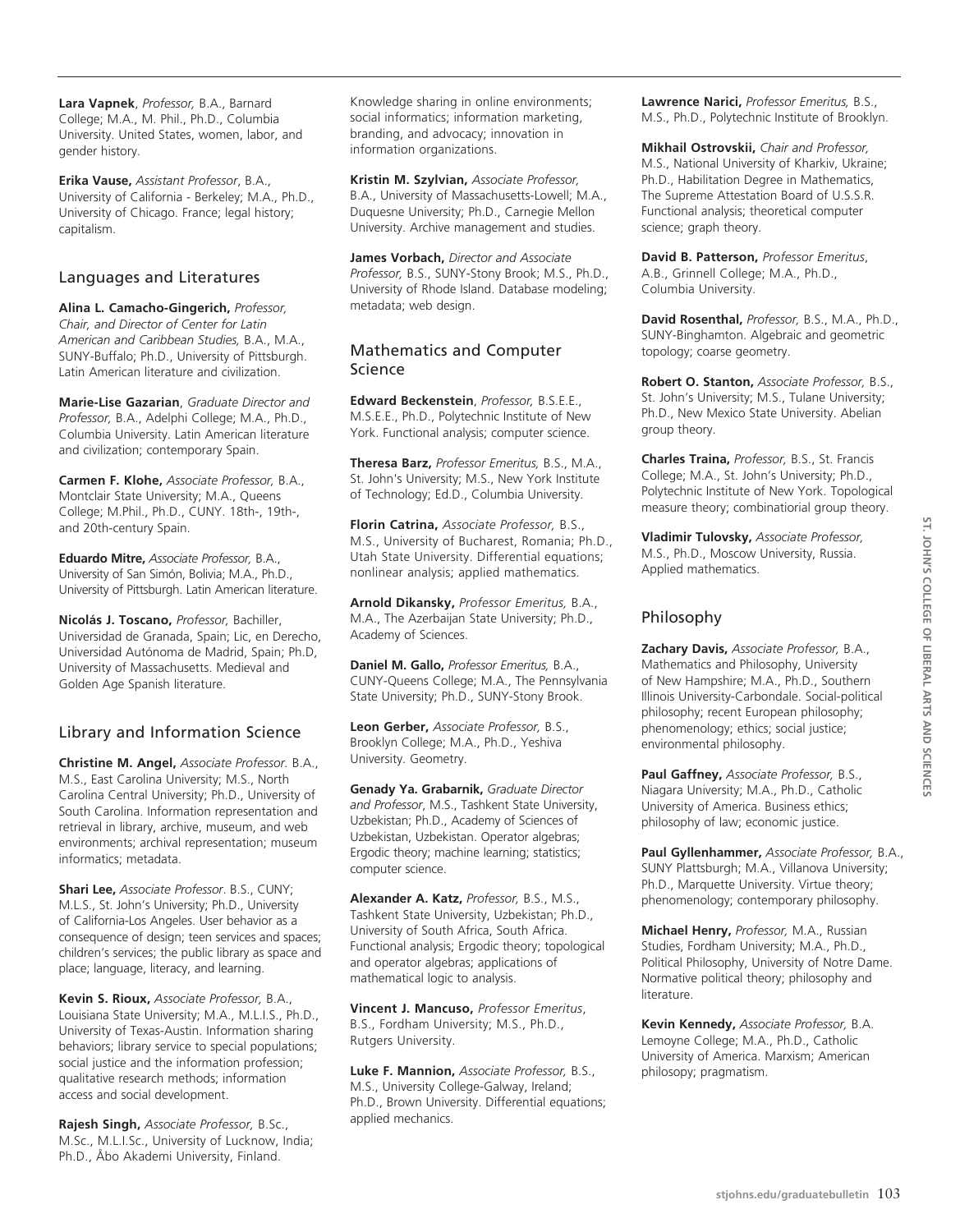**Zhuoyao (Peter) Li,** *Assistant Professor,*  B.A., University of Tulsa; Ph.D., Boston College. Social and political philosophy, ethics, comparative political theory, philosophy of economics.

**Mary Townsend,** *Assistant Professor,* B.A., Liberal Arts, St. John's College; M.A., Catholic University of America; Ph.D., Tulane University. History of political philosophy; feminist philosophy; moral and political philosophy.

## Psychology

**Andrea J. Bergman,** *Associate Professor,* B.A., Cornell University; M.A., Ph.D., Emory University. Phenomenology of personality disorders; developmental psychopathology; psychopathology among emerging adults.

**Elizabeth Brondolo,** *Professor,* B.S., SUNY-Purchase; M.S., Ph.D., Rutgers University. Symptom reporting and help seeking; psychological factors in cardiovascular disease; minority mental health.

**Elissa Brown,** *Professor,* B.A., University of Pennsylvania; M.A., Ph.D., SUNY-Albany. Developing, studying, and disseminating interventions for the prevention and treatment of child trauma.

**William F. Chaplin,** *Professor, Chair, and Director of Research at Center for Psychological Services,* A.B., Stanford University; Ph.D., University of Oregon. Personality; psychometrics; data analysis.

**Dana L. Chesney,** *Assistant Professor,* B.A., The University of Virginia; Ph.D., Rutgers University. Numerical literacy; judgment and decision-making.

**Tamara Del Vecchio,** *Graduate Director for Clinical Psychology and Associate Professor,* B.A., SUNY-Albany; M.A., Ph.D., SUNY-Stony Brook. Conflict and aggression from infancy through adulthood.

**Raymond A. DiGiuseppe,** *Professor,* B.A., Villanova University; M.A., SUNY-Brockport; Ph.D., Hofstra University. Clinical assessment and treatment of anger problems; the process and outcome of cognitive-behavioral and rational-emotive behavioral therapies.

**Phillip Drucker,** *Associate Professor,* Ph.D., Brooklyn College. Assessment of clienttherapist interaction and treatment outcome; emotional and cognitive aspects of children of substance abusers.

**Jeffrey W. Fagen,** *Professor,* B.A., City College of New York; M.S., Ph.D., Rutgers University. Infancy; learning and memory; developmental psycho-biology.

**Dawn P. Flanagan,** *Professor,* B.S., University of Massachusetts-Amherst; M.A., Ph.D., The Ohio State University. School psychology; theoretically-based approaches to measuring intelligence; preschool screening and assessment.

**Carolyn Greco-Vigorito,** *Associate Professor,*  B.S., Brooklyn College; M.A., Ph.D., University of Massachusetts-Amherst. Developmental psychology; emotional, behavioral, and familial characteristics of young children of alcoholics and substance abusers; false memory in college students.

**Beverly Greene,** *Professor,* B.A., New York University; M.A., Ph.D., Adelphi University. Gender; ethnocultural, sexual orientation, and multiple identity issues in human development and psychotherapy; psychologies of African American women; psychology and social justice; feminist theory; feminist psychodynamic psychotherapies.

**Ernest V. E. Hodges,** *Professor*, B.S., Florida State University; M.A., Ph.D., Florida Atlantic University. Social and personality development; family-peer relationships; aggression/ victimization; academic achievement; selfconcept; risk for weapon carrying.

**Allison J. Jaeger,** *Assistant Professor,* B.A., M.A., Ph.D., The University of Illinois at Chicago. Human learning and memory in science and mathematics; spatial thinking and working memory capacity; text comprehension; metacognition.

**Rafael Art. Javier,** *Professor,* B.A., Lehman College; M.A., Ph.D., New York University. Psycholinguistics; bilingualism; psychotherapy; minority mental health.

**Wilson H. McDermut,** *Program Director for M.A. and Associate Professor,* B.A., Wesleyan University; Ph.D., American University. Personality, cognitive factors, and psychopathology; psychological assessment; humor.

**Lauren Moskowitz,** *Associate Professor,* Ph.D., SUNY-Stony Brook. Behavioral intervention for children with autism spectrum disorders (ASD), anxiety disorders, and disruptive behavior disorders; parent training; cognitive-behavioral therapy.

**Jeffrey S. Nevid,** *Professor,* B.A., SUNY-Binghamton; Ph.D., SUNY-Albany. Cognitive behavior therapy; health psychology; implicit responses; teaching of psychology.

**Samuel O. Ortiz,** *Professor,* B.S., B.A., M.A., Ph.D., University of Southern California. School psychology; multicultural evaluation and nondiscriminatory assessment.

**Richard J. Ozehosky,** *Associate Professor,*  B.A., Niagara University; M.S.Ed., Ph.D., St. John's University. Measurement of self-concept and its relation to other variables; eating disorders; personality testing; psychotherapy.

**Melissa K. Peckins,** *Assistant Professor,* B.S., M.S., Ph.D., The Pennsylvania State University. Neurobiological, health, and behavior outcomes associated with childhood adversity; neuroendocrine response to stress; developmental methodology.

**Alice W. Pope,** *Associate Professor,* B.A., Ph.D. The Pennsylvania State University. Developmental psychology; peer relations and self-perceptions of children and adolescents.

**Miguel Roig,** *Professor,* B.A., New Jersey City University; M.A., St. John's University; Ph.D., Rutgers University. Academic dishonesty; responsible conduct of research; cognitive-neuropsychological parameters of cognitive styles of thinking; paranormal and parapsychological issues.

**Marlene Sotelo-Dynega,** *Program Director for School Psychology and Associate Professor,* B.A., M.S, Iona College; Psy.D. St. John's University. Psychoeducational assessment; school psychology and social justice.

**Mark D. Terjesen,** *Professor,* B.A., Boston University; M.A., Ph.D., Hofstra University. School psychology; cognitive-behavioral therapy with children and adolescents; preschool assessment and intervention.

**Scyatta Wallace,** *Associate Professor,*  B.A., Yale University; M.A., Ph.D., Fordham University. Neighborhood context and social norms; interventions on health; health care among Black youth.

**Robin L. Wellington,** *Associate Professor,*  B.S., University of Maryland; M.S., Ph.D., University of Pittsburgh; postdoctoral fellowship, University of Chicago. Neuroendocrine response to life stressors in clinical populations; cognitive and emotional processing of stressful events; coping and subsequent neurophysiological responses.

**Zheng Zhou,** *Professor,* B.A., Soochow University, China; M.S., Tulane University; Ph.D., Columbia University. School psychology; cross-cultural comparisons on mathematical reasoning, basic relational concept acquisition, and Chinese American children's school adjustment.

## Sociology and Anthropology

**Natalie P. Byfield,** *Associate Professor,* B.A., Princeton University; M.A., Stanford University; Ph.D., Fordham University. Media studies; race and ethnicity; social theory.